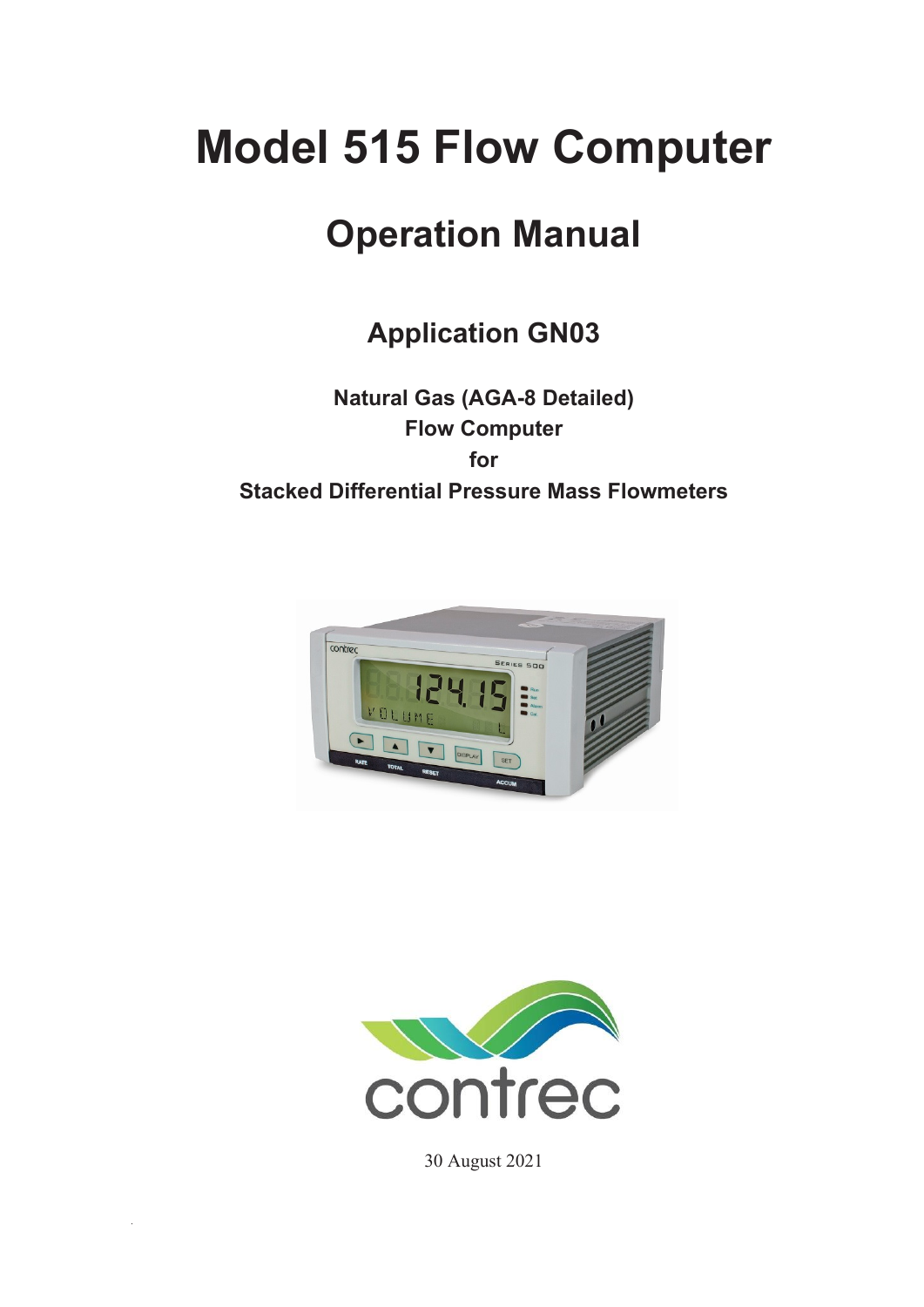### **Model 515 Flow Computer - Operation Manual**

#### © Contrec Limited 2021

The instructions given herein cover the general description, installation, operation and maintenance of the subject equipment. Contrec Limited. reserves the right, without prior notice, to make engineering refinements that may not be reflected in this manual.

Should any questions arise which cannot be answered specifically by this manual, they should be directed to Contrec Limited for further detailed information and technical assistance.

Contrec Limited will not accept any liability for either direct or consequential damages resulting from the use or misapplication of the contents of this manual.

Part of the software embedded in this product is eCos - Embedded Configurable Operating System, a trademark of Red Hat. Portions created by Red Hat are Copyright © 1998, 1999, 2000 Red Hat, Inc. (http://www.redhat.com). All rights reserved

The software in this product was in part provided by Red Hat and any express or implied warranties, including, but not limited to, the implied warranties of merchantability and fitness for a particular purpose are disclaimed. In no event shall the author be liable for any direct, indirect, incidental, special, exemplary, or consequential damages (including, but not limited to, procurement of substitute goods or services; loss of use, data, or profits; or business interruption) however caused and on any theory of liability, whether in contract, strict liability, or tort (including negligence or otherwise) arising in any way out of the use of this software, even if advised of the possibility of such damage.

#### **Contrec Limited**

Riverside, Canal Road, Sowerby Bridge, West Yorkshire HX6 2AY UNITED KINGDOM Tel: +44 1422 829944 Email: sales@contrec.co.uk

### **Website: www.contrec.co.uk**

**Contrec Systems Pty Ltd** 5 Norfolk Avenue Ringwood, Melbourne 3134 AUSTRALIA Tel: +61 4 413 505 114 Email: info@contrec.com.au

#### **Contrec - USA, LLC**

916 Belcher Drive Pelham AL 35124 USA Tel: +1 (205) 685 3000 Fax: +1 (205) 685 3001 Email: contrec@contrec-usa.com



**Publication No: 515-GN03-OM - 30 August 2021**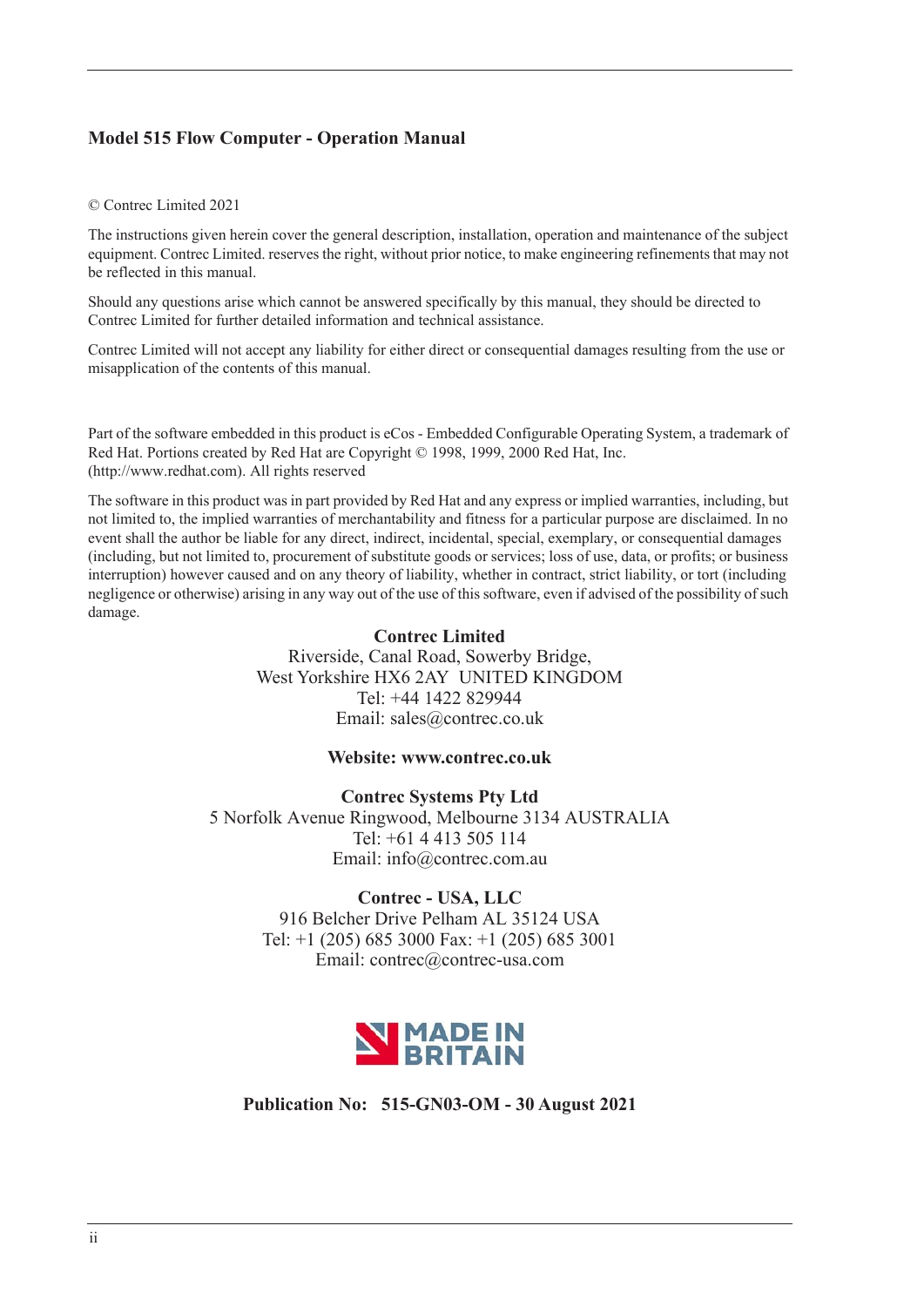

### **The information in this safety notice is for the prevention of injury to personnel and damage to the instrument.**

### **The manufacturer assumes no liability for injury or damage caused by misuse of the instrument or for modifications made to the instrument.**

This document must be consulted in all cases where the following "Caution" safety symbol is used :  $\bigwedge$ 

## **Qualified Personnel**

The instrument must be installed, operated and serviced by persons who have been properly trained and authorised. Personnel must read and understand this manual prior to installation and operation of the instrument. Refer to section 3 for further information regarding permitted maintenance operations. The safety of any system incorporating the equipment is the responsibility of the assembler of the system.

### **Static Hazard**

The 500 series flow computer uses high speed CMOS circuitry which is sensitive to static damage. The user should observe accepted safety practices for handling electronic devices, especially during servicing. Once the unit is installed, grounded and interconnected, the chances of static damage are greatly reduced.

### **Voltage Hazard**

Before connecting power to the instrument, ensure that the supply voltage for the AC or DC input is suitable. The AC voltage rating is as stated on the instrument rating plate. Personnel should take all due care to avoid electric shock. **For safe operation it is essential to connect a mains safety earth to the A.C. power inlet.** Do not operate at altitudes above 2000m.

### **Welding Hazard**

Do not perform electric welding in close proximity to the instrument or its interconnecting cables. If welding in these areas must be performed, disconnect all cables from the instrument. Failure to do so may result in damage to the unit.

### **Moisture Hazard**

To avoid electrical faults and corrosion of the instrument, do not allow moisture to remain in contact with the instrument. Operate only in a clean, dry and pollutant-free environment.

### **Operating & Storage Temperature**

Operating: If a heater is being used, **DO NOT** isolate the instrument in temperatures below  $-20^{\circ}$ C.

Storage: **DO NOT** store the equipment below -20°C.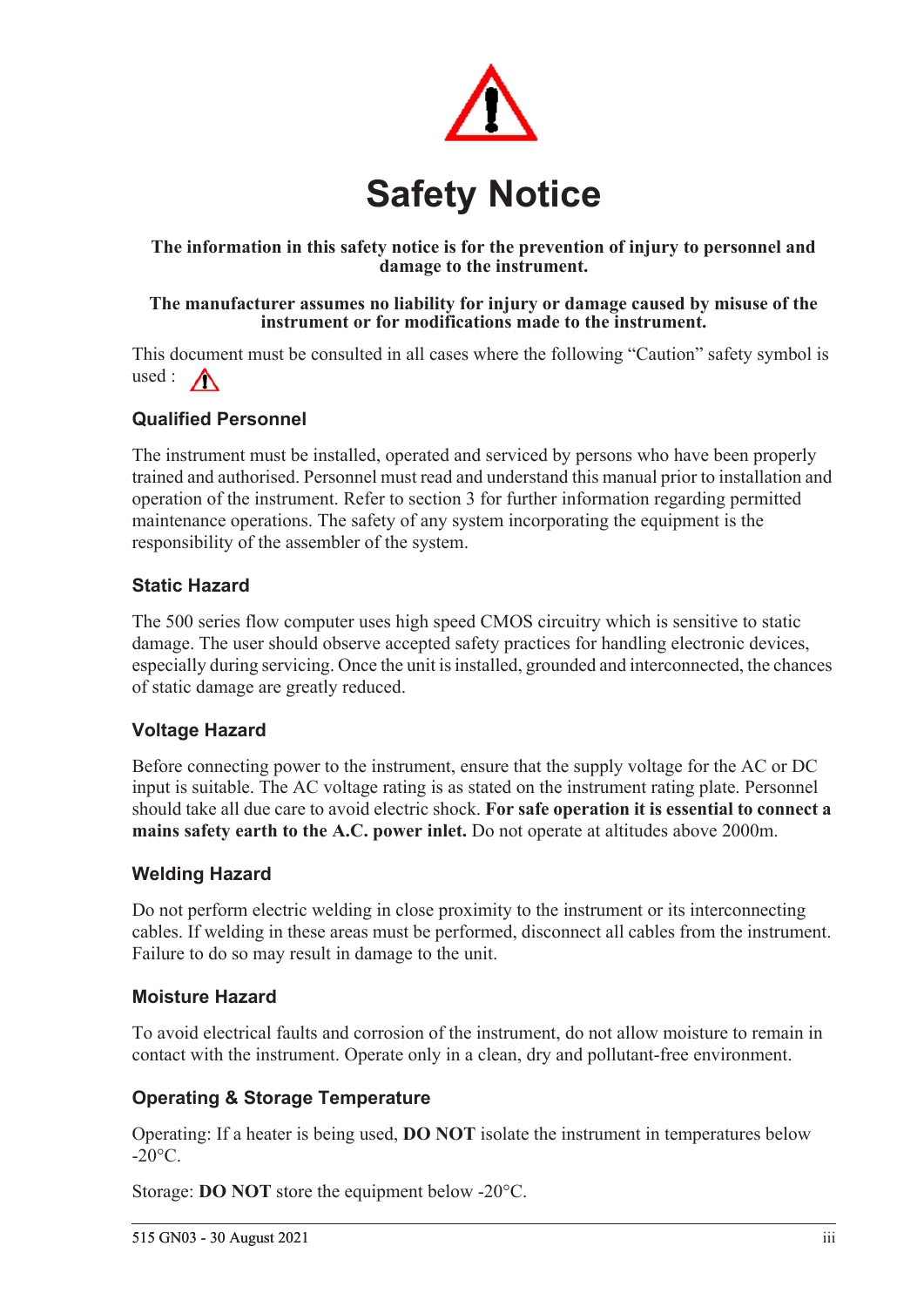### **Disconnection Device**

When powered from a mains supply this unit requires the provision of a suitable mains isolation device, capable of interrupting both poles of the supply and meeting your local wiring regulations, to be suitably located and easily accessible near to the installed instrument. It must be marked as the disconnecting device for the equipment. It must be suitably rated with respect to the cross sectional area of the supply conductors.

### **Instrument Disposal**

Contrec instrumentation should not be thrown into the general waste system.

If within EU member states, this instrument should be disposed of according to the guidelines set by the WEEE (Waste Electrical and Electronic Equipment) directive 2012/19/EU. If outside of the EU, this equipment should be responsibly disposed of according to local and national regulations for EEE (Electrical and Electronic Equipment).

By not discarding of this product along with other house hold waste you are preserving natural resources and reducing waste sent to landfill and incinerators.

Remove batteries and dispose of separately (see *Disposal of Batteries*) before disposal of Contrec instrumentation.

### **Disposal of Batteries**

Batteries have an environmental impact. Safe and responsible disposal should be undertaken.

In all EU member states, as per Directive 2006/66/EC, batteries must not be thrown away with general waste. Contact your local environmental authority for information regarding disposal or recycling of used batteries, alternatively they can be returned directly to Contrec Ltd. for disposal.

Please Contact Contrec Ltd before returning batteries for disposal.

# **Explanation of IEC Symbols Used**

You should familiarise yourself with the following symbols which are used both within this manual and on the instrument itself.



 This document must be consulted in all cases where the following "Caution" safety symbol is used.



AC Input (AC).



Protective Earth Terminal.



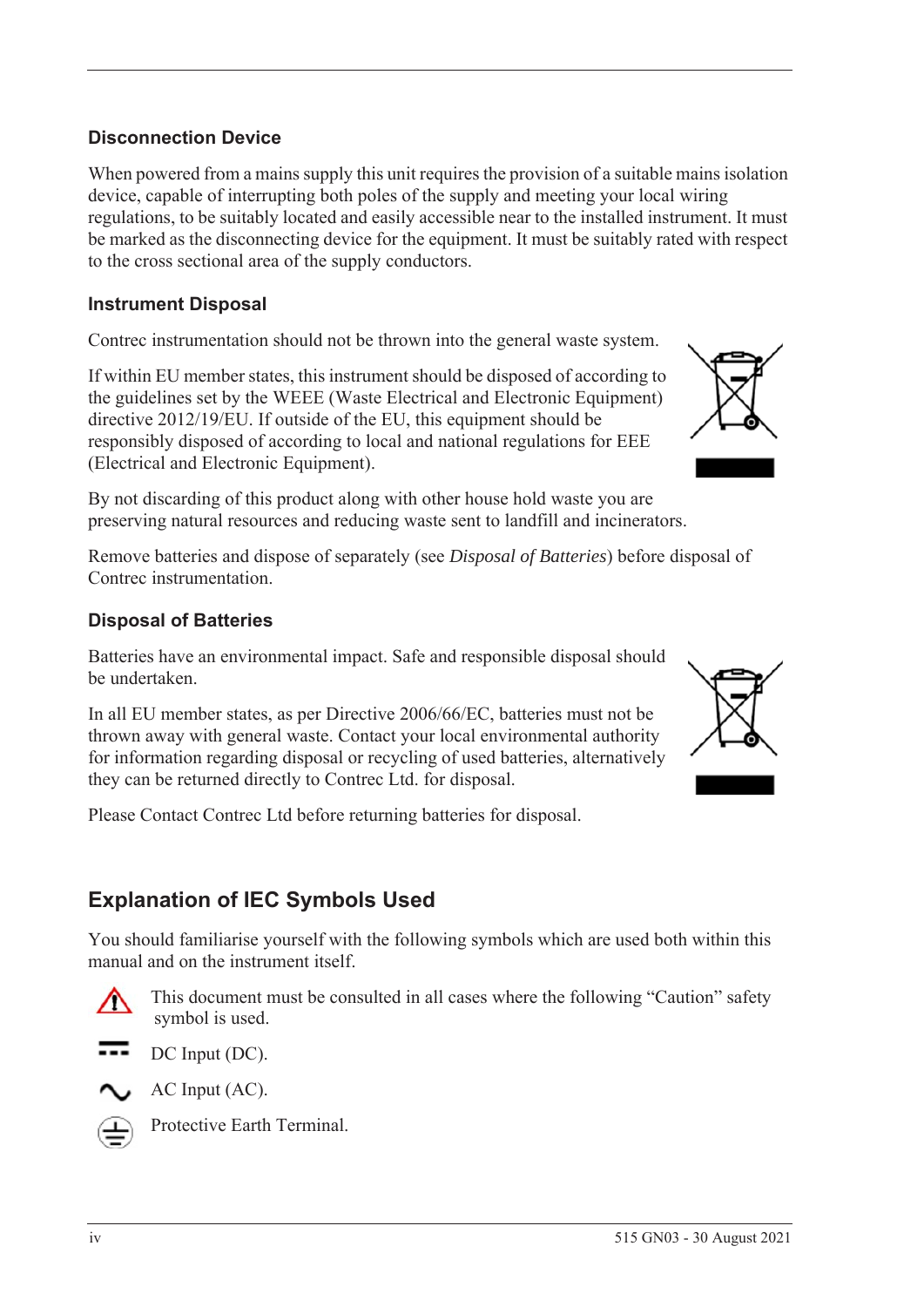| 1 Introduction                                                                                                                                                                                                                      |  |  |  |  |  |  |  |  |    |  |
|-------------------------------------------------------------------------------------------------------------------------------------------------------------------------------------------------------------------------------------|--|--|--|--|--|--|--|--|----|--|
| Features                                                                                                                                                                                                                            |  |  |  |  |  |  |  |  |    |  |
|                                                                                                                                                                                                                                     |  |  |  |  |  |  |  |  |    |  |
| Calculations de la communication de la communication de la communication de la communication de la communication                                                                                                                    |  |  |  |  |  |  |  |  |    |  |
|                                                                                                                                                                                                                                     |  |  |  |  |  |  |  |  |    |  |
| Displayed Information and a contract of the contract of the contract of the contract of the 3                                                                                                                                       |  |  |  |  |  |  |  |  |    |  |
|                                                                                                                                                                                                                                     |  |  |  |  |  |  |  |  |    |  |
| Communications experience and the contract of the contract of the contract of the contract of the contract of the contract of the contract of the contract of the contract of the contract of the contract of the contract of       |  |  |  |  |  |  |  |  |    |  |
| Isolated Outputs and a contract the contract of the contract of the contract of the contract of the 4                                                                                                                               |  |  |  |  |  |  |  |  |    |  |
|                                                                                                                                                                                                                                     |  |  |  |  |  |  |  |  |    |  |
|                                                                                                                                                                                                                                     |  |  |  |  |  |  |  |  |    |  |
| Analog Input Types and a contract the contract of the contract of the contract of the 5                                                                                                                                             |  |  |  |  |  |  |  |  |    |  |
| Limitations of Use the community of the community of the community of the community of the community of the community of the community of the community of the community of the community of the community of the community of      |  |  |  |  |  |  |  |  |    |  |
| Approvals des de la commune de la commune de la commune de la commune de la commune de la commune de la commun                                                                                                                      |  |  |  |  |  |  |  |  |    |  |
| 2 Specifications                                                                                                                                                                                                                    |  |  |  |  |  |  |  |  |    |  |
|                                                                                                                                                                                                                                     |  |  |  |  |  |  |  |  |    |  |
|                                                                                                                                                                                                                                     |  |  |  |  |  |  |  |  |    |  |
| 3 Installation & Maintenance                                                                                                                                                                                                        |  |  |  |  |  |  |  |  |    |  |
| <b>Installation Instructions</b>                                                                                                                                                                                                    |  |  |  |  |  |  |  |  |    |  |
| Cleaning and Decontamination and the contract of the contract of the contract of the contract of the contract of the contract of the contract of the contract of the contract of the contract of the contract of the contract       |  |  |  |  |  |  |  |  | 11 |  |
| Panel Mounting and a contract the contract of the contract of the contract of the contract of                                                                                                                                       |  |  |  |  |  |  |  |  | 11 |  |
| Electrical Connection and a construction of the contract of the contract of the contract of the contract of the                                                                                                                     |  |  |  |  |  |  |  |  | 12 |  |
| Rear Panel Connections and the contract of the contract of the contract of the contract of the contract of the contract of the contract of the contract of the contract of the contract of the contract of the contract of the      |  |  |  |  |  |  |  |  | 12 |  |
| Terminal Designations and a contract the contract of the contract of the contract of the contract of the contract of the contract of the contract of the contract of the contract of the contract of the contract of the contr      |  |  |  |  |  |  |  |  | 13 |  |
| Terminal Wiring Insulation and a contract of the contract of the contract of the contract of the contract of the contract of the contract of the contract of the contract of the contract of the contract of the contract of t      |  |  |  |  |  |  |  |  | 14 |  |
|                                                                                                                                                                                                                                     |  |  |  |  |  |  |  |  | 14 |  |
| Mains Power Wiring <b>Experience Communication</b> Contract Communication Communication Communication Communication Communication Communication Communication Communication Communication Communication Communication Communication |  |  |  |  |  |  |  |  | 14 |  |
| a constitución de la caractería de la caractería de la caractería de la caractería de la caractería de la cara<br>Inputs                                                                                                            |  |  |  |  |  |  |  |  | 15 |  |
| Analog Input Connections and a contract the contract of the contract of the contract of the contract of the contract of the contract of the contract of the contract of the contract of the contract of the contract of the co      |  |  |  |  |  |  |  |  | 15 |  |
| Logic Input Connection and a construction of the contract of the contract of the Connection of the contract of the contract of the contract of the contract of the contract of the contract of the contract of the contract of      |  |  |  |  |  |  |  |  |    |  |
|                                                                                                                                                                                                                                     |  |  |  |  |  |  |  |  |    |  |
| 4-20 mA Output Connection and a construction of the contract of the contract of the contract of the contract of the contract of the contract of the contract of the contract of the contract of the contract of the contract o      |  |  |  |  |  |  |  |  | 18 |  |
| Pulse Output Connection and and a connection of the connection of the connection of the connection of the connection                                                                                                                |  |  |  |  |  |  |  |  | 19 |  |
| Control Relays (Alarms) and a control of the control of the control of the control of the control of the control of the control of the control of the control of the control of the control of the control of the control of t      |  |  |  |  |  |  |  |  | 20 |  |
| RC Network for Interference Suppression and a contract to the contract of the contract of the contract of the contract of the contract of the contract of the contract of the contract of the contract of the contract of the       |  |  |  |  |  |  |  |  | 21 |  |
| Communications<br>.<br>The second complete the complete service of the complete service of the complete service of the complete service                                                                                             |  |  |  |  |  |  |  |  | 22 |  |
|                                                                                                                                                                                                                                     |  |  |  |  |  |  |  |  | 22 |  |
| COM-2 RS-485 Port Option                                                                                                                                                                                                            |  |  |  |  |  |  |  |  | 22 |  |
| COM-2 Ethernet Port Option                                                                                                                                                                                                          |  |  |  |  |  |  |  |  | 23 |  |
| Mains Connection<br>.<br>In the second contract of the second contract of the second contract of the second contract of the second contr                                                                                            |  |  |  |  |  |  |  |  | 23 |  |
| Earthing and Shielding Theorem 2014 Contract of the Contract of the Contract of the Contract of the Contract of the Contract of the Contract of the Contract of the Contract of the Contract of the Contract of the Contract o      |  |  |  |  |  |  |  |  | 23 |  |
| Disconnection Device                                                                                                                                                                                                                |  |  |  |  |  |  |  |  | 23 |  |
| Maintenance Instructions<br>.<br>In the company of the company of the company of the company of the company of the company of the company of th                                                                                     |  |  |  |  |  |  |  |  | 23 |  |
| Battery Replacement and the contract of the contract of the contract of the contract of the contract of the contract of the contract of the contract of the contract of the contract of the contract of the contract of the co      |  |  |  |  |  |  |  |  | 24 |  |
| Battery Type and a substantial contract the contract of the contract of the contract of the contract of the contract of the contract of the contract of the contract of the contract of the contract of the contract of the co      |  |  |  |  |  |  |  |  | 24 |  |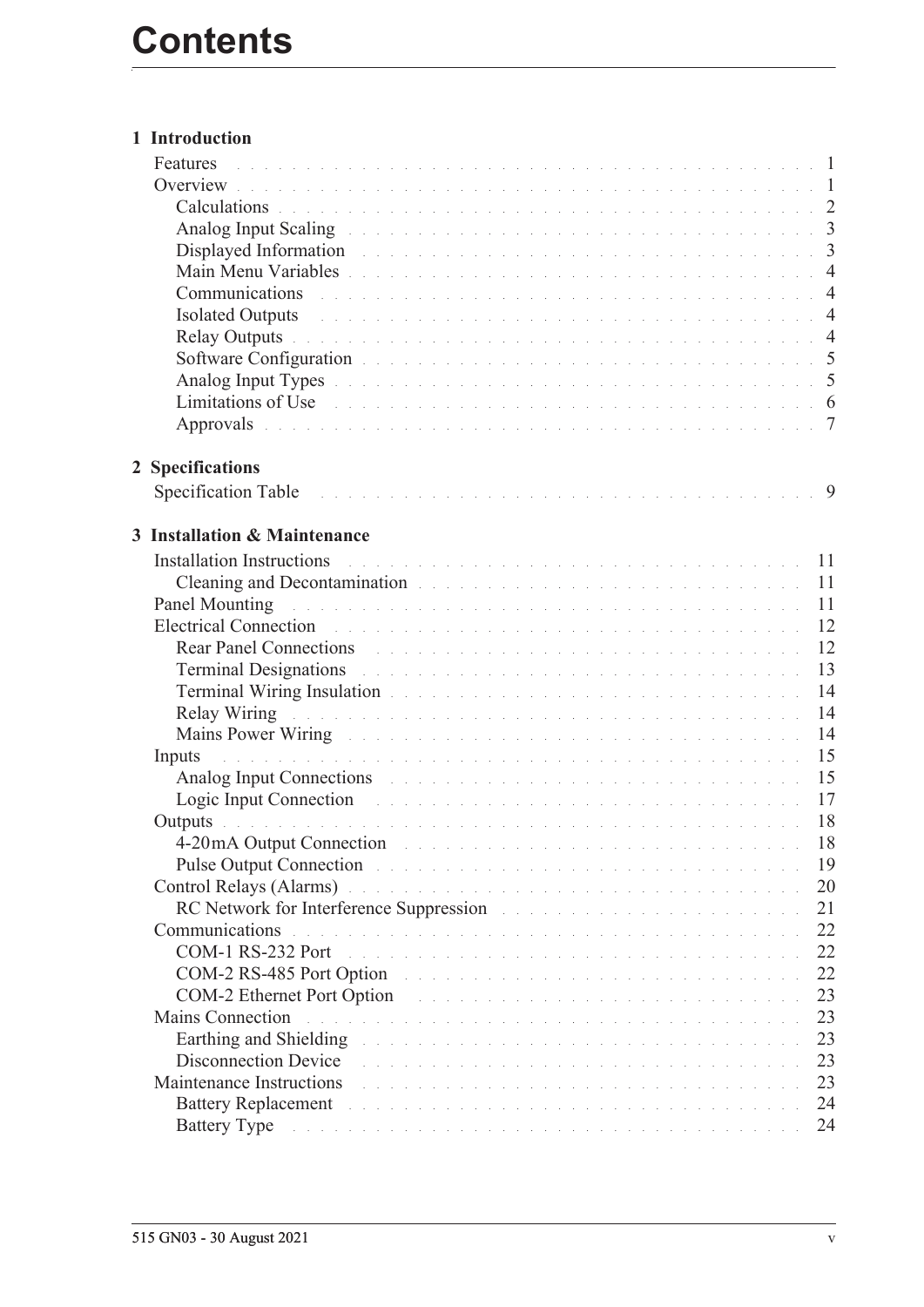# **[4 Operation](#page-34-0)**

| Normal Operation and a contract the contract of the contract of the contract of the 25                                                                                                                                                                 |  |  |  |  |  |  |  |  |    |
|--------------------------------------------------------------------------------------------------------------------------------------------------------------------------------------------------------------------------------------------------------|--|--|--|--|--|--|--|--|----|
| Default Total de la commune de la commune de la commune de la commune de la commune de 25                                                                                                                                                              |  |  |  |  |  |  |  |  |    |
| Status LEDs <b>Election Community 25</b> Status 2017 12:00 Status 2018                                                                                                                                                                                 |  |  |  |  |  |  |  |  |    |
| Front Panel Keys And All Albert Hans and Albert Hans and Albert Hans and Albert 26                                                                                                                                                                     |  |  |  |  |  |  |  |  |    |
|                                                                                                                                                                                                                                                        |  |  |  |  |  |  |  |  |    |
| Main Menu Items des anderes and des anderes and des anderes and the contract of 27                                                                                                                                                                     |  |  |  |  |  |  |  |  |    |
|                                                                                                                                                                                                                                                        |  |  |  |  |  |  |  |  |    |
|                                                                                                                                                                                                                                                        |  |  |  |  |  |  |  |  |    |
| Data Logs de la component de la component de la component de la component de 28                                                                                                                                                                        |  |  |  |  |  |  |  |  |    |
|                                                                                                                                                                                                                                                        |  |  |  |  |  |  |  |  |    |
|                                                                                                                                                                                                                                                        |  |  |  |  |  |  |  |  |    |
| <b>5 Instrument Calibration</b>                                                                                                                                                                                                                        |  |  |  |  |  |  |  |  |    |
| Introduction                                                                                                                                                                                                                                           |  |  |  |  |  |  |  |  |    |
| Calibration View Mode                                                                                                                                                                                                                                  |  |  |  |  |  |  |  |  |    |
|                                                                                                                                                                                                                                                        |  |  |  |  |  |  |  |  |    |
| Changing the Instrument Settings and a contract of the contract of the settings of the contract of the contract of the contract of the contract of the contract of the contract of the contract of the contract of the contrac                         |  |  |  |  |  |  |  |  |    |
| Program Backup & Reports and a contract the contract of the contract of the ST                                                                                                                                                                         |  |  |  |  |  |  |  |  |    |
|                                                                                                                                                                                                                                                        |  |  |  |  |  |  |  |  |    |
| Printing Configuration Report environment and the contract of the contract of the 37                                                                                                                                                                   |  |  |  |  |  |  |  |  |    |
| Upload and Clone of Application Software and a substitution of the state of the state of the state of the state of the state of the state of the state of the state of the state of the state of the state of the state of the                         |  |  |  |  |  |  |  |  | 37 |
| Calibration Menu Tree Albert and Albert and Albert and Albert and Albert and Albert 38                                                                                                                                                                 |  |  |  |  |  |  |  |  |    |
| Instrument Settings and a contract of the contract of the contract of the contract of the 40                                                                                                                                                           |  |  |  |  |  |  |  |  |    |
| Units of Measurement the contract of the contract of the contract of the contract of the contract of the contract of the contract of the contract of the contract of the contract of the contract of the contract of the contr                         |  |  |  |  |  |  |  |  | 40 |
| Parameters and a construction of the construction of the construction of the 40                                                                                                                                                                        |  |  |  |  |  |  |  |  |    |
| Inputs and a communication of the communication of the communication of the communication of the communication                                                                                                                                         |  |  |  |  |  |  |  |  | 42 |
| Outputs and a construction of the construction of the construction of the construction of the construction of the construction of the construction of the construction of the construction of the construction of the construc                         |  |  |  |  |  |  |  |  | 47 |
| Alarms and the community of the community of the community of the community of the community of the community of the community of the community of the community of the community of the community of the community of the com                         |  |  |  |  |  |  |  |  | 49 |
| Communications de la communication de la communication de la communication de la communication de la communication de la communication de S2                                                                                                           |  |  |  |  |  |  |  |  |    |
| Time Settings and Data Logging Theory of the contract of the settings and Data Logging                                                                                                                                                                 |  |  |  |  |  |  |  |  | 53 |
| General Setup Parameters and a contract the contract of the contract of the state of the 56                                                                                                                                                            |  |  |  |  |  |  |  |  |    |
| Test Menu de la componencia de la componencia de la componencia de la 198                                                                                                                                                                              |  |  |  |  |  |  |  |  |    |
| System Messages the community of the community of the set of the community of the community of the community of the community of the community of the community of the community of the community of the community of the comm                         |  |  |  |  |  |  |  |  | 59 |
| <b>Error Messages</b><br>and the second contract of the second contract of the second contract of the second contract of the second contract of the second contract of the second contract of the second contract of the second contract of the second |  |  |  |  |  |  |  |  | 59 |
| Warning Messages and a contract the contract of the contract of the contract of the contract of the contract of                                                                                                                                        |  |  |  |  |  |  |  |  | 61 |
|                                                                                                                                                                                                                                                        |  |  |  |  |  |  |  |  |    |
| <b>6</b> Communications                                                                                                                                                                                                                                |  |  |  |  |  |  |  |  |    |
| Overview<br><u>. La característica de la característica de la característica de la característica de la característica de la</u>                                                                                                                       |  |  |  |  |  |  |  |  | 63 |
| Hardware Interconnection<br>.<br>In de la casa de la casa de la casa de la casa de la casa de la casa de la casa de la casa de la casa de la ca                                                                                                        |  |  |  |  |  |  |  |  | 63 |
| Protocols<br>a constituta de la caractería de la caractería de la caractería de la caractería de la caractería de la caracterí                                                                                                                         |  |  |  |  |  |  |  |  | 65 |
| Simple ASCII Protocol<br>.<br>The contract of the contract of the contract of the contract of the contract of the contract of the contract o                                                                                                           |  |  |  |  |  |  |  |  | 65 |
| Requests Format<br>.<br>The contract of the contract of the contract of the contract of the contract of the contract of the contract of                                                                                                                |  |  |  |  |  |  |  |  | 65 |
| Instrument Responses and a construction of the construction of the construction of the construction of the construction of the construction of the construction of the construction of the construction of the construction of                         |  |  |  |  |  |  |  |  | 67 |
| Corrupted or Invalid Requests and the contract of the contract of the contract of the contract of the contract of the contract of the contract of the contract of the contract of the contract of the contract of the contract                         |  |  |  |  |  |  |  |  | 70 |
| Modbus RTU Protocol<br>.<br>In the second contract of the second contract of the second contract of the second contract of the second contr                                                                                                            |  |  |  |  |  |  |  |  | 71 |
| List of Data Registers and a constant of the construction of the construction of the construction of the construction of the construction of the construction of the construction of the construction of the construction of t                         |  |  |  |  |  |  |  |  | 73 |
| Printer Protocol<br><u>. In the second term of the second second terms of the second terms of the second terms of the second terms of</u>                                                                                                              |  |  |  |  |  |  |  |  | 78 |
| Types of Printouts and a contract of the contract of the contract of the contract of the contract of the contract of the contract of the contract of the contract of the contract of the contract of the contract of the contr                         |  |  |  |  |  |  |  |  | 79 |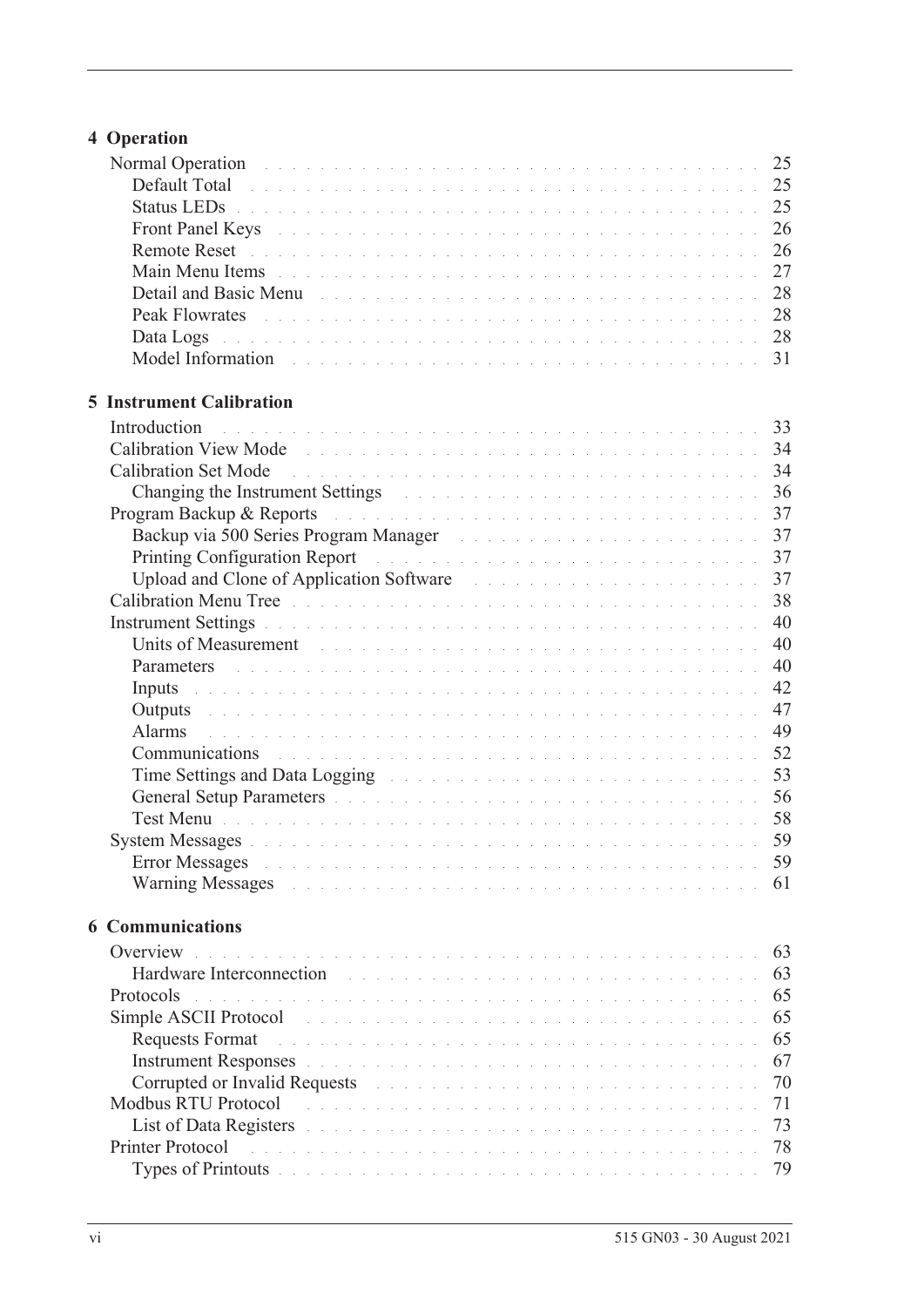| Printer Data Control entrepreneur and the control of the control of the control of the control of the control of the control of the control of the control of the control of the control of the control of the control of the  |  |
|--------------------------------------------------------------------------------------------------------------------------------------------------------------------------------------------------------------------------------|--|
| <b>Appendix A Glossary</b>                                                                                                                                                                                                     |  |
|                                                                                                                                                                                                                                |  |
| <b>Appendix B Model Numbers</b>                                                                                                                                                                                                |  |
|                                                                                                                                                                                                                                |  |
| <b>Custom Version Codes Contained According to the Containing of the Custom Version Codes</b>                                                                                                                                  |  |
| Application Information Code entrances and a series are a series and series and the series of the S6                                                                                                                           |  |
| Appendix C Ethernet Port & Setup                                                                                                                                                                                               |  |
| Ethernet Port de la communication de la communication de la communication de 88                                                                                                                                                |  |
| Connecting 515 Ethernet to Networks/Routers and a substitution of the 1988                                                                                                                                                     |  |
| Connecting DataMod via Ethernet (1) and the connection of the state of the state of the state of the state of the state of the state of the state of the state of the state of the state of the state of the state of the stat |  |
| Index research and a construction of the construction of the construction of $91$                                                                                                                                              |  |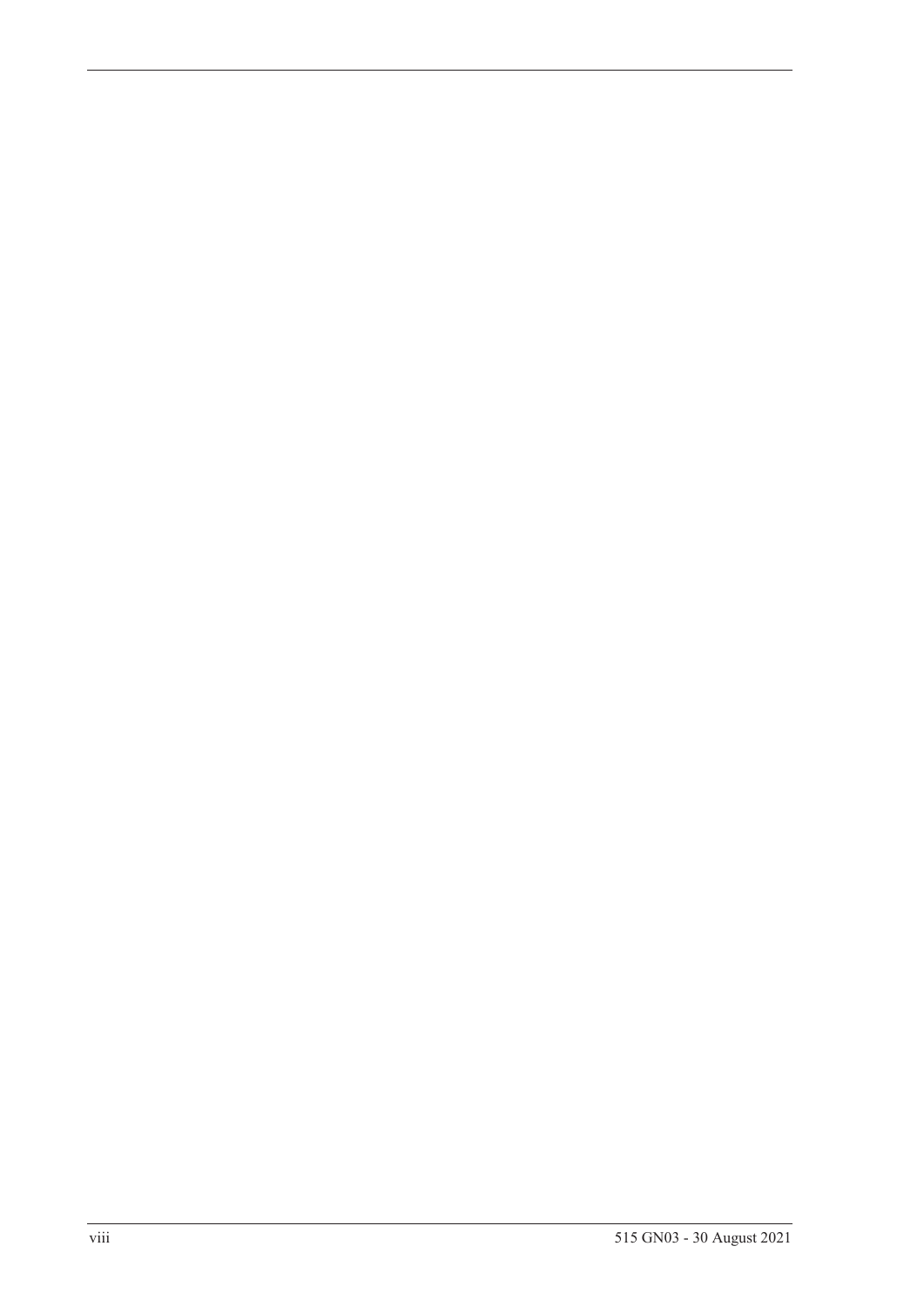# **List of Figures**

| 1  | Typical Application Diagram and a contract of the contract of the contract of the 5                                                                                                                                            |    |
|----|--------------------------------------------------------------------------------------------------------------------------------------------------------------------------------------------------------------------------------|----|
| 2  | 500 Series Instrument Panel Mounting and a contract of the series of the 11                                                                                                                                                    |    |
| 3  | Rear Panel Connections - Original entrepreneur and a series of the series of the 12                                                                                                                                            |    |
| 4  | Rear Panel Connections - New RS485 Version                                                                                                                                                                                     | 12 |
| 5  | Rear Panel Connections - New Ethernet Version                                                                                                                                                                                  | 13 |
| 6  | Externally Powered Voltage Transmitter North State Land and Alexandre Powered Voltage Transmitter North State Land                                                                                                             | 15 |
| 7  | Internally Powered Voltage Transmitter March 2014 and State and State and State and                                                                                                                                            | 15 |
| 8  |                                                                                                                                                                                                                                | 16 |
| 9  | Internally Powered Current Loops and a contract to the contract of the contract of the contract of the contract of the contract of the contract of the contract of the contract of the contract of the contract of the contrac | 16 |
| 10 |                                                                                                                                                                                                                                | 17 |
| 11 | Logic Inputs Connection Diagram and a connection of the Connection of the Connection of the Connection of the Connection of the Connection of the Connection of the Connection of the Connection of the Connection of the Conn | 18 |
| 12 | Output 4-20mA Connection Diagram                                                                                                                                                                                               | 19 |
| 13 | Output Pulse Connection Diagram and a constant of the contract of the contract of the connection of the connection of the connection of the connection of the connection of the connection of the connection of the connection | 19 |
| 14 | Relay Connection Diagram and a connection of the connection of the Connection of the Connection of the Connection of the Connection of the Connection of the Connection of the Connection of the Connection of the Connection  | 20 |
| 15 |                                                                                                                                                                                                                                | 22 |
| 16 | Logged Data Display Methods and a contract the contract of the contract of the contract of the contract of the                                                                                                                 | 30 |
| 17 | Calibration Menu Tree Sheet 1 and the contract of the contract of the contract of the contract of the contract of the contract of the contract of the contract of the contract of the contract of the contract of the contract | 38 |
| 18 |                                                                                                                                                                                                                                | 39 |
| 19 | RS-232 Cable Connections to a Computer and a substitution of the set of the set of the set of the set of the set of the set of the set of the set of the set of the set of the set of the set of the set of the set of the set | 63 |
| 20 |                                                                                                                                                                                                                                | 64 |
| 21 | DataMod - Modbus Connection Settings and a substitution of the settings of the settings of the settings of the settings of the settings of the settings of the settings of the settings of the settings of the settings of the | 89 |
|    |                                                                                                                                                                                                                                |    |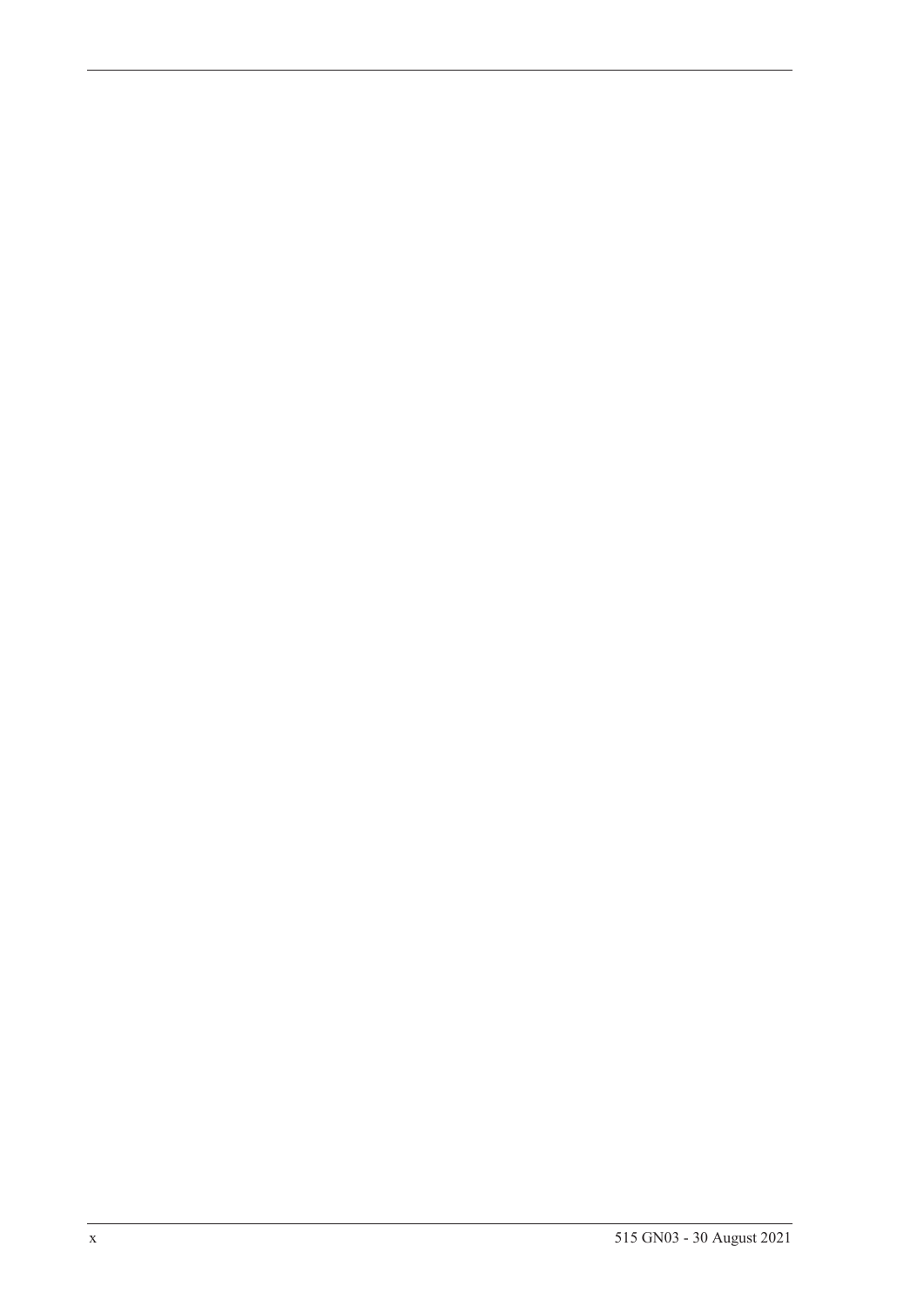# <span id="page-10-0"></span>**Chapter 1 Introduction**

# <span id="page-10-1"></span>**Features**

- **•** Tailored for differential pressure mass meters with single or stacked transmitters
- **•** Generic differential pressure flow calculations
- **•** AGA-8 Natural Gas Detail Characterization Method calculations for gas compositions with up to 21 components
- **•** Gross heating values calculated to ISO 6976:1995 and GPA Standard 2172-96
- **•** Selection of Detail or Basic main menu to suit operator and application
- **•** Selection of second language and user tags
- RTC logging with over 1000 entries.
- **•** Programmable pulse width and scaling of pulse output
- **•** 4-20 mA retransmission
- **•** RS232 and RS485 or Ethernet (optional) serial ports
- **•** Modbus RTU, Printer and other serial port protocols
- **•** Front panel adjustment of 8-24 V DC output voltage
- **•** Backlit display

# <span id="page-10-2"></span>**Overview**

The 515 GN03 application measures the volume, mass and gross heat content of natural gas. The instrument uses single or stacked differential pressure mass flow inputs and analog temperature and pressure sensor inputs.

The instrument calculates the flow according to generic differential pressure equations and incorporates the conditions at which the flowmeter was calibrated.

The AGA-8 Detail Characterization Method is used to obtain accurate values of density and compressibility factors for the flow calculations.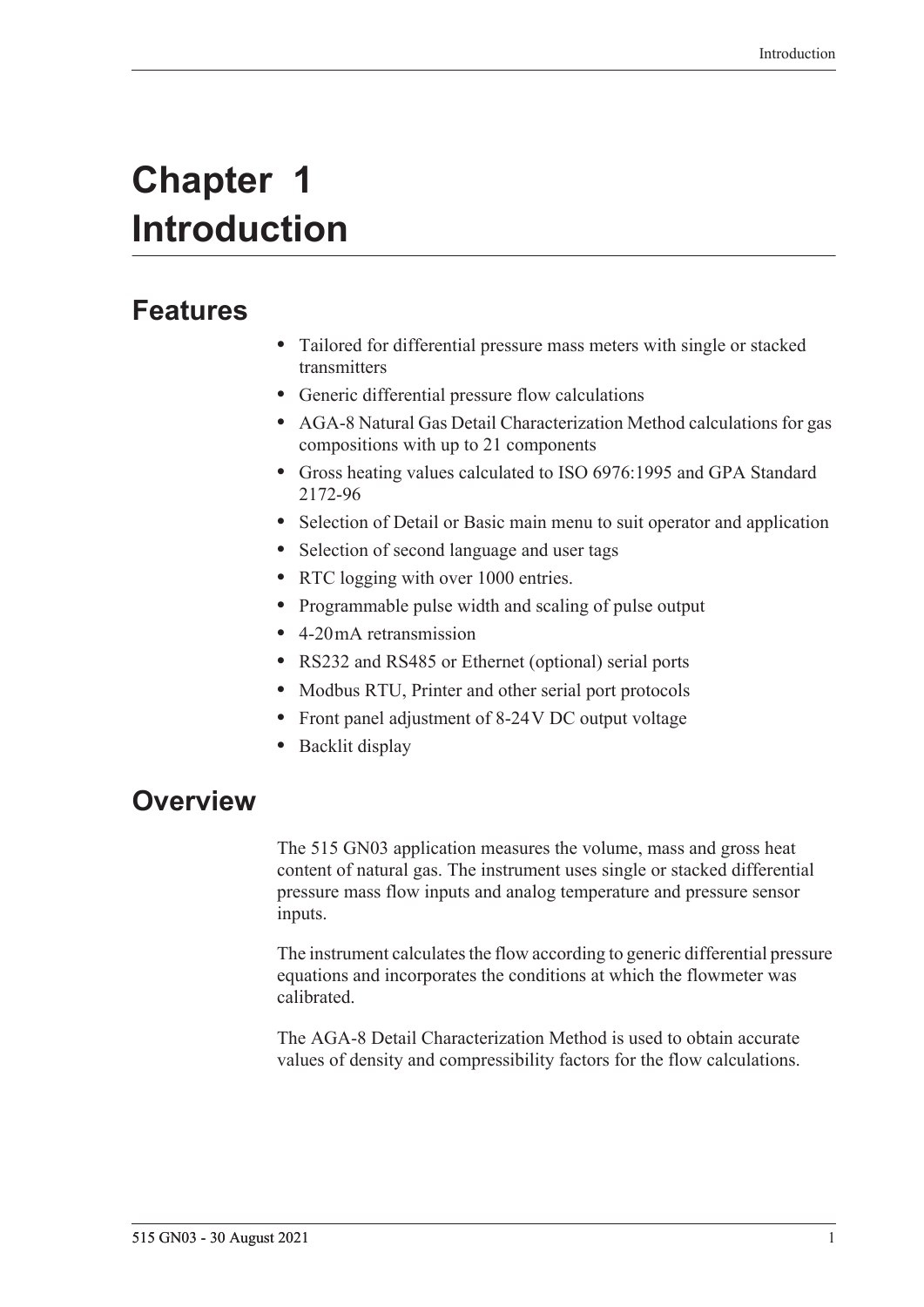### <span id="page-11-0"></span>**Calculations**

The following equations identify the derivation of some of the displayed variables. If your interest is more in the operation of the instrument, you can skip this section and allow the instrument to take care of the calculations.

The gas density and compressibility factor calculations are based on the AGA-8 equations. The calculations are valid for the region:

 $-130^{\circ}$ C < t < 400 $^{\circ}$ C -200F < t < 760F P < 280 MPa P < 40000 psia

### **Formulas**

```
Volume flow = Mflow / \rho_{flow}Corrected flow = Mflow / \rho_{ref}
```
*Heat flow =*  $Mflow \cdot H_m$ 

#### where:

|              | $Mflow = mass flow$               |
|--------------|-----------------------------------|
| $P$ flow     | $=$ density at flow conditions    |
| $\rho_{ref}$ | = density at reference conditions |
| $H_m$        | $=$ mass gross heating value      |

#### **Differential Pressure Equations**

The generic differential pressure formula for flow is as follows:

$$
q_m = \sqrt{\frac{\mathrm{v}_c}{\mathrm{v}_f}} \cdot f(A)
$$

where:

 $q_m$  = mass flow

*f(A)* = the value of the scaled analog signal

 $v_c$  = specific volume at calibration conditions

 $v_f$  = specific volume at flow conditions

In most DP applications there is no offset required, the  $P_{min}$  value is set to zero which reduces the formula to the more recognized form of:

$$
q_m = \sqrt{\frac{\mathrm{v}_c}{\mathrm{v}_f}} \cdot S \cdot A^*
$$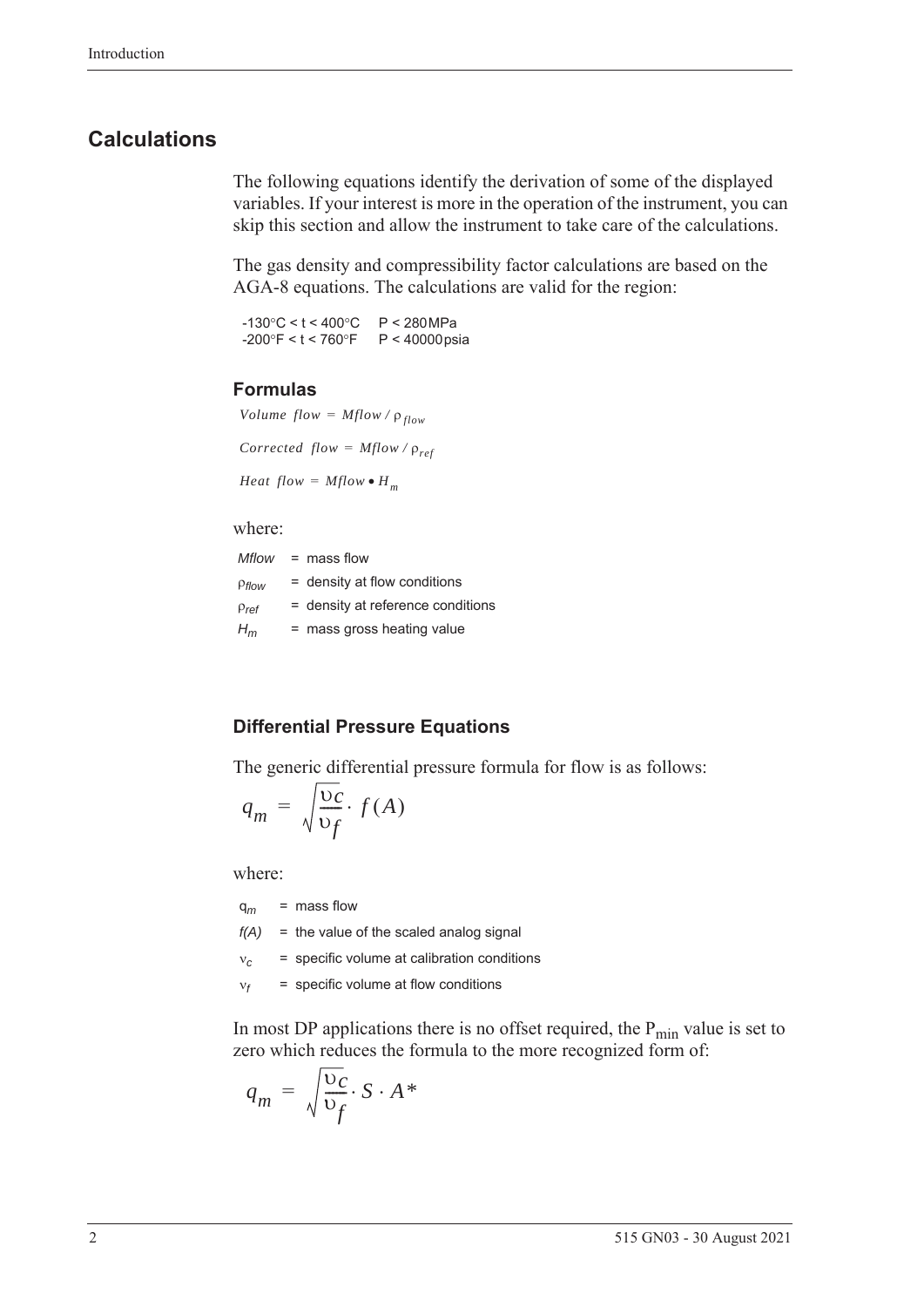where:

 $S = P_{\text{max}}$  (the maximum flowrate (span)) *A\** = normalised signal (0 to 1) with correction applied

*(for further details on Pmin and Pmax refer to 'Analog Input Scaling')*

For further details of these equations or restrictions of use please refer to the appropriate standard or relevant documents.

## <span id="page-12-0"></span>**Analog Input Scaling**

The analog inputs in this instrument are scaled by the following general formula:

$$
f(A) = P_{min} + (P_{max} - P_{min}) \cdot A^*
$$

where:

*Pmin* = minimum point (equivalent to offset)

 $P_{max}$  = maximum point ( $P_{max} - P_{min}$  is equivalent to span)

*A\** = normalised signal (0 to 1) with correction applied for a flow input

### **Correction Type**

- LINEAR:  $A^* = A$  when the instrument is not required to apply correction
- NON-LINEAR:  $A^* = A_c$  when the instrument applies correction from the points in the correction table
- SQUARE:  $A^* = \sqrt{A}$  when the transmitter does not have square root extraction and it must be applied by the instrument.

### <span id="page-12-1"></span>**Displayed Information**

The front panel display shows the current values of the input variables and the results of the calculations.

The instrument can be supplied with a real-time clock for data logging of over 1000 entries of the variables as displayed on the main menu.

This application indicates the type of pressure value being displayed as either gauge or absolute by adding an 'A' or 'G' to the units of measurement.

Standard or Normal reference conditions are indicated by adding an 'S' or 'N' at the start of the Corrected Volume units or measurement.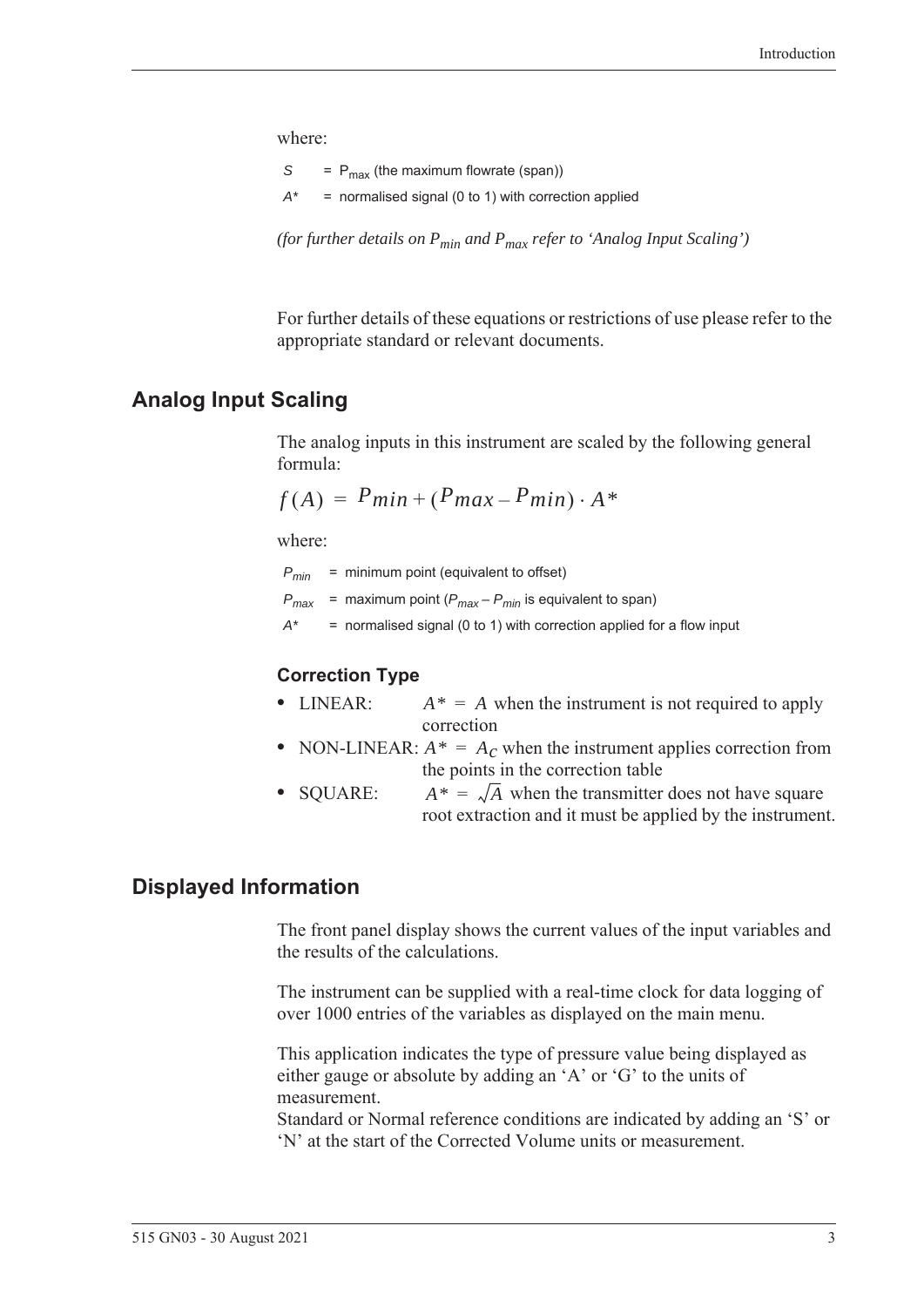# <span id="page-13-0"></span>**Main Menu Variables**

| <b>Main Menu</b><br><b>Variables</b> | <b>Default</b><br><b>Units</b> | <b>Variable</b><br><b>Type</b> |
|--------------------------------------|--------------------------------|--------------------------------|
| Volume                               | m <sup>3</sup>                 | Total                          |
| Volume Flowrate                      | $m^3/m$ in                     | Rate                           |
| Corrected Volume                     | m <sup>3</sup>                 | Total                          |
| <b>Corrected Flowrate</b>            | $m^3/m$ in                     | Rate                           |
| Heat                                 | GJ                             | Total                          |
| <b>Heat Flowrate</b>                 | GJ/h                           | Rate                           |
| Mass                                 | kg                             | Total                          |
| <b>Mass Flowrate</b>                 | kg/min                         | Rate                           |
| Temperature                          | Deg C                          | Rate                           |
| Pressure                             | MPa                            | Rate                           |
| <b>Compressibility Factor</b>        |                                | Rate                           |

### **Units of Measurement**

In the 500 Series instruments there is a wide range of available units of measurement to be selected from. These can be viewed and selected either during initial Software Configuration via the 500 Series Program Manager (see below) or from within the instrument's calibration settings (if access has been granted) as per **[Units of Measurement](#page-49-3)** on page 40.

### <span id="page-13-1"></span>**Communications**

There are two communication ports available as follows:

- **•** COM-1 RS-232 port
- **•** COM-2 RS-485 port (optional) or Ethernet (optional)

All types of ports can be used for remote data reading, while RS-232 and RS-485 serial ports can be used for printouts and for uploading and downloading of the application software to the instrument.

### <span id="page-13-2"></span>**Isolated Outputs**

The opto-isolated outputs can re-transmit any main menu variable. The type of output is determined by the nature of the assigned variable. Totals are output as pulses and rates are output as 4-20 mA signals. One output is standard, a second output is available as an option.

## <span id="page-13-3"></span>**Relay Outputs**

The relay alarms can be assigned to any of the main menu variables of a rate type. The alarms can be fully configured including hysteresis. Two relays are standard with two additional relays available as an option.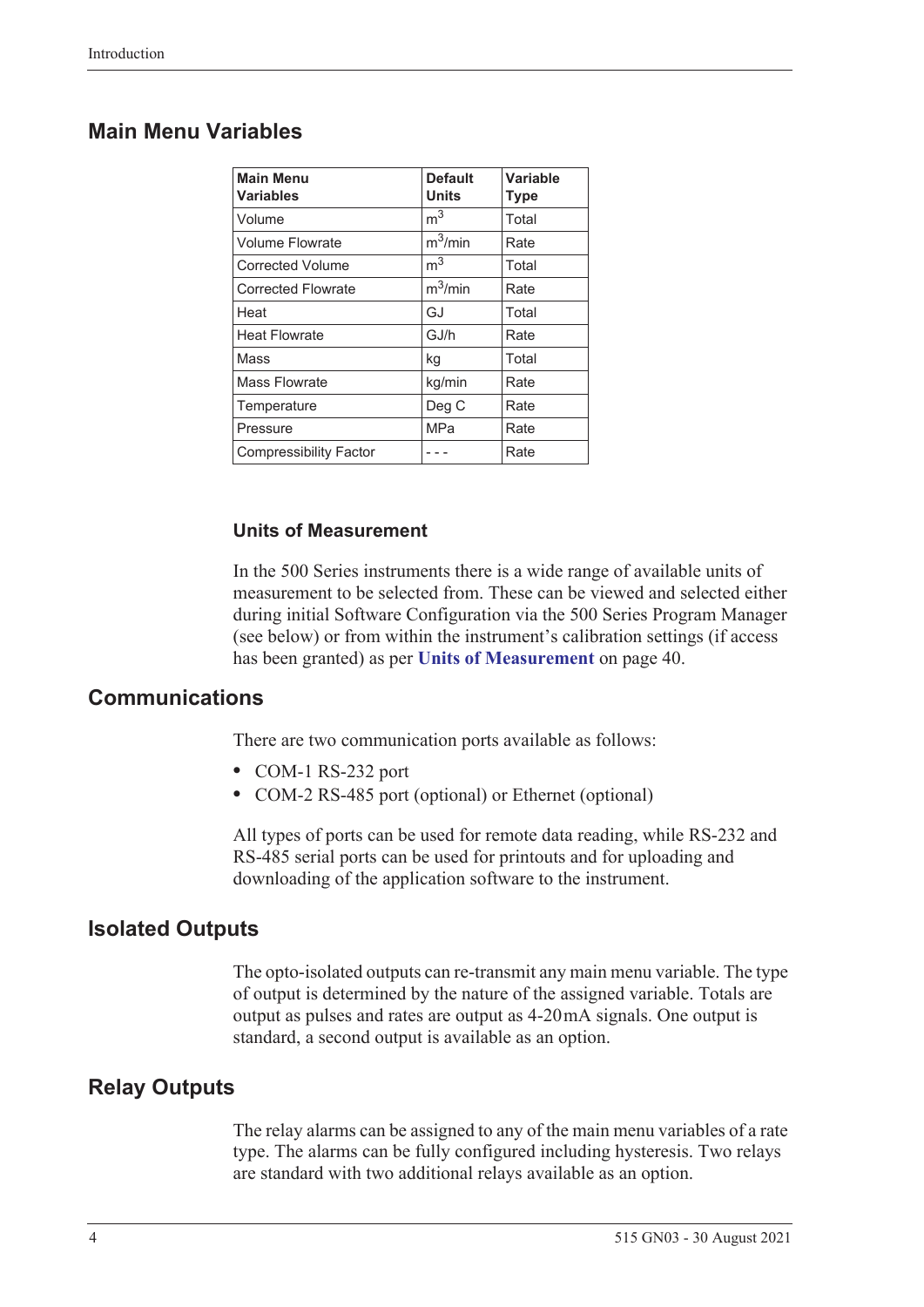### <span id="page-14-0"></span>**Software Configuration**

The instrument can be programmed to suit the particular application needs and the flexible I/O can be assigned as required. Program settings can be changed either via the front panel (depending on assigned access levels) or via the 500 Series Program Manager (500-PM software).

The 500-PM software is a free comprehensive configuration tool and resource centre that can be used to further tailor an instrument to suit specific application needs including units of measurement, custom tags and text, access levels and more.

The software is a Windows based program that is freely available from the download section of the Contrec website. The program can be used to create a custom version of an existing application to be saved for backup purposes and/or to generate a PDF of configuration report for record keeping.

The instrument stores all set-up parameters, totals and logged data in nonvolatile memory with at least 30 years retention.

## <span id="page-14-1"></span>**Analog Input Types**

Any analog input can be set to accept a 4-20 mA, 0-5 V or 1-5 V signal, while any inputs assigned to a temperature sensor can also be set to accept a PT100 or PT500 signal.

<span id="page-14-2"></span>

*Figure 1 Typical Application Diagram*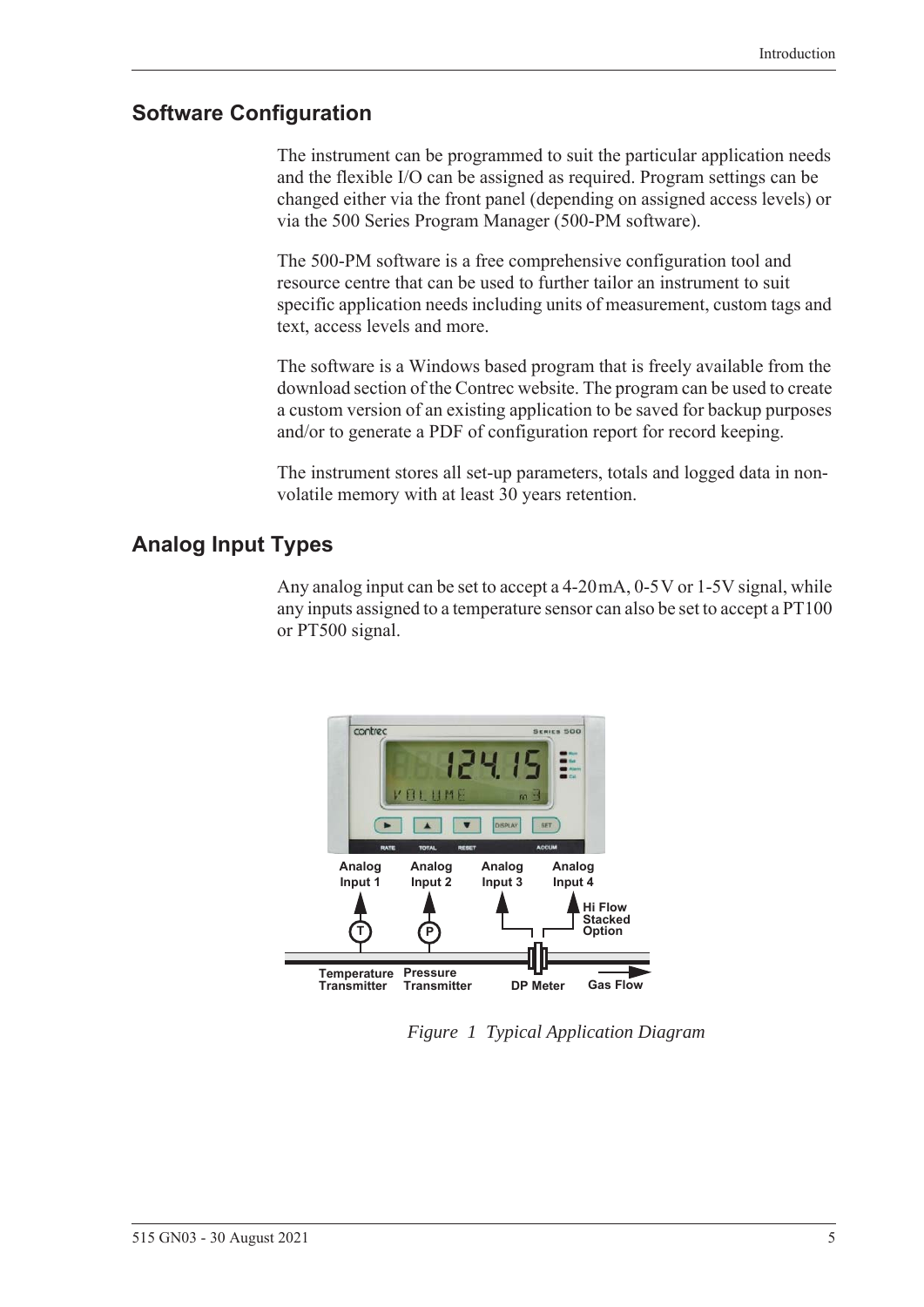# <span id="page-15-0"></span>**Limitations of Use**

### **AGA-8 Limits**

To achieve the intended accuracy and targeted uncertainty of the AGA-8 standard for the computations of physical properties of gases, the component mole percentages must not be outside the ranges given in the table below.

The normal range column gives the range of gas characteristics for which the average expected uncertainty is as low as  $0.1\%$  for the region -8 $\degree$ C to  $62^{\circ}$ C and 0 to 12 MPa (17°F to 143°F and 0 to 1250 psia). The expanded range allows for greater flexibility with more pure gases and a wider percentage for gas components but does have an average uncertainty which is expected to be higher, especially outside the above region. (Refer to the AGA-8 standard for more details.)

| <b>Component</b>                  | <b>Normal Range</b> | <b>Expanded Range</b> |
|-----------------------------------|---------------------|-----------------------|
| Mole percent of Methane           | 45.0 to 100.0       | 0 to 100.0            |
| Mole percent of Nitrogen          | 0 to $50.0$         | 0 to 100.0            |
| Mole percent of Carbon Dioxide    | 0 to 30.0           | 0 to 100.0            |
| Mole percent of Ethane            | 0 to 10.0           | 0 to 100.0            |
| Mole percent of Propane           | 0 to $4.0$          | 0 to $12.0$           |
| Mole percent of Total Butanes     | $0$ to 1.0          | $0$ to $6.0$          |
| Mole percent of Total Pentanes    | $0$ to $3.0$        | $0$ to $4.0$          |
| Mole percent of Hexanes Plus      | $0$ to $0.2$        | 0 to dew point        |
| Mole percent of Helium            | $0$ to $0.2$        | $0$ to $3.0$          |
| Mole percent of Hydrogen          | 0 to 10.0           | 0 to 100.0            |
| Mole percent of Carbon Monoxide   | $0$ to $3.0$        | $0$ to $3.0$          |
| Mole percent of Argon             | #                   | $0$ to $1.0$          |
| Mole percent of Oxygen            | #                   | 0 to 21.0             |
| Mole percent of Water             | 0 to $0.05$         | 0 to dew point        |
| Mole percent of Hydrogen Sulphide | 0 to $0.02$         | 0 to 100.0            |

# The normal range is considered to be zero for these compounds.

### **Heating Values**

The instrument calculates the heating value of natural gas in accordance with ISO 6976:1995 and GPA Standard 2172-96 for dry gas. The wet gas calculations include the latent heat of vaporisation of the water component. This complies with the ISO recommendations and the appendixes to AGA 3 and AGA 8.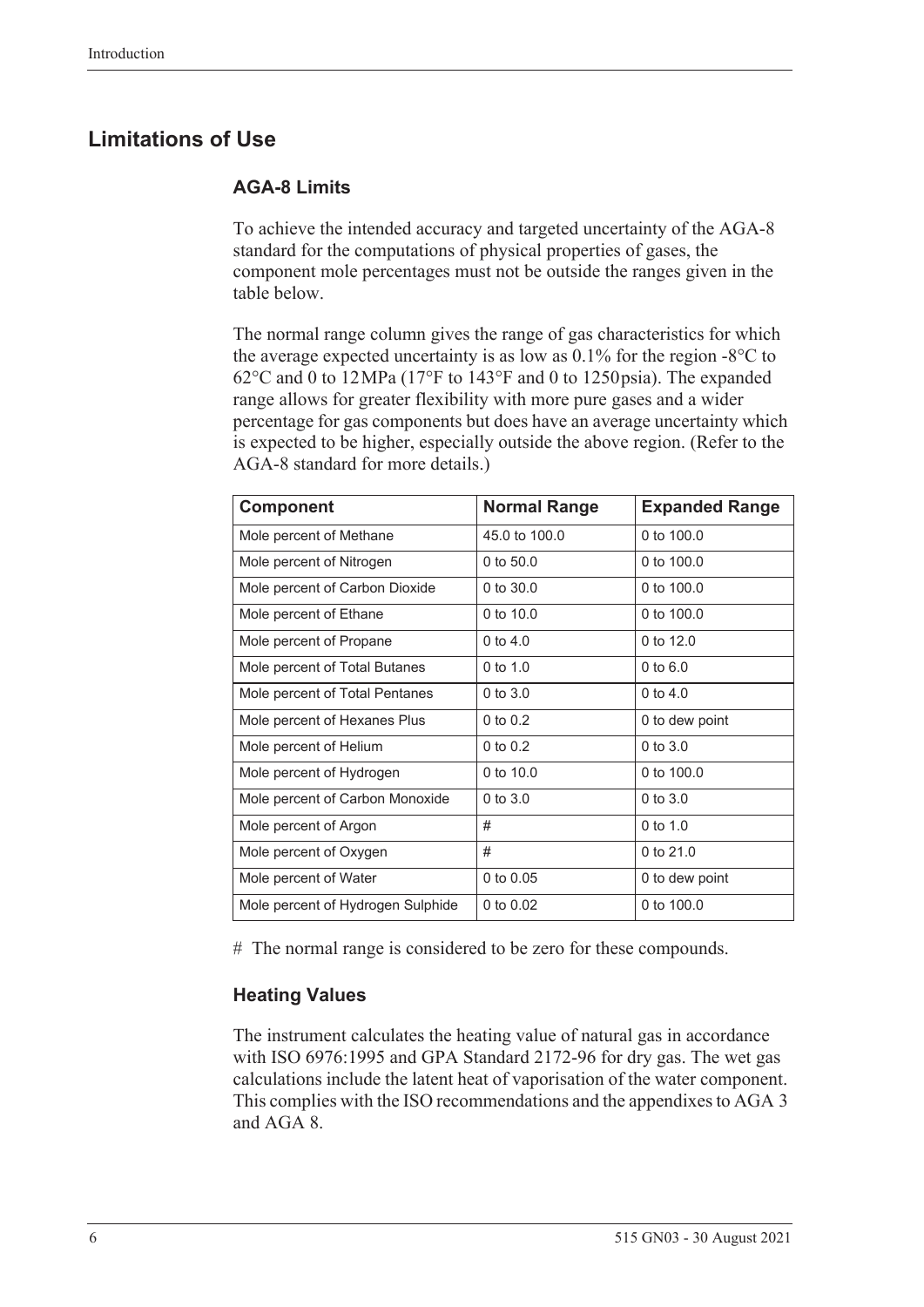**Note:** The GPA standard does not recommend including the latent heat of vaporisation of the water component. However, even for a gas saturated with water vapour at  $20^{\circ}$ C, the value of this latent heat contributes only about 0.1% to the gross heating value and considerably less at lower combustion temperatures. Such a heating value is within the uncertainties of the properties reported in the GPA standard.

### <span id="page-16-0"></span>**Approvals**

This instrument conforms to the EMC-Directive of the Council of European Communities 2014/30/EU, the LVD safety directive 2014/35/EU and the following standards:

- **•** *EN61326:2013* Electrical equipment for measurement, control and laboratory use – EMC requirements: Industrial Environment.
- **•** *EN61010:2010* Safety requirements for electrical equipment for measurement, control, and laboratory use.

In order to comply with these standards, the wiring instructions in **[Chapter](#page-20-5)  [3 - Installation & Maintenance](#page-20-5)** must be followed.

### **FCC Declaration**

This equipment has been tested and found to comply with the limits for a Class A digital device, pursuant to Part 15 of the FCC Rules. These limits are designed to provide reasonable protection against harmful interference when the equipment is operated in a commercial environment. This equipment generates, uses, and can radiate radio frequency energy and, if not installed and used in accordance with the instruction manual, might cause harmful interference to radio communications. Operation of this equipment in a residential area is likely to cause harmful interference, in which case the user will be required to correct the interference at his own expense.

Properly shielded and grounded cables and connectors must be used in order to meet FCC emission limits. Contrec Ltd is not responsible for any radio or television interference caused by using other than recommended cables and connectors or by unauthorized changes or modifications to this equipment. Unauthorized changes or modifications could void the user's authority to operate the equipment.

This device complies with Part 15 of the FCC Rules. Operation is subject to the following two conditions: (1) this device might not cause harmful interference, and (2) this device must accept any interference received, including interference that might cause undesired operation.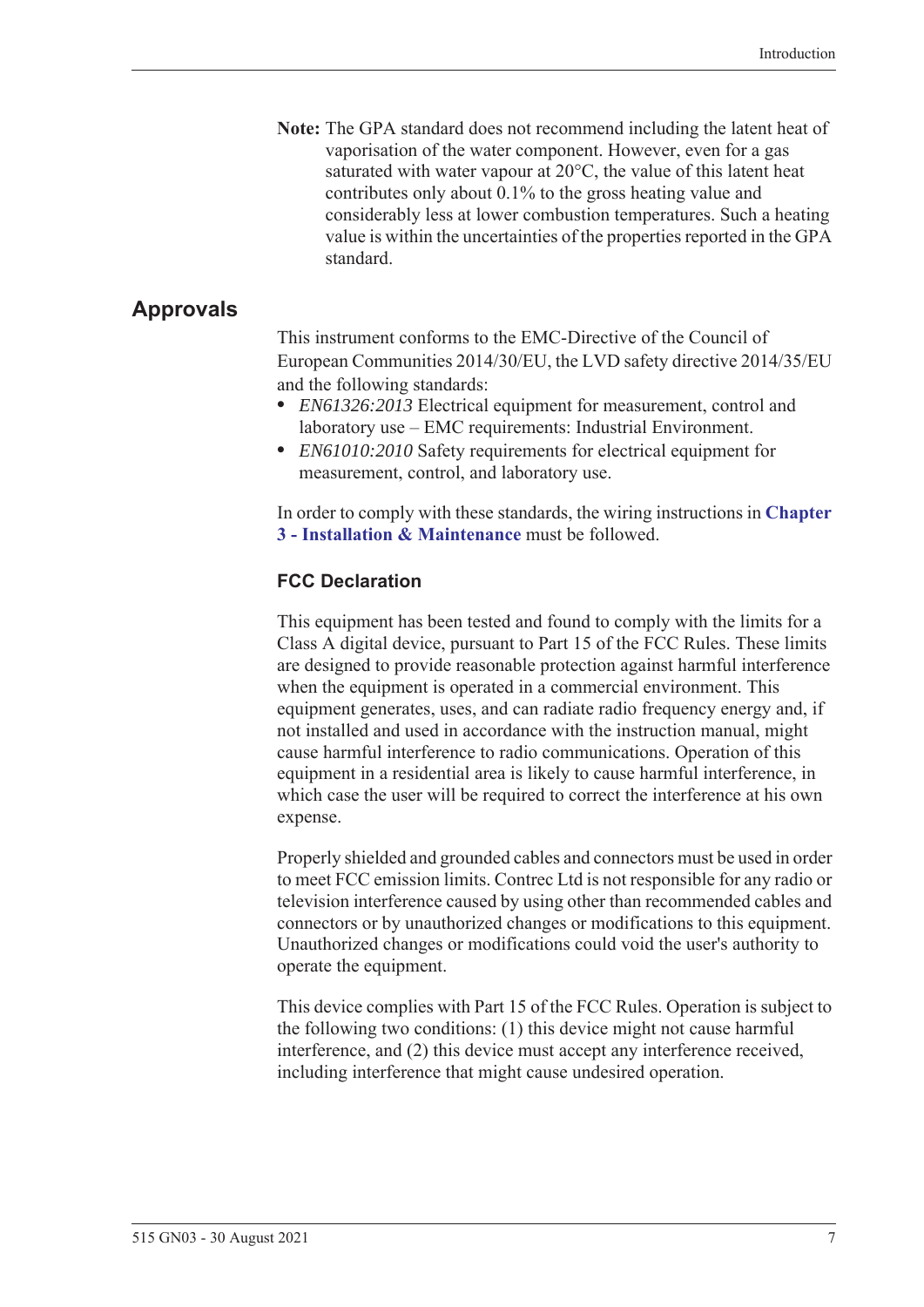Introduction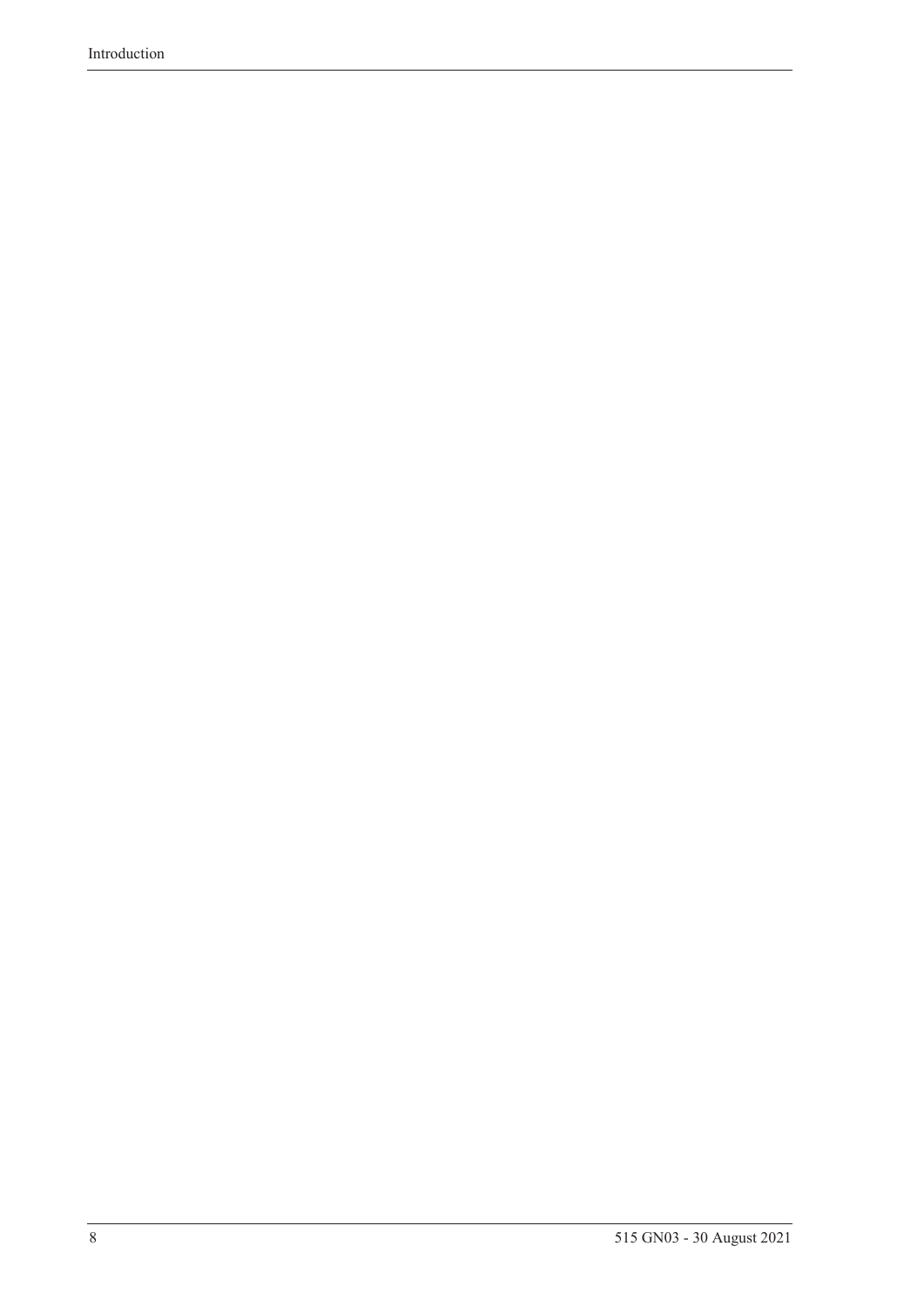# <span id="page-18-0"></span>**Chapter 2 Specifications**

# <span id="page-18-1"></span>**Specification Table**

| <b>Operating Environment</b>        |                                                                                                                                                                                                                                                                                                   | <b>Analog Input (General)</b> |                                                                               |  |  |  |  |
|-------------------------------------|---------------------------------------------------------------------------------------------------------------------------------------------------------------------------------------------------------------------------------------------------------------------------------------------------|-------------------------------|-------------------------------------------------------------------------------|--|--|--|--|
| <b>Temperature</b>                  | +5°C to +40°C (standard - no coating)<br>-20°C to +60°C (with conformal coating)                                                                                                                                                                                                                  | <b>Overcurrent</b>            | 100mA absolute maximum rating<br>(30mA for 4-20mA inputs)                     |  |  |  |  |
|                                     | -30°C to +60°C (ExD housing with heater)                                                                                                                                                                                                                                                          | <b>Update Time</b>            | $< 1.0$ sec                                                                   |  |  |  |  |
| <b>Humidity</b>                     | 0 to 95% non condensing (conformal                                                                                                                                                                                                                                                                | Configuration                 | RTD, 4-20mA, 0-5V and 1-5V input                                              |  |  |  |  |
|                                     | coating)<br>5% to 85% non condensing (no coating)                                                                                                                                                                                                                                                 | <b>Non-linearity</b>          | Up to 20 correction points (some inputs)                                      |  |  |  |  |
| <b>Power Supply</b>                 | 100-240 V AC (+/-10%) 50-60 Hz (+/-<br>10%) or 12-28 V DC                                                                                                                                                                                                                                         | <b>RTD Input</b>              |                                                                               |  |  |  |  |
| <b>Consumption</b>                  | 10W (max) Overvoltage category II                                                                                                                                                                                                                                                                 | <b>Sensor Type</b>            | PT100 & PT500 to IEC 751                                                      |  |  |  |  |
| <b>Protection</b>                   | Sealed to IP65 (Nema 4X) when panel                                                                                                                                                                                                                                                               | <b>Connection</b>             | Four Wire                                                                     |  |  |  |  |
|                                     | mounted                                                                                                                                                                                                                                                                                           | Range                         | -200 $\degree$ C to 350 $\degree$ C<br>-200°C to 800°C (PT100 extended range) |  |  |  |  |
| <b>Dimensions</b><br>(panel option) | 147mm (5.8") width<br>74mm (2.9") height<br>170mm (6.6") depth (behind the panel)                                                                                                                                                                                                                 | <b>Accuracy</b>               | 0.1°C typical<br>0.2°C typical (PT100 extended range)                         |  |  |  |  |
| <b>Display</b>                      |                                                                                                                                                                                                                                                                                                   | 4-20mA Input                  |                                                                               |  |  |  |  |
| <b>Type</b>                         | Backlit LCD with 7-digit numeric display                                                                                                                                                                                                                                                          | Impedance                     | 100 Ohms (to common signal ground)                                            |  |  |  |  |
|                                     | and 11-character alphanumeric display                                                                                                                                                                                                                                                             | <b>Accuracy</b>               | 0.05% full scale $(20^{\circ}C)$                                              |  |  |  |  |
| <b>Digits</b>                       | 15.5mm (0.6") high                                                                                                                                                                                                                                                                                |                               | 0.1% (full temperature range, typical)                                        |  |  |  |  |
| <b>Characters</b>                   | 6mm (0.24") high                                                                                                                                                                                                                                                                                  |                               |                                                                               |  |  |  |  |
| <b>LCD Backup</b>                   | Last data visible for 15 min after power                                                                                                                                                                                                                                                          | 0-5 or 1-5 Volts Input        |                                                                               |  |  |  |  |
|                                     | down                                                                                                                                                                                                                                                                                              | Impedance                     | 10MOhms (to common signal ground)                                             |  |  |  |  |
| <b>Update Rate</b>                  | 0.3 second                                                                                                                                                                                                                                                                                        | <b>Accuracy</b>               | 0.05% full scale $(20^{\circ}C)$<br>0.1% (full temperature range, typical)    |  |  |  |  |
| <b>Non-volatile Memory</b>          |                                                                                                                                                                                                                                                                                                   |                               |                                                                               |  |  |  |  |
| <b>Retention</b>                    | > 30 years                                                                                                                                                                                                                                                                                        | <b>Logic Inputs</b>           |                                                                               |  |  |  |  |
| <b>Data Stored</b>                  | Setup, Totals and Logs                                                                                                                                                                                                                                                                            | <b>Signal Type</b>            | CMOS, TTL, open collector, reed switch                                        |  |  |  |  |
|                                     |                                                                                                                                                                                                                                                                                                   | Overvoltage                   | 30V maximum                                                                   |  |  |  |  |
| <b>Approvals</b>                    |                                                                                                                                                                                                                                                                                                   | <b>Relay Output</b>           |                                                                               |  |  |  |  |
| Interference                        | $C \in \mathbb{C}$ compliance                                                                                                                                                                                                                                                                     | No. of Outputs                | 2 relays plus 2 optional relays                                               |  |  |  |  |
| <b>Enclosure</b>                    | IECEx, ATEX and CSA approved                                                                                                                                                                                                                                                                      | Voltage                       | 250 volts AC, 30 volts DC maximum                                             |  |  |  |  |
|                                     | enclosures available for hazardous areas                                                                                                                                                                                                                                                          |                               | (solid state relays use AC only)                                              |  |  |  |  |
| <b>Real Time Clock (Optional)</b>   |                                                                                                                                                                                                                                                                                                   | <b>Current</b>                | 3A maximum - mechanical relays<br>1.5A maximum - solid state relays           |  |  |  |  |
| <b>Battery Type</b>                 | 3 volts Lithium button cell<br>- For Issue 7 option card, type CR2450N<br>manufactured by Renata only<br>- For conformal coated 'C' version, type<br>BR2032 manufactured by Panasonic only<br>- For non-conformal coated versions, type<br>BR2032 and CR2032 manufactured by<br>Panasonic or Sony |                               |                                                                               |  |  |  |  |

**Battery Life** 5 years (typical)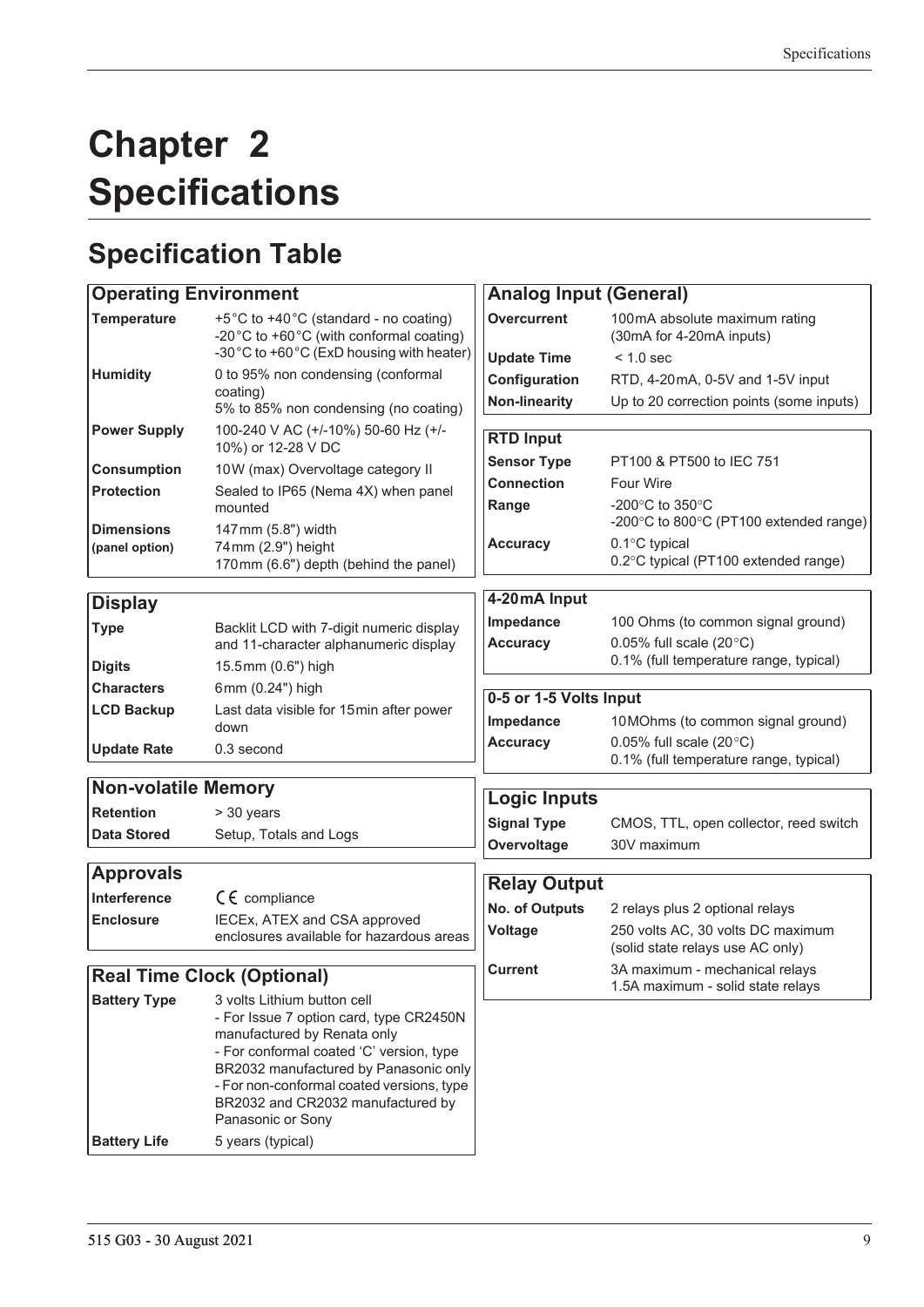### **Communication Ports**

| <b>Ports</b>     | COM-1 RS-232 port<br>COM-2 RS-485 or Ethernet port (optional) |
|------------------|---------------------------------------------------------------|
| <b>Baud Rate</b> | 2400 to 19200 baud                                            |
| <b>Parity</b>    | Odd, even or none                                             |
| <b>Stop Bits</b> | 1 or 2                                                        |
| Data Bits        | 8                                                             |
| <b>Protocols</b> | ASCII, Modbus RTU, Modbus TCP/IP<br>(Ethernet Port), Printer  |

# **Transducer Supply**

| <b>Voltage</b>    | 8 to 24 volts DC, programmable  |
|-------------------|---------------------------------|
| l Current l       | 70mA @ 24V, 120mA @ 12V maximum |
| <b>Protection</b> | Power limited output            |

# **Isolated Output**

| <b>No. of Outputs</b> | 2 configurable outputs         |
|-----------------------|--------------------------------|
| Configuration         | Pulse/Digital or 4-20mA output |

| <b>Pulse/Digital Output</b> |                                                            |  |  |  |  |
|-----------------------------|------------------------------------------------------------|--|--|--|--|
| <b>Signal Type</b>          | Open collector                                             |  |  |  |  |
| Switching                   | 200mA, 30 volts DC maximum                                 |  |  |  |  |
| <b>Saturation</b>           | 0.8 volts maximum                                          |  |  |  |  |
| <b>Pulse Width</b>          | Programmable: 10, 20, 50, 100, 200 or<br>500 <sub>ms</sub> |  |  |  |  |
|                             |                                                            |  |  |  |  |
| 4-20 mA Output              |                                                            |  |  |  |  |
|                             |                                                            |  |  |  |  |

| <b>Supply</b>     | 9 to 30 volts DC external              |
|-------------------|----------------------------------------|
| <b>Resolution</b> | $0.05\%$ full scale                    |
| <b>Accuracy</b>   | $0.05\%$ full scale (20 $\degree$ C)   |
|                   | 0.1% (full temperature range, typical) |

*Important: Specifications are subject to change without notice.*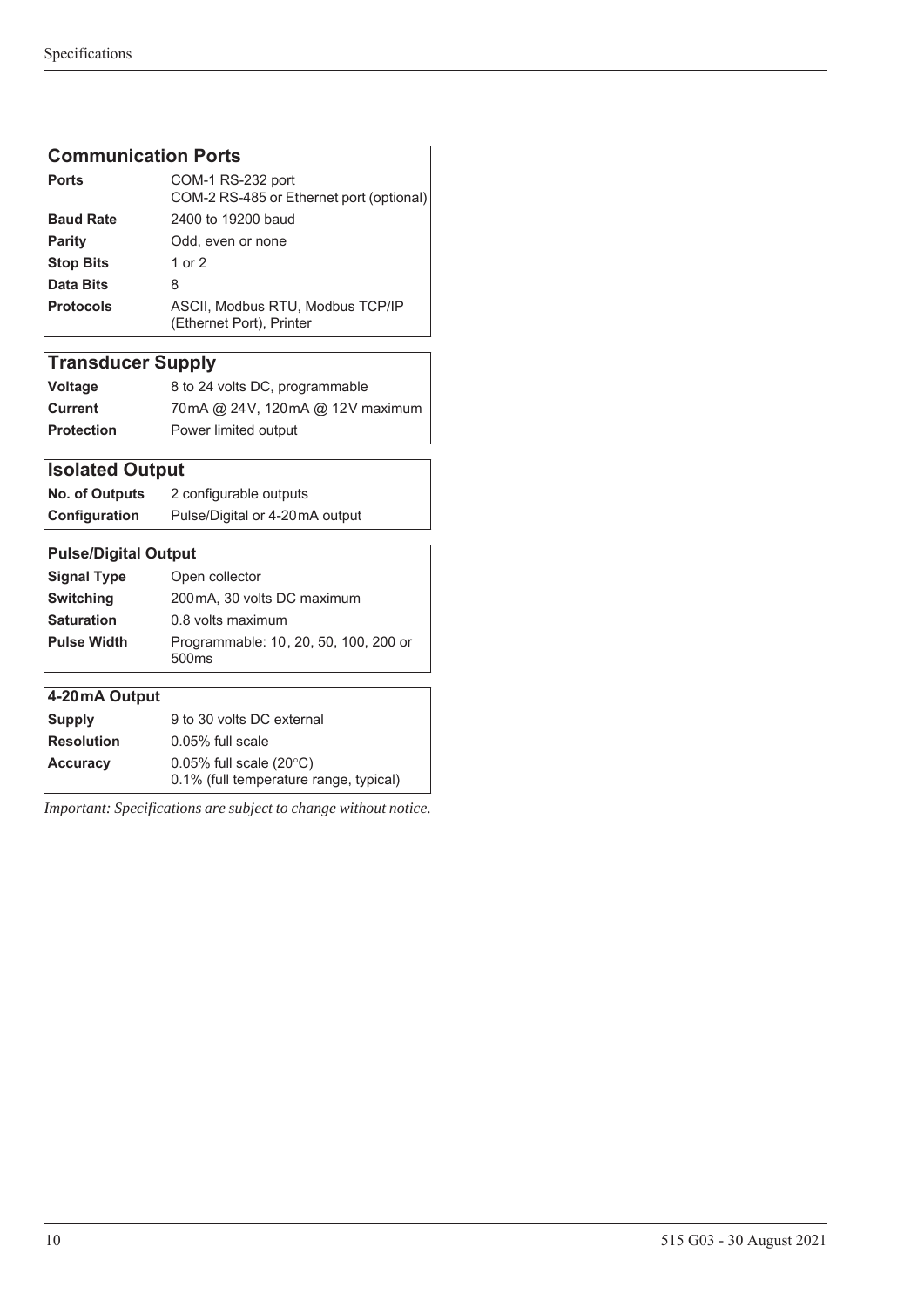# <span id="page-20-5"></span><span id="page-20-0"></span>**Chapter 3 Installation & Maintenance**

# <span id="page-20-1"></span>**Installation Instructions**



The safety of any system incorporating the equipment is the responsibility of the assembler of the system and should be installed such that there is no risk of impact damage.

This instrument is intended for fixed installation only, e.g. within a panel or cabinet, and is not intended for desktop use. It is not suitable for outdoor use unless fitted into an appropriate outdoor enclosure with a minimum type 3, IP54, rating. The instrument has a 'Pollution degree II' rating.

# <span id="page-20-2"></span>**Cleaning and Decontamination**

For general maintenance or to clean an instrument suitable for return to a service centre for repair or inspection, use only a damp cloth and mild detergent. Do not use abrasive cleaners or high pressure water jets. An instrument must be decontaminated before returning.

# <span id="page-20-3"></span>**Panel Mounting**

The instrument should be located in an area with a clean, dry atmosphere that is also relatively free of shock and vibration.

The standard mounting procedure is panel mounting in a cutout that is 139 mm wide by 67 mm high. Two side clips secure the unit into the panel.

[Figure 2](#page-20-4) shows the panel mounting requirements for the 500 Series Instrument.



<span id="page-20-4"></span>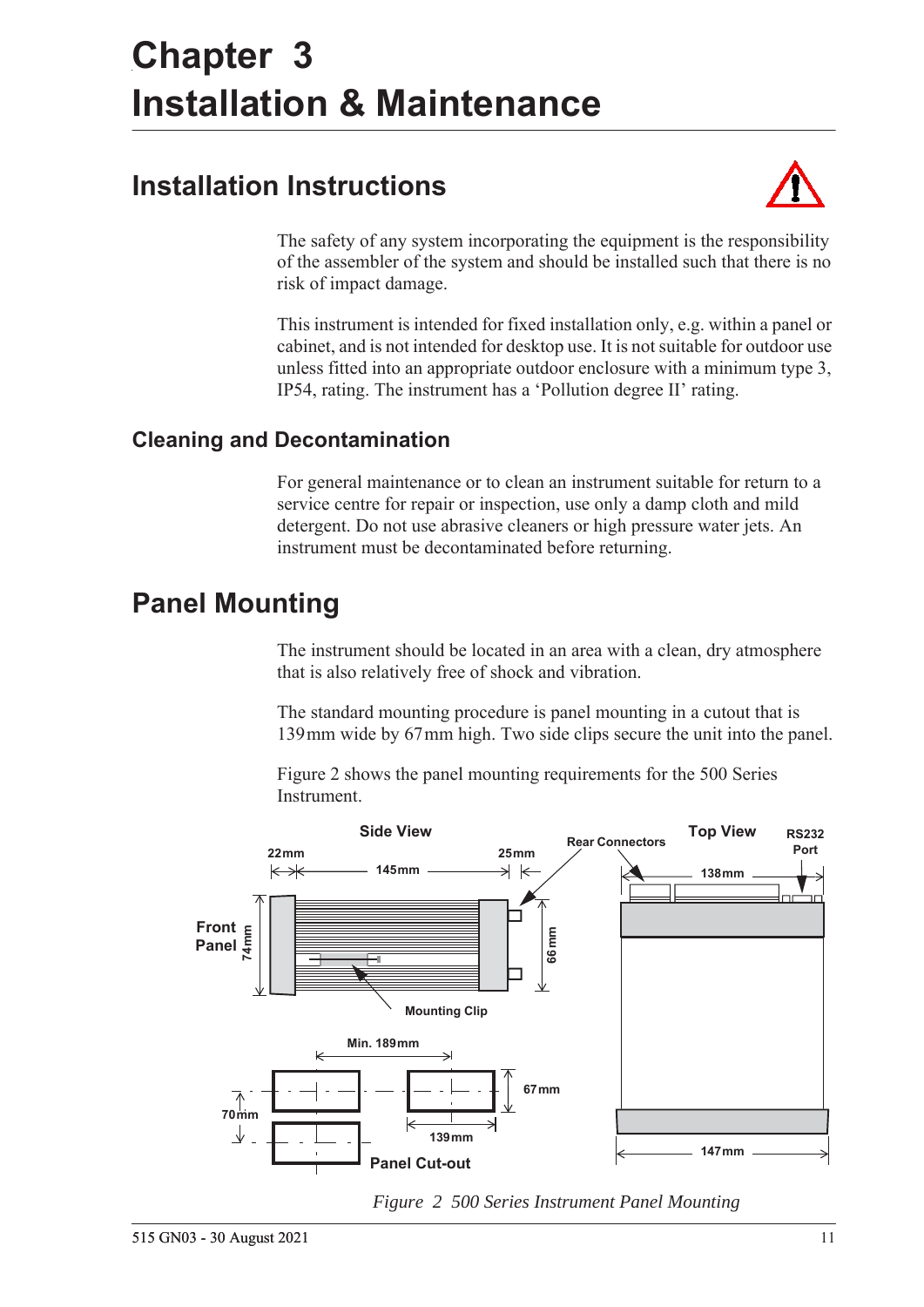# <span id="page-21-0"></span>**Electrical Connection**

# <span id="page-21-1"></span>**Rear Panel Connections**

N.B. Depending on the specification and age of the instrument, there are different versions of the upper output card. Ensure the instrument is wired as per the correct terminal designation printed on the rear of the instrument bezel and below.

[Figure 3](#page-21-2) shows the connections on the rear panel of the instrument where relays 1 to 4 (terminals 32-35) share a single Relay Common (terminal 31).



N.B. The 5 way relay terminal block is GREEN.

*Figure 3 Rear Panel Connections - Original*

<span id="page-21-2"></span>[Figure 4](#page-21-3) shows the connections on the rear panel of the instrument where relays 1 and 2 (terminals 32-33) share Relay Common 1-2 (terminal 31) and relays 3 and 4 (terminals 34-35) share Relay Common 3-4 (terminal 36.

N.B. The 6 way relay terminal block is ORANGE.



<span id="page-21-3"></span>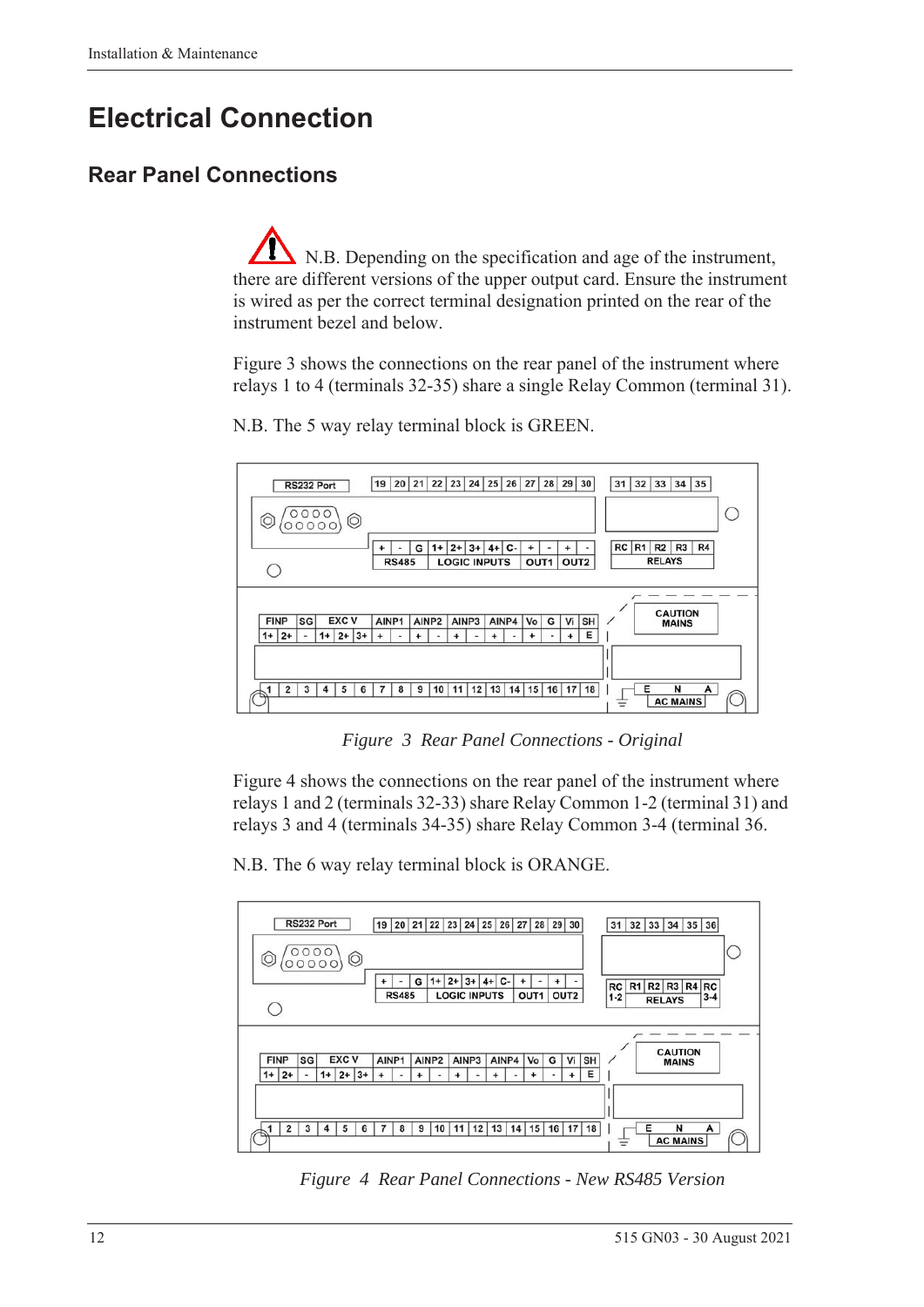[Figure 5](#page-22-1) shows the new option card with the optional Ethernet port in place of RS-485 port (terminals 19-21).



<span id="page-22-1"></span>*Figure 5 Rear Panel Connections - New Ethernet Version*

# <span id="page-22-0"></span>**Terminal Designations**

| <b>Terminal Label</b> |                    |                                              | Designation               | <b>Comment</b>          | <b>Terminal Label</b> |                  |                | Designation                        | <b>Comment</b>                                     |
|-----------------------|--------------------|----------------------------------------------|---------------------------|-------------------------|-----------------------|------------------|----------------|------------------------------------|----------------------------------------------------|
| 1                     | <b>FINP</b>        | $1+$                                         | Frequency Input 1+        | Not used                | 19                    | <b>RS485</b>     | $\ddot{}$      | RS485 (+)                          | Optional RS485 port may                            |
| 2                     | <b>FINP</b>        | $2+$                                         | Frequency Input 2+        | Not used                | 20                    | COM-2            |                | RS485 (-)                          | be replaced by Ethernet                            |
| 3                     | SG                 | $\overline{\phantom{a}}$                     | Signal ground             |                         | 21                    | port             | G              | RS485 ground                       | port.                                              |
| 4                     | EXC V              | $1+$                                         | <b>Excitation Term 1+</b> | Not used                | 22                    |                  | $1+$           | Switch 1                           |                                                    |
| 5                     | EXC V              | $2+$                                         | <b>Excitation Term 2+</b> | For AINP1 RTD Input     | 23                    |                  | $2+$           | Switch 2                           |                                                    |
| 6                     | <b>EXC V</b>       | $3+$                                         | <b>Excitation Term 3+</b> | Not used                | 24                    | <b>LOGIC</b>     | $3+$           | Switch 3                           | <b>Remote Reset</b>                                |
| $\overline{7}$        | AINP1              | $\ddot{}$                                    | Analog Input ch $1 (+)$   | 25<br>Temperature Input | <b>INPUTS</b>         | $4+$             | Switch 4       | CAL Switch - In field              |                                                    |
| 8                     |                    |                                              | Analog Input ch 1 (-)     |                         |                       |                  |                |                                    | access protection                                  |
| 9                     |                    | $\ddot{}$                                    | Analog Input ch $2 (+)$   | Pressure Input          | 26                    |                  | $C-$           | Signal ground                      |                                                    |
| 10                    | AINP <sub>2</sub>  |                                              | Analog Input ch 2 (-)     |                         | $\overline{27}$       | OUT <sub>1</sub> | $+$            | Output ch $1 (+)$                  |                                                    |
| 11                    |                    | $\ddot{}$                                    | Analog Input ch $3 (+)$   | Main or Low Flow Input  | 28                    |                  |                | Output $ch 1$ (-)                  |                                                    |
| 12                    | AINP3              | $\overline{\phantom{a}}$                     | Analog Input ch 3 (-)     |                         | 29                    | OUT <sub>2</sub> | $\ddot{}$      | Output ch $2 (+)$                  |                                                    |
| $\overline{13}$       |                    | $\ddot{}$                                    | Analog Input ch $4 (+)$   | High Flow Stacked Input | 30                    |                  |                | Output $ch 2$ (-)                  |                                                    |
| 14                    | AINP4              |                                              | Analog Input ch 4 (-)     |                         | 31                    |                  | <b>RC</b>      | Relay Common 1-2                   | Term 31 - Common 1-4<br>on legacy option card      |
| 15                    | Vo                 | $\ddot{}$                                    | 8-24 volts DC output      | Overload protected      | 32                    |                  | R <sub>1</sub> | Relay 1                            |                                                    |
| 16                    | G                  | <b>DC</b> Ground<br>$\overline{\phantom{a}}$ | 33                        |                         | R2                    | Relay 2          |                |                                    |                                                    |
| 17                    | Vi                 | $\ddot{}$                                    | DC power input            | DC power in 12-28V      | $\overline{34}$       | <b>RELAYS</b>    | R3             | Relay 3                            |                                                    |
| 18                    | <b>SH</b>          | E                                            | Shield terminal           |                         | 35                    |                  | R4             | Relay 4                            |                                                    |
| Ε                     |                    | Ε                                            | Mains ground              | AC power in 100-        |                       |                  |                |                                    |                                                    |
| N                     | AC<br><b>MAINS</b> | N                                            | Mains neutral             |                         | 36                    |                  | RC             | Relay common 3-4                   | Term 36 only available on<br>new style option card |
| A                     |                    | Α                                            | Mains active              | <b>240VAC</b>           |                       |                  |                | RS232 COM-1 port 9-pin serial port |                                                    |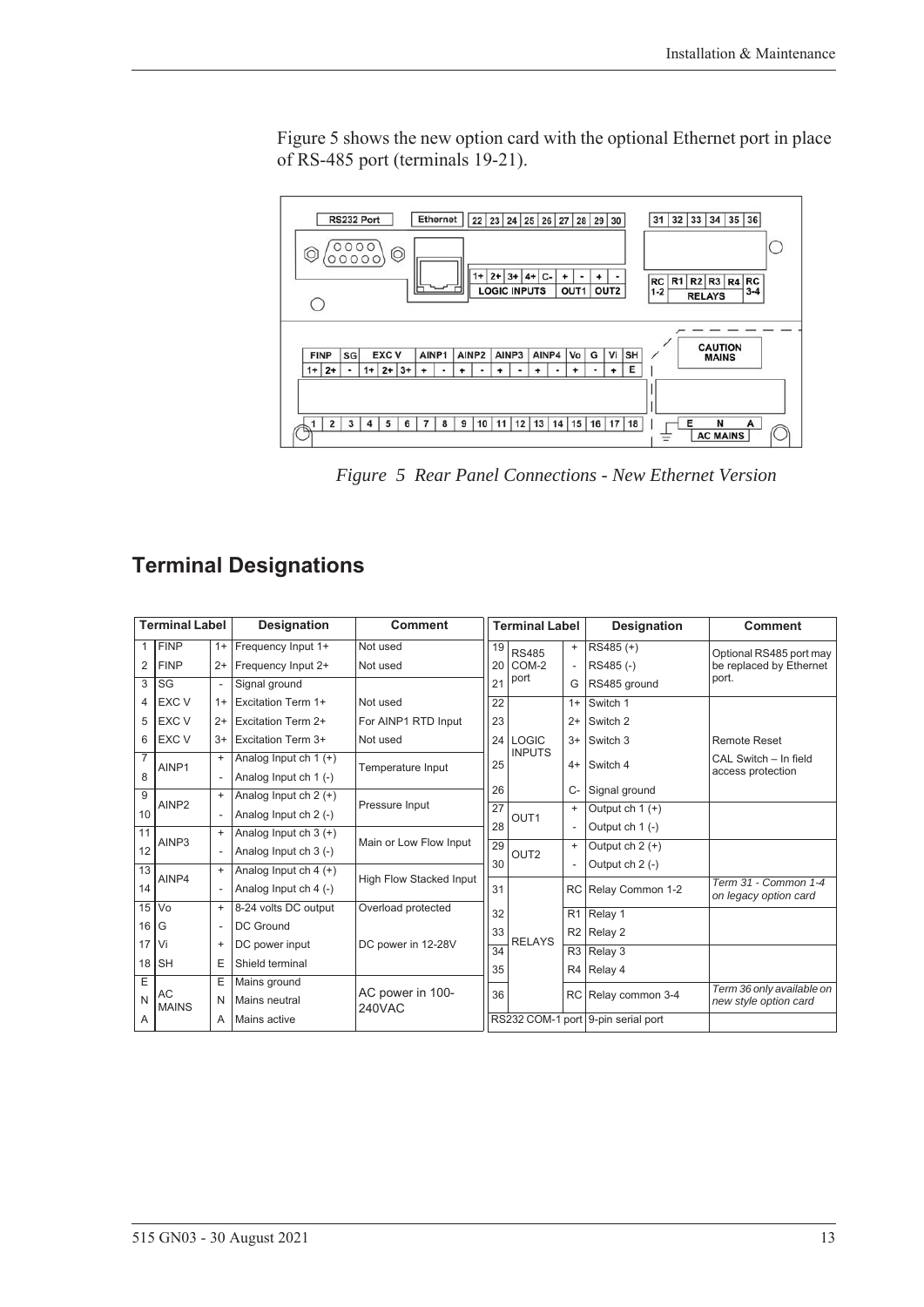# <span id="page-23-0"></span>**Terminal Wiring Insulation**

Terminals 1-30 are all rated at <35Vdc and wiring with basic insulation is adequate.

Use copper conductors only.

stated in sec 2.

# <span id="page-23-1"></span>**Relay Wiring**

Relay terminals are 31-35 or 31-36 depending on the version of option card fitted. When controlling circuits operate at mains voltages, or voltages >35Vdc, it is necessary to use UL/CSA approved cabling with supplementary insulation and a current capacity suitable for the connected circuit. Use copper conductors only. The maximum current must be <5A as

Where circuits >35Vdc are connected UL/CSA approved cabling with supplementary insulation. 0.75mm<sup>2</sup>, 6A current capacity is sufficient.

## <span id="page-23-2"></span>**Mains Power Wiring**

Only use UL/CSA approved cabling with supplementary insulation and copper conductors. A minimum cable cross section area of 0.75mm² (18 AWG) is required. However, this must be selected with respect to the installed over-current protection device and in accordance with the local relevant Electrical Code of Practice as dictated by the Authority Having Jurisdiction (AHJ).

The terminal designations (L/N/E) are clearly indicated just above the mains input connector on the rear panel of the instrument.





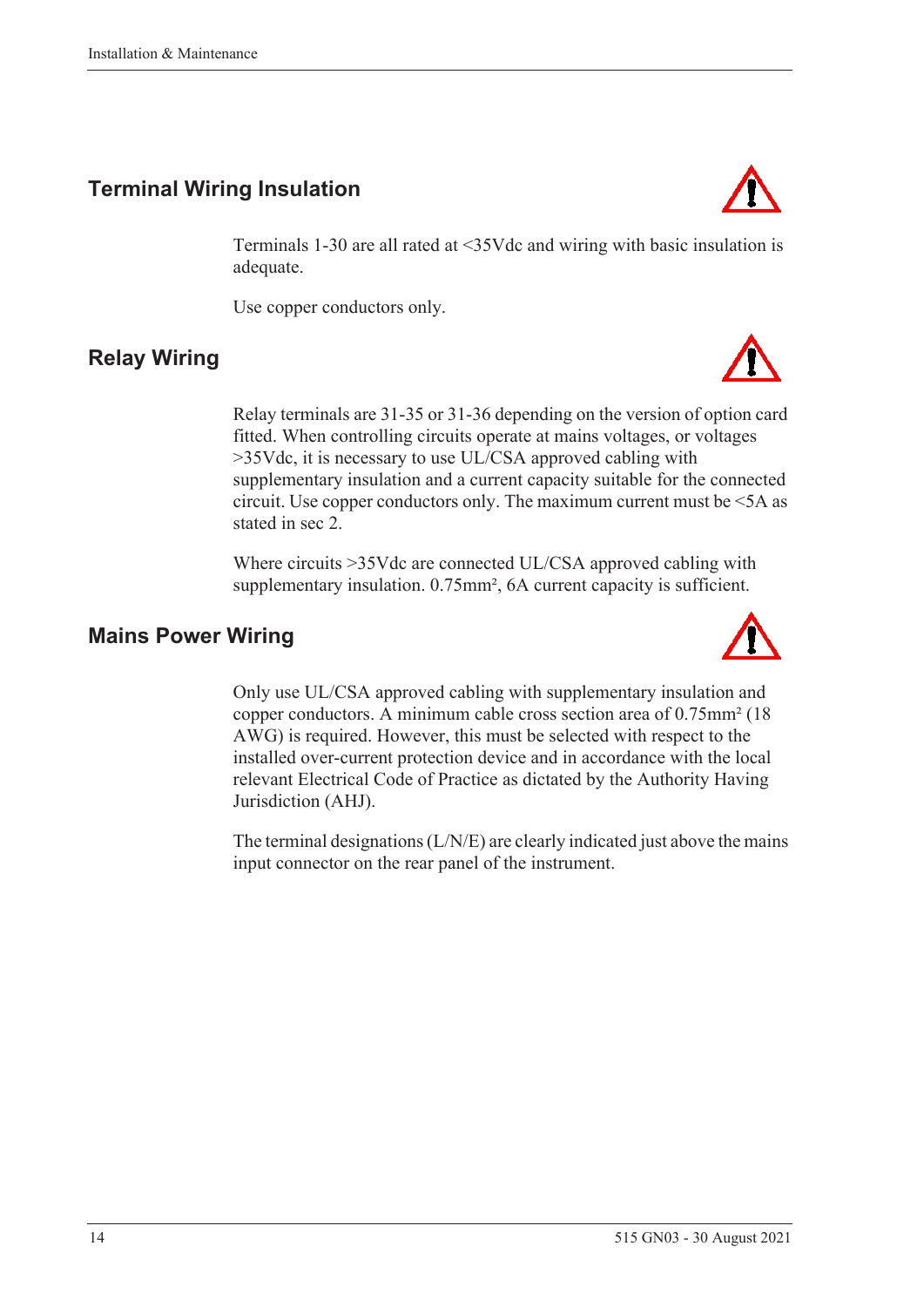# <span id="page-24-0"></span>**Inputs**

# <span id="page-24-1"></span>**Analog Input Connections**

All analog inputs can accept DC signals ranging from 0-5V, 1-5V and current signals from 4 to 20 mA.

Analog Input 1 (AINP1) can also accept an RTD input (PT100 or PT500) as well as the standard  $0-5V$ ,  $1-5V$  and  $4$  to  $20mA$  input.

#### **CAUTION**

Applying levels of input current above the absolute maximum rating (100mA or 30mA for 4-20mA inputs) may cause permanent damage to the input circuitry.

### **0-5 and 1-5 Volt Inputs**

For externally powered voltage transmitters, connect each transmitter to a pair of input terminals as shown in [Figure 6.](#page-24-2) Refer to **[Terminal](#page-22-0)  [Designations](#page-22-0)** on page 13 for specific terminal numbers for this application.



*Figure 6 Externally Powered Voltage Transmitter*

<span id="page-24-2"></span>Connect internally powered voltage transmitters as shown in [Figure 7.](#page-24-3)



<span id="page-24-3"></span>*Figure 7 Internally Powered Voltage Transmitter*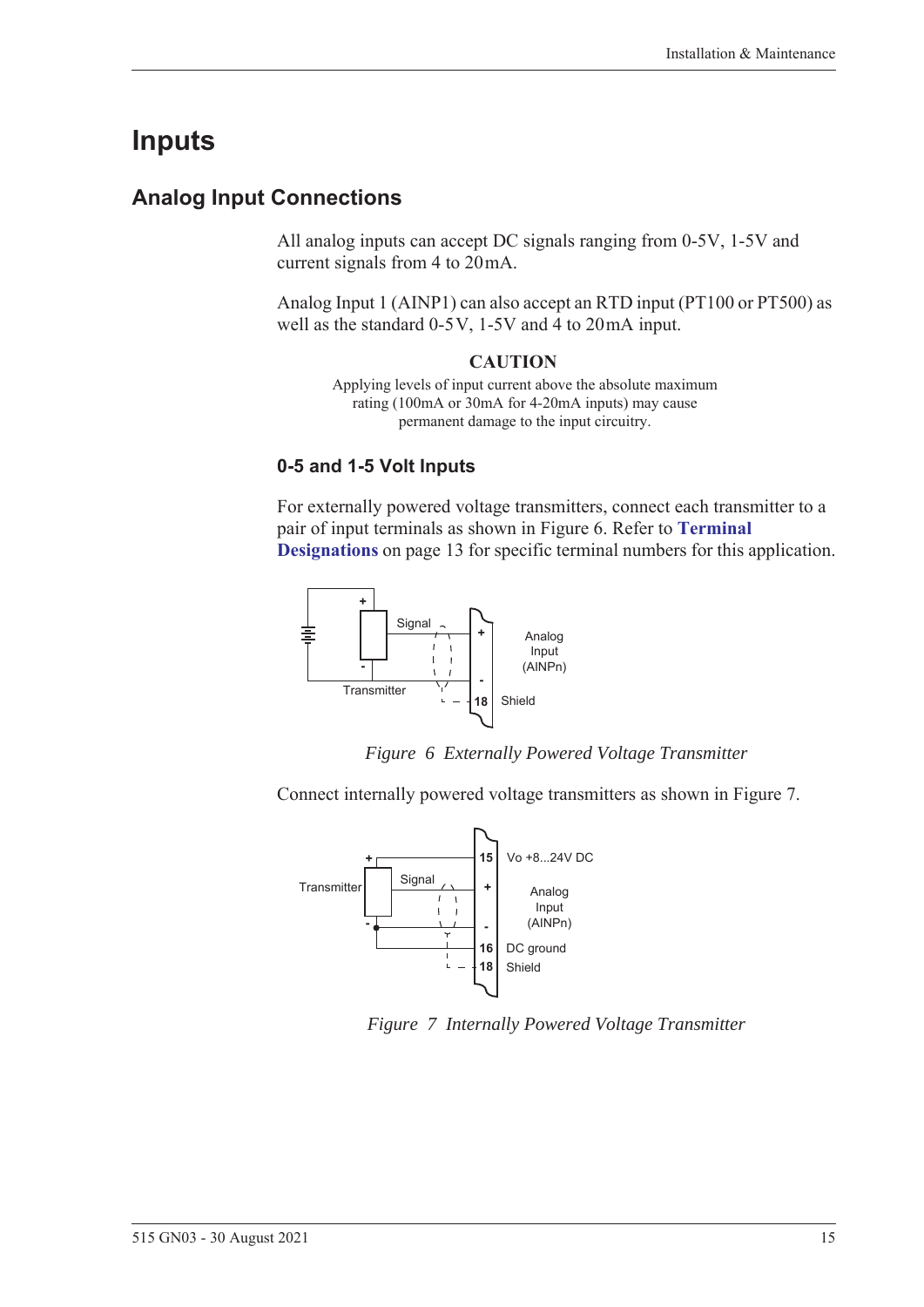### **4-20 mA Inputs**

For an externally powered current loop, connect the transmitter to the input terminals as shown in [Figure 8](#page-25-0). Refer to **[Terminal Designations](#page-22-0)** on page 13 for specific terminal numbers for this application.



*Figure 8 Externally Powered Current Loop*

<span id="page-25-0"></span>The internal overload-protected power supply has sufficient power for three current loops at 24 V DC (more current loops can be supplied by using a reduced voltage setting). Connect internally powered current loops as shown in [Figure 9](#page-25-1).



<span id="page-25-1"></span>

### **RTD Input**

The instrument uses 4-wire RTDs to provide optimum accuracy and stability. It is not necessary to have equal cable lengths for the 4-wire RTDs, but they should be no longer than 50 metres. It is also recommended to use shielded twisted pairs.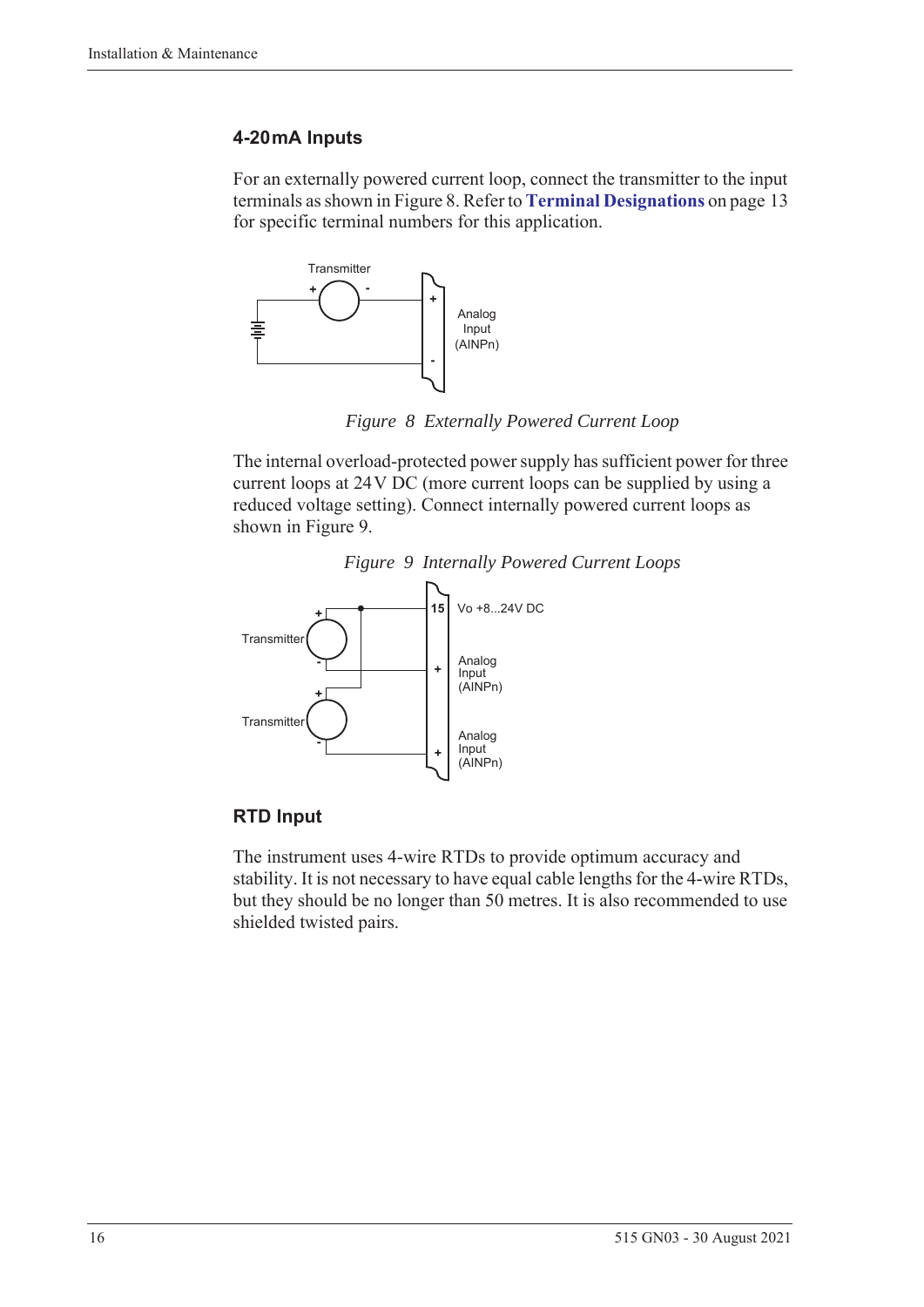

Connect RTD inputs as shown in [Figure 10.](#page-26-1)

*Figure 10 RTD Connection*

<span id="page-26-1"></span>Only Analog Input 1 (AINP1) is available for RTD connection.

Excitation terminal 2 (pin 5) must be used in conjunction with AINP1.

It is possible to use two-wire or three-wire RTDs. However, four wires must be taken to the RTD, with the signal and current wires joined as close to the RTD as possible.

**Note:** The RTD has no polarity and can be connected in either direction. However, the excitation and the positive analog input must be connected to one side of the RTD. Similarly, the Signal Ground and the negative analog input must be connected to the other side of the RTD.

## <span id="page-26-0"></span>**Logic Input Connection**

These input(s) are designed to be connected to CMOS, TTL, open collector signals or a voltage free contact switch. A minimum activation time of 300ms is required to guarantee reading of an input.

It is possible to read the status of all the logic inputs via a Modbus register even if they are not used for a control purpose in the application.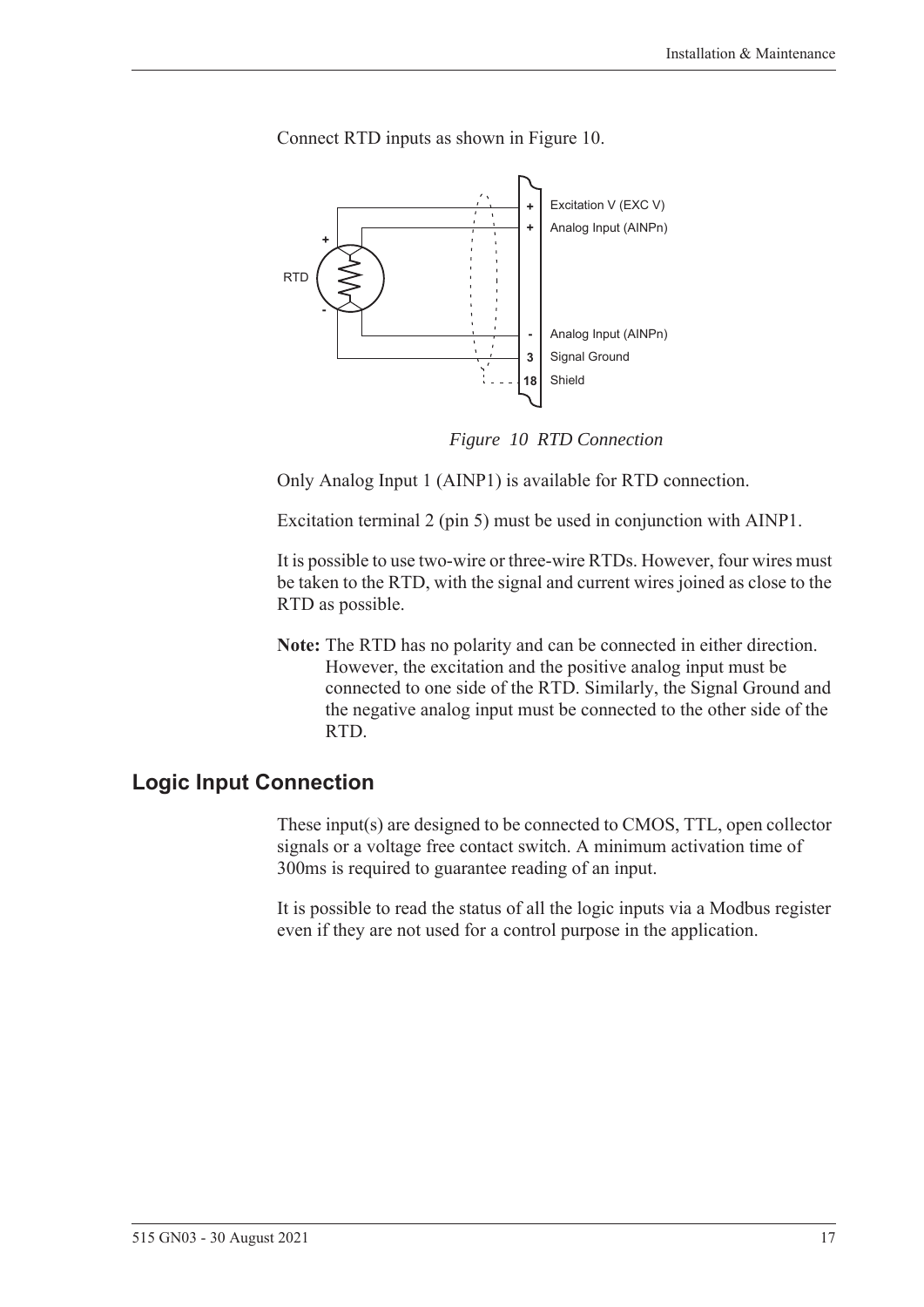A remote push-button key can be connected to the Logic Inputs as shown below in [Figure 11](#page-27-2).



<span id="page-27-2"></span>*Figure 11 Logic Inputs Connection Diagram*

# <span id="page-27-0"></span>**Outputs**

The advanced option for the instrument provides two opto-isolated output ports. Either or both can be used for 4-20 mA or pulse outputs.

### **CAUTION**

Due to the dual-purpose nature of the outputs, take care not to set the output as an open collector pulse type signal when connected to a 4-20 mA loop circuit.

# <span id="page-27-1"></span>**4-20 mA Output Connection**

[Figure 12](#page-28-1) shows the connections for a 4-20 mA output. Output channel 1 uses terminals  $27 (+)$  and  $28 (-)$ , output channel 2 uses terminals  $29 (+)$  and 30 (-).

Maximum Load Resistance =  $(Supply-9) / 0.02$  ohms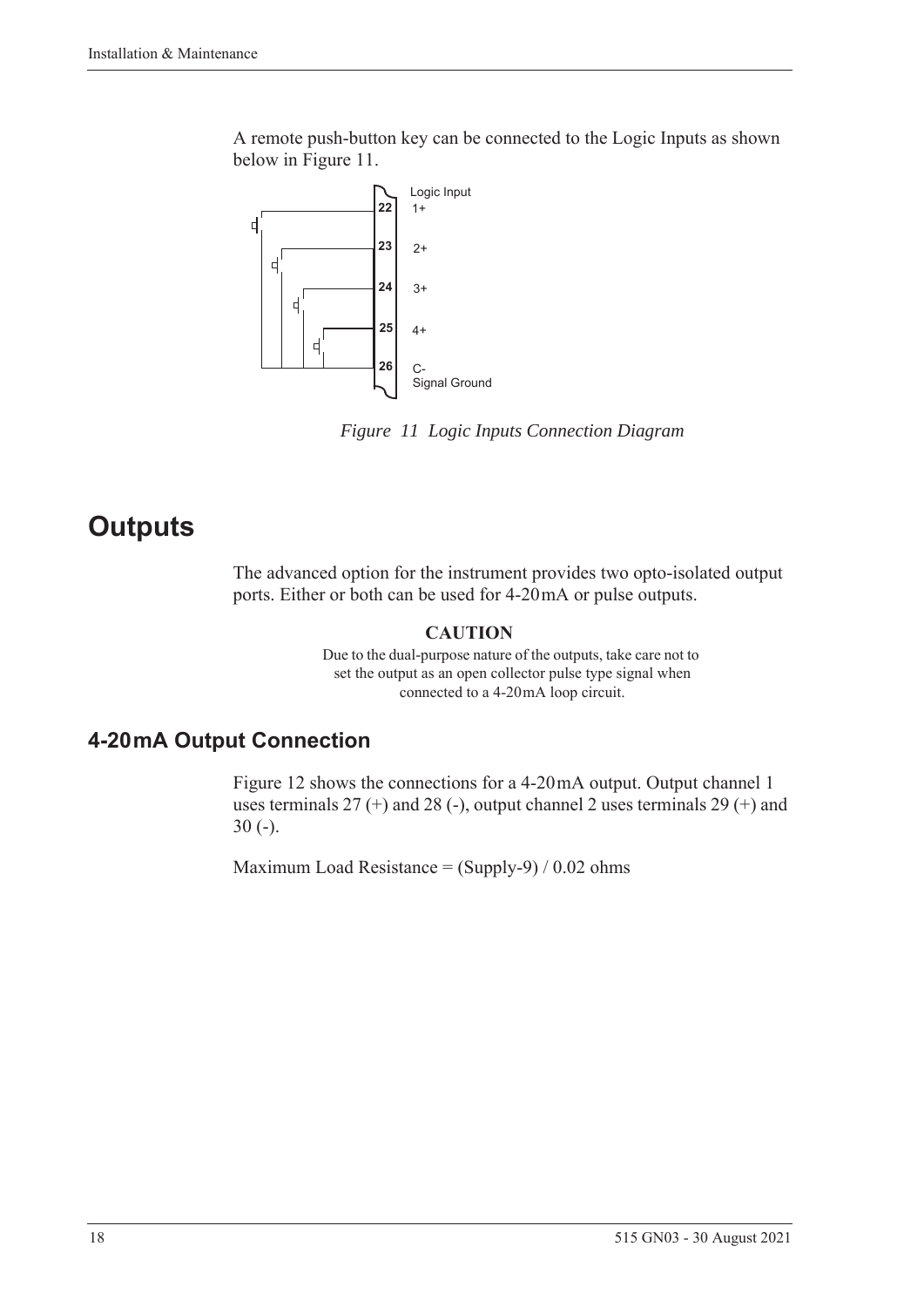

*Figure 12 Output 4-20 mA Connection Diagram*

# <span id="page-28-0"></span>**Pulse Output Connection**

<span id="page-28-1"></span>[Figure 13](#page-28-2) shows a connection example for a pulse output. Output channel 1 uses terminals 27 (+) and 28 (-). Output channel 2 uses terminals 29 (+) and 30 (-).



<span id="page-28-2"></span>*Figure 13 Output Pulse Connection Diagram*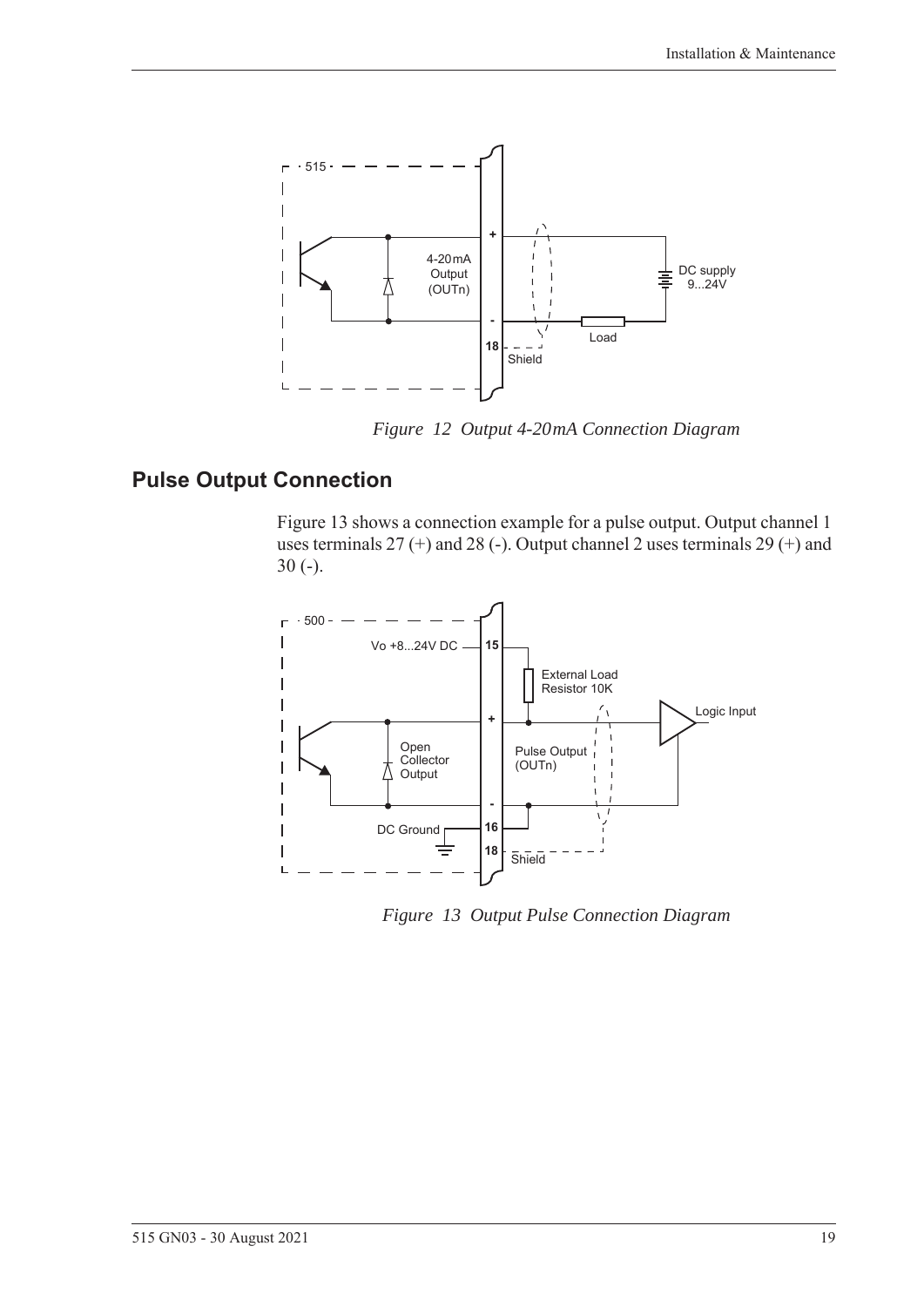# <span id="page-29-0"></span>**Control Relays (Alarms)**

The standard instrument has two alarm relays, which can be used to drive external devices such as external relays, LEDs, and audible alarms. The advanced option has four alarm relays.

The operation of each alarm relay can be set to various modes as described in **Alarms** [on page 49](#page-58-1). On the newer option card the separate common terminal for relays 1 and 2 and another common terminal for relays 3 and 4 allow for different signal or supply types to be connected to the control or alarm devices, as shown in [Figure 14.](#page-29-1)

There is also an equipment failure alarm option. This alarm can have normally closed (open) contacts which open (close) when the instrument displays any error message as listed in **[Error Messages](#page-68-2)** on page 59, or if there is a loss of power to the instrument.

The output characteristics of the relays are:

| Maximum Voltage | 30 volts DC or 250 volts AC |
|-----------------|-----------------------------|
| Maximum Current | 3A for EMR, 1.5A for SSR    |

**Note:** Solid state relays (SSR) use AC voltage only.



<span id="page-29-1"></span>*Figure 14 Relay Connection Diagram*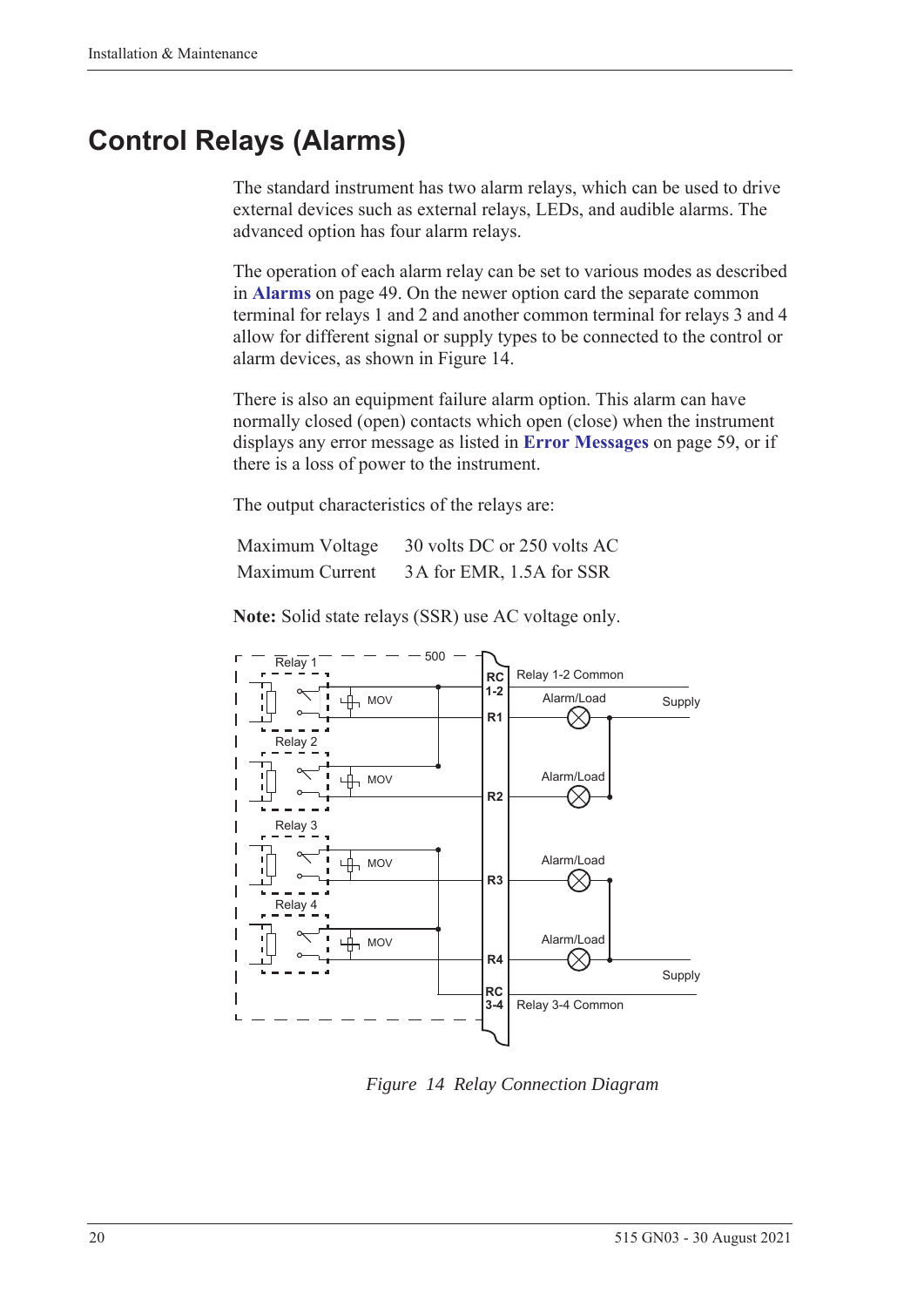## <span id="page-30-0"></span>**RC Network for Interference Suppression**

When driving inductive loads with the relay outputs, it is recommended to use RC suppression networks (often called "Snubbers"), fitted at the load end, for the following reasons:

- **•** To limit the amount of electrical noise caused by arcing across the contacts, which may, in extreme cases, cause the microprocessor to act erratically or cause other unwanted interference with connected signals.
- **•** To protect the relay contacts against premature wear through pitting or SSR (where specified) against premature failure.

RC suppression networks consist of a capacitor and series resistor and are commonly available in the electrical industry. The values of R and C are dependent entirely on the load. However, if the user is unsure of the type of snubber to use, values of  $0.25 \mu$ F and  $100 \Omega$  will usually suffice. Note that only UL and mains approved RC suppression networks should be used.

The basic principle of the operation is that the capacitor prevents a series of sparks arcing across the contact as the contact breaks. The series resistor limits the current through the contact when the contact first makes.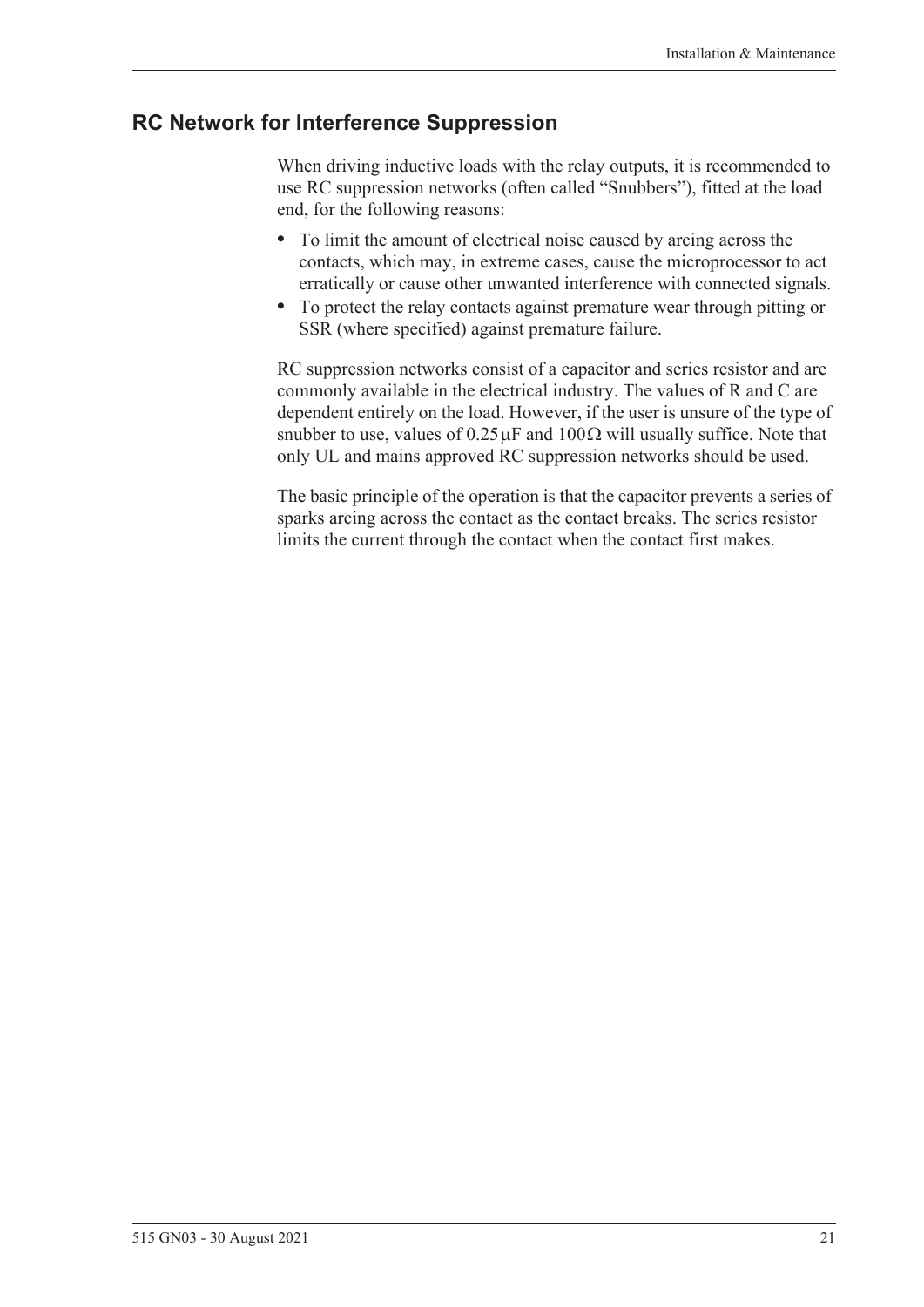# <span id="page-31-0"></span>**Communications**

The communication protocols are described in **Protocols** [on page 65.](#page-74-3)

## <span id="page-31-1"></span>**COM-1 RS-232 Port**

The COM-1 RS-232 port has a 9-pin DB female connector and has the following pinout:



**Note:** The instrument does not require a null-modem cable for connection to a personal computer. Refer to **[Hardware Interconnection](#page-72-4)** on [page 63](#page-72-4) for cable termination requirements.

# <span id="page-31-2"></span>**COM-2 RS-485 Port Option**

Up to 32 units can be connected to a common RS-485 bus. Each unit has a unique address that the host computer uses to identify each instrument. [Figure 15](#page-31-3) shows the connection of several instruments to a computer using the RS-485 port.



<span id="page-31-3"></span>*Figure 15 RS-485 Interface Connections*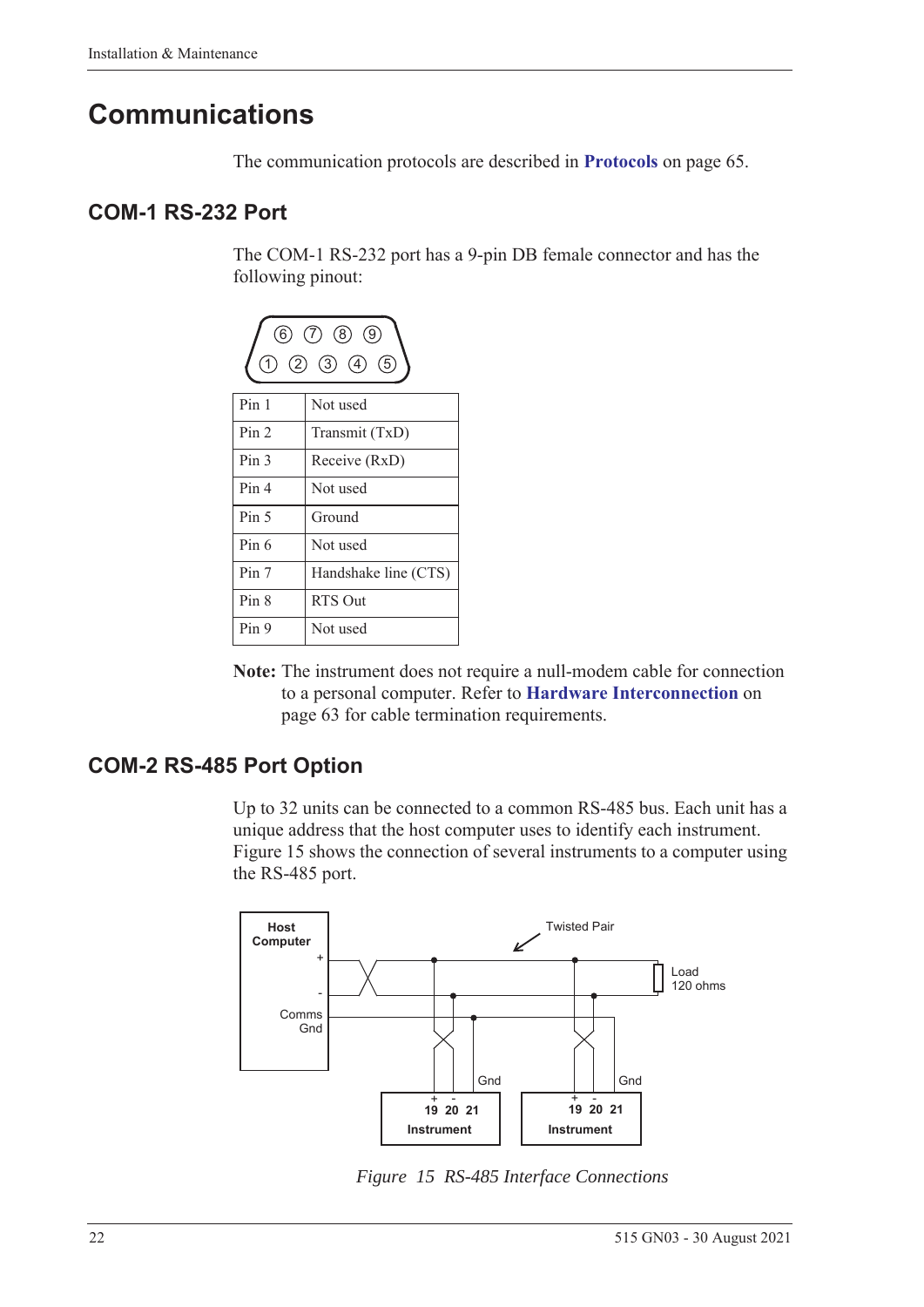## <span id="page-32-0"></span>**COM-2 Ethernet Port Option**

An Ethernet module is an available option, in place of the RS-485 port, if Modbus TCP/IP connection is required. In the programming communication settings, COM-2 should be set to RTU (Modbus), 19200 Baud rate, even parity and 1 stop bit.

# <span id="page-32-1"></span>**Mains Connection**

## <span id="page-32-2"></span>**Earthing and Shielding**

A case earthing point is provided via the mains inlet. Note that this earthing point is for the case only and there is electrical isolation between this point and all electronic circuits. For EMC purposes, or when the instrument is connected to mains, this point must be connected to a good earth.

It is a good practice to use shielded cable for all signal connections to the instrument. Care must be taken to separate signal cables from power cables to minimize interference.

Overall earth should be connected at the instrument end only. This connection should be as short as possible and connected to the earthing point on the rear terminal at pin 18.

## <span id="page-32-3"></span>**Disconnection Device**

When powered from a mains supply this unit requires the provision of a suitable mains isolation device, capable of interrupting both poles of the supply and meeting your local wiring regulations, to be suitably located and easily accessible near to the installed instrument. It must be marked as the disconnecting device for the equipment. It must be suitably rated with respect to the cross sectional area of the supply conductors.

# <span id="page-32-4"></span>**Maintenance Instructions**

Occasionally it may be necessary to open the unit in order to change the Real Time Clock battery. No other service operations are permitted. In order to perform these operations and maintain safety it is essential to follow the instructions below. If mounted in an ExD enclosure, before proceeding, refer to the ExD manual for further information. This work may need to be scheduled and carried out in accordance with the local electrical Code of Practice.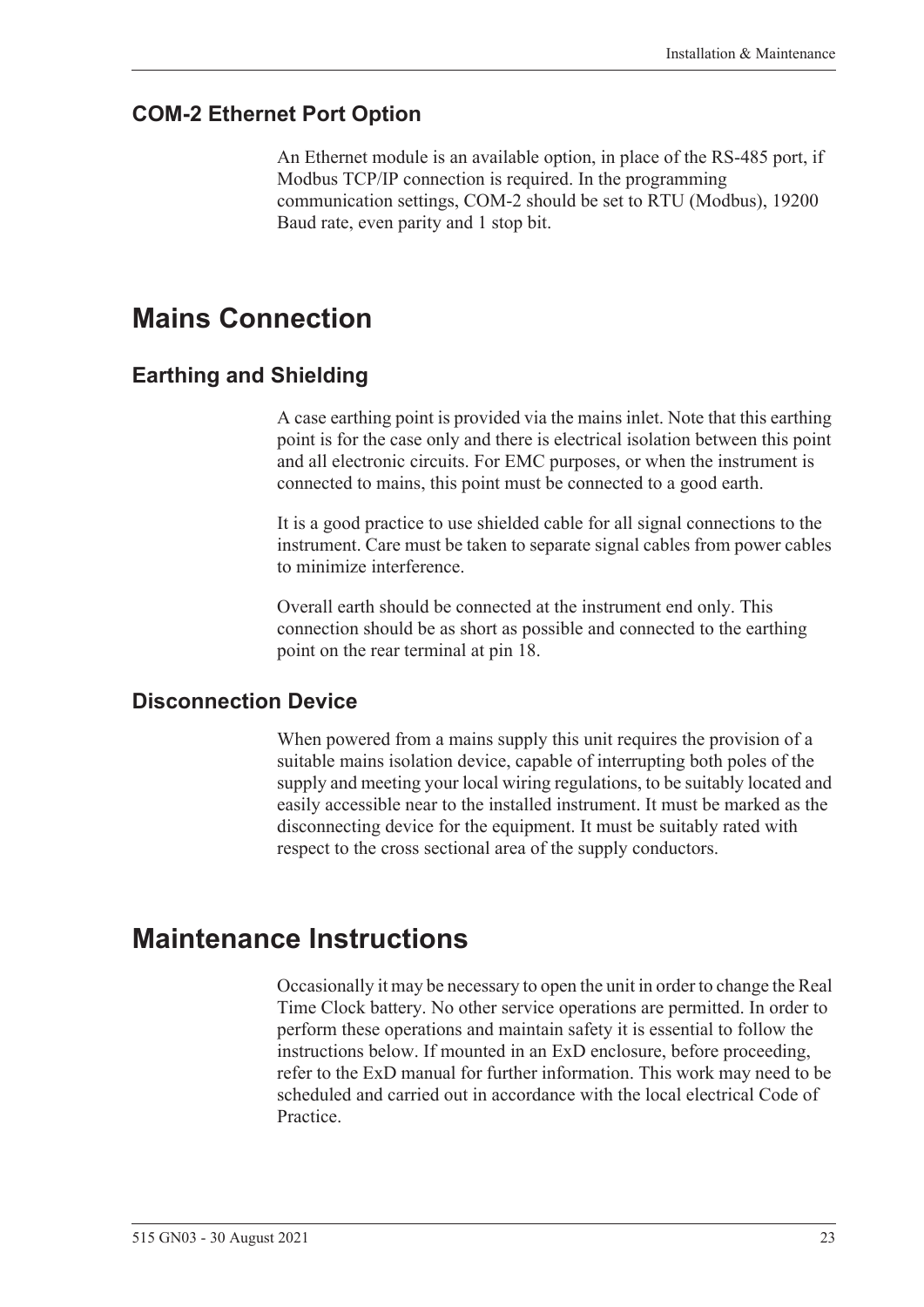# <span id="page-33-0"></span>**Battery Replacement**

### **INSTRUMENT MUST BE POWERED DOWN**



1. Remove the top row of terminal blocks (19-36) Ethernet and RS232 cables if applicable.

2. Remove the two pan head machine screws on each side of the rear panel.

3. Withdraw the option card from the instrument.

4. Firmly press the battery holder tab to release the coin cell battery.

5. Identify the part number of the coin cell which is clearly marked on one side of the cell.

6. Firmly press the replacement coin cell into the holder

7. Reverse steps 1-3 for re assembly.

# <span id="page-33-1"></span>**Battery Type**

### **Only the battery type and manufacturer stated below should be used.**



1. Instruments manufactured with issue 7 option card – CR2450N, Manufacturer RENATA ONLY\*

2. Conformal coated "C" version - Type BR2032, manufacturer Panasonic ONLY.

3. Non Conformally coated versions :- BR2032, CR2032, Sony or Panasonic ONLY.

\*Issue 7 option card can be identified with 6 way (31-36) ORANGE relay connector.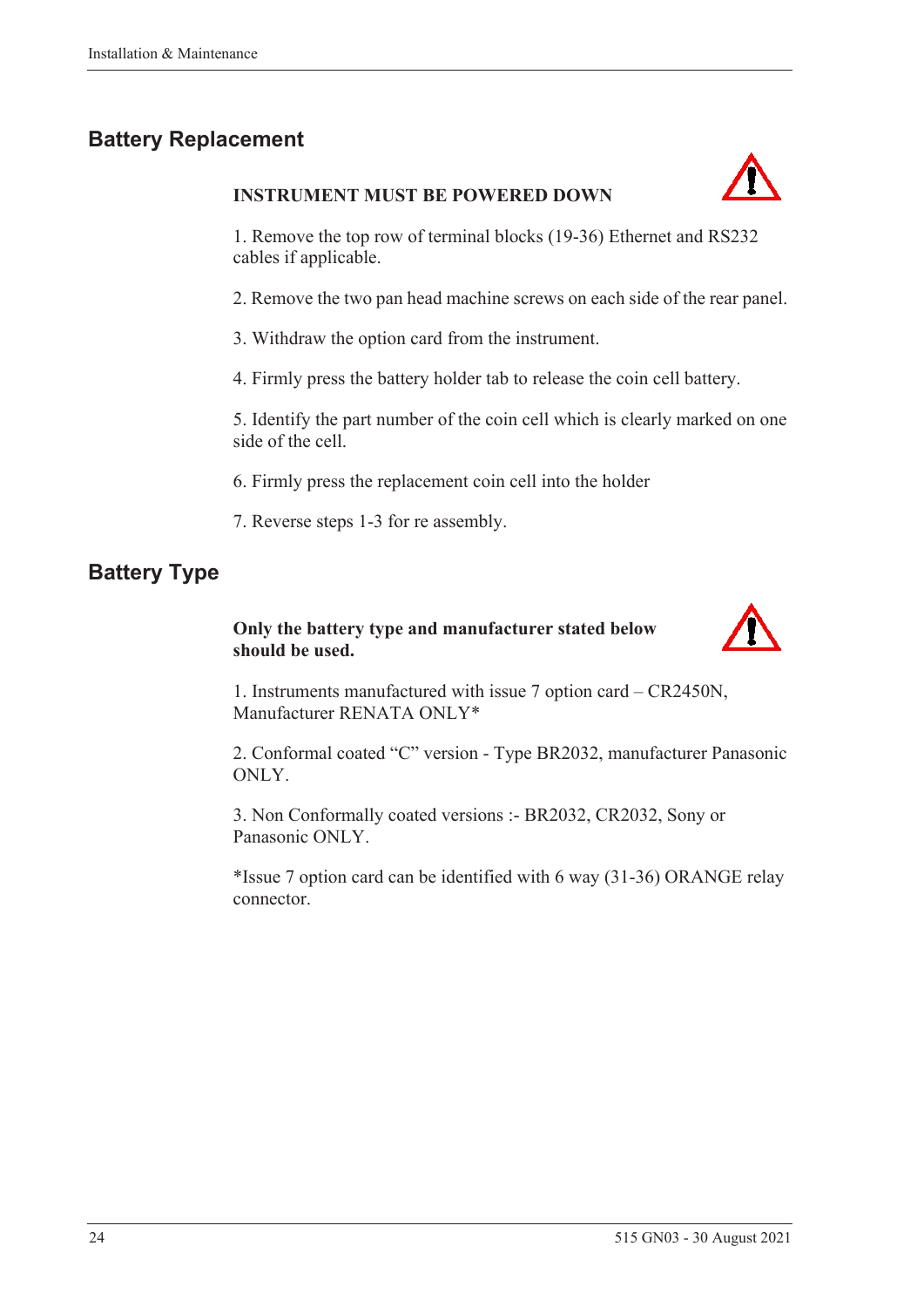# <span id="page-34-0"></span>**Chapter 4 Operation**

# <span id="page-34-1"></span>**Normal Operation**

In normal operation mode, you press the buttons on the front panel to display the values recorded and calculated by the instrument. There are four categories of information that the instrument can display:

- **•** Totals
- **•** Rates
- **•** Process variables
- **•** Instrument settings

For each total, there is an associated rate as follows:

| Total                       | Rate                                |
|-----------------------------|-------------------------------------|
| <i><u><b>Nolume</b></u></i> | <b>Volume Flowrate</b>              |
|                             | Corrected Volume Corrected Flowrate |
| Heat                        | <b>Heat Flowrate</b>                |
| Mass                        | <b>Mass Flowrate</b>                |

# <span id="page-34-2"></span>**Default Total**

In some applications, one set of variables is of more interest than others, and for this reason a default total and its associated rate can be assigned during instrument calibration. This default total can be used in two ways:

- **•** The default variables come first in the sequence of totals and rates that are displayed with the front panel keys.
- **•** If the display timeout option is enabled and no buttons are pressed for the selected period (usually 30 seconds) the display returns to the default total.

## <span id="page-34-3"></span>**Status LEDs**

The status LEDs illuminate to show the following conditions:

| Run   |
|-------|
| Set   |
| Alarm |
| Cal   |

- **Run** The host computer is downloading the application software.
- **Set** The instrument is in Calibrate Set mode.
- **Alarm** The instrument has an error, as indicated on the display panel.
	- **Cal** The instrument is in Calibrate View mode.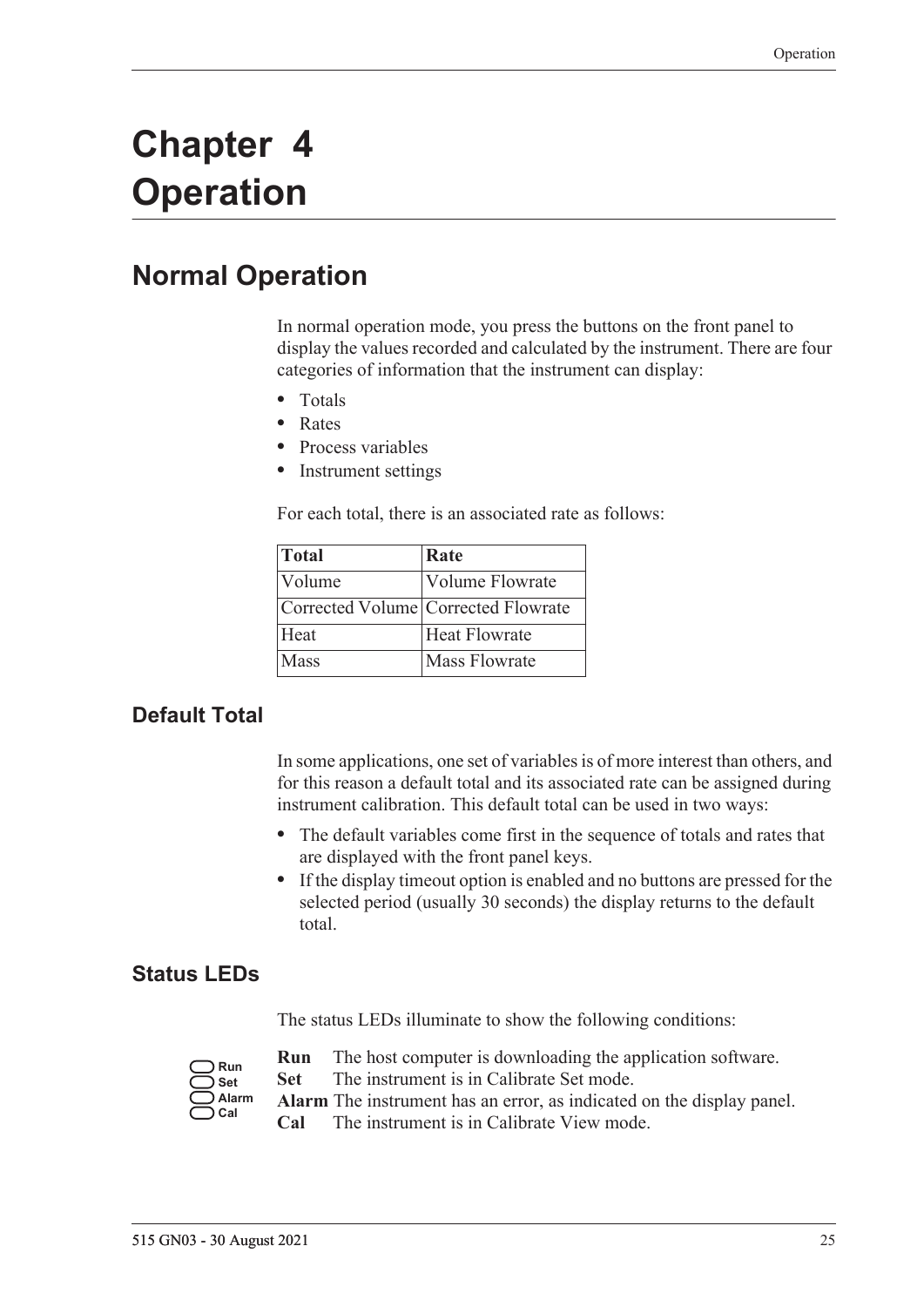# <span id="page-35-0"></span>**Front Panel Keys**

For most actions with the front panel keys, you can hold a key to scroll through the values or options, instead of repeatedly pressing the key.

**RATE** Press the **RATE** key to display the rate that is associated with the currently displayed total. If an item other than a rate or total is displayed, press the RATE key to display the "default rate". When a rate is displayed, press or hold the **RATE** key to display the other rate variables in turn.

**TOTAL** Press the TOTAL key to display the total that is associated with the currently displayed rate. If an item other than a rate or total is displayed, press the **TOTAL** key to display the "default total". When a total is displayed, press or hold the **TOTAL** key to display the other total variables in turn.

**RESET** Use the **RESET** key to clear all resettable totals or to initiate a printout if the printer option has been selected. The printout is activated with a single press while the Total Reset function has different operation modes that are selectable during instrument calibration as follows:

- NONE The user cannot reset the non-accumulated totals.
- INSTANT When the user presses the **RESET** key, the instrument resets all non-accumulated totals.
- DELAYED When the user holds the **RESET** key for two seconds, the instrument resets all non-accumulated totals.

The instrument makes three beeps when it resets the totals and two beeps when a printout is started.

**DISPLAY** Press the **DISPLAY** key to step or scroll through the main menu items.

**ACCUM** Hold the **ACCUM** key to display the accumulated value for the currently displayed total or to display the peak value for the currently displayed flowrate. See below for further details of peak flowrates.

# <span id="page-35-1"></span>**Remote Reset**

The Remote Reset on logic input 3 (LINP3) has the same function as the front **RESET** key, as described above.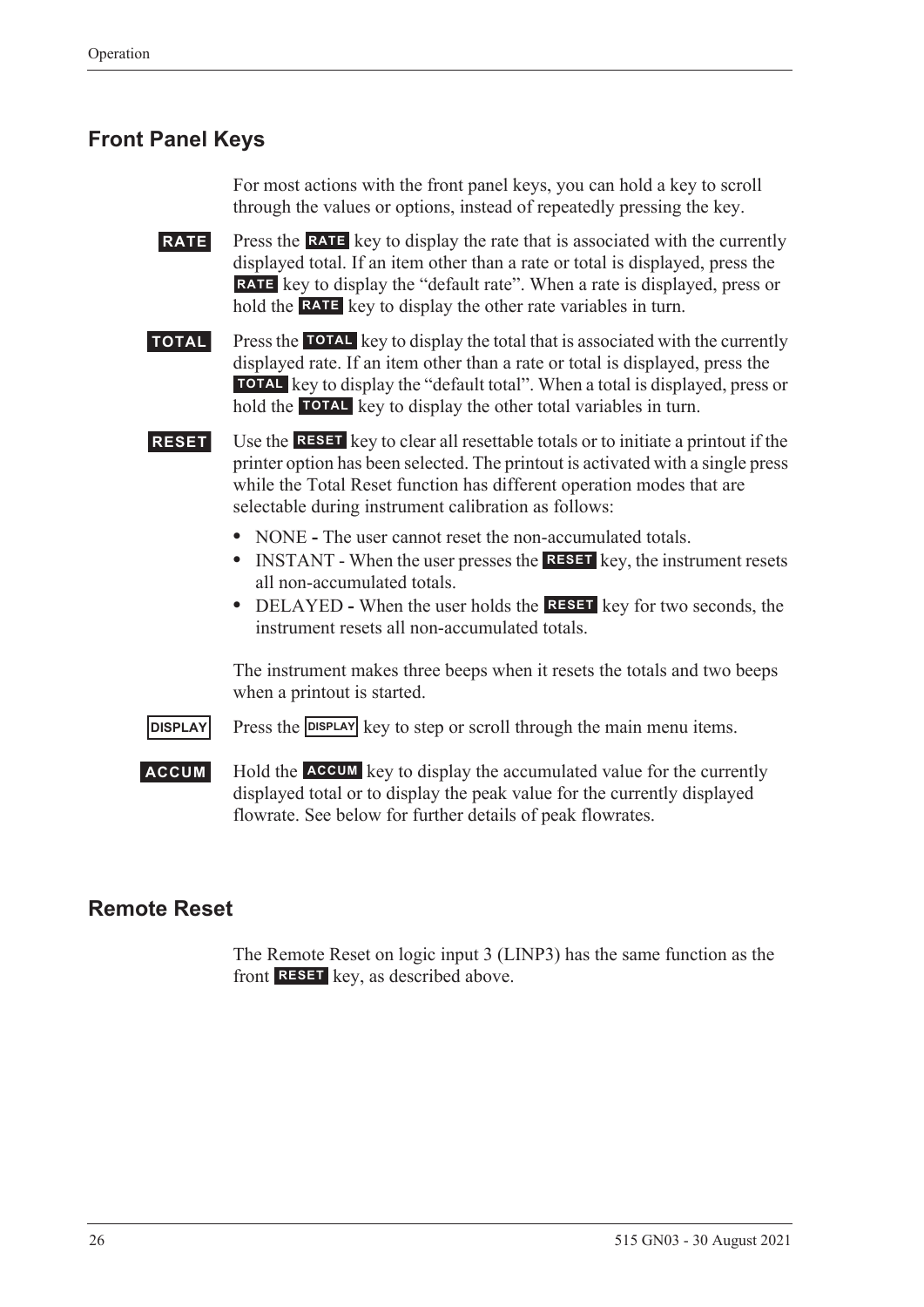# **Main Menu Items**

| The main menu in this instrument consists of the following items. The |  |
|-----------------------------------------------------------------------|--|
| DISPLAY key is used to step or scroll through the list.               |  |

| <b>DISPLAY</b>  | <b>Description</b>                                                     | <b>Options</b>                                                                                                 |
|-----------------|------------------------------------------------------------------------|----------------------------------------------------------------------------------------------------------------|
| <b>VEILLIME</b> | Volume                                                                 | Hold the ACCUM key to display accumulated total                                                                |
| $V$ -FLOW       | Volume flowrate                                                        | Hold the <b>ACCUM</b> key to display peak value                                                                |
| $L - VDL$       | Gas corrected volume                                                   | Hold the ACCUM key to display accumulated total                                                                |
| $L-FLDW$        | Gas corrected flowrate                                                 | Hold the <b>ACCUM</b> key to display peak value                                                                |
| HERT            | Gas heat content<br>(energy)                                           | Hold the ACCUM key to display accumulated total                                                                |
| $H-FLDW$        | Gas heat flowrate<br>(power)                                           | Hold the ACCUM key to display peak value                                                                       |
| MR55            | Mass                                                                   | Hold the ACCUM key to display accumulated total                                                                |
| $M-FLDW$        | Mass flowrate                                                          | Hold the ACCUM key to display peak value                                                                       |
| TEMP            | Temperature                                                            |                                                                                                                |
| PRESS           | Pressure                                                               | Hold the SET key to view the absolute value if<br>the type of pressure sensor is set to GAUGE.                 |
| $Z-FHCT$        | <b>Compressibility Factor</b>                                          |                                                                                                                |
| REPORT PRINT    | Only shown in Detail<br>Menu if a printer<br>protocol is used          | Hold the $\overline{\text{SET}}$ key to print log report as defined in<br>the TM/LOG section of calibration.   |
| LOGGED DATA     | Only shown in Detail<br>Menu if real-time clock<br>option is installed | Hold the <b>SET</b> ) key to display data logs as<br>described in <b>Data Logs</b> on page 28.                 |
| MODEL INFO      | Only shown in Detail<br>Menu                                           | Hold the <b>SET</b> ) key to display the Model<br>information as described in Model Information<br>on page 31. |
| <b>CAL MENU</b> | Only shown in Detail<br>Menu                                           | Hold the SET) key to enter Calibration View<br>mode as described in Calibration View Mode on<br>page 34.       |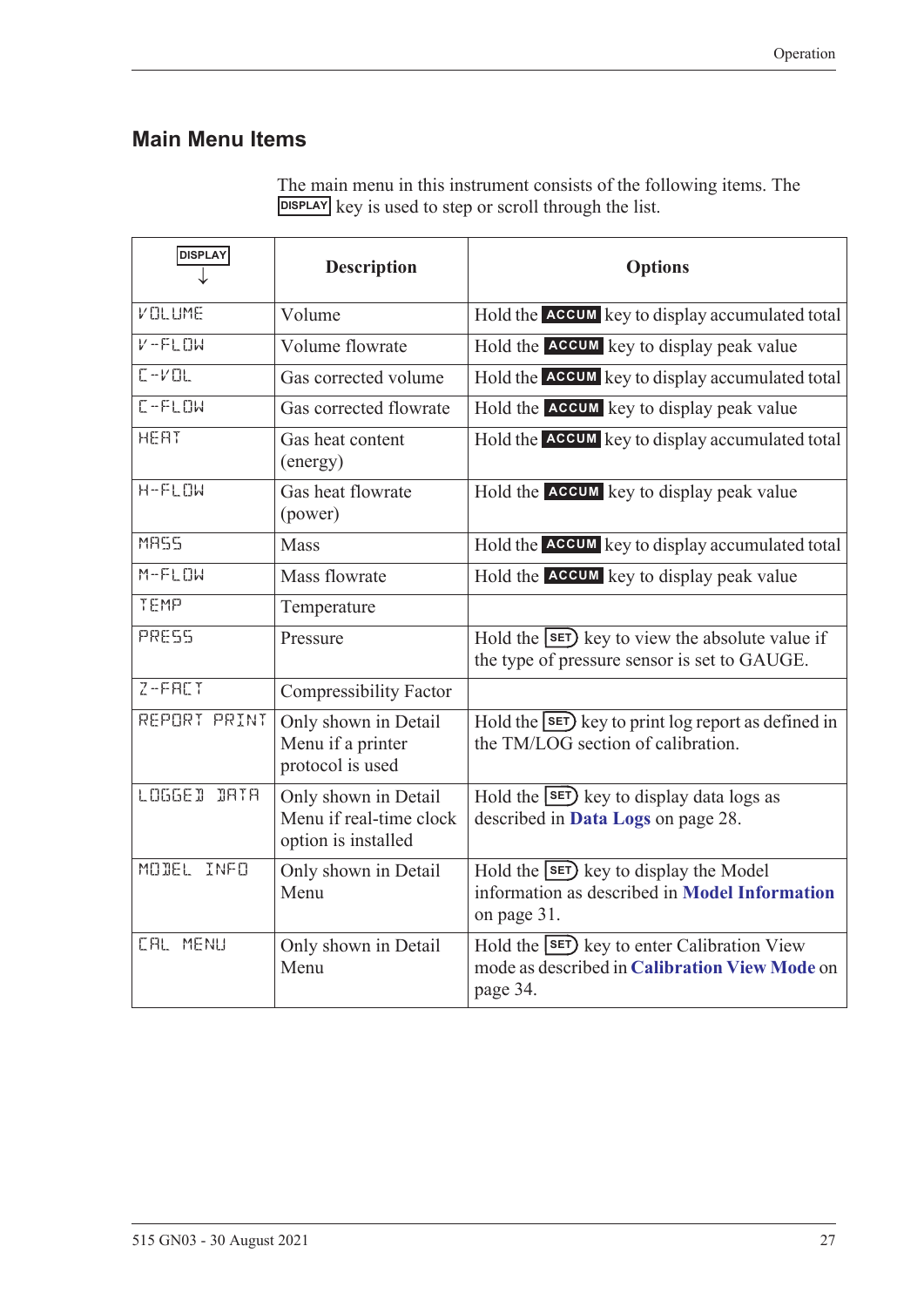### **Detail and Basic Menu**

The 515 instrument has the option to switch the main menu from the full Detail menu to a Basic menu. The Detail menu includes all of the main menu variables and the HOLD SET sub menu items as listed above. In the Basic menu only the application or operator essential main menu variables are shown. The main menu variables to be shown in the basic menu need to be selected in the 500 Series Program Manager (500-PM Software) prior to the application software being downloaded to the instrument. The 500-PM Software is Windows based configuration and resource tool for the 500 Series and is freely available from the www.contrec.co.uk website.

To switch between the Detail and Basic menu, while in the main menu, press and hold the **DISPLAY** and **SET**) keys together for 5 seconds. When switching to the Detail menu the display will briefly show: d 15 PL A Y DETAIL MENU. When switching to the Basic menu the display will briefly show: d 15PLAY BASIC MENU.

When the application software is first installed, the default is the Detail menu. From that point, the menu type is saved and restored on power cycle. The menu type will need to be Detail to access the CAL MENU

### **Peak Flowrates**

The peak value for the currently displayed flowrate can be viewed by holding the **ACCUM** key. The peak value is the average over a 15 minute period since the last reset of totals or powering on of the instrument. Dashes are shown for this value after a reset or power on until the first averaging period has passed.

#### <span id="page-37-0"></span>**Data Logs**

The instrument will log the main-menu variables if real-time clock option is installed. The logs are at fixed intervals of hours, days, weeks, months and years. The instrument can store a total of more than 1000 log entries.

If the number of log entries exceeds the programmed number for a particular time interval, the oldest log entry is overwritten by the newest one for that time interval.

Also note that the totals are saved as accumulated totals.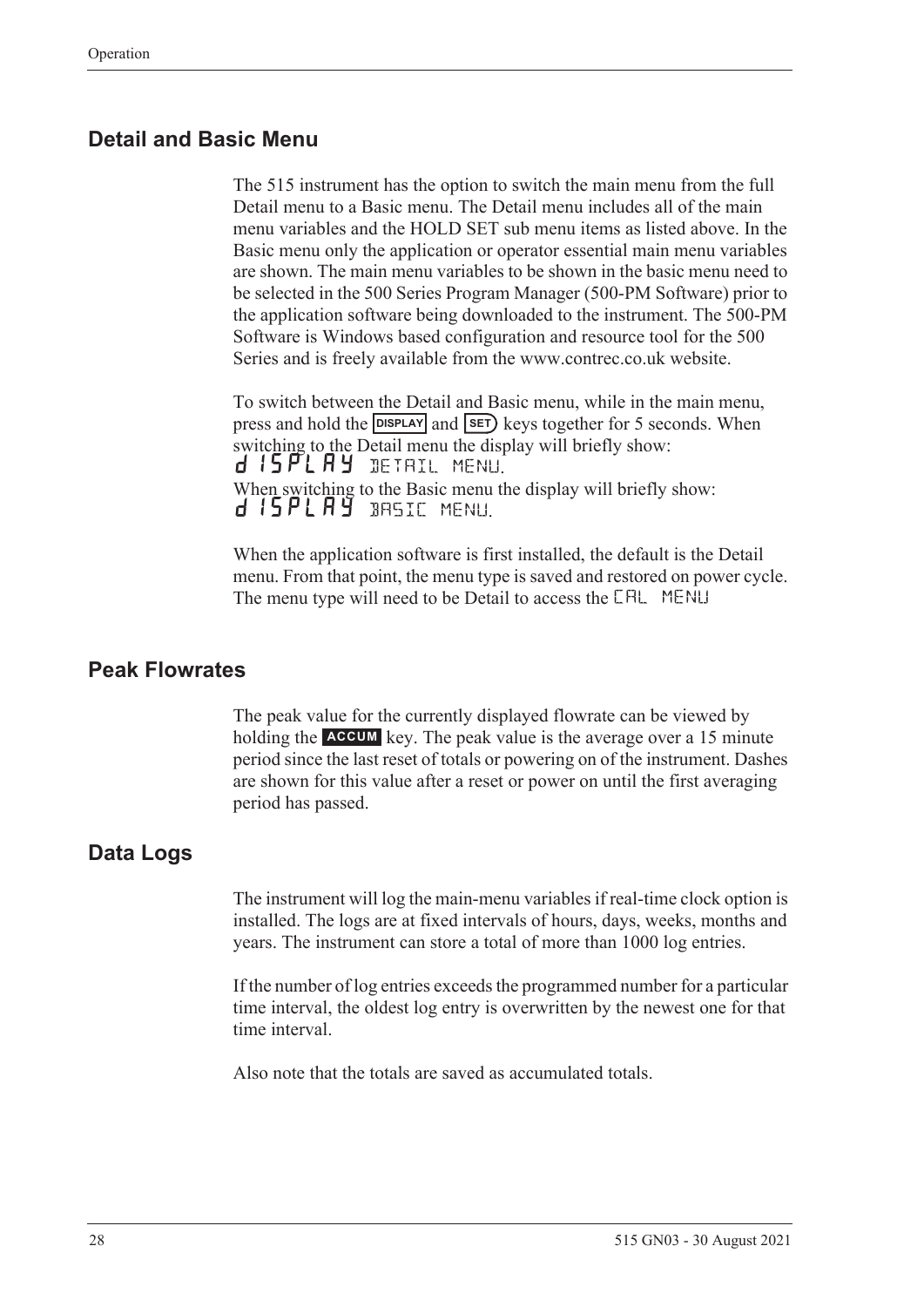The log entries are recorded at the following times:

HOUR 00 minutes each hour DAY 00 hours and 00 minutes each day WEEK 00 hours and 00 minutes each Monday MONTH 00 hours and 00 minutes on the first day of the month YEAR 00 hours and 00 minutes on the first day of the year.

#### **View Data Logs**

Use the following procedure to view the data that has been logged by the instrument:

- **1.** Press the **DISPLAY** key to scroll through the menu to the LOGGE D DATA prompt.
- **2.** Hold the  $\overline{\text{SET}}$  key.

The system displays the hourly log. The timebase and number of the log are shown, for example LH-001.

**3.** While holding the **DISPLAY** key use the **RESET** key to print the data for the displayed log if the printer option has been selected.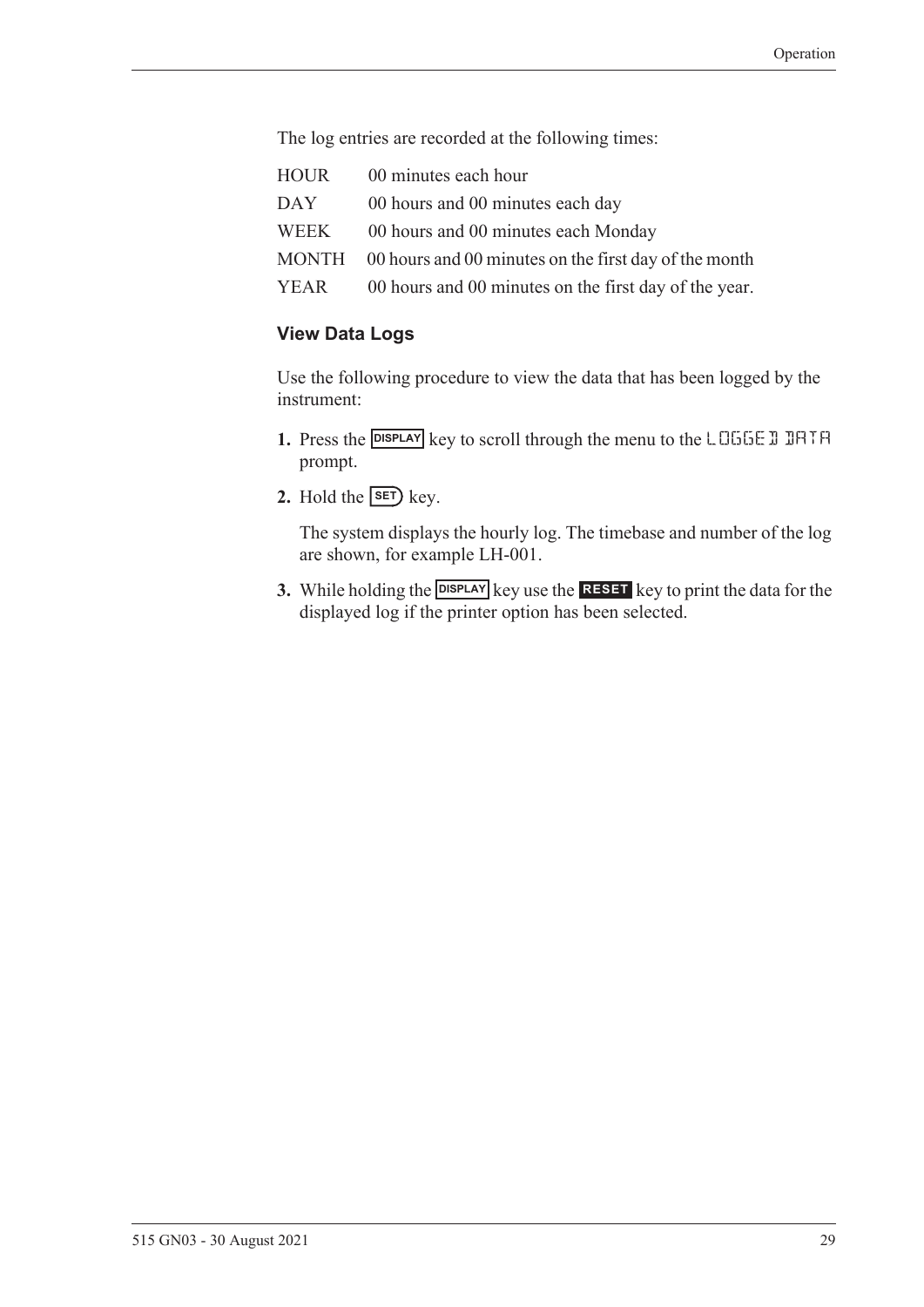The following example shows the hourly log number 006 at 15:00 (3:00 pm) on 16 January 2019. The day and month alternate with the year in the bottom right hand corner.



[Figure 16](#page-39-0) shows how to display the logged data.



<span id="page-39-0"></span>*Figure 16 Logged Data Display Methods*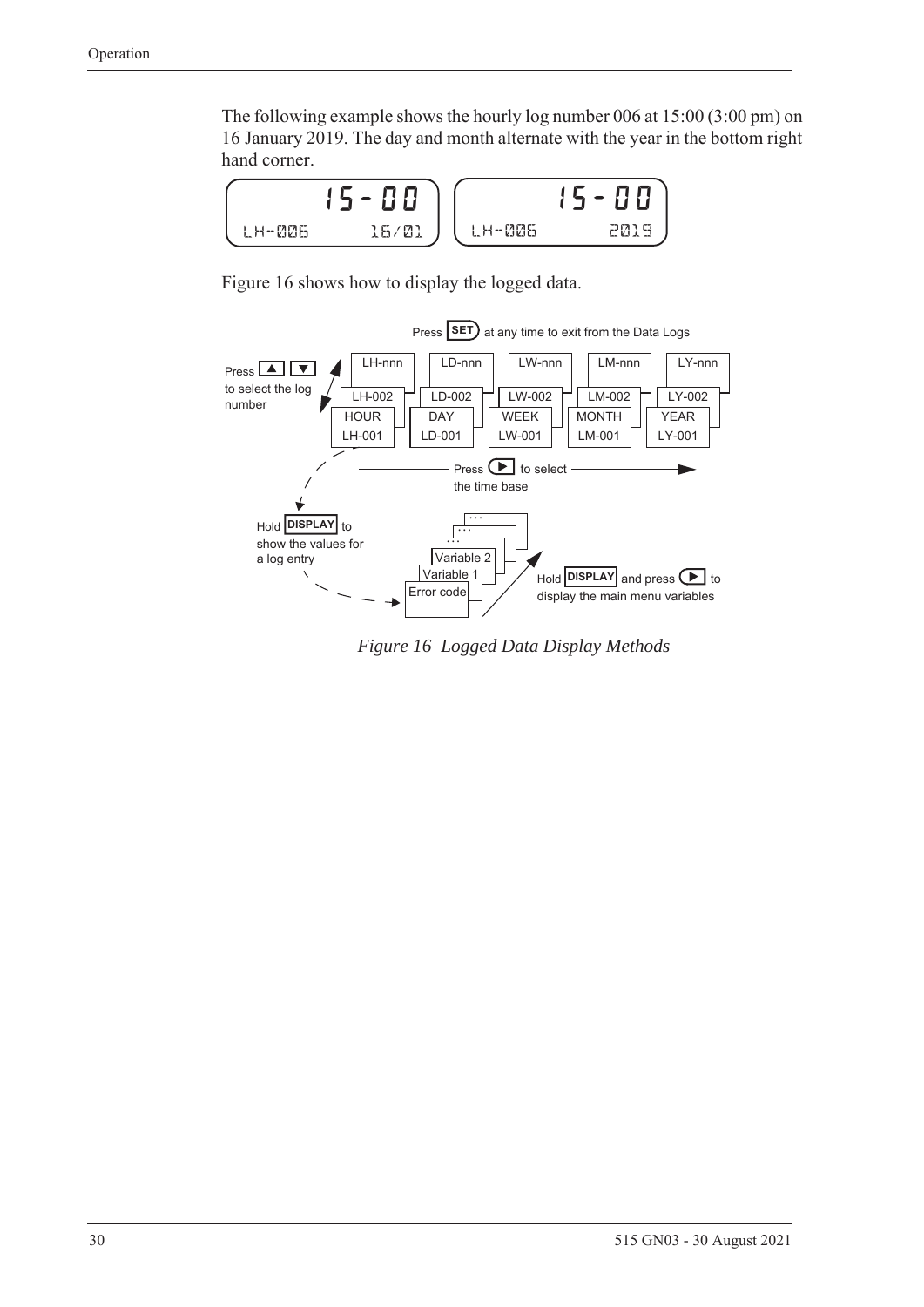# <span id="page-40-1"></span><span id="page-40-0"></span>**Model Information**

The model information items display the hardware, software and application versions of the instrument. This information is mainly for service personnel.

| <b>DISPLAY</b>                     | <b>Description</b>                                                                                                                                                                                                                                                                                                      |
|------------------------------------|-------------------------------------------------------------------------------------------------------------------------------------------------------------------------------------------------------------------------------------------------------------------------------------------------------------------------|
| $2 - 1 - 5 -$<br>SIS MODEL         | The hardware model code. Refer to Product Codes on<br>page 85 for more information.                                                                                                                                                                                                                                     |
| $  FPLH$<br>GN03 INPUT             | The Application number and the assignment of the inputs.<br>Refer to Application Information Code on page 86 for<br>more information.                                                                                                                                                                                   |
| 3.0.000<br>SØØ-PM VERS             | The version of 500-Series Program Manager from which<br>the application software was compiled.                                                                                                                                                                                                                          |
| 026357<br>CUSTOM VERS              | The Customer version code for this installation. Refer to<br>Custom Version Codes on page 86 for more information.                                                                                                                                                                                                      |
| 123456<br>RBE123 5/N               | The instrument serial number and unit tag. The serial<br>number is on the top line and unit tag is on the bottom left.<br>Both items are entered when the instrument application<br>software is initially loaded. If the unit tag is not used the<br>default tag, UNIT, will be used.                                   |
| $15 - 15$<br>EDITED 27/08<br>2019  | The time and date when the calibration of the instrument<br>was last edited. The format of the time and date is the same<br>as for the data logs. This example shows $16:15$ (4:15pm)<br>on the 27th August 2019. This function is available only if<br>the instrument has the real time clock option.                  |
| [LASS-3<br>FLASH<br>$V - 219$      | The instrument Class and Flash (bootloader) version.                                                                                                                                                                                                                                                                    |
| 5<br>POWER EYELE                   | The number of power cycles that have occurred since the<br>application software was installed.                                                                                                                                                                                                                          |
| WIT<br>RESET                       | The number of 'watchdog timer' (WDT) resets that have<br>occurred since the application software was installed. The<br>WDT Reset count is only shown if a WDT Reset has<br>occurred.                                                                                                                                    |
| HOLd.PSE<br><b>CONFIG</b><br>PRINT | If the printer protocol is assigned to one of the<br>communication ports, the prompt to print the full program<br>configuration report will be shown. Hold Reset to start the<br>printing of the configuration report. The report will be in<br>a similar format to the report generated by the 500<br>Program Manager. |

Press **SET**) at any time to exit from the Model information.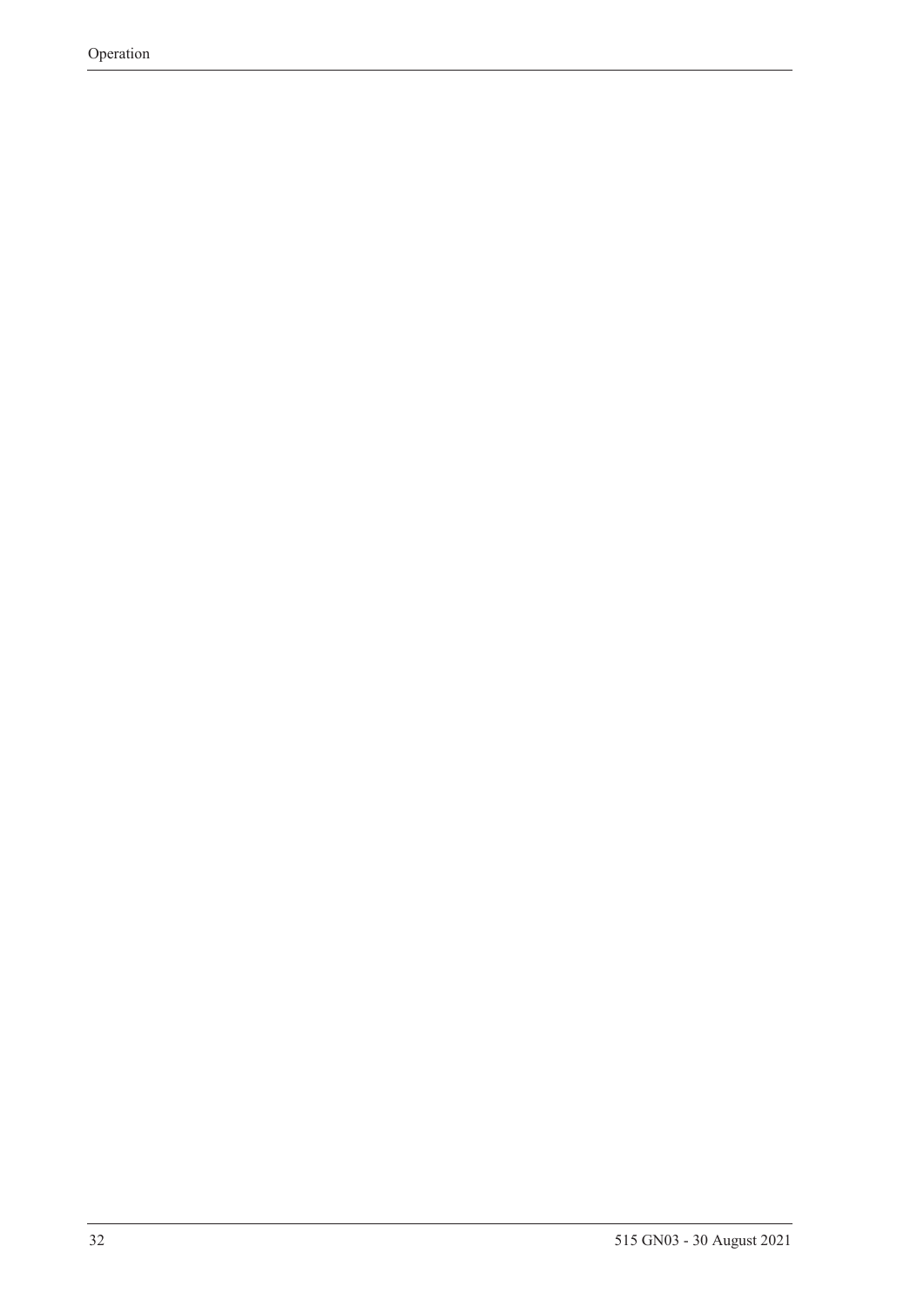# **Chapter 5 Instrument Calibration**

# **Introduction**

The 500 Series instrument calibration settings can be programmed via the front panel, according to program access levels explained below, or via the 500 Series Program Manager - a freely available Windows based configuration and resource tool.

After an instrument has been configured by either means to suit the application requirements, the settings can be recorded or application software backups or instrument clones created as explained further in **[Program Backup & Reports](#page-46-0)** on page 37.

You can view or change the settings of the instrument according to the access level for each parameter, as set by the 500 Series Program Manager. There are five levels of access to the parameters as follows:

- **• Not visible** you cannot display or edit the parameter.
- **• Display only** you can display the parameter, but you cannot change the setting.
- **• Programmable** you can change the setting of the parameter in Calibration Set mode.
- **• Password protected** you can change the setting of the parameter in Calibration Set mode only if you enter the correct password.
- **• CAL switch protected**  you can change the setting of the parameter in Calibration Set mode only if you enter by using the CAL switch on Logic Input 4 to accept the password.
- **Note:** When you enter Calibration Set mode, the instrument prompts to enter a password. Any value will allow to change the settings of the "programmable" parameters, but the correct password must be entered to change the password-protected parameters. Likewise, the CAL switch (Logic Input 4) must be used to accept the password to change the CAL switch protected parameters.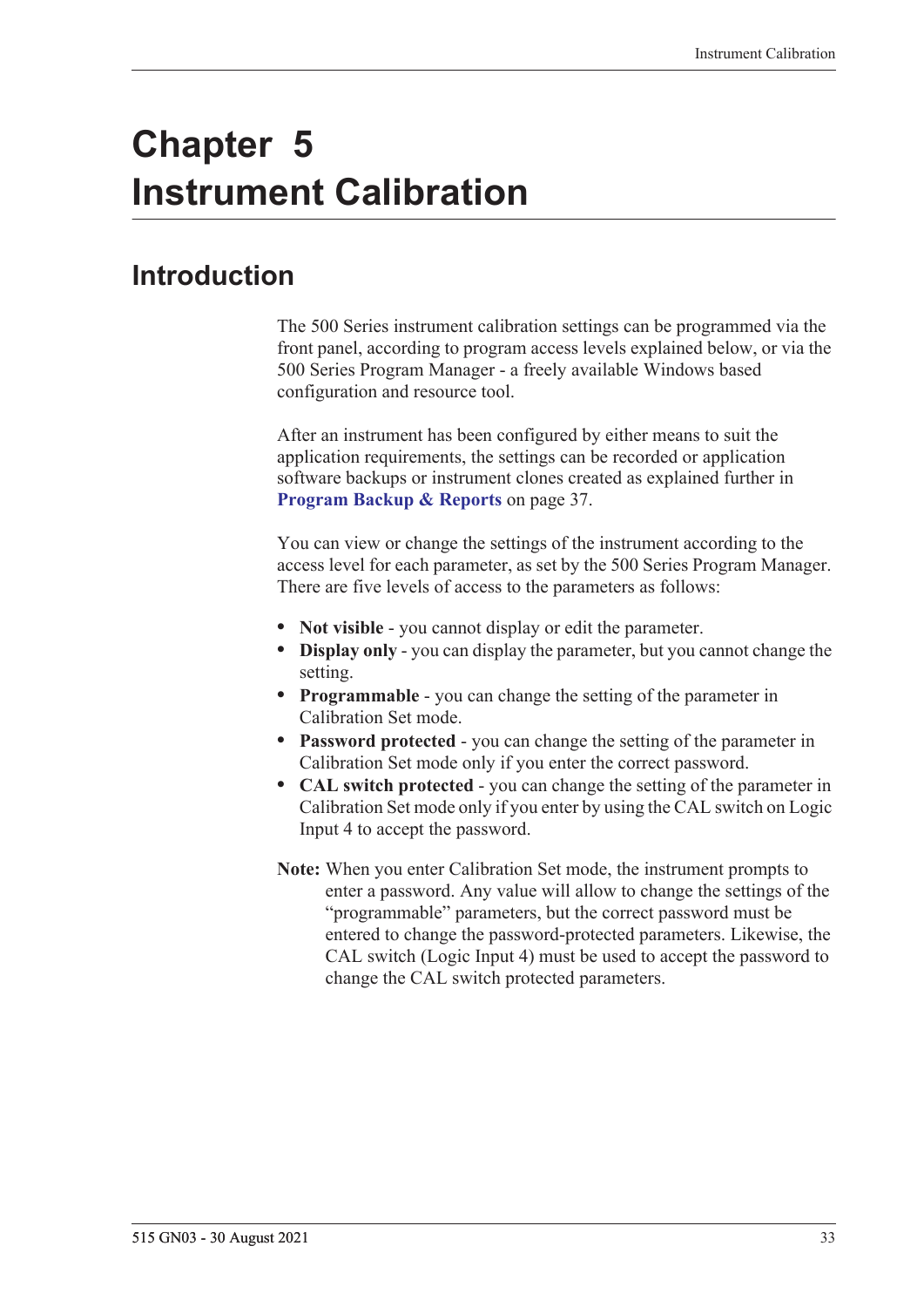# <span id="page-43-0"></span>**Calibration View Mode**

Use the following procedure to view the calibration settings of the instrument:

- 1. Press **DISPLAY** to scroll to the **CAL** MENLI prompt.
- **2.** Hold the  $\overline{\text{SET}}$  key.

| Run   |
|-------|
| Set   |
| Alarm |
| Cal   |

The instrument beeps once, illuminates the **Cal** indicator and shows CAL on the display panel.

- Press  $\left( \blacktriangleright \right)$  to scroll through the flashing menu headings.
- Press **SET** to scroll through submenu items.
- Hold **DISPLAY** to return to the main calibration menu.
- **3.** To exit from the Calibration View mode, press  $\Box$  to scroll to the END option and press **SET**).

The instrument returns to Normal Operation mode.

# **Calibration Set Mode**

In Calibration Set mode, you can change the settings of the "programmable" parameters. You must enter the system password to change the setting of the "password-protected" parameters and you must use the CAL switch on Logic Input 4 to access the "Cal switch protected" parameters.

Use the following procedure to enter Calibration Set mode:

- **1.** Press **DISPLAY** to scroll to the **CAL** MENLI prompt.
- **2.** Hold the  $\overline{\text{SET}}$  key.



The instrument beeps once, illuminates the **Cal** indicator and shows CAL on the display panel.

- **3.** Press  $\left( \blacktriangleright \right)$  to select any flashing menu heading except END.
- **4.** Hold the **SET** key for two seconds, or if "Cal switch protected" items exist the CAL switch can be closed for two seconds.

The instrument prompts for a password to be entered if the password is non-zero, otherwise the password prompt is skipped.

- **5.** If the password prompt is shown, press  $\boxed{\blacktriangle}$  or  $\boxed{\blacktriangledown}$  to change the value of the current digit. To select the next digit, press  $\left( \blacktriangleright \right)$ .
- **6.** Press **SET** or use the CAL switch on Logic Input 4 (if "Cal switch protected" items exist) to accept the password and proceed.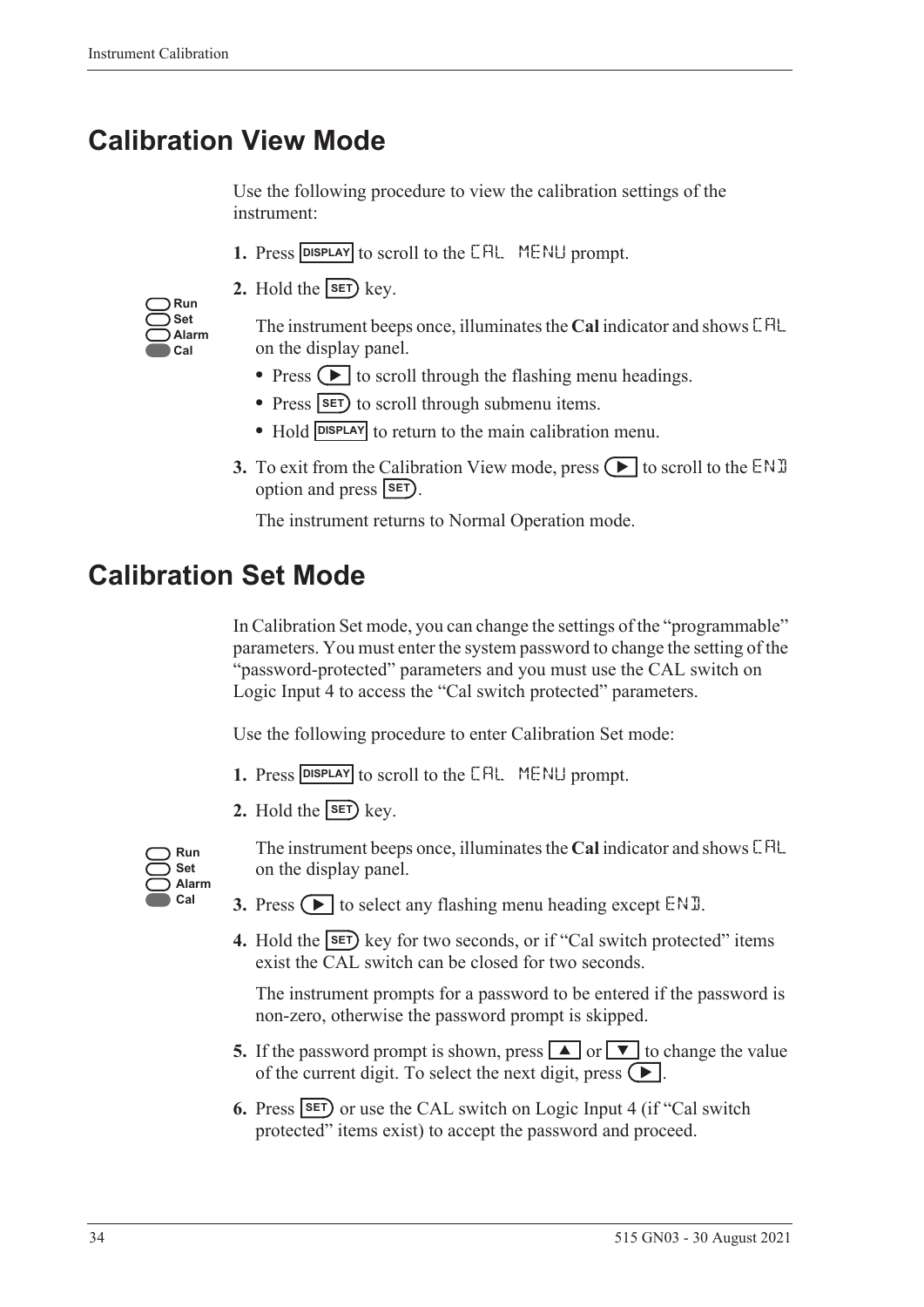- **7.** Proceed and observe the access confirmations.
	- **•** If the CAL switch is used and the password is correct, the instrument makes two beeps and displays message: - Ed IL - CS\_PW MODE

and enables you to change "programmable", "password protected" and "CAL switch protected" parameters.

**•** If the CAL switch is used but the password has been skipped or is incorrect, the instrument makes one beep and displays message: -EDIT- CAL\_SW MODE

and enables you to change "programmable" and "CAL switch protected" parameters.

• If the **SET**) key is pressed and the password is correct the instrument makes two beeps and displays the message:

 $-Ed$  it - PASSW MODE

and enables you to change the "programmable" and "passwordprotected" parameters.

• If the **SET**) key is pressed but the password has been skipped or is incorrect, the instrument makes one beep and displays the message: -EDIT- PROG MODE

and enables you to change only the "programmable" parameters.



The instrument illuminates both the **Cal** and **Set** indicators.

- **8.** Edit the instrument parameters as required. The programmable values are indicated by the flashing display.
	- To change a numerical value, press **A** to increase a value, or press  $\blacktriangledown$  to decrease a value. Press a key momentarily to change the value one number at a time. Hold a key to scroll through the numbers. To proceed to next digit, press  $( \blacktriangleright ).$
	- To change an option setting, press **A** or  $\bullet$  to scroll through the options.
- **9.** Press **SET** to accept the currently displayed value and proceed to the next parameter. You can press **DISPLAY** to briefly view the current edit mode:  $-Ed$   $E - \frac{2}{x}$  XXXXXX MODE, as described in step 6 above. Continue to hold the **DISPLAY** key to return to the main calibration menu.
- **10.**To exit from Calibrate Set mode, press  $\left( \blacktriangleright \right)$  to scroll through the main calibration menu to  $ENI$ , then press  $SET$ . Otherwise, to quick exit from any menu, you can press and hold **SET** for two seconds or, if "Cal switch protected" items exist, the CAL switch can be closed for two seconds.

**Run Set Alarm Cal**

The instrument makes two beeps and cancels the **Cal** and **Set** indicators.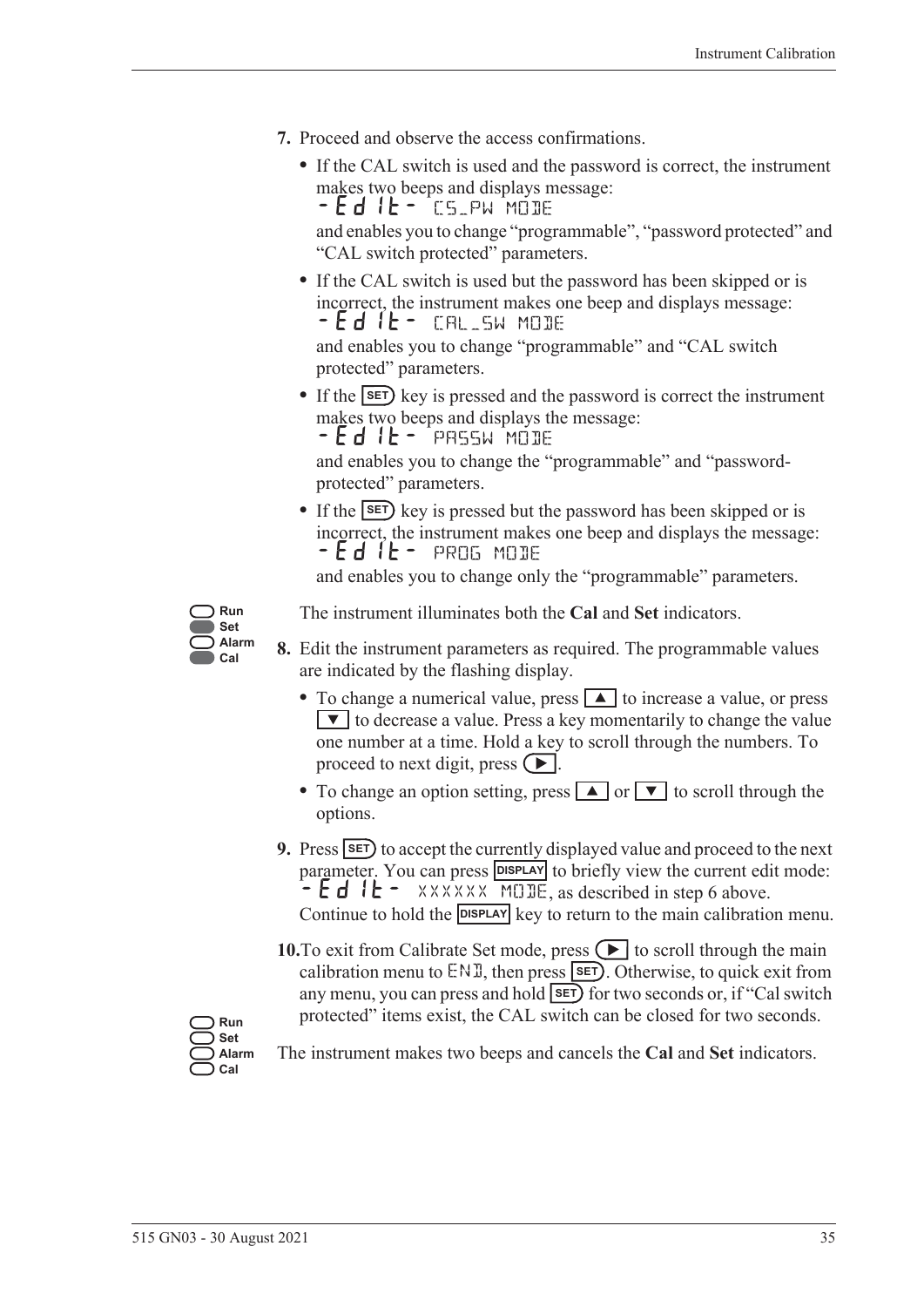# **Changing the Instrument Settings**

In Calibration Set mode, the display flashes the item that can be changed. For option settings, the display flashes the complete option. For a numeric parameter, the display flashes one digit at a time, you can change the value of the flashing digit as required, then move the flashing cursor to change another digit.

**Note:** When you change the setting of a parameter, the instrument records the result as soon as you move to another parameter, or exit from the Calibration Set mode.

### **Changing Option Settings**

When you display an option that can be changed, the entire option flashes on the display, such as the choices of ODD, EVEN or NONE for the communications parity bit checking. Press  $\boxed{\blacktriangle}$  or  $\boxed{\blacktriangledown}$  to change the option. You can "scroll" through the options in either direction to make a selection as shown below.



#### **Changing Numeric Settings**

The display flashes the digit that can be changed.

第第89.123

Press  $\left( \blacktriangleright \right)$  to select the digit that you wish to change.

Press  $\boxed{\blacktriangle}$  or  $\boxed{\blacktriangledown}$  to increase or decrease the value of the selected digit.

#### **Changing the Decimal Point**

To change the position of the decimal point, press  $\Box$  to move the flashing selection until the decimal point flashes. Press  $\boxed{\blacktriangle}$  or  $\boxed{\blacktriangledown}$  to move the decimal point to the right or left as required.

#### **Units of Measurement**

The calibration of some parameters is based on the units that are defined for the relevant variables. These units of measurement can been viewed in the UNITS menu in the Instrument Settings section below.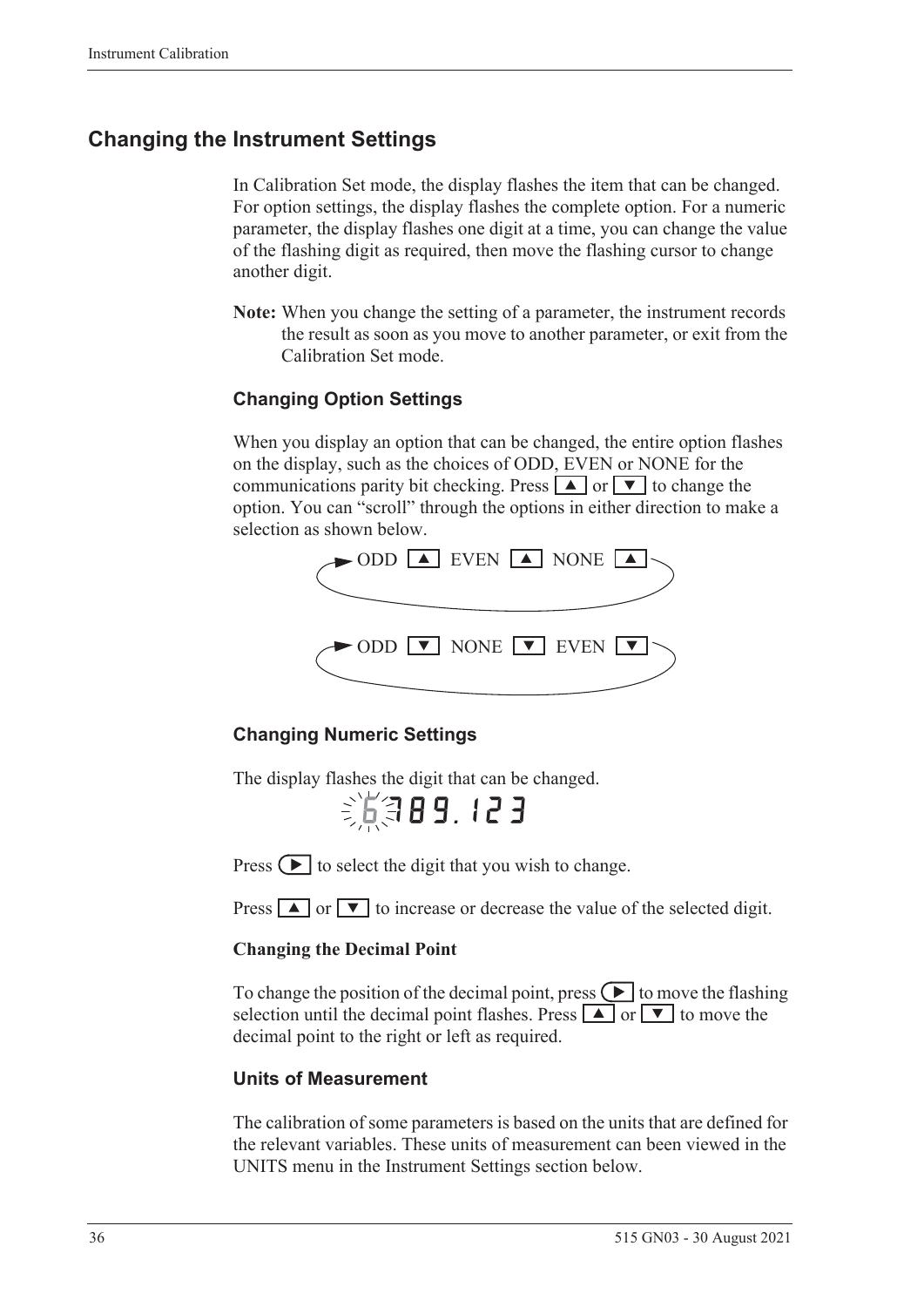# <span id="page-46-0"></span>**Program Backup & Reports**

### **Backup via 500 Series Program Manager**

As well as programming the 500 Series instruments via the front panel (according to program access levels), the 500 Series Program Manager (500- PM) can be used to create a custom version of the application software and program parameters preset prior to downloading the application software. Backups of customised applications can be saved as download-able APX or APL files and the full configuration reports printed or saved as PDF. The 500- PM is a Windows based programming tool and resource centre and is freely available from the Contrec www.contrec.co.uk website.

Instruments are often supplied from the factory with the default application software, but it is by using 500-PM software that program access levels are set, USER text and messages customised and print headers and footers entered.

### **Printing Configuration Report**

To assist in keeping an audit trail of the program settings and changes made via the front panel, the 515 instrument provides the ability to print the configuration to a local printer if one has been connected and assigned to one of the 515 communication ports.

The prompt to hold the Reset key to print the configuration report HOLd:P5E config print is found at the end of the Model Info menu, described in **[Model Information](#page-40-1)** [on page 31](#page-40-1). The report can be lengthy and adequate printer paper must be available (Note: This feature is available starting from version 3.0.377).

### **Upload and Clone of Application Software**

To assist in maintaining a backup for important applications and installations, the 500-Series Program Utility software (500-LT, version 3.0.377 or higher) can be used to upload the instruments application software with all of the current program settings.

The 500-LT (PM Lite) program is a Windows based computer program which can be downloaded for free from the Contrec www.contrec.co.uk website and is part of the package when the Contrec 500 Series Program Manager is installed. The 500-LT provides the option to 'Upload Application' or 'Upload Report Only'. To use either upload functionality, the 515 port being used must have printer (PRN) protocol assigned to it.

Once uploaded to the 500-LT, the report can be viewed or printed. The Upload Application is automatically saved as an APL file. The file can be used then or reopened later to download to another 515 instrument (of the same or higher class) to create a clone of the original instrument.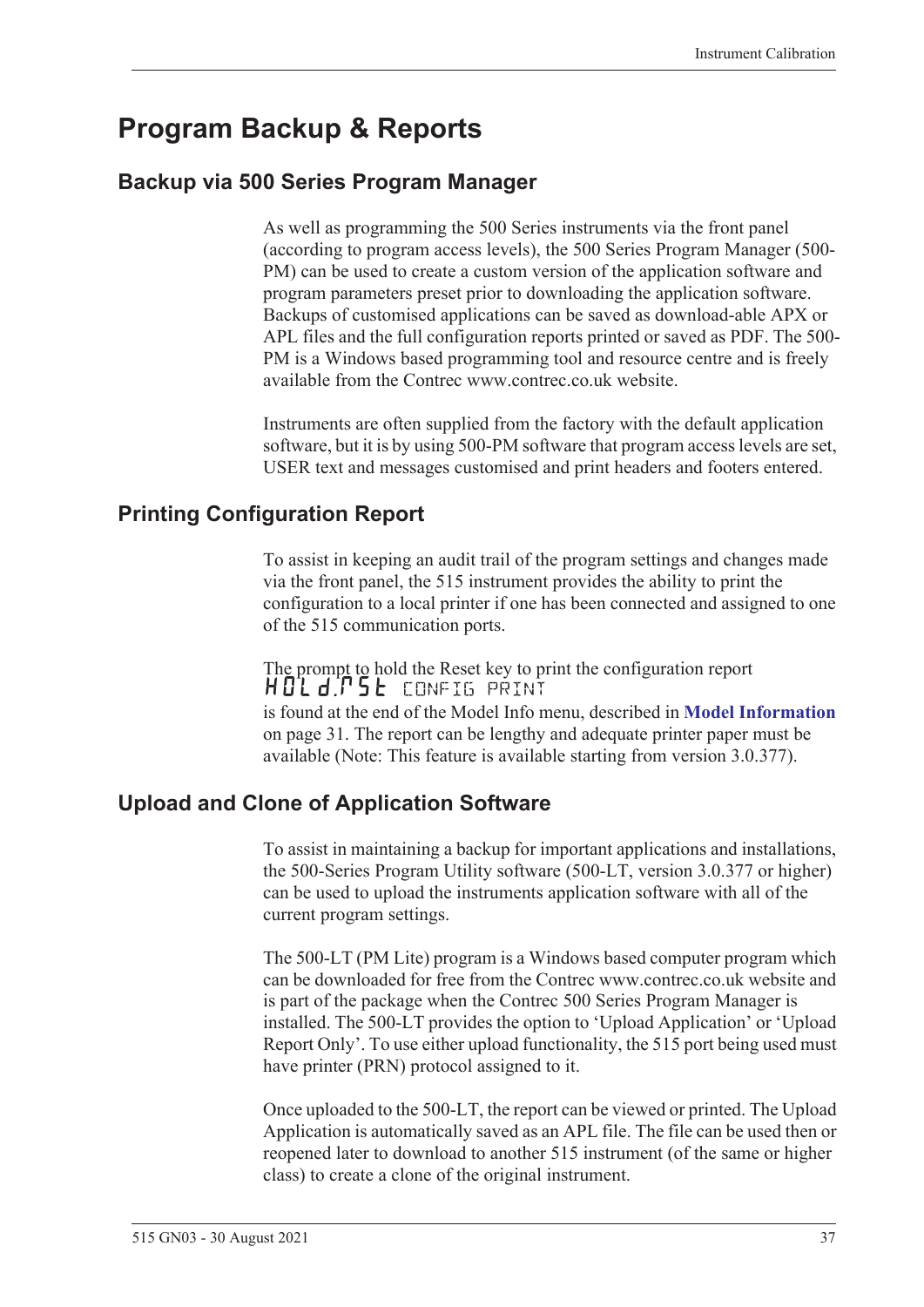# **Calibration Menu Tree**





<span id="page-47-0"></span>*Figure 17 Calibration Menu Tree Sheet 1*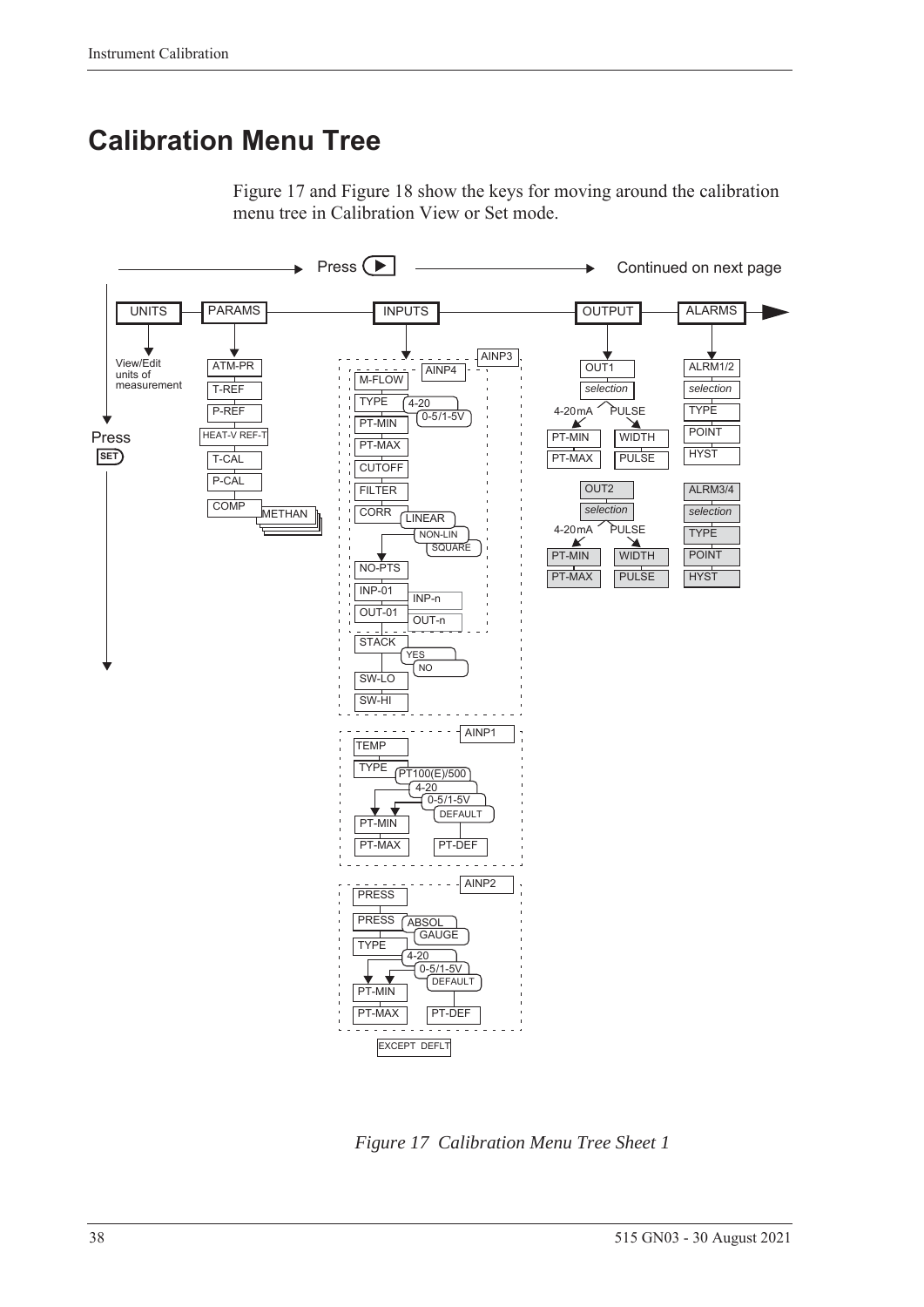

The shaded boxes indicate hardware options

Hold **DISPLAY** at any point to return to the main calibration menu.

Press  $\Box$  at any I/O assignment position to move to the next I/O assignment in the submenu (eg pressing  $\left( \blacktriangleright \right)$  on ALRM1 will move you to ALRM2 if it exists)

<span id="page-48-0"></span>*Figure 18 Calibration Menu Tree Sheet 2*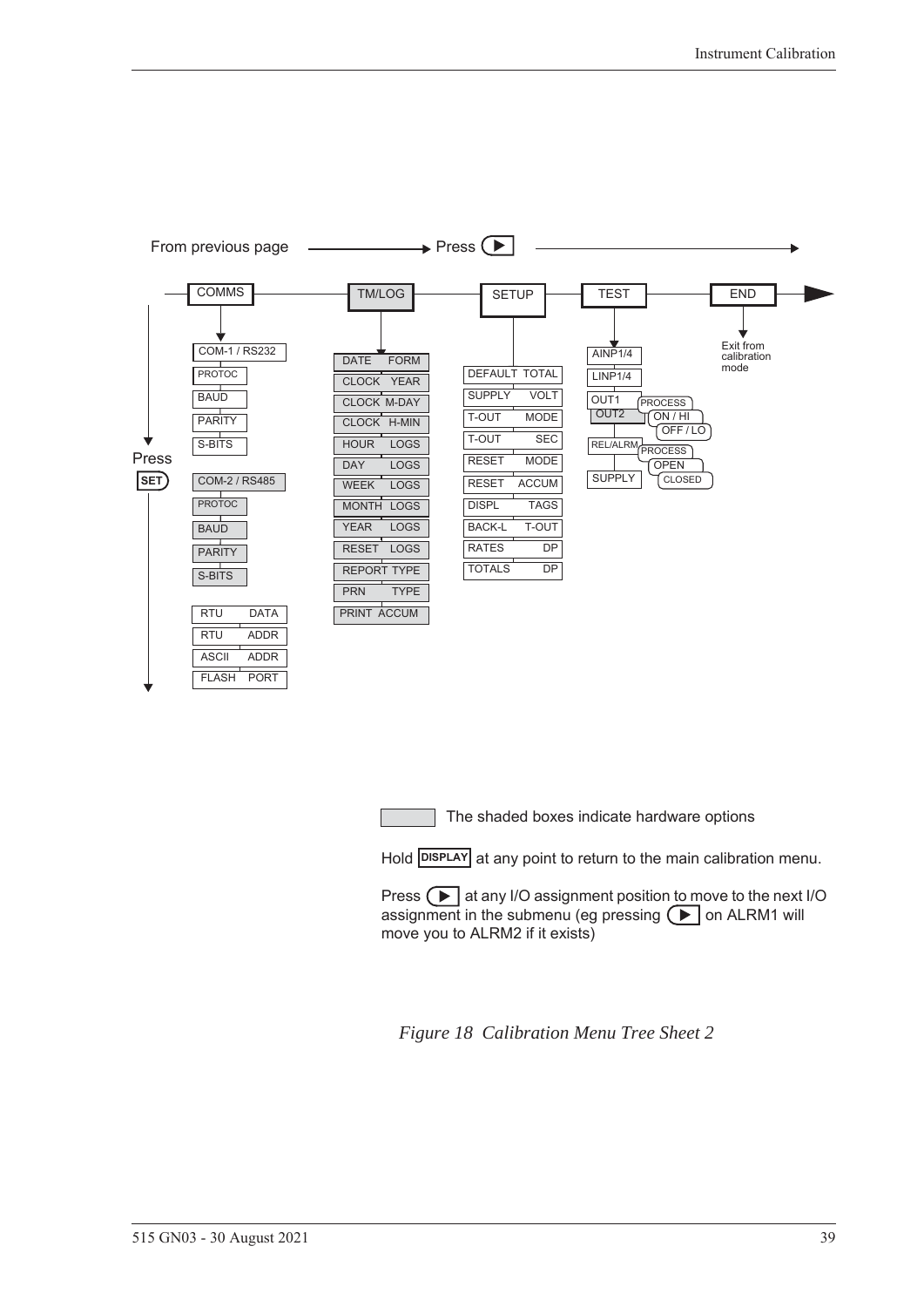# **Instrument Settings**

# **Units of Measurement**

The Units menu allows the units to be viewed and edited, if accessibility has previously been selected/enabled, without the reloading of new application software. Any change in units will result in a full reset to initially downloaded settings. Therefore, any required changes to units of measurement should be made before changing any other settings.

| <b>SET</b>             | $\blacktriangleright$ $\rightarrow$ UNITS params inputs outputs alarms comms tm/log setup test end                                                                                                                                                                              |
|------------------------|---------------------------------------------------------------------------------------------------------------------------------------------------------------------------------------------------------------------------------------------------------------------------------|
| ITEMn<br>unit          | The units for main menu or calibration items can be viewed by pressing<br>the $\left  \text{set} \right $ key.                                                                                                                                                                  |
|                        | The units of measurement are password protected or will be protected by<br>the CAL switch if any instrument setting has an access level of 'CAL<br>Switch Protected'. To edit the units the correct password must be entered<br>or CAL switch used on entry to EDIT mode.       |
|                        | Press $\boxed{\blacktriangle}$ or $\boxed{\blacktriangledown}$ to select the required units.                                                                                                                                                                                    |
| <b>ACCEPT</b><br>UNIT5 | The Accept Units prompt will only appear if one or more of the units<br>have been changed.                                                                                                                                                                                      |
|                        | <b>IMPORTANT:</b> Accepting the change of units will initiate a master<br>reset. All calibration parameters will revert to their default value (i.e.<br>those values included in the downloaded instrument software). All totals<br>and any logged information will be cleared. |
|                        | Press $\Box$ or $\nabla$ to select YES, then press the <b>SET</b> ) key. The instrument<br>makes three beeps to confirm the reset command.                                                                                                                                      |
|                        | The message -RESET- PLEASE WAIT will be displayed as the<br>instrument exits calibration mode and completes a full re-boot sequence.                                                                                                                                            |

### **Parameters**

| <b>SET</b> |      | $\left(\blacktriangleright\right)\rightarrow$ units PARAMS inputs outputs alarms comms tm/log setup test end                                                                                                                                                                 |
|------------|------|------------------------------------------------------------------------------------------------------------------------------------------------------------------------------------------------------------------------------------------------------------------------------|
| IATM-PR    |      | <i>unit</i> If the pressure sensor is configured as a Gauge type sensor, the instrument<br>adds the atmospheric pressure to the measured pressure to determine the<br>absolute pressure. Set the atmospheric pressure (absolute) according to<br>the height above sea level. |
| $T-RFF$    | unit | Enter the reference temperature for the calculation of corrected natural<br>gas volume flow.                                                                                                                                                                                 |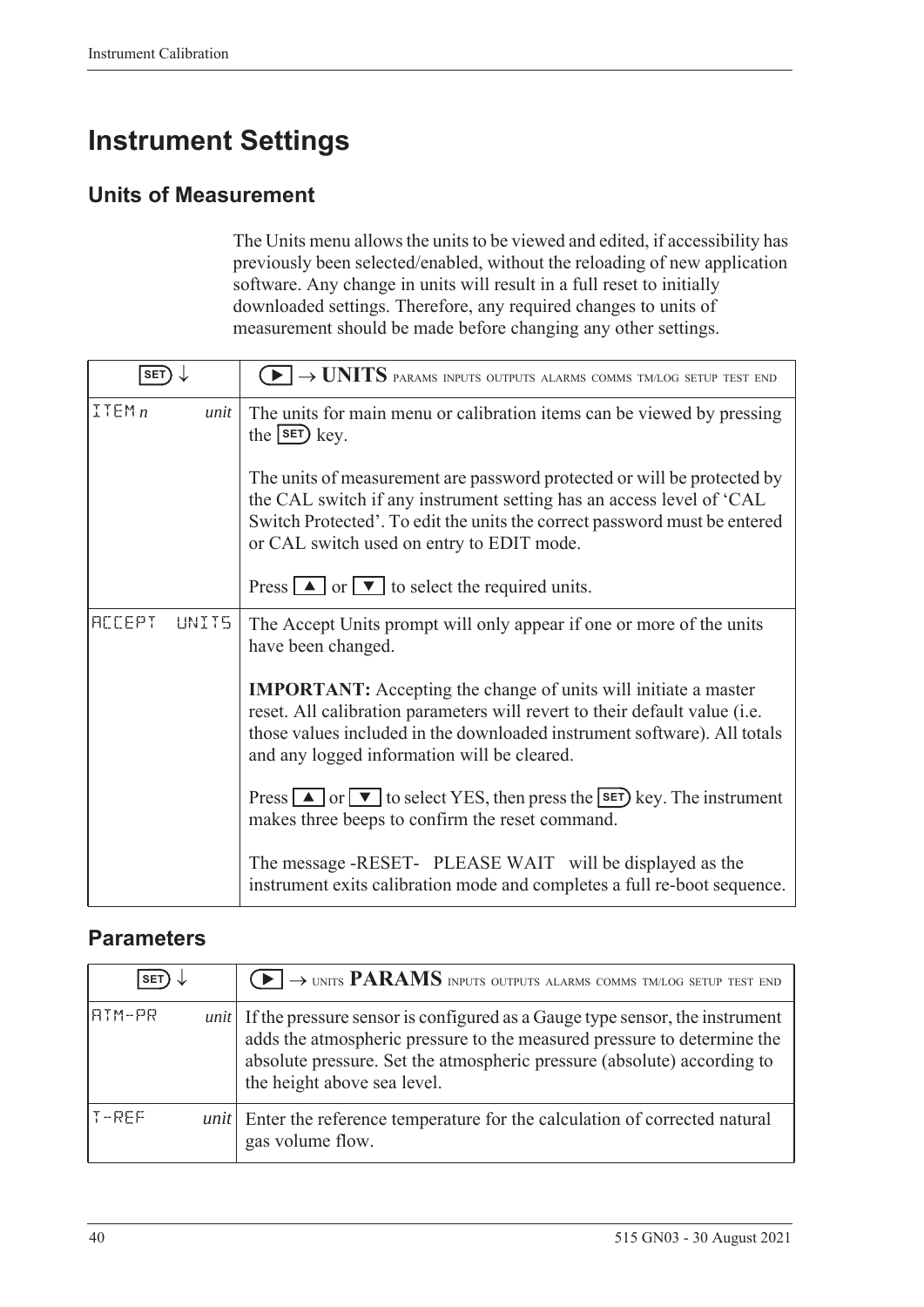| <b>SET</b> |      | $\textcolor{blue}{\blacktriangledown} \rightarrow$ units PARAMS inputs outputs alarms comms tm/log setup test end |  |
|------------|------|-------------------------------------------------------------------------------------------------------------------|--|
| P-REF      | unit | Enter the reference pressure (absolute) for the calculation of the corrected<br>natural gas volume flow.          |  |
| HEAT-V     |      | $REF-T$ Select the combustion reference temperature for the calculation of the<br>natural gas heating value.      |  |
|            |      | Press $\Box$ or $\nabla$ to select 0°C, 15°C, 20°C, 25°C, 60°F or 77°F.                                           |  |
| $T - LHL$  |      | <i>unit</i> Enter the temperature at which the flowmeter has been calibrated.                                     |  |
| $P-CHL$    | unit | Enter the absolute pressure at which the flowmeter has been calibrated.                                           |  |

#### **Modbus Accessible Parameters**

The following PARAMS menu items are also accessible via Modbus communications. For Modbus register listing, refer to **[Instrument Configuration Parameters](#page-85-0)** on page 76.

|                       |              | Note: The instrument uses the compressibility factors for natural gas<br>according to AGA-8. Refer to the American Gas Association (AGA)<br>Report No. 8 for the applicability to ranges of gas composition,<br>temperature and pressure. |
|-----------------------|--------------|-------------------------------------------------------------------------------------------------------------------------------------------------------------------------------------------------------------------------------------------|
|                       |              | Enter the following values as $00.000\%$ to 99.999%.                                                                                                                                                                                      |
| <b>METHAN</b>         | MOLEX        | Enter the mole percent of Methane.                                                                                                                                                                                                        |
| NITROG                | MOLEX        | Enter the mole percent of Nitrogen.                                                                                                                                                                                                       |
| $[-\text{IIO} \times$ | MOLEX        | Enter the mole percent of Carbon Dioxide.                                                                                                                                                                                                 |
| ETHANE                | <b>MOLEX</b> | Enter the mole percent of Ethane.                                                                                                                                                                                                         |
| PROPAN                | MOLEX        | Enter the mole percent of Propane.                                                                                                                                                                                                        |
| WRTER                 | MOLEX        | Enter the mole percent of Water.                                                                                                                                                                                                          |
| H-SULP                | MOLEX        | Enter the mole percent of Hydrogen Sulphide.                                                                                                                                                                                              |
| <b>HY JROG</b>        | MOLEX        | Enter the mole percent of Hydrogen.                                                                                                                                                                                                       |
| $L-MING$              | MOLEX        | Enter the mole percent of Carbon Monoxide.                                                                                                                                                                                                |
| OXYGEN                | MOLEX        | Enter the mole percent of Oxygen.                                                                                                                                                                                                         |
| $I - B$ $JTN$         | MOLEX        | Enter the mole percent of <i>i</i> -Butane.                                                                                                                                                                                               |
| N-BUIN                | MOLEX        | Enter the mole percent of n-Butane.                                                                                                                                                                                                       |
| I-PENT                | MOLEX        | Enter the mole percent of i-Pentane.                                                                                                                                                                                                      |
| PENTAN                | MOLEX        | Enter the mole percent of n-Pentane.                                                                                                                                                                                                      |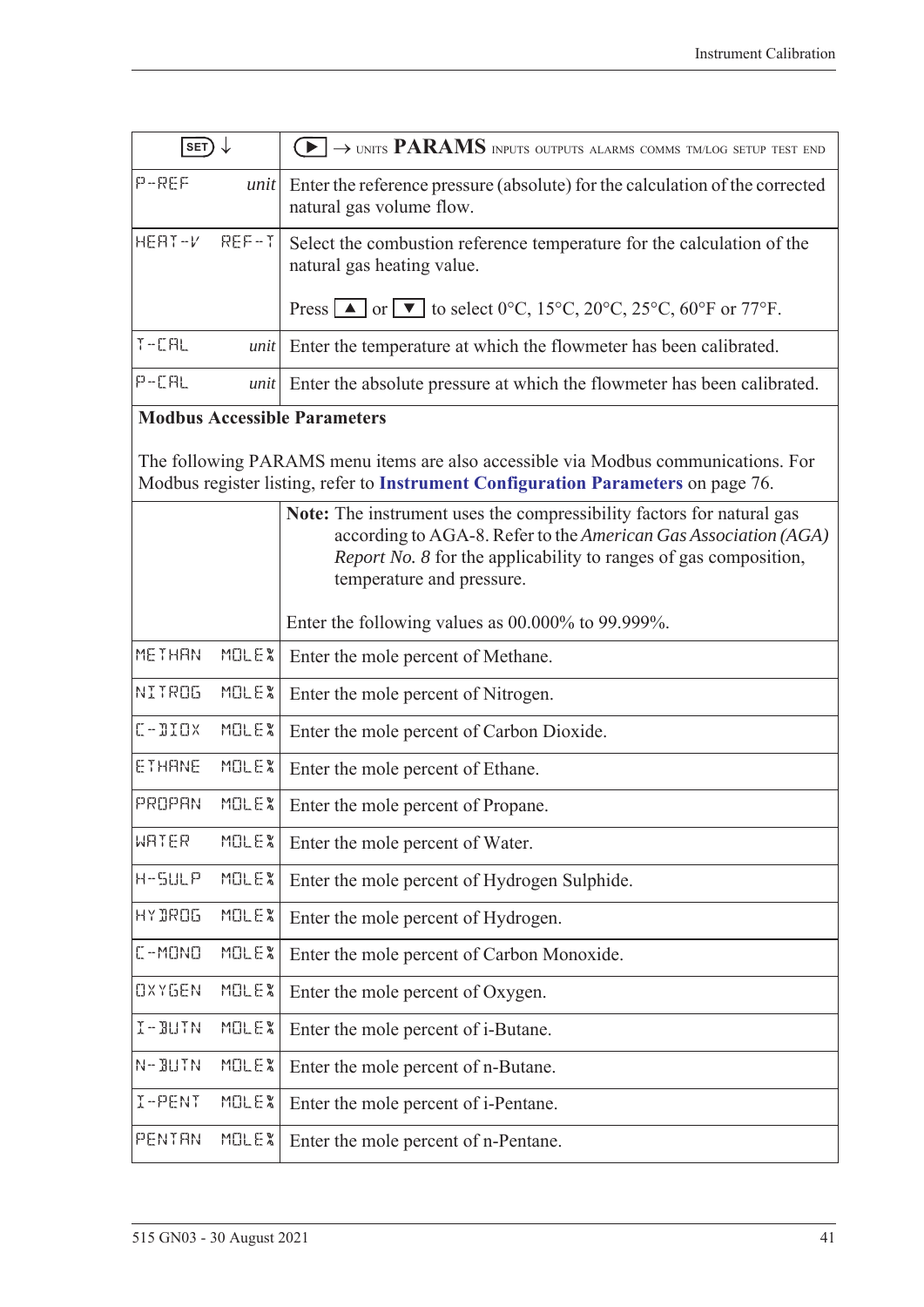| SET)          |                    | $(\blacktriangleright] \rightarrow$ units $\text{PARAMS}$ inputs outputs alarms comms tm/log setup test end |
|---------------|--------------------|-------------------------------------------------------------------------------------------------------------|
| HEXANE        | MOLEX              | Enter the mole percent of n-Hexane.                                                                         |
| HEPTAN        | MOLE%              | Enter the mole percent of n-Heptane.                                                                        |
| OCTANE        | MOLEX              | Enter the mole percent of n-Octane.                                                                         |
| NONANE        | MOLE%              | Enter the mole percent of n-Nonane.                                                                         |
| <b>JECANE</b> | MOLEX <sup>1</sup> | Enter the mole percent of n-Decane.                                                                         |
| <b>HELIUM</b> | MOLEXI             | Enter the mole percent of Helium.                                                                           |
| <b>ARGON</b>  | MOLEX <sub>1</sub> | Enter the mole percent of Argon.                                                                            |

# **Inputs**

| SET)             |                              | $\rightarrow$ UNITS PARAMS INPUTS OUTPUTS ALARMS COMMS TM/LOG SETUP TEST END                                                                                                                                                               |
|------------------|------------------------------|--------------------------------------------------------------------------------------------------------------------------------------------------------------------------------------------------------------------------------------------|
|                  |                              | Analog Input 3 and optional Analog Input 4 for stacked differential pressure meters                                                                                                                                                        |
| INPUE<br>M-FLOW  | <b>AINP3</b><br><b>AINP4</b> | For this application, Analog Input 3 is assigned to differential pressure<br>mass flowrate main input (if not stacked) or low range input if stacked<br>with Analog Input 4.                                                               |
| TYPE             | <b>AINP3</b><br><b>AINP4</b> | Select the type of analog input source.                                                                                                                                                                                                    |
|                  |                              | Press $\boxed{\blacktriangle}$ or $\boxed{\blacktriangledown}$ to select 0-5V, 1-5V or 4-20mA.                                                                                                                                             |
| PT-MIN<br>PT-MAX | <b>RINP3</b><br><b>AINP4</b> | Enter the value of the measured parameter (in the assigned engineering<br>units) that corresponds to the minimum input signal level. The minimum<br>point is commonly set at a base flowrate of 0.0.                                       |
|                  |                              | Enter the value of the measured parameter (in the assigned engineering<br>units) that corresponds to the maximum input signal level. The maximum<br>point is the same as the base value (set at the minimum point) plus the<br>span value. |
|                  |                              | For example, if the source signal is 4mA at a minimum mass flowrate of<br>$0$ kg/M, enter 0 as the minimum point. If the source signal is $20$ mA at a<br>maximum mass flowrate of 100kg/M, enter 100 as the maximum point.                |
| CUTOFF           | <b>AINP3</b><br><b>AINP4</b> | The Cut-off is the lowest value that the instrument reads from the input<br>sensor. The cut-off setting is the percentage of the span of the input<br>values.                                                                              |
|                  |                              | All inputs at or below the cut-off value are considered negligible to the<br>instrument and are ignored. In this case, the instrument uses the minimum<br>value (set at PT-MIN).                                                           |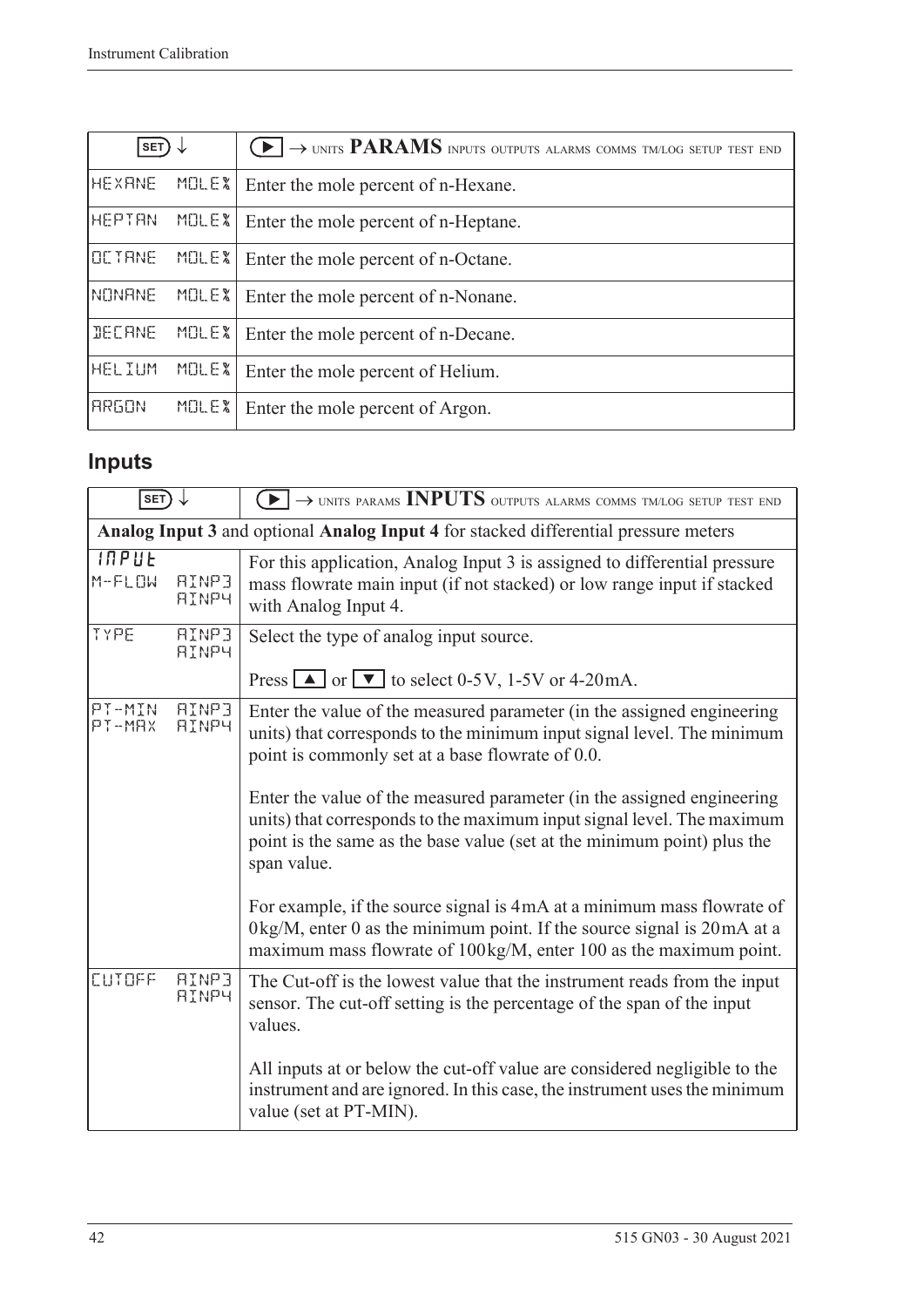| SET)                                        |                                                                                                                                                                                                                                                                                                                                                          | $\textcolor{blue}{\blacktriangleright} \rightarrow$ units params INPUTS outputs alarms comms tm/log setup test end                                                                                                                                                                                                                       |                                       |
|---------------------------------------------|----------------------------------------------------------------------------------------------------------------------------------------------------------------------------------------------------------------------------------------------------------------------------------------------------------------------------------------------------------|------------------------------------------------------------------------------------------------------------------------------------------------------------------------------------------------------------------------------------------------------------------------------------------------------------------------------------------|---------------------------------------|
| FILTER<br>RINP3<br><b>AINP4</b>             | Input fluctuations caused by pulsating flow tend to create distortion in the<br>input readings of the rate. The instrument has a digital filter that averages<br>out these fluctuations.<br>As a guide to the degree of filtering to use, the following table shows the<br>response time (in seconds) to reach 90% and 99% of a step change in<br>input. |                                                                                                                                                                                                                                                                                                                                          |                                       |
|                                             |                                                                                                                                                                                                                                                                                                                                                          | The value A is the filter constant that the user can set.                                                                                                                                                                                                                                                                                |                                       |
|                                             | <b>Filter setting A</b>                                                                                                                                                                                                                                                                                                                                  | Seconds to reach 90%<br>of full swing                                                                                                                                                                                                                                                                                                    | Seconds to reach 99%<br>of full swing |
|                                             | $\overline{0}$                                                                                                                                                                                                                                                                                                                                           | $\boldsymbol{0}$                                                                                                                                                                                                                                                                                                                         | $\theta$                              |
|                                             | $\overline{2}$                                                                                                                                                                                                                                                                                                                                           | $\overline{2}$                                                                                                                                                                                                                                                                                                                           | $\overline{4}$                        |
|                                             | $\overline{4}$                                                                                                                                                                                                                                                                                                                                           | $\overline{4}$                                                                                                                                                                                                                                                                                                                           | 8                                     |
|                                             | 6                                                                                                                                                                                                                                                                                                                                                        | 5                                                                                                                                                                                                                                                                                                                                        | 10                                    |
|                                             | 10                                                                                                                                                                                                                                                                                                                                                       | 8                                                                                                                                                                                                                                                                                                                                        | 15                                    |
|                                             | 15                                                                                                                                                                                                                                                                                                                                                       | 12                                                                                                                                                                                                                                                                                                                                       | 23                                    |
|                                             | 20                                                                                                                                                                                                                                                                                                                                                       | 14                                                                                                                                                                                                                                                                                                                                       | 27                                    |
|                                             | 25                                                                                                                                                                                                                                                                                                                                                       | 18                                                                                                                                                                                                                                                                                                                                       | 34                                    |
|                                             | 35                                                                                                                                                                                                                                                                                                                                                       | 25                                                                                                                                                                                                                                                                                                                                       | 48                                    |
|                                             | 45                                                                                                                                                                                                                                                                                                                                                       | 32                                                                                                                                                                                                                                                                                                                                       | 62                                    |
|                                             | 60                                                                                                                                                                                                                                                                                                                                                       | 42                                                                                                                                                                                                                                                                                                                                       | 82                                    |
|                                             | 75                                                                                                                                                                                                                                                                                                                                                       | 52                                                                                                                                                                                                                                                                                                                                       | 102                                   |
|                                             | 90                                                                                                                                                                                                                                                                                                                                                       | 62                                                                                                                                                                                                                                                                                                                                       | 122                                   |
|                                             | 99                                                                                                                                                                                                                                                                                                                                                       | 68                                                                                                                                                                                                                                                                                                                                       | 134                                   |
|                                             | there is no filtering.                                                                                                                                                                                                                                                                                                                                   | The input filter range is from 0 to 99. A setting of $0$ (zero) means that                                                                                                                                                                                                                                                               |                                       |
| <b>CORR</b><br><b>AINP3</b><br><b>AINP4</b> |                                                                                                                                                                                                                                                                                                                                                          | Analog input non-linearity can be corrected as follows:<br>LINEAR if the flowmeter already has square root extraction<br>NON-LINEAR to use the following linearity correction parameters<br>SQUARE if the flowmeter does not have square root extraction<br>Use $\blacksquare$ or $\blacksquare$ to select LINEAR, NON-LINEAR or SQUARE. |                                       |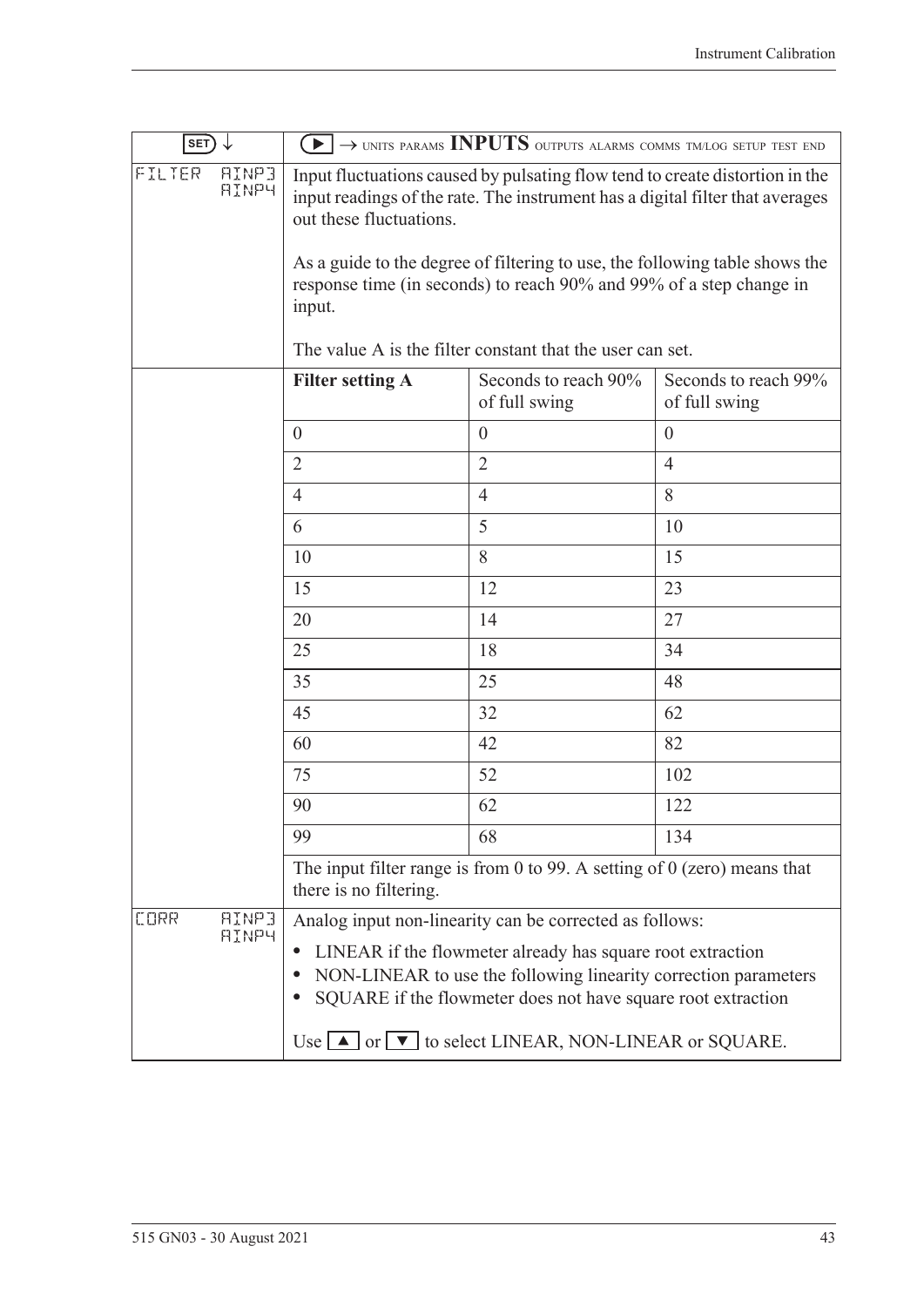| <b>SET</b>                          |                              | $\rightarrow$ UNITS PARAMS INPUTS OUTPUTS ALARMS COMMS TM/LOG SETUP TEST END                                                                                                                                                                                                                                                                             |  |
|-------------------------------------|------------------------------|----------------------------------------------------------------------------------------------------------------------------------------------------------------------------------------------------------------------------------------------------------------------------------------------------------------------------------------------------------|--|
| NO-PIS                              | RINP3<br><b>AINP4</b>        | This parameter is available for viewing and editing only when the<br>correction type is set to Non-linear.                                                                                                                                                                                                                                               |  |
|                                     |                              | Enter the number of non-linearity correction points.                                                                                                                                                                                                                                                                                                     |  |
|                                     |                              | Press $\Box$ or $\nabla$ to select a number between 1 and 20 for the number<br>of correction points.                                                                                                                                                                                                                                                     |  |
| $INP - Q1$<br>to<br>$INP - n$       | <b>AINP3</b><br><b>AINP4</b> | This parameter is available for viewing and editing only when the<br>correction type is set to Non-linear.                                                                                                                                                                                                                                               |  |
|                                     |                              | Enter the normalised input value for the correction point.                                                                                                                                                                                                                                                                                               |  |
|                                     |                              | The instrument uses linear interpolation between the correction points.<br>An input and an output value are entered for each correction point. The<br>values are normalised between the minimum point $(0.0)$ and the<br>maximum point $(1.0)$ . Only the points between 0 and 1 are required to be<br>entered and should be entered in ascending order. |  |
|                                     |                              | The following diagram shows a 5 point linearised representation of the<br>input for a hypothetical flowmeter. The heavy black line represents the<br>actual input from the flowmeter. The light black line is the approximation<br>that the instrument uses.                                                                                             |  |
|                                     |                              | Normalised<br>Output<br>1.0<br>Value                                                                                                                                                                                                                                                                                                                     |  |
|                                     |                              | <b>OUT-05</b><br>OUT-04<br>OUT-03<br><b>OUT-02</b><br><b>OUT-01</b>                                                                                                                                                                                                                                                                                      |  |
|                                     |                              | <b>Normalised</b><br>Input<br><b>INP-01</b><br>INP-02 INP-03<br>0.0<br><b>INP-04</b><br><b>INP-05</b><br>1.0<br>Value                                                                                                                                                                                                                                    |  |
|                                     |                              | You can hold the DISPLAY key to skip the non-linear points and go to the<br>next item.                                                                                                                                                                                                                                                                   |  |
| $UUT - 21$<br>to<br>$[[] \cup [-n]$ | <b>AINP3</b><br><b>AINP4</b> | This parameter is available for viewing and editing only when the<br>correction type is set to Non-linear.                                                                                                                                                                                                                                               |  |
|                                     |                              | Enter the normalised output value for the correction point.                                                                                                                                                                                                                                                                                              |  |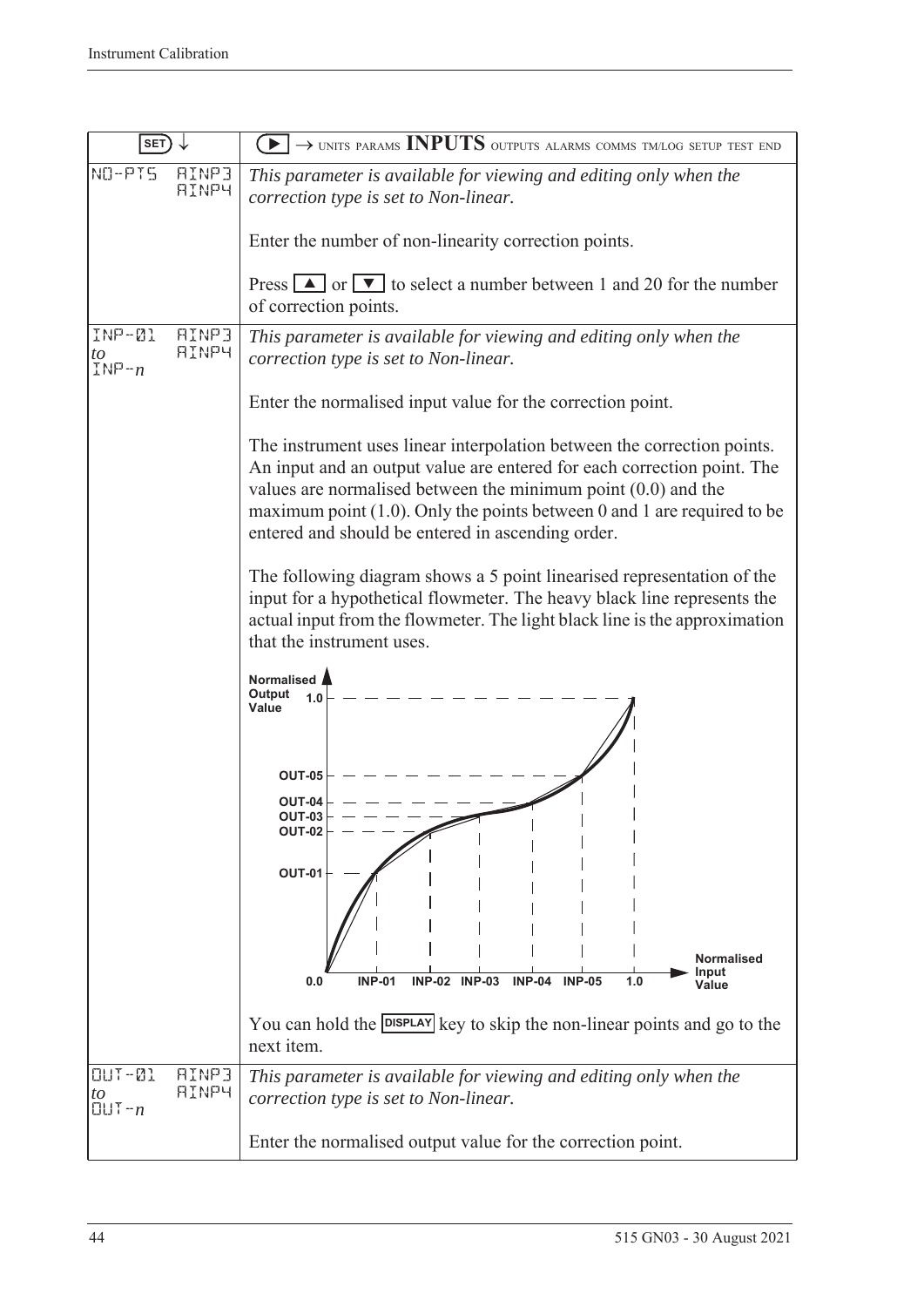| SET)                                 | $\left(\blacktriangleright\right)\rightarrow$ units params INPUTS outputs alarms comms tm/log setup test end                                                                                                                                                                         |
|--------------------------------------|--------------------------------------------------------------------------------------------------------------------------------------------------------------------------------------------------------------------------------------------------------------------------------------|
| <b>STACK</b><br><b>AINP3</b>         | Select YES to stack AINP3 as the low range input with AINP4 as the high<br>range input.                                                                                                                                                                                              |
|                                      | Select NO to use AINP3 as the only flow input.                                                                                                                                                                                                                                       |
| <b>AINP3</b><br>$5W - L0$<br>5W-HI   | These parameters are available for viewing and editing only when the<br>Stack option is set to Yes.                                                                                                                                                                                  |
|                                      | Stacked DP switching is based on the low-range input (AINP3). When<br>the input is less than the SW-LO value, the instrument switches to the<br>low-range input (AINP3). When the input is greater than the SW-HI<br>value, the instrument switches to the high-range input (AINP4). |
|                                      | The switch settings are percentages of the span of the unadjusted input to<br>AINP3. For example, with a 4-20mA input, a setting of 90% is 18.4mA<br>and 95% is 19.2mA.                                                                                                              |
|                                      | $\frac{(20-4)\times 90}{100} + 4 = 18.4$ $\frac{(20-4)\times 95}{100} + 4 = 19.2$                                                                                                                                                                                                    |
|                                      | Enter SW-LO and SW-HI values as 0 to 99%. SW-HI should be set<br>sufficiently higher than SW-LO to avoid rapid toggling between the two<br>inputs.                                                                                                                                   |
| <b>Analog Input 1</b>                |                                                                                                                                                                                                                                                                                      |
| <b>INPUE</b><br>TEMP<br><b>AINP1</b> | For this application, Analog Input Channel 1 is assigned to Temperature.                                                                                                                                                                                                             |
| <b>AINP1</b><br>TYPE                 | Select the type of analog input source.                                                                                                                                                                                                                                              |
|                                      | Press $\Delta$ or $\nabla$ to select 0-5V, 1-5V, 4-20mA, PT100, PT100-E,<br>PT500 or DEFAULT.                                                                                                                                                                                        |
|                                      | Note: PT100-E allows for extended temperature range (-200 to 800 °C).                                                                                                                                                                                                                |
| <b>AINP1</b><br>PT-DEF               | The Default Point is a fixed value that the instrument uses when the Input<br>Type is set to DEFAULT or Default Value On Exception has been<br>chosen. You can use the Default value instead of a sensor signal for<br>testing purposes, or if the sensor is faulty.                 |
|                                      | You can set the Default value during instrument commissioning so that it<br>is available immediately if you select the Default input type at a later<br>date.                                                                                                                        |
|                                      | Enter the value in the engineering units of assigned variable.                                                                                                                                                                                                                       |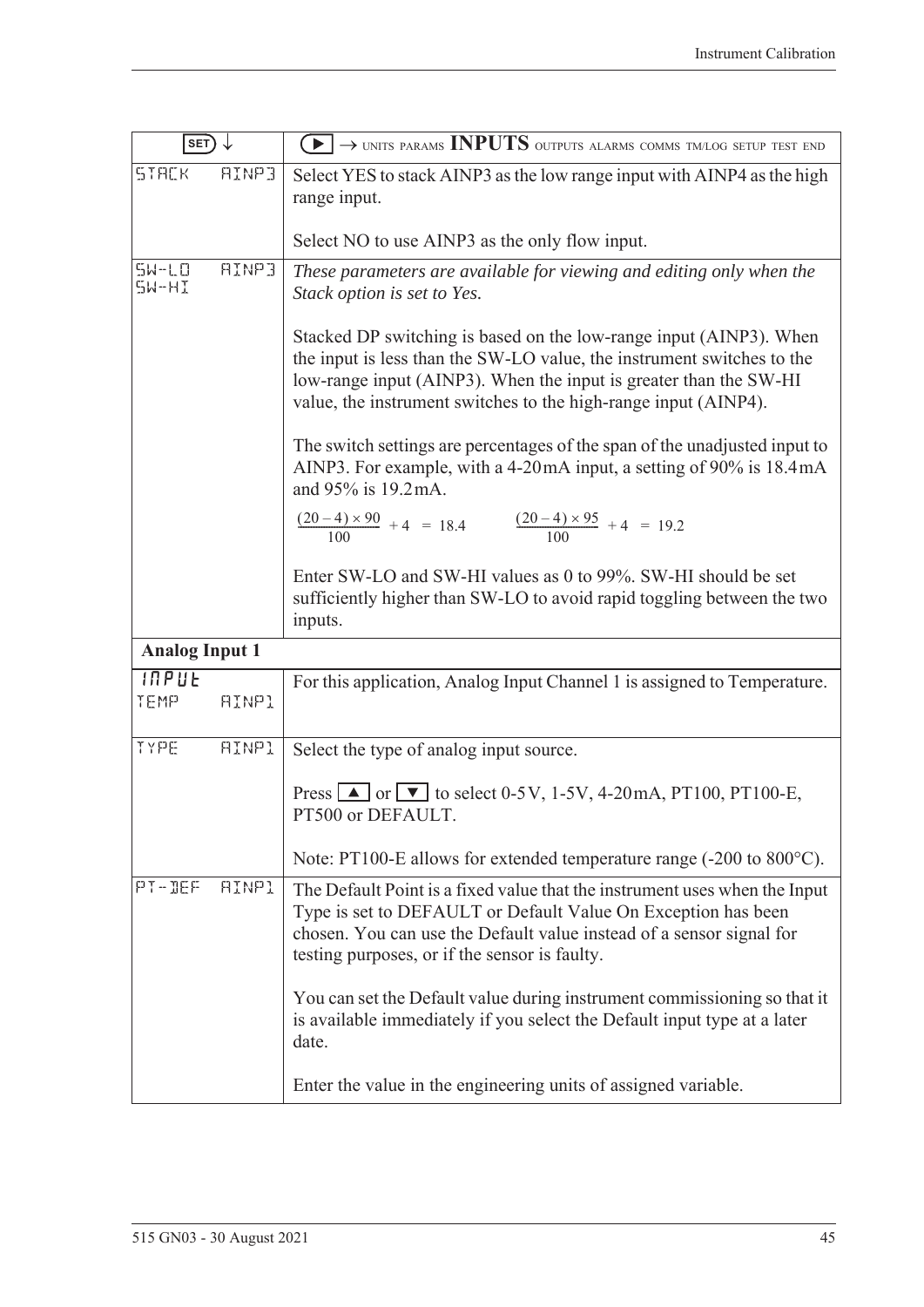| SET                   |              | $\left\langle \blacktriangleright\right\rangle$ UNITS PARAMS INPUTS OUTPUTS ALARMS COMMS TM/LOG SETUP TEST END                                                                                                                                                       |
|-----------------------|--------------|----------------------------------------------------------------------------------------------------------------------------------------------------------------------------------------------------------------------------------------------------------------------|
| PT-MIN<br>PT-MRX      | AINP1        | The Minimum Point and Maximum Point parameters are only for 0-5V,<br>$1-5V$ and 4-20mA inputs.                                                                                                                                                                       |
|                       |              | Enter the value of the measured parameter that corresponds to the<br>minimum input signal level. The minimum point is commonly referred to<br>as the base value.                                                                                                     |
|                       |              | Enter the value of the measured parameter that corresponds to the<br>maximum input signal level. The maximum point is the same as the base<br>value (set at the minimum point) plus the span value.                                                                  |
|                       |              | For example, if the source signal is $4mA$ for a temperature of $10^{\circ}$ C, enter<br>10 for the minimum point. If the source signal is 20 mA for a temperature<br>of 2000°C, enter 2000 as the maximum point.                                                    |
| <b>Analog Input 2</b> |              |                                                                                                                                                                                                                                                                      |
| <b>INPUE</b><br>PRESS | <b>AINP2</b> | For this application, Analog Input Channel 2 is assigned to Pressure.                                                                                                                                                                                                |
| PRESS                 | <b>AINP2</b> | Select the type of analog pressure sensor. For a gauge type sensor, the<br>instrument adds the atmospheric pressure as defined in the Parameters<br>menu.                                                                                                            |
|                       |              | The pressure will be displayed as absolute or gauge, whichever is<br>selected and indicated with an 'A' or 'G' at the end of the pressure units.<br>However the pressure value when logged or read via serial<br>communications will always be absolute.             |
|                       |              | Press $\boxed{\blacktriangle}$ or $\boxed{\blacktriangledown}$ to select ABSOL or GAUGE.                                                                                                                                                                             |
| TYPE                  | SANTR        | Select the type of analog input source.                                                                                                                                                                                                                              |
|                       |              | Press $\Box$ or $\nabla$ to select 0-5V, 1-5V, 4-20mA or DEFAULT.                                                                                                                                                                                                    |
| PT-DEF                | <b>AINP2</b> | The Default Point is a fixed value that the instrument uses when the Input<br>Type is set to DEFAULT or Default Value On Exception has been<br>chosen. You can use the Default value instead of a sensor signal for<br>testing purposes, or if the sensor is faulty. |
|                       |              | You can set the Default value during instrument commissioning so that it<br>is available immediately if you select the Default input type at a later<br>date.                                                                                                        |
|                       |              | Enter the value in the engineering units of assigned variable.                                                                                                                                                                                                       |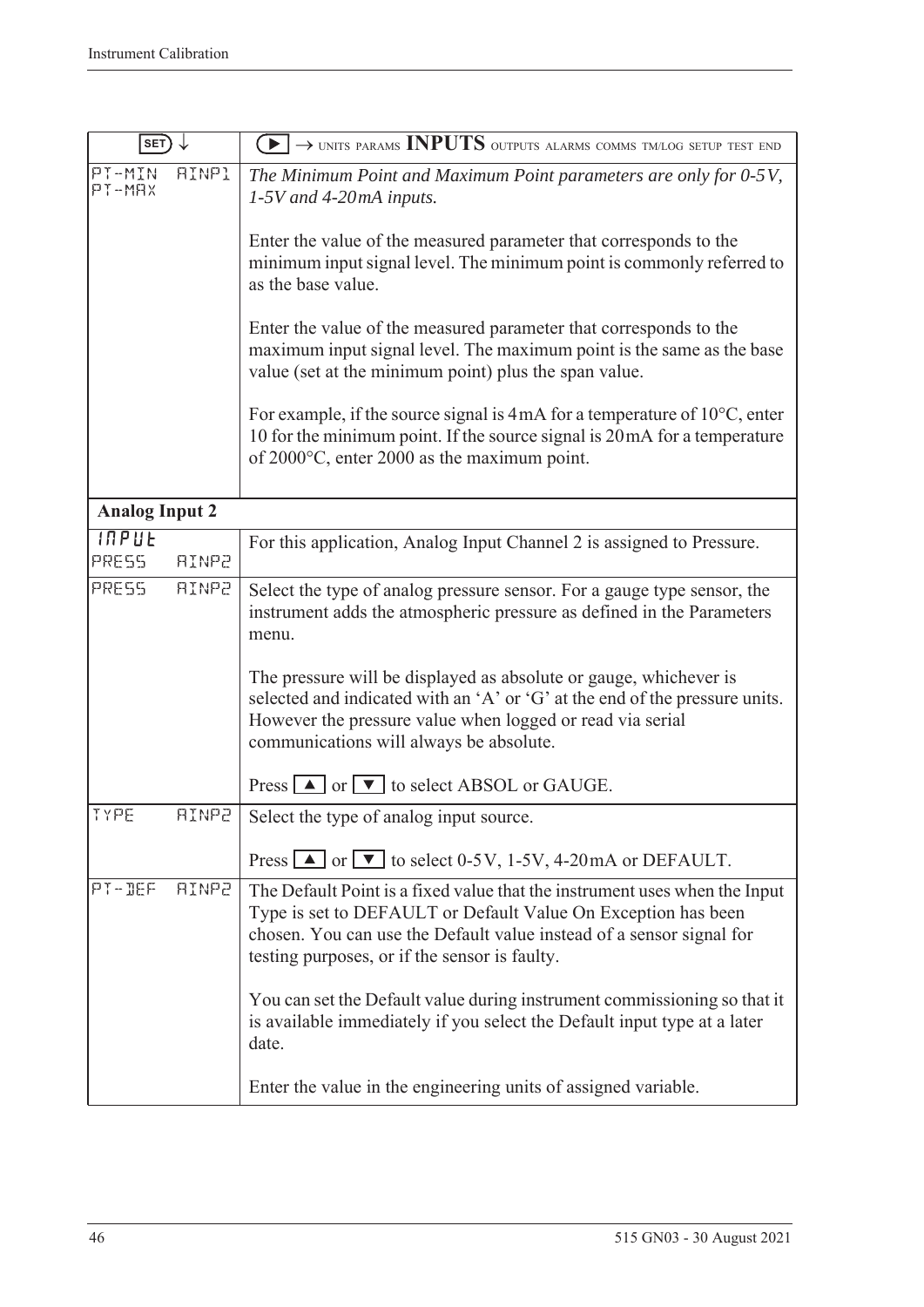| <b>SET</b>                       | $\rightarrow$ units params INPUTS outputs alarms comms tm/log setup test end                                                                                                                                                                                                                                                                    |
|----------------------------------|-------------------------------------------------------------------------------------------------------------------------------------------------------------------------------------------------------------------------------------------------------------------------------------------------------------------------------------------------|
| PT-MIN<br><b>AINP2</b><br>PT-MAX | The Minimum Point and Maximum Point parameters are only for 0-5V,<br>$1-5V$ and 4-20mA inputs.                                                                                                                                                                                                                                                  |
|                                  | Enter the value of the measured parameter that corresponds to the<br>minimum input signal level. The minimum point is commonly referred to<br>as the base value.                                                                                                                                                                                |
|                                  | Enter the value of the measured parameter that corresponds to the<br>maximum input signal level. The maximum point is the same as the base<br>value (set at the minimum point) plus the span value.                                                                                                                                             |
|                                  | For example, if the source signal is 4mA for a pressure of 1.00<br>megaPascals, enter 1.00 as the minimum point. If the source signal is<br>20mA for a pressure of 5.00 megaPascals, enter 5.00 as the maximum<br>point.                                                                                                                        |
| EXCEPT<br><b>DEFLT</b>           | If Default Value On Exception is enabled, the instrument will use the<br>default value for the analog input that raised the exception. This will<br>allow calculations to continue, however the exception message will<br>continue to be displayed until the error is rectified or the input type is set<br>to DEFAULT in calibration set mode. |
|                                  | Press $\Box$ or $\nabla$ to select ENABLE or DISABLE.                                                                                                                                                                                                                                                                                           |

# **Outputs**

| <b>SET</b>            |      | $\rightarrow$ UNITS PARAMS INPUTS OUTPUTS ALARMS COMMS TM/LOG SETUP TEST END                                                                                                                               |
|-----------------------|------|------------------------------------------------------------------------------------------------------------------------------------------------------------------------------------------------------------|
| PULSE<br> or<br> 닉-근Q | [[]] | You can assign any of the "main menu" variables to an output. The nature<br>of the output depends on the assigned variable. Totals are output as pulses<br>and rates are output as 4-20mA passive signals. |
|                       |      | Press $\Box$ or $\nabla$ to select the variable that is required as an output. The<br>top of the display shows the type of output signal that is assigned to the<br>variable.                              |
|                       |      | <b>CAUTION</b><br>Due to the dual-purpose nature of the outputs, take care not to<br>set the output as an open collector pulse type signal when<br>connected to a 4-20mA loop circuit.                     |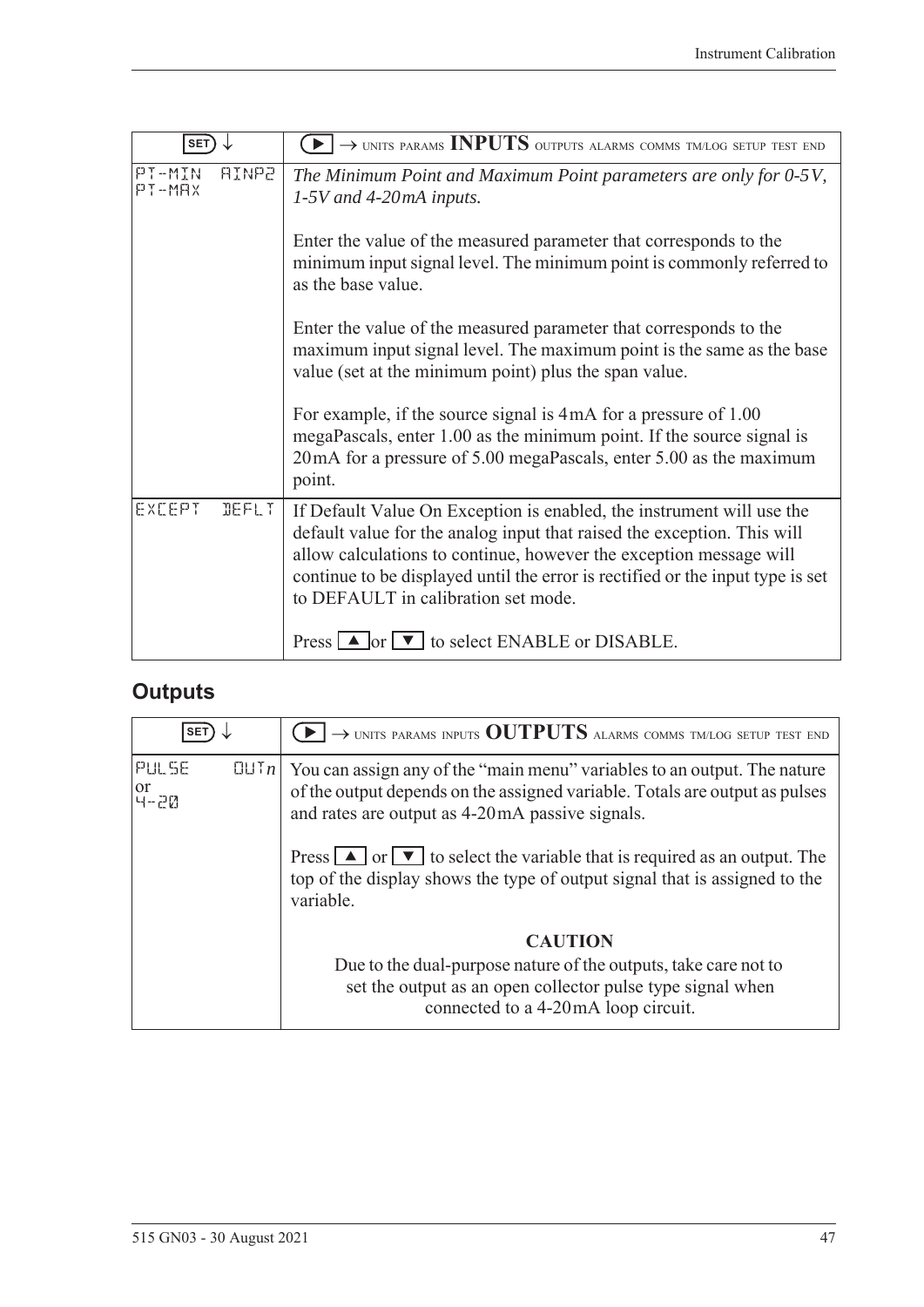| SET)             |                                           | $\rightarrow$ units params inputs OUTPUTS alarms comms tm/log setup test end<br>$\blacktriangleright$ 1                                                                                                                                                                                                                                                                                         |
|------------------|-------------------------------------------|-------------------------------------------------------------------------------------------------------------------------------------------------------------------------------------------------------------------------------------------------------------------------------------------------------------------------------------------------------------------------------------------------|
| WIJTH            | QUTn                                      | The Output Pulse Width is available for viewing and editing only when<br>the assigned variable is a total (pulse output) type.                                                                                                                                                                                                                                                                  |
|                  |                                           | Pulse output is usually used to drive remote counters. Set the pulse width<br>(in milliseconds) as required by the remote counter.                                                                                                                                                                                                                                                              |
|                  |                                           | Press $\triangle$ or $\triangledown$ to set to: 10, 20, 50, 100, 200 or 500 ms.                                                                                                                                                                                                                                                                                                                 |
| PULSE            | QUTn                                      | The Output Pulse Factor is available for viewing and editing only when<br>the assigned variable is a total (pulse output) type.                                                                                                                                                                                                                                                                 |
|                  |                                           | The Output Pulse Factor is the scaling factor for the retransmission of the<br>measured total quantity.                                                                                                                                                                                                                                                                                         |
|                  |                                           | For example, if "volume" is chosen as an output variable and engineering<br>unit is cubic metres, then a pulse factor of 1.000 generates one pulse for<br>$1 \text{ m}^3$ . Similarly, a pulse factor of 3.000 generates one pulse for $3 \text{ m}^3$ .                                                                                                                                        |
|                  |                                           | For more information, see Output Pulse Factor on page 49.                                                                                                                                                                                                                                                                                                                                       |
|                  |                                           | The output pulse factor cannot be $0$ (zero).                                                                                                                                                                                                                                                                                                                                                   |
| PT-MIN<br>PT-MRX | $\Box$ l $Tn$<br>$\Box$ $\Box$ $\Box$ $n$ | The Output Minimum Point and Maximum Point are available for<br>viewing and editing only when the assigned variable is a rate (4-20mA<br>output) type.                                                                                                                                                                                                                                          |
|                  |                                           | The output minimum value corresponds to the 4mA point and the output<br>maximum value corresponds to the 20mA point.                                                                                                                                                                                                                                                                            |
|                  |                                           | Setting the output range differently from the input range enables the<br>instrument to amplify the input signal. You can drive a chart recorder that<br>"zooms in" on a specified range of values instead of displaying the full<br>operating range of the transducer.                                                                                                                          |
|                  |                                           | For example, if "volume flow" is chosen as an output variable and<br>engineering unit is cubic metres per minute, then setting the minimum<br>point to 30 and the maximum point to 100 would reflect the volumetric<br>flow rate range of 30 to $100 \text{m}^3/\text{min}$ . At rates above the maximum and<br>below the minimum points, the output remains at 20 mA and 4 mA<br>respectively. |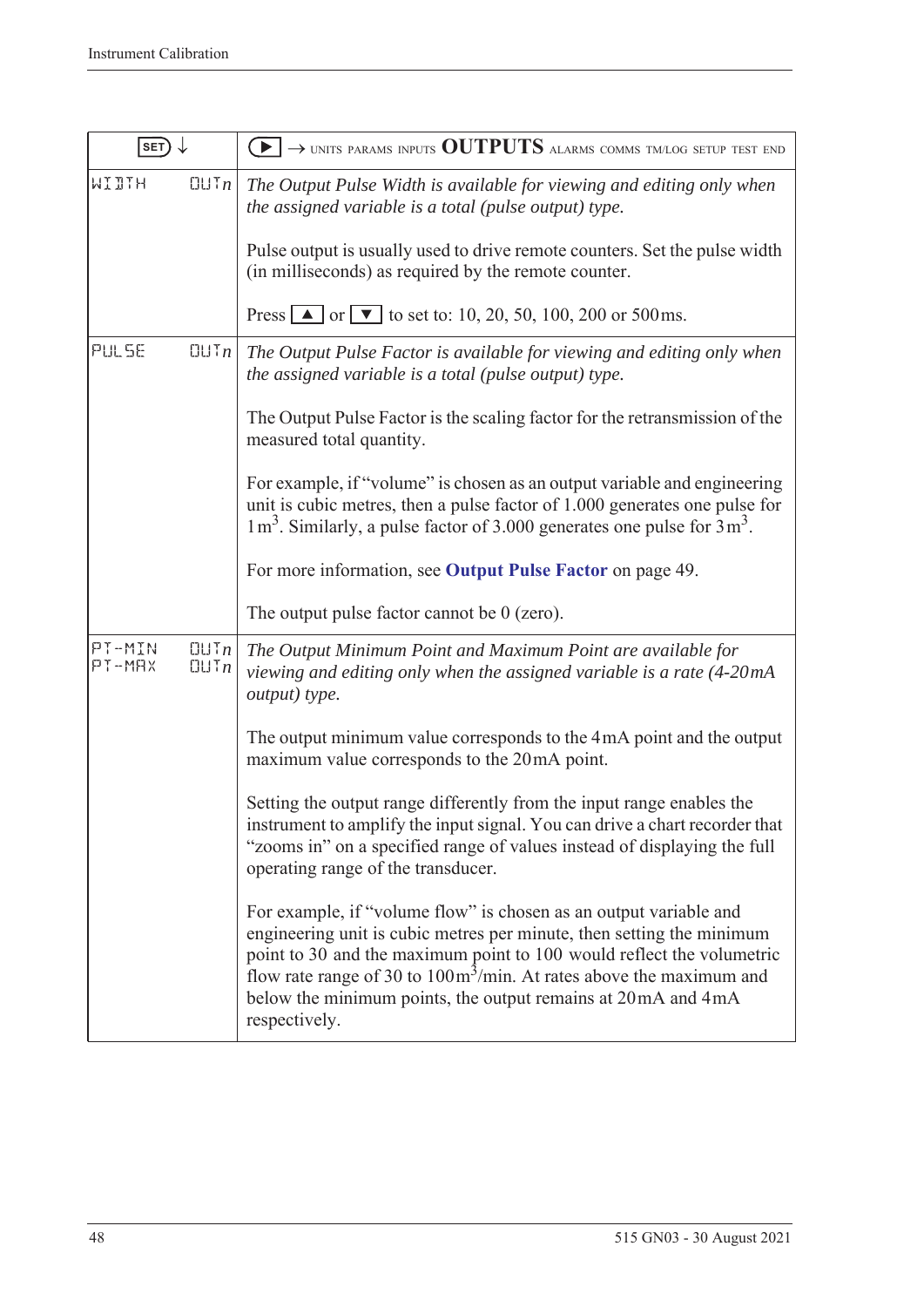#### <span id="page-58-0"></span>**Output Pulse Factor**

Increasing the output pulse width reduces the maximum frequency at which a total variable can be retransmitted. Pulses will be missed if the output cannot "keep up" with the rate of total counts. You can use the output pulse factor to ensure that this maximum is not reached.

The maximum pulse output frequency is determined by:

 $\frac{1000}{(2 \times \text{pulse width in ms)}}$ Hz

The minimum pulse factor required is determined by:

max rate of total max pulse output frequency ------------------------------------------------------------------

For example: To calculate the required pulse factor to avoid losing counts in retransmission if a total counts at a maximum rate of 75 units/sec (Hz) and the required pulse width of a remote counter is at least 50 ms:

The maximum pulse output frequency is:  $\frac{1000}{2 \times 50}$  = 10Hz The minimum pulse factor for that frequency is:  $\frac{75}{10}$  $\frac{73}{10}$  = 7.5

#### **Alarms**

The alarm relay(s) can be assigned to rate variables such as flowrate, or set as an equipment failure alarm.

The alarm switches "on" whenever an alarm condition exists. The alarm switches "off" when the alarm condition no longer exists. However, you may need to configure external alarm devices that require acknowledgement for cancelling an alarm.

#### **Equipment Failure Alarm**

Any alarm relay can be assigned as an equipment failure alarm. This alarm setting can have normally closed (open) contacts that open (close) when the instrument displays any error message as listed in **[Error Messages](#page-68-0)** on page [59.](#page-68-0)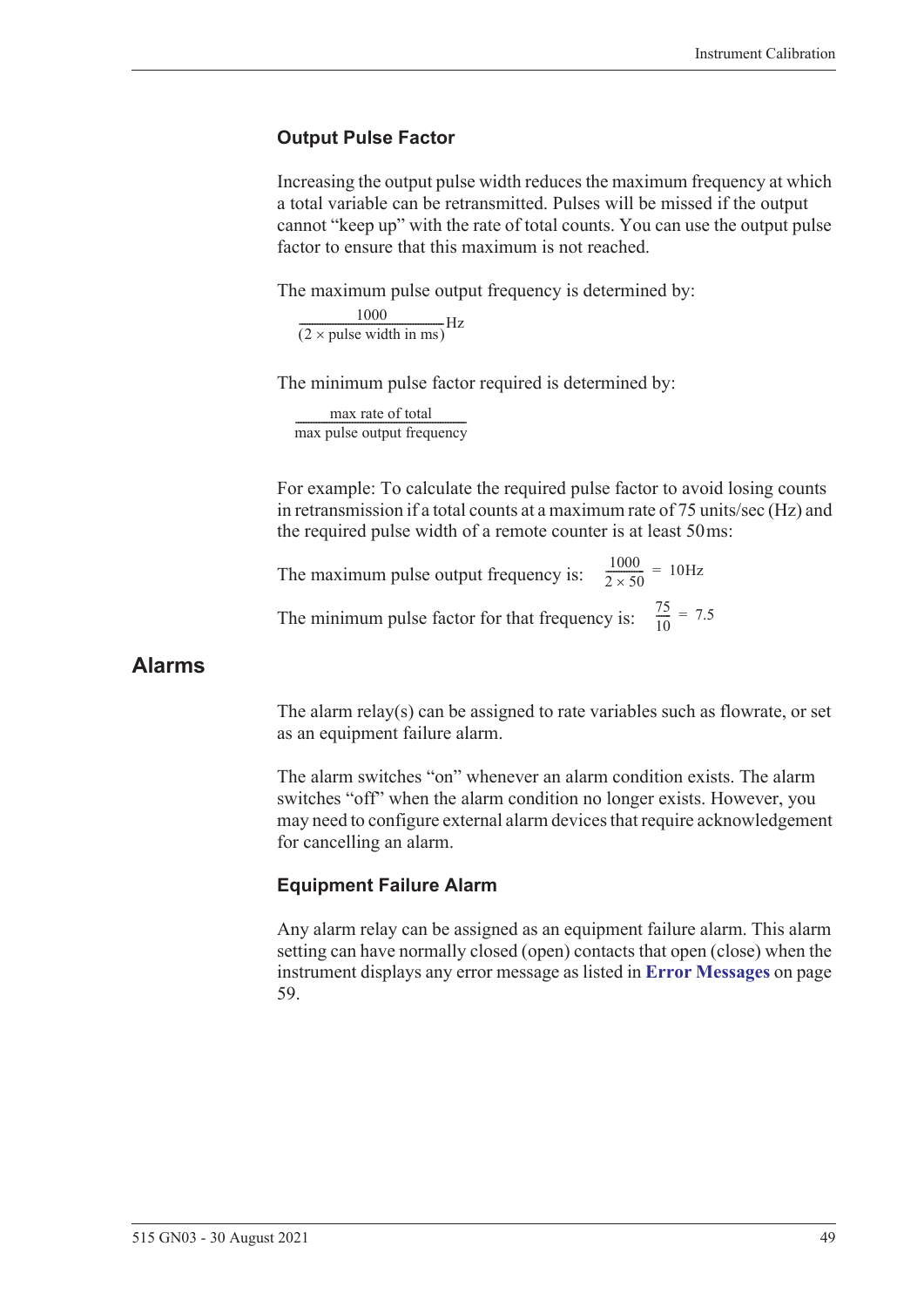| SET)  |       | $\rightarrow$ units params inputs outputs $\rm ALARMS$ comms tm/log setup test end                                                                                                                                                                                                                                                                                                                                                                                                                                                                                                                  |
|-------|-------|-----------------------------------------------------------------------------------------------------------------------------------------------------------------------------------------------------------------------------------------------------------------------------------------------------------------------------------------------------------------------------------------------------------------------------------------------------------------------------------------------------------------------------------------------------------------------------------------------------|
| RELAY | HLRMn | Select a rate variable to assign to the alarm relay.<br><b>Note:</b> If the alarm type is set to "equipment alarm", this relay assignment<br>setting is ignored.<br>Press $\boxed{\blacktriangle}$ or $\boxed{\blacktriangledown}$ to select the variable that is required as an alarm.                                                                                                                                                                                                                                                                                                             |
| TYPE  | HLRMn | The options available for alarm types are as follows:<br>HI-NO — High Alarm, Normally Open contacts<br>HI-NC — High Alarm, Normally Closed contacts<br>$\bullet$<br>LO-NO — Low Alarm, Normally Open contacts<br>$\bullet$<br>LO-NC — Low Alarm, Normally Closed contacts<br>BD-NO — Band Alarm, Normally Open contacts<br>$\bullet$<br>BD-NC — Band Alarm, Normally Closed contacts<br>$\bullet$<br>AL-NO — Equipment Alarm, Normally Open contacts<br>$\bullet$<br>AL-NC — Equipment Alarm, Normally Closed contacts<br>$\bullet$<br>Press $\Box$ or $\Box$ to select the type of alarm required. |
| POINT | HLRMn | The Alarm Setpoint is available for viewing and editing for any alarm<br>type except 'equipment alarms'.<br>The Alarm Setpoint is the value (in engineering units of assigned<br>variable) at which the alarm condition occurs and therefore the alarm is<br>on.<br>Each alarm is completely independent, e.g. a High alarm does NOT need<br>to have a higher setpoint than the a Low alarm.                                                                                                                                                                                                        |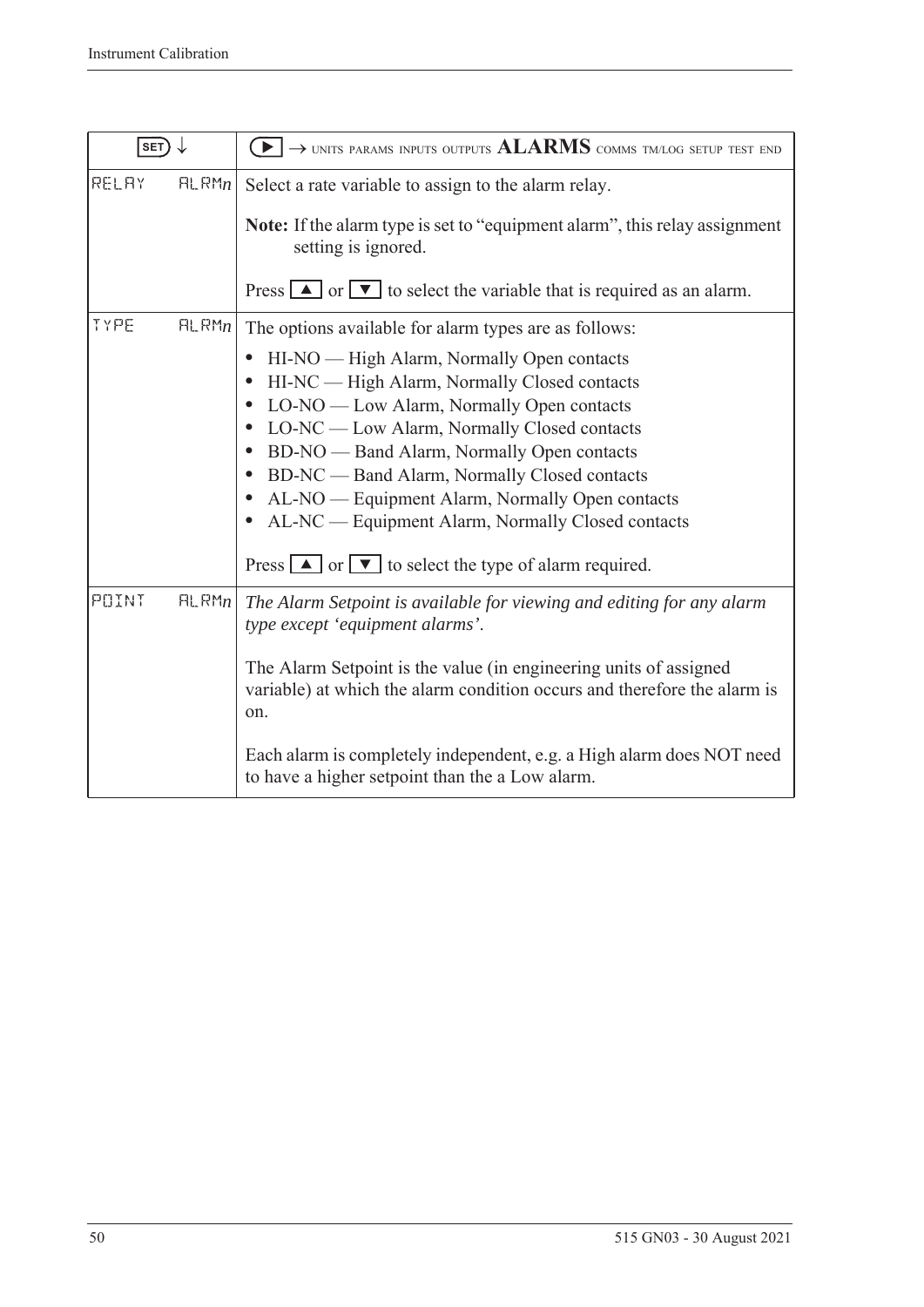| <b>SET</b>           | $\blacktriangleright$ $\rightarrow$ units params inputs outputs $ALARMS$ comms tm/log setup test end                                                                                                                                                                                                                                                                                     |
|----------------------|------------------------------------------------------------------------------------------------------------------------------------------------------------------------------------------------------------------------------------------------------------------------------------------------------------------------------------------------------------------------------------------|
| <b>HY5T</b><br>FLRMn | The Alarm Hysteresis is available for viewing and editing for any alarm<br>type except 'equipment alarms'.                                                                                                                                                                                                                                                                               |
|                      | Alarm hysteresis loops occur when the alarm toggles continuously on and<br>off when the process variable is close to the setpoint.                                                                                                                                                                                                                                                       |
|                      | For a high alarm, the alarm activates when the value of the variable rises<br>above the alarm setpoint and deactivates when the value falls below the<br>alarm setpoint minus the amount of the hysteresis setting (if any).                                                                                                                                                             |
|                      | For a low alarm, the alarm activates when the value of the variable falls<br>below the alarm setpoint and deactivates when the value rises above the<br>alarm setpoint plus the amount of the hysteresis setting (if any).                                                                                                                                                               |
|                      | For a band alarm, the alarm activates whenever the value of the variable<br>is outside the setpoint plus or minus the amount of the hysteresis.                                                                                                                                                                                                                                          |
|                      | For example, with a high alarm setpoint of 200, and a hysteresis setting<br>of zero, a value oscillating between 197 and 202 will cause the alarm to<br>toggle on at 200 and toggle off below 200. However, if the hysteresis is<br>set to 5, the value of the variable must fall below 195 to cancel the alarm.<br>The alarm will reactivate only when the value again rises above 200. |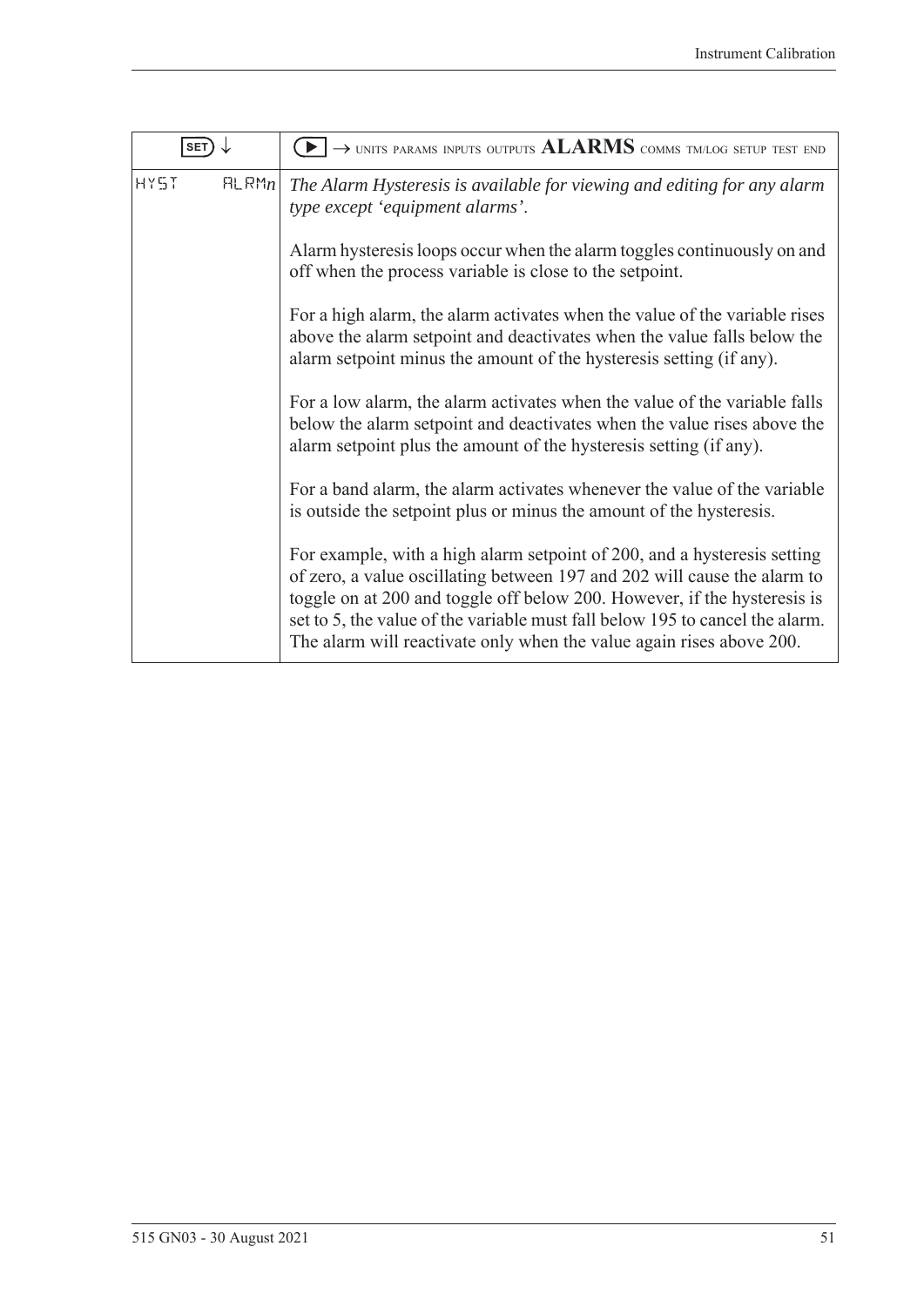# **Communications**

The instrument has the following communication ports:

- **• COM-1 RS-232 Port** A 9-pin female connector on the rear panel of the instrument.
- **• COM-2 RS-485 or Ethernet Port** (optional) Terminals or socket on the rear panel. Ethernet connection requires COM-2 setting to be: RTU (Modbus), 19200 Baud rate, even parity and 1 stop bit.
- **• COM-3 Port** A special communications port that is only applicable to some applications.

| SET)                               | $\left(\blacktriangleright\right)\rightarrow$ units params inputs outputs alarms $\text{COMMS}$ tm/log setup test end                                                                                                                             |
|------------------------------------|---------------------------------------------------------------------------------------------------------------------------------------------------------------------------------------------------------------------------------------------------|
| PROTOC<br>$CDM - n$                | The Communications Protocols can be assigned to the communication<br>ports as follows (a protocol cannot be assigned to more than one port at<br>a time):                                                                                         |
|                                    | <b>ASCII</b><br>- Simple ASCII<br>- Modbus RTU<br><b>RTU</b><br>- Printer Protocol<br><b>PRN</b><br><b>NONE</b><br>- If a port is not being used, set the protocol to NONE.                                                                       |
|                                    | Printer Protocol (PRN) is only available if the option with Real Time<br>Clock is installed.                                                                                                                                                      |
|                                    | For the selected port, press $\Box$ or $\Box$ to select the desired protocol.                                                                                                                                                                     |
| $CDM - n$<br><b>BAUD</b>           | The Baud setting is the speed of the communication port in data bits per<br>second.                                                                                                                                                               |
|                                    | The baud rate of the instrument must match the baud rate of the<br>communication device that the instrument is connected to.                                                                                                                      |
|                                    | Use $\blacksquare$ or $\blacksquare$ to select 2400, 4800, 9600 or 19200 baud.                                                                                                                                                                    |
| PARITY<br>$CDM - n$                | The Parity bit helps to detect data corruption that might occur during<br>transmission.                                                                                                                                                           |
|                                    | The parity bit setting of the instrument must match the parity bit setting<br>of the communication device that the instrument is connected to.                                                                                                    |
|                                    | Press $\Box$ or $\nabla$ to select EVEN, ODD, or NONE.                                                                                                                                                                                            |
| $5 - B1$ <sup>T</sup><br>$CDM - n$ | The Stop bit indicates the end of a transmission. Stop bits can be 1 or 2<br>bit periods in length. The stop bit setting of the instrument must match<br>the stop bit setting of the communication device that the instrument is<br>connected to. |
|                                    | Press $\boxed{\blacktriangle}$ or $\boxed{\blacktriangledown}$ to select 1 or 2 stop bits.                                                                                                                                                        |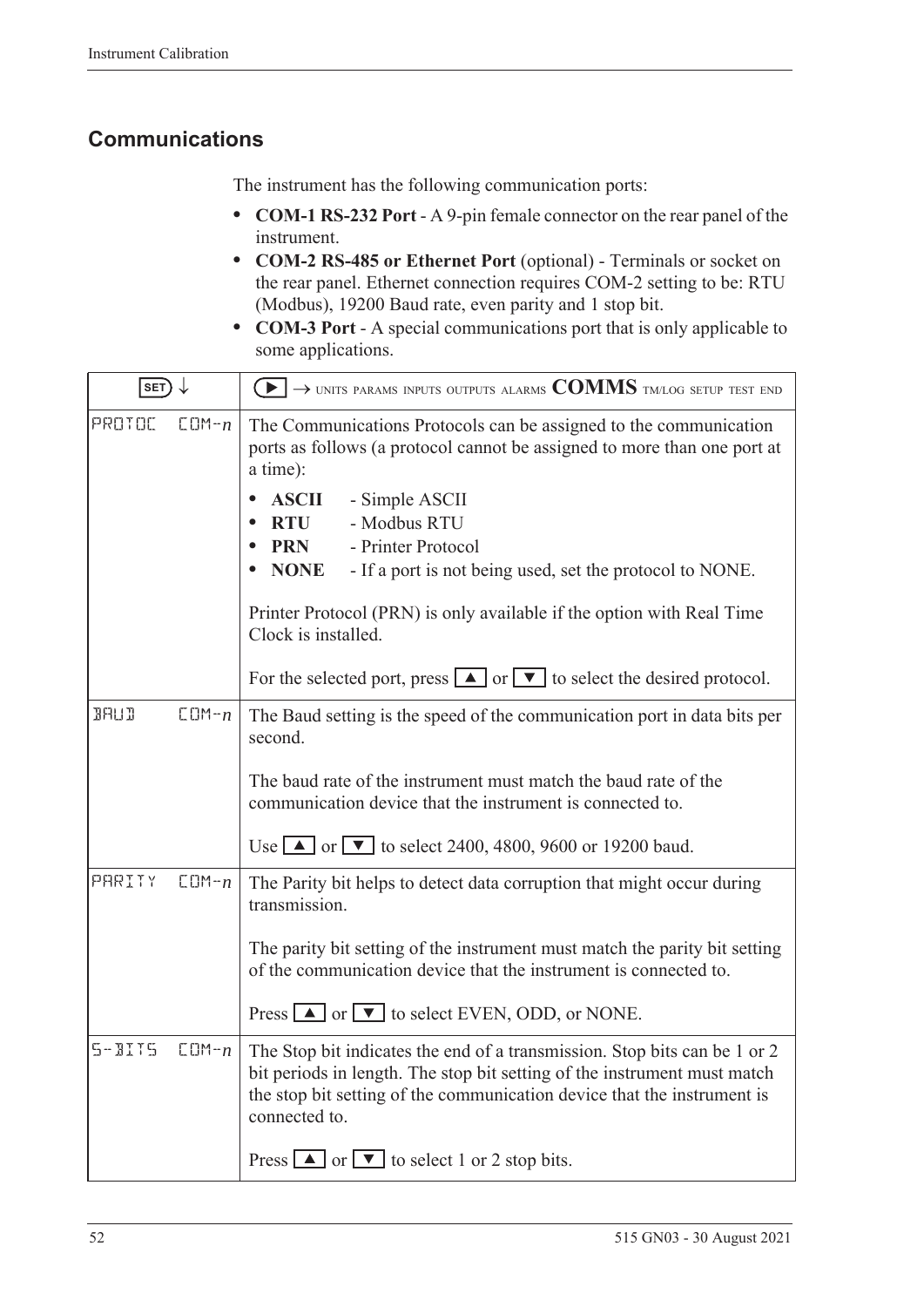| <b>SET</b>   |             | $\rightarrow$ units params inputs outputs alarms $\text{COMMS}$ tm/log setup test end                                                                                                                |
|--------------|-------------|------------------------------------------------------------------------------------------------------------------------------------------------------------------------------------------------------|
| RTU          | <b>JATA</b> | The Modbus RTU data format for the 2-register (4-byte) values can be<br>set as either floating point or long integer values.                                                                         |
|              |             | Use $\Box$ or $\nabla$ to select FLOAT or INTEGER.                                                                                                                                                   |
| RTU          | <b>ALLR</b> | The Modbus RTU protocol address must be in the range of 1 to 247.<br>When multiple instruments (slaves) are connected to one communication<br>device (master), each assigned address must be unique. |
|              |             | <b>Note:</b> The master device uses the RTU address 0 (zero) for broadcasting<br>to all connected slave units.                                                                                       |
| <b>ASCII</b> | AIIR        | The ASCII protocol address identifies each communicating device.                                                                                                                                     |
|              |             | The address must be in the range of 1 to 255. When multiple instruments<br>(slaves) are connected to one computer (master), each assigned address<br>must be unique.                                 |
| FLASH        | PORT        | The Flash Driver Port assignment defines the communication port for<br>downloading software into the instrument.                                                                                     |
|              |             | The default setting of this assignment is the RS-232 port. The Ethernet<br>port, if fitted, can not be used as the Flash port.                                                                       |
|              |             | Press $\Box$ or $\nabla$ to select RS-232 (COM-1), RS-485 (COM-2) or<br>NONE.                                                                                                                        |

### **Time Settings and Data Logging**

#### **Instrument Clock**

**Note:** The real-time clock is part of the advanced option package.

The instrument has a real-time clock for recording logged events. The clock displays the time and the date. The date format can be set to European format (day/month/year) or American format (month/day/year). The time clock uses the 24-hour format.

The clock will continue to operate for up to 5 years (typically) on the internal battery if there is no power connected to the instrument. Therefore, after an interruption to the power supply, the instrument recommences normal operation although there will be no data recorded during the period without a power supply.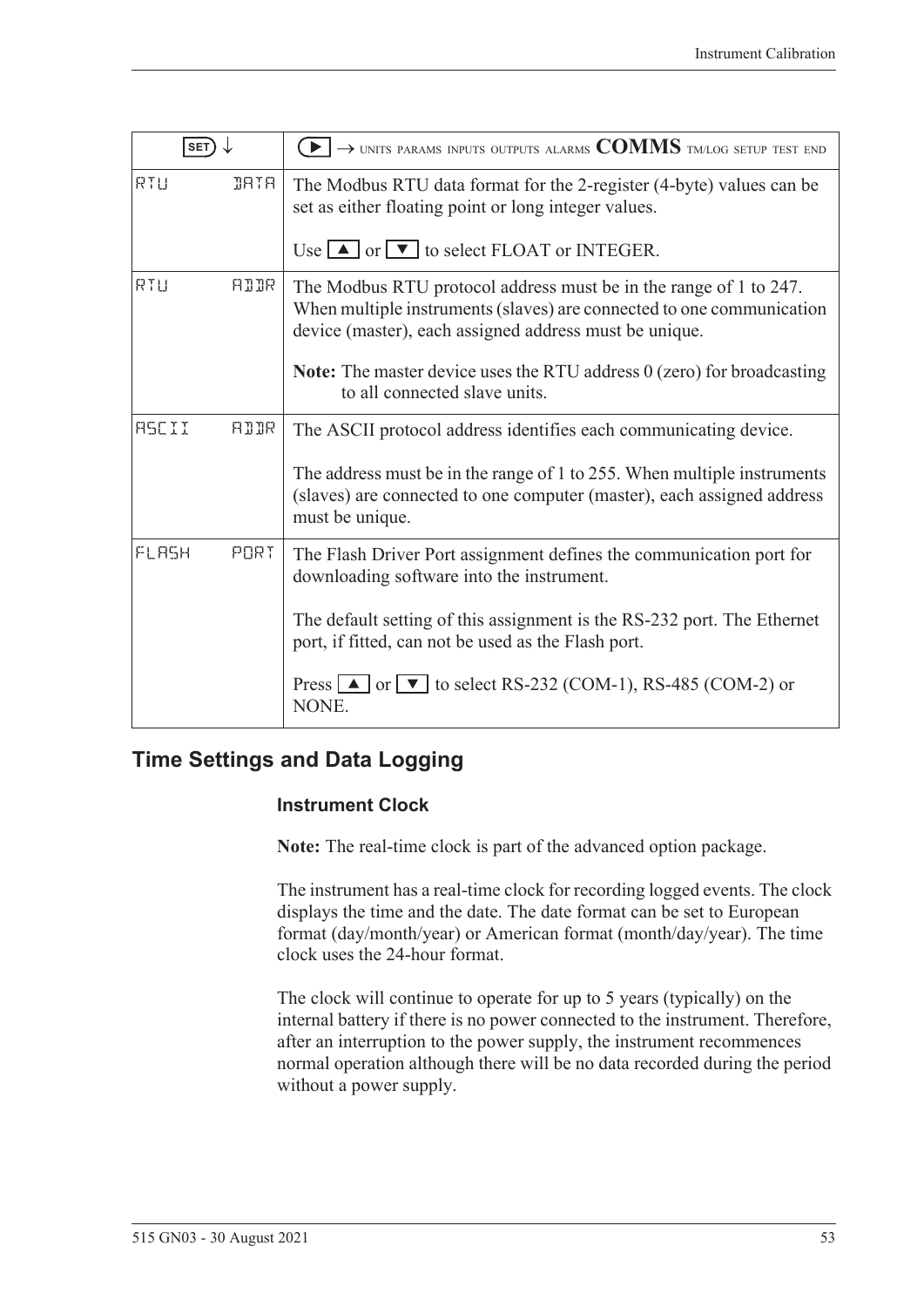**Note:** If there is an interruption to the power supply and the battery has failed, the instrument displays an error message when the power supply is restored. In this case, you should set the current time and date so that the instrument continues to log data at the correct times.

### **Data Logging**

The instrument will log the main-menu variables if real-time clock option is installed. The logs are at fixed intervals of hours, days, weeks, months and years. The instrument can store a total of 1530 log entries which are distributed over the log intervals as follows:

- 800 hourly logs
- 400 daily logs
- 200 weekly logs
- 100 monthly logs
- 30 yearly logs

If the number of log entries exceeds the programmed number for a particular time interval, the oldest log entry is overwritten by the newest one for that time interval.

Also note that the totals are saved as accumulated totals.

The log parameters (below) also determine the number of records to be included in a report printout if the printing option is used.

| <b>SET</b>   |           | $\rightarrow$ units params inputs outputs alarms comms $\mathrm{TM}/\mathrm{LOG}$ setup test end                                                                                        |
|--------------|-----------|-----------------------------------------------------------------------------------------------------------------------------------------------------------------------------------------|
| <b>JATE</b>  | FORM      | <b>Clock Date Format</b>                                                                                                                                                                |
|              |           | The European date format is: dd/mm/yyyy or (Day-Month).                                                                                                                                 |
|              |           | The American date format is: mm/dd/yyyy or (Month-Day).                                                                                                                                 |
|              |           | Press $\boxed{\blacktriangle}$ or $\boxed{\blacktriangledown}$ to select DAY-M or M-DAY                                                                                                 |
| <b>CLOCK</b> | YEAR      | The Clock Year defines the current year for the real-time clock.                                                                                                                        |
| <b>CLOCK</b> | $M - JHY$ | The Clock M-DAY setting defines the current month and date for the<br>real-time clock. This parameter is programmed in Month-Day format for<br>both European and American date formats. |
| <b>CLOCK</b> | H-MIN     | The Clock H-MIN setting is the current time in hours and minutes for the<br>real-time clock.                                                                                            |
| HOUR         | LO65      | Set the number of Hourly Logs to appear on the printed log report.                                                                                                                      |
|              |           | The hourly log entry occurs at 00 minutes each hour.                                                                                                                                    |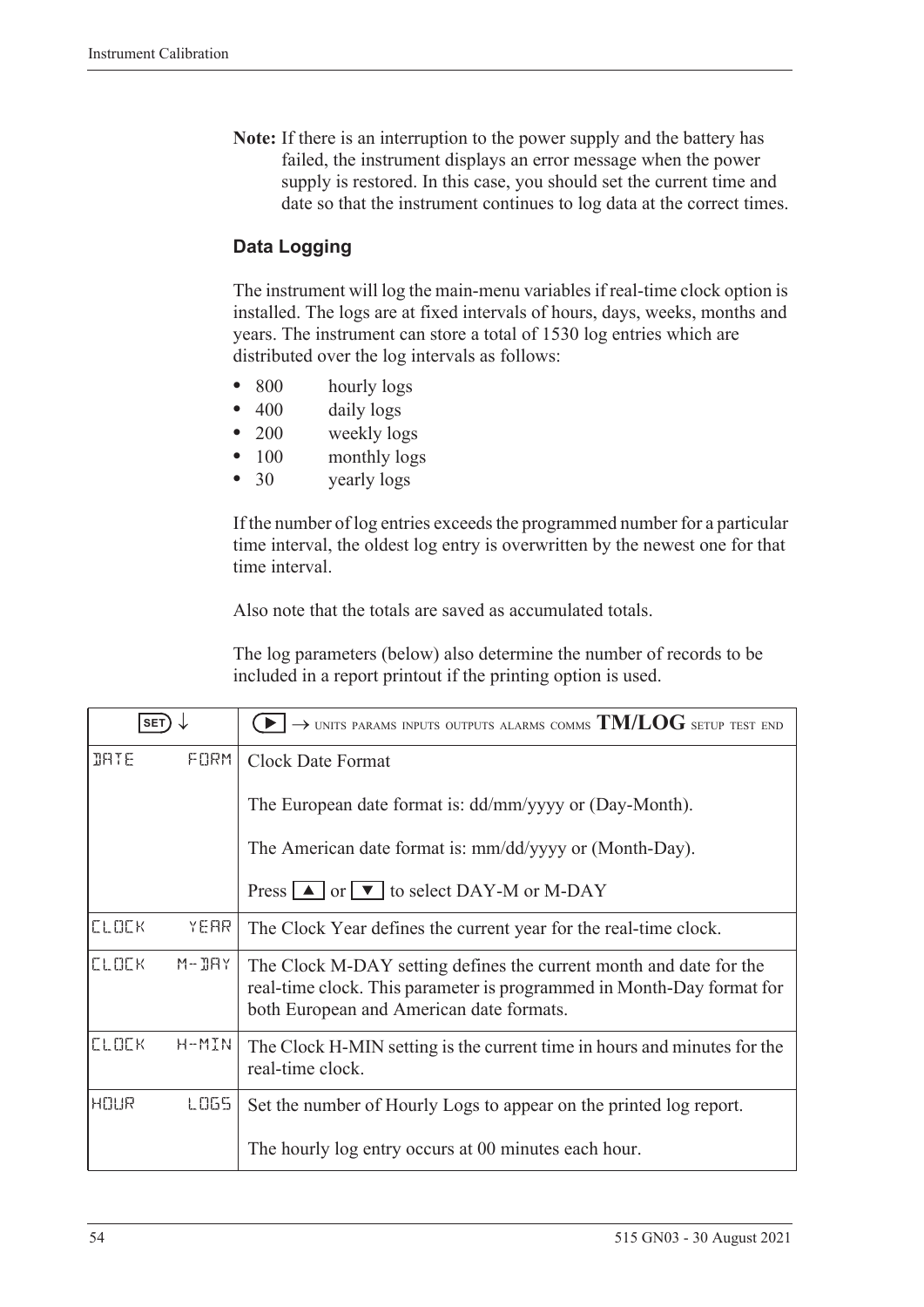| SET)         |             | $\blacktriangleright$ $\rightarrow$ units params inputs outputs alarms comms TM/LOG setup test end                                                                                                                                                                                                                         |
|--------------|-------------|----------------------------------------------------------------------------------------------------------------------------------------------------------------------------------------------------------------------------------------------------------------------------------------------------------------------------|
| <b>IRY</b>   | <b>LOGS</b> | Set the number of Daily Logs to appear on the printed log report.                                                                                                                                                                                                                                                          |
|              |             | The daily log entry occurs at 00 hours and 00 minutes each day.                                                                                                                                                                                                                                                            |
| <b>WEEK</b>  | <b>LOGS</b> | Set the number of Weekly Logs to appear on the printed log report.                                                                                                                                                                                                                                                         |
|              |             | The weekly log entry occurs at 00 hours and 00 minutes each Monday.                                                                                                                                                                                                                                                        |
| <b>MONTH</b> | LO65        | Set the number of Monthly Logs to appear on the printed log report.                                                                                                                                                                                                                                                        |
|              |             | The monthly log entry occurs at 00 hours and 00 minutes on the first day<br>of the month.                                                                                                                                                                                                                                  |
| YEAR         | LO65        | Set the number of Yearly Logs to appear on the printed log report.                                                                                                                                                                                                                                                         |
|              |             | The yearly log entry occurs at 00 hours and 00 minutes on the first day of<br>the year.                                                                                                                                                                                                                                    |
| RESET        | LOG5        | Reset the logged data. You may need to reset (clear) the logged data if<br>you change the time/log settings.                                                                                                                                                                                                               |
|              |             | Press $\Box$ or $\nabla$ to select YES, then press the <b>SET</b> ) key. The instrument<br>makes three beeps to confirm the reset command.                                                                                                                                                                                 |
| REPORT       | TYPE        | The Printer Protocol Report Type determines the nature of the printout<br>from the REPORT PRINT - HOLD.SET prompt in the main menu. The<br>following report types available in this instrument are:                                                                                                                        |
|              |             | <b>REP-01</b><br><b>Hourly Logs Report</b><br>$\bullet$<br>Daily Logs Report<br><b>REP-02</b><br><b>Weekly Logs Report</b><br>$REP-03$<br>Monthly Logs Report<br>$REP-04$<br><b>REP-05</b><br><b>Yearly Logs Report</b><br><b>REP-06</b><br>Previous Day's 24 Hour Report (0Hr - 23Hr, minimum<br>48 hourly logs required) |
|              |             | Press $\boxed{\blacktriangle}$ or $\boxed{\blacktriangledown}$ to select Report Type.                                                                                                                                                                                                                                      |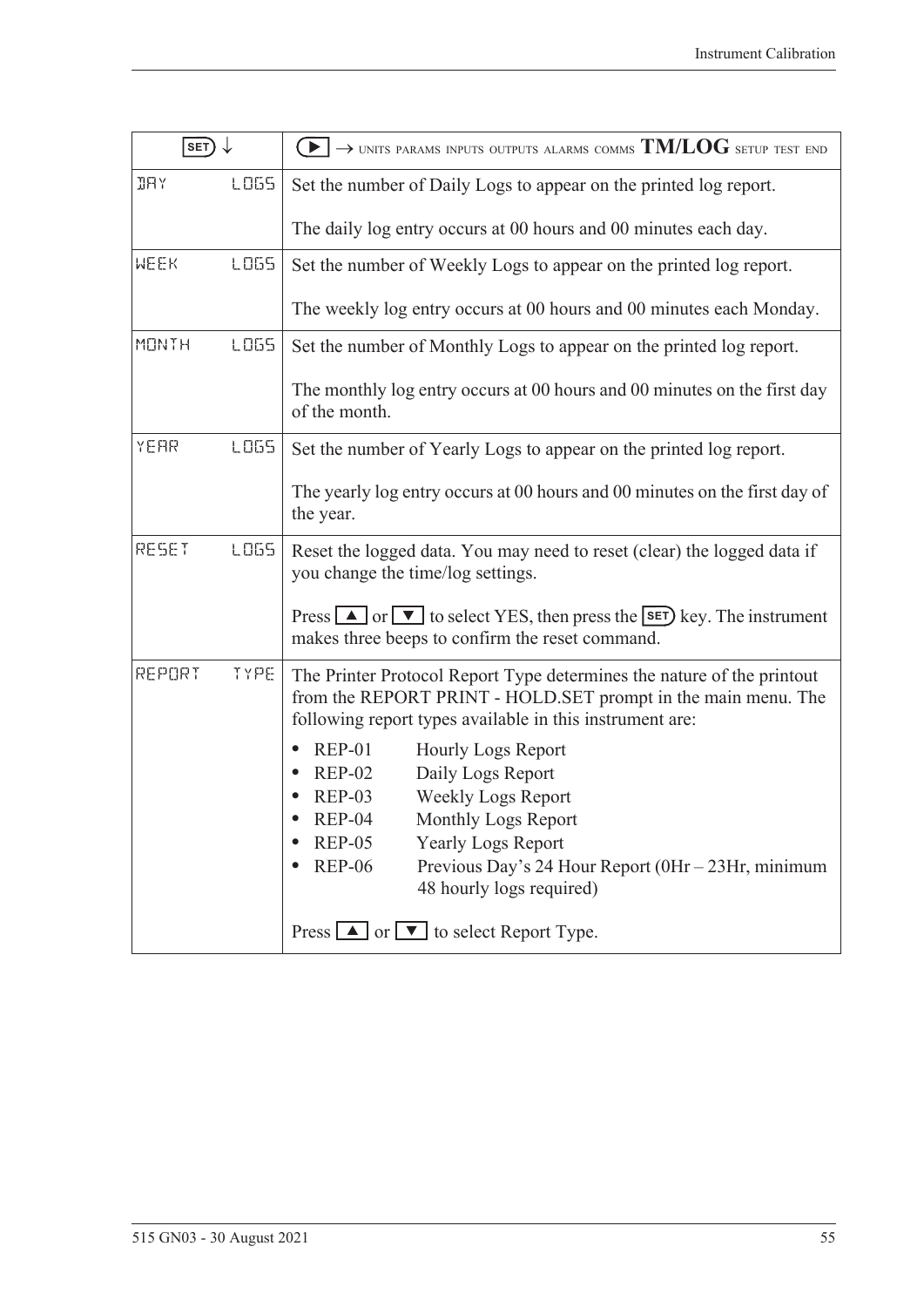| <b>SET</b> |              | $\rightarrow$ units params inputs outputs alarms comms $\mathrm{TM}/\mathrm{LOG}$ setup test end                                                                   |
|------------|--------------|--------------------------------------------------------------------------------------------------------------------------------------------------------------------|
| PRN        | <b>TYPE</b>  | The Printer Protocol Printer Type allows the nature of the printer being<br>used to be specified. The following printer types available in this<br>instrument are: |
|            |              | PRN-01<br>Generic computer printer                                                                                                                                 |
|            |              | <b>PRN-02</b><br>Generic roll printer (prints first line first)<br>$\bullet$                                                                                       |
|            |              | Slip printer TM295<br><b>PRN-03</b><br>٠                                                                                                                           |
|            |              | <b>PRN-04</b><br>Label (roll) printer - Citizen CMP30L<br>$\bullet$                                                                                                |
|            |              | Press $\boxed{\blacktriangle}$ or $\boxed{\blacktriangledown}$ to select Printer Type.                                                                             |
| PRINT      | <b>ACCUM</b> | Select whether the accumulated totals are printed in addition to the non-<br>accumulated totals for printer protocol.                                              |

# <span id="page-65-0"></span>**General Setup Parameters**

| SET)                             | $\rightarrow$ units params inputs outputs alarms comms tm/log $\operatorname{SETUP}$ test end                                                                      |
|----------------------------------|--------------------------------------------------------------------------------------------------------------------------------------------------------------------|
| DEFAULT TOTAL                    | The instrument displays the default Total when the user presses the<br>TOTAL key.                                                                                  |
|                                  | If the display timeout is enabled, the instrument displays the default Total<br>when there is no user action for the period of the display timeout period.         |
|                                  | Press $\boxed{\blacktriangle}$ or $\boxed{\blacktriangledown}$ to select the default total display.                                                                |
| <b>SUPPLY</b><br>$V \square L$ T | The instrument provides a power-limited supply for external transducers.                                                                                           |
|                                  | Press $\Box$ or $\nabla$ to set the transducer supply voltage between 8 and 24<br>volts DC as required.                                                            |
| $T - 11T$<br>MODE                | If the Display Timeout mode is enabled, and there is no user activity for<br>the defined timeout period, the display panel returns to the default<br>display.      |
|                                  | This function is useful for the following reasons:                                                                                                                 |
|                                  | to return the display to a preferred variable after the user has finished<br>$\bullet$<br>reading other information,                                               |
|                                  | to cancel the calibration mode and return to the default display if the<br>user does not exit from the calibration mode for any reason.                            |
|                                  | Press $\boxed{\blacktriangle}$ or $\boxed{\blacktriangledown}$ to select the display timeout function as follows:                                                  |
|                                  | <b>DISABLE</b> - Timeout is completely disabled.<br>$\bullet$<br><b>EN DISP</b> - Timeout is enabled during Normal mode and Calibration<br>$\bullet$<br>View mode. |
|                                  | <b>EN EDIT</b> - Timeout is enabled during Calibration Set mode.<br><b>EN ALL</b> - Timeout is enabled for all modes.                                              |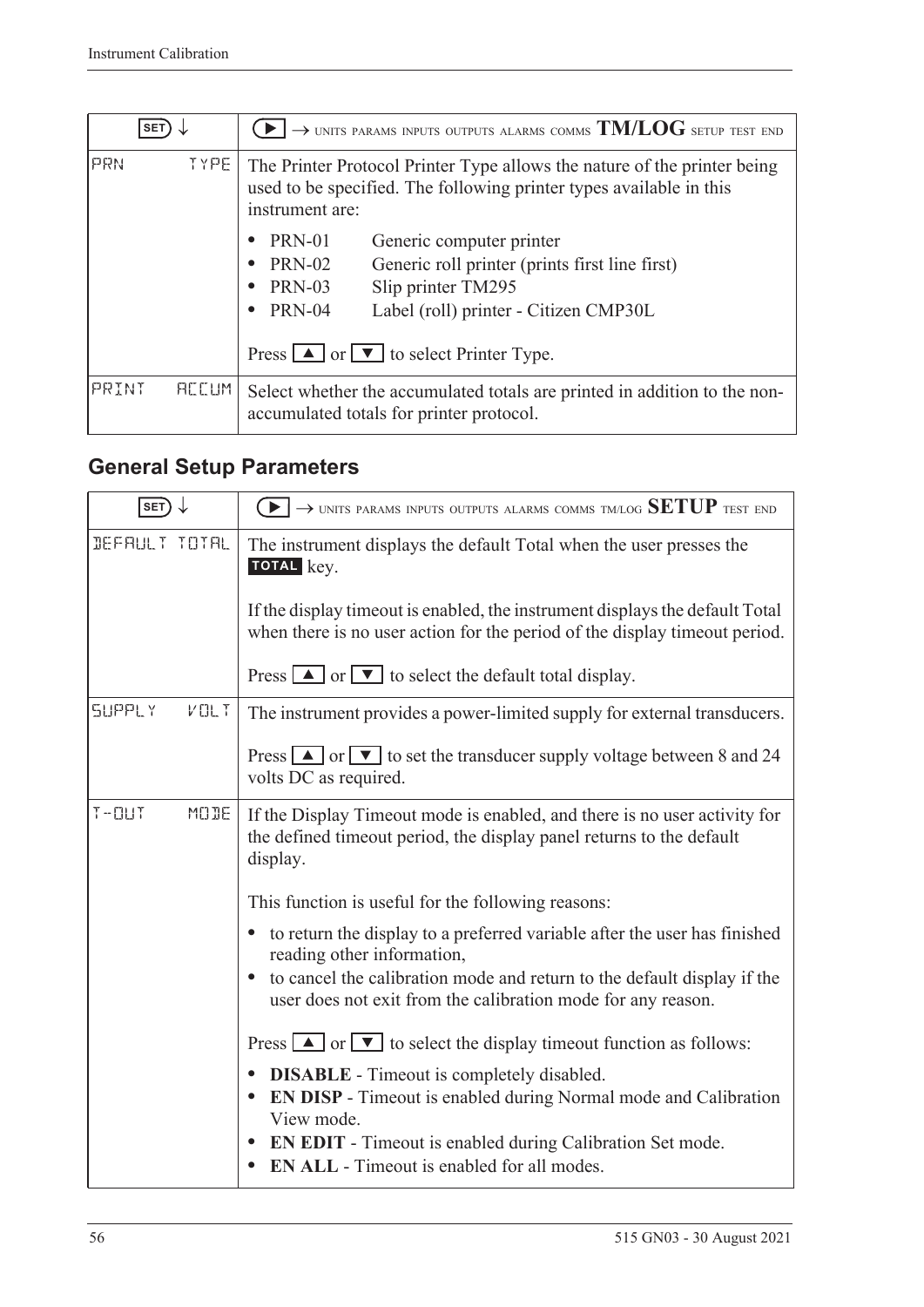| SET)          |              |                                                                                                                                                                                                                                                                                                                                                     |
|---------------|--------------|-----------------------------------------------------------------------------------------------------------------------------------------------------------------------------------------------------------------------------------------------------------------------------------------------------------------------------------------------------|
| $T - 111T$    | <b>SEC</b>   | The Display Timeout period defines the delay for the Display Timeout<br>mode if it is enabled.                                                                                                                                                                                                                                                      |
|               |              | The display timeout period can be from 5 to 99 seconds.                                                                                                                                                                                                                                                                                             |
| RESET         | MODE         | The Totals Reset mode can be configured to reset the non-accumulated<br>totals to zero.                                                                                                                                                                                                                                                             |
|               |              | Press $\boxed{\blacktriangle}$ or $\boxed{\blacktriangledown}$ to select the reset mode as follows:                                                                                                                                                                                                                                                 |
|               |              | <b>NONE</b> - The user cannot reset the non-accumulated totals.<br><b>INSTANT</b> - When the user presses the <b>RESET</b> key, the instrument<br>resets all non-accumulated totals.<br><b>DELAYED</b> - When the user presses the <b>RESET</b> key and holds it for<br>$\bullet$<br>two seconds, the instrument resets all non-accumulated totals. |
| RESET         | <b>REEUM</b> | The Reset Accumulated Totals function clears all of the accumulated<br>totals and the non-accumulated totals.                                                                                                                                                                                                                                       |
|               |              | Press $\Box$ or $\nabla$ to select YES, then press the <b>SET</b> ) key. The instrument<br>makes three beeps to confirm the reset command.                                                                                                                                                                                                          |
| <b>IISPL</b>  | <b>TRGS</b>  | The Display Tags option determines whether the instrument displays the<br>default display tags or the user-defined tags. The display tag setting also<br>defines whether the instrument displays the default error and warning<br>messages, or the user-defined messages.                                                                           |
|               |              | Note: The user-defined tags can be entered into the instrument only by<br>the manufacturer or the distributor.                                                                                                                                                                                                                                      |
|               |              | Press $\Box$ or $\Box$ to select the Display Tags option as follows:                                                                                                                                                                                                                                                                                |
|               |              | <b>DEFAULT</b> - the instrument displays the default (English) tags<br><b>USER</b> - the instrument displays the user-defined tags.                                                                                                                                                                                                                 |
| $B H L K - L$ | $T - 11T$    | If the backlight timeout is enabled, and there is no user activity (any keys<br>pressed) for a period of 10 seconds, the display backlight switches off to<br>save power. The backlight switches on when a key is pressed. Select the<br>backlight timeout mode as required.                                                                        |
|               |              | Press $\Box$ or $\Box$ to select ENABLE or DISABLE.                                                                                                                                                                                                                                                                                                 |
| RATES         | IJΡ          | This parameter sets the maximum number of decimal places for<br>displaying or printing main menu rates.                                                                                                                                                                                                                                             |
| TOTALS        | IJΡ          | This parameter sets the maximum number of decimal places for<br>displaying or printing main menu totals.                                                                                                                                                                                                                                            |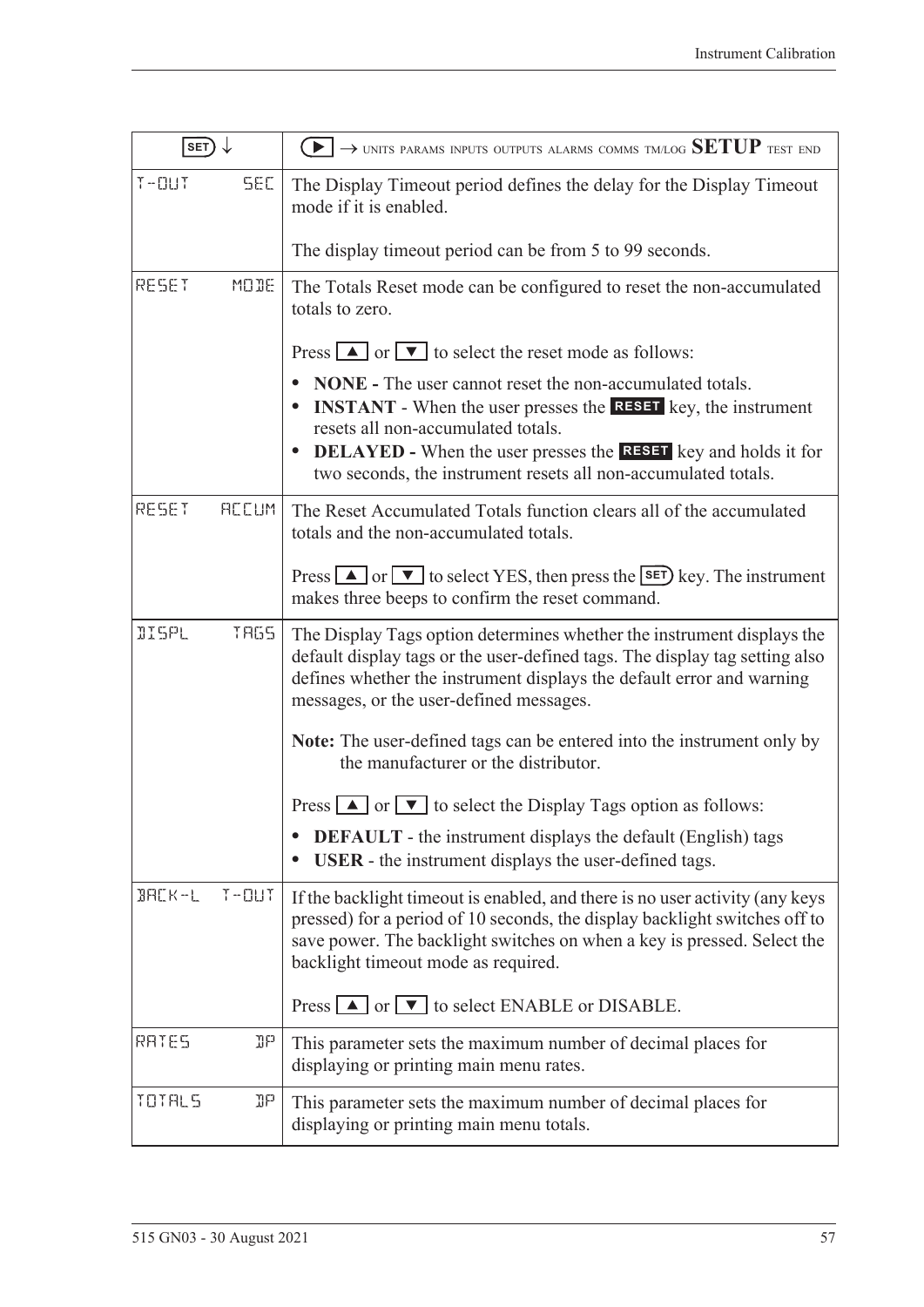# **Test Menu**

The Test menu enables you to view the inputs and outputs to and from the instrument.

In Calibration Set mode, (by entering the system password) you can control the outputs and the alarms as described in the table below.

| $\overline{\text{SET}}$  |              | $\blacktriangleright$ $\blacktriangleright$ UNITS PARAMS INPUTS OUTPUTS ALARMS COMMS TM/LOG SETUP $\text{TEST}$ end                                                                                                                                              |
|--------------------------|--------------|------------------------------------------------------------------------------------------------------------------------------------------------------------------------------------------------------------------------------------------------------------------|
| $\text{HIMP}_n$          | units        | The units are displayed according to the calibration setup for the analog<br>input. If unused or set to Default the input is 4-20mA and displayed in<br>mA.                                                                                                      |
| $L$ INP $n$              | <b>STRTE</b> | You can view the state of the logic inputs. If the input is an open contact<br>or inactive it will display HI. If the input is a closed contact or active it<br>will display LO.                                                                                 |
| UUTn                     | <b>STRTE</b> | You can control the state of the outputs. Press the $\Box$ or $\nabla$ keys to set<br>the output state as follows:                                                                                                                                               |
|                          |              | <b>PROCESS</b> - the output depends on the current values of the inputs<br>and the calculations that the instrument performs.                                                                                                                                    |
|                          |              | For a pulse output, such as a total, the output produces a pulse train as<br>follows:                                                                                                                                                                            |
|                          |              | ON - a pulse train with a pulse width as set in the Outputs menu.<br>OFF - no output.                                                                                                                                                                            |
|                          |              | For a 4-20mA output, such as a rate, the output is as follows:                                                                                                                                                                                                   |
|                          |              | $HI$ - the output is set to $20mA$ .                                                                                                                                                                                                                             |
|                          |              | $LO$ - the output is set to 4mA.                                                                                                                                                                                                                                 |
| HLRMn<br>or<br>$REL - n$ | <b>STRTE</b> | You can control the state of the relays (alarms). Press the $\boxed{\blacktriangle}$ or $\boxed{\blacktriangledown}$<br>keys to set the selected relay as follows:                                                                                               |
|                          |              | <b>PROCESS</b> - the relay operates according to the current values of the<br>inputs and the relay settings as programmed.<br><b>OPEN</b> - the relay output contacts are set to "open".<br>$\bullet$<br>CLOSED - the relay output contacts are set to "closed". |
| <b>SUPPLY</b>            | V            | You can display the actual DC output supply voltage, which may help<br>with troubleshooting.                                                                                                                                                                     |
|                          |              | If the actual supply voltage is lower than the preset value (refer to<br>General Setup Parameters on page 56) it may indicate that the output is<br>overloaded.                                                                                                  |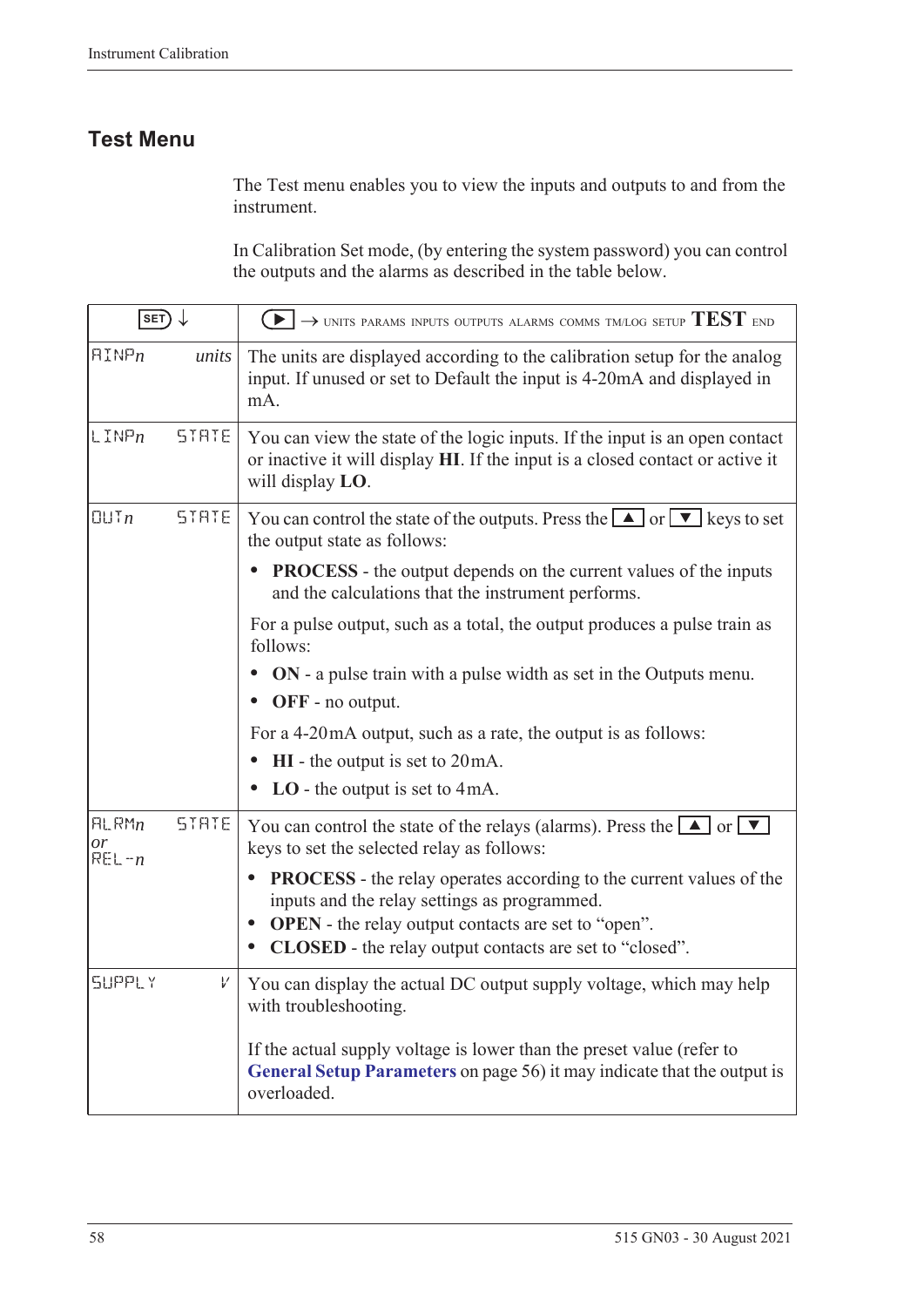# **System Messages**

The instrument displays messages for defined events and fault conditions.

The manufacturer or distributor can enter user-defined text for the messages. This user-defined text is displayed, instead of the default (English) messages, when the Display Tags option in the Setup menu is set to USER.

### <span id="page-68-0"></span>**Error Messages**

#### **Failure of Analog Input Sensor**

If there is a failure of an analog input sensor for a process parameter such as temperature or pressure etc, the instrument sets the value of that parameter to 0 and displays the relevant error message. The input sensor and connections need to be inspected and may require replacement.

The instrument also sets the results of calculations that depend on the failed input(s) to 0. For example, if the temperature sensor fails, the instrument displays a temperature reading of 0 and the calculated energy flow as 0.

### **Default Value on Exception**

If Default Value On Exception has been enabled in the INPUTS section of calibration, the default value will automatically be used so that all calculations can continue. The error message will still continue to scroll across the display until the fault is corrected at which point the calculations will revert to using the live input.

#### **Override Error Condition**

While a fault is being rectified on an analog input for a process parameter, an operator with calibration access can set the Analog Input Signal Type to DEFAULT and the Analog Input Default Point to a typical process value. If there are no other faults, the instrument continues to operate by using the default value.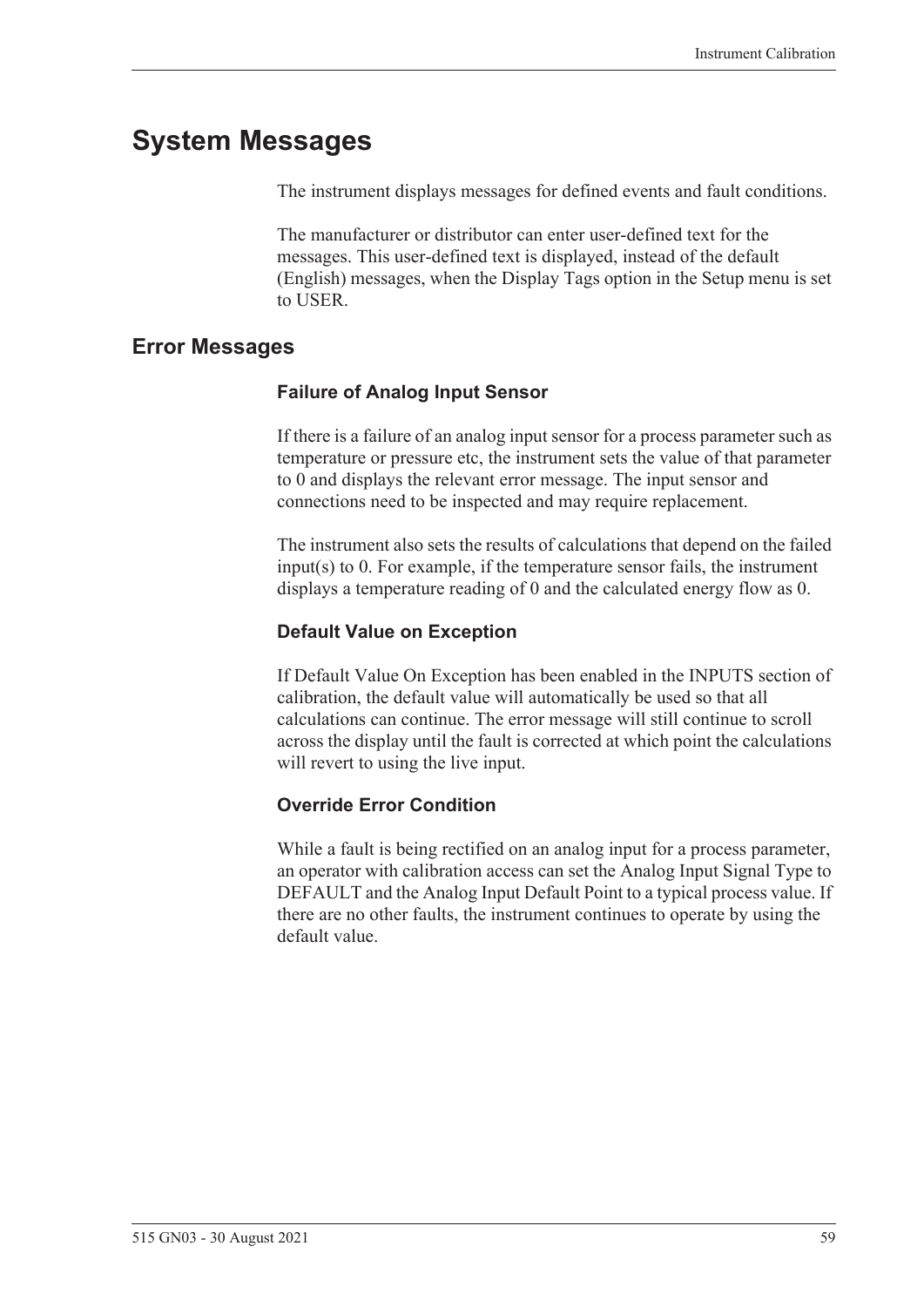| <b>Error</b><br><b>Messages</b>       | <b>Status</b><br>Code | <b>Description</b>                                                                                                                                                                                                                                                                                                                                                                          |
|---------------------------------------|-----------------------|---------------------------------------------------------------------------------------------------------------------------------------------------------------------------------------------------------------------------------------------------------------------------------------------------------------------------------------------------------------------------------------------|
| CPU Card<br>Failure                   | 20                    | There are failed components on the CPU card and technical support<br>is required.                                                                                                                                                                                                                                                                                                           |
| Power Supply<br>is Low                | 21                    | The input and/or output power supply voltage is too low, ensure<br>that:<br>(a) input power supply voltage is within the specified range<br>(b) output power supply is not overloaded.                                                                                                                                                                                                      |
| New/Failed<br>Battery - Set<br>Time   | 22                    | The real-time clock has lost the correct time because the battery has<br>failed, or there is a new battery. Set the current time and date (in the<br>TM/LOG menu) to clear the error message and to continue data<br>logging at the correct times.<br>Note: The instrument can continue operating with a failed battery,<br>but the correct time will be lost if there are interruptions to |
| Temperature<br><b>Sensor Failure</b>  | 01                    | the power supply.<br>The temperature sensor (analog input 1) has failed. To deactivate<br>the error, the Analog Input Signal Type can be set to DEFAULT to<br>use a programmed default value instead of the sensor signal.                                                                                                                                                                  |
| Pressure<br><b>Sensor Failure</b>     | 02                    | The pressure sensor (analog input 2) has failed. To deactivate the<br>error, the Analog Input Signal Type can be set to DEFAULT to use<br>a programmed default value instead of the sensor signal.                                                                                                                                                                                          |
| Lo Range<br>Flow Input<br>Failure     | 03                    | The low range flow transmitter (analog input 3) has failed.                                                                                                                                                                                                                                                                                                                                 |
| Hi Range Flow<br><b>Input Failure</b> | 04                    | The high range flow transmitter (analog input 4) has failed.                                                                                                                                                                                                                                                                                                                                |
| Invalid<br>Reference<br>Parameter     | 06                    | The reference parameter is outside of the allowed range. Reference<br>temperature and pressure (specified in the Parameters menu) should<br>be within the AGA-8 limits.                                                                                                                                                                                                                     |
| Invalid<br>Calibration<br>Parameter   | 05                    | The calibration parameter is outside the allowed range.<br>Temperature and pressure (specified in the Parameters menu)<br>should be programmed within AGA-8 limits.                                                                                                                                                                                                                         |
| Temp/Pressure<br>is Out of<br>Range   | 10                    | The temperature and/or pressure inputs are outside of the allowed<br>calculation range.                                                                                                                                                                                                                                                                                                     |

The system displays error messages as described in the following table: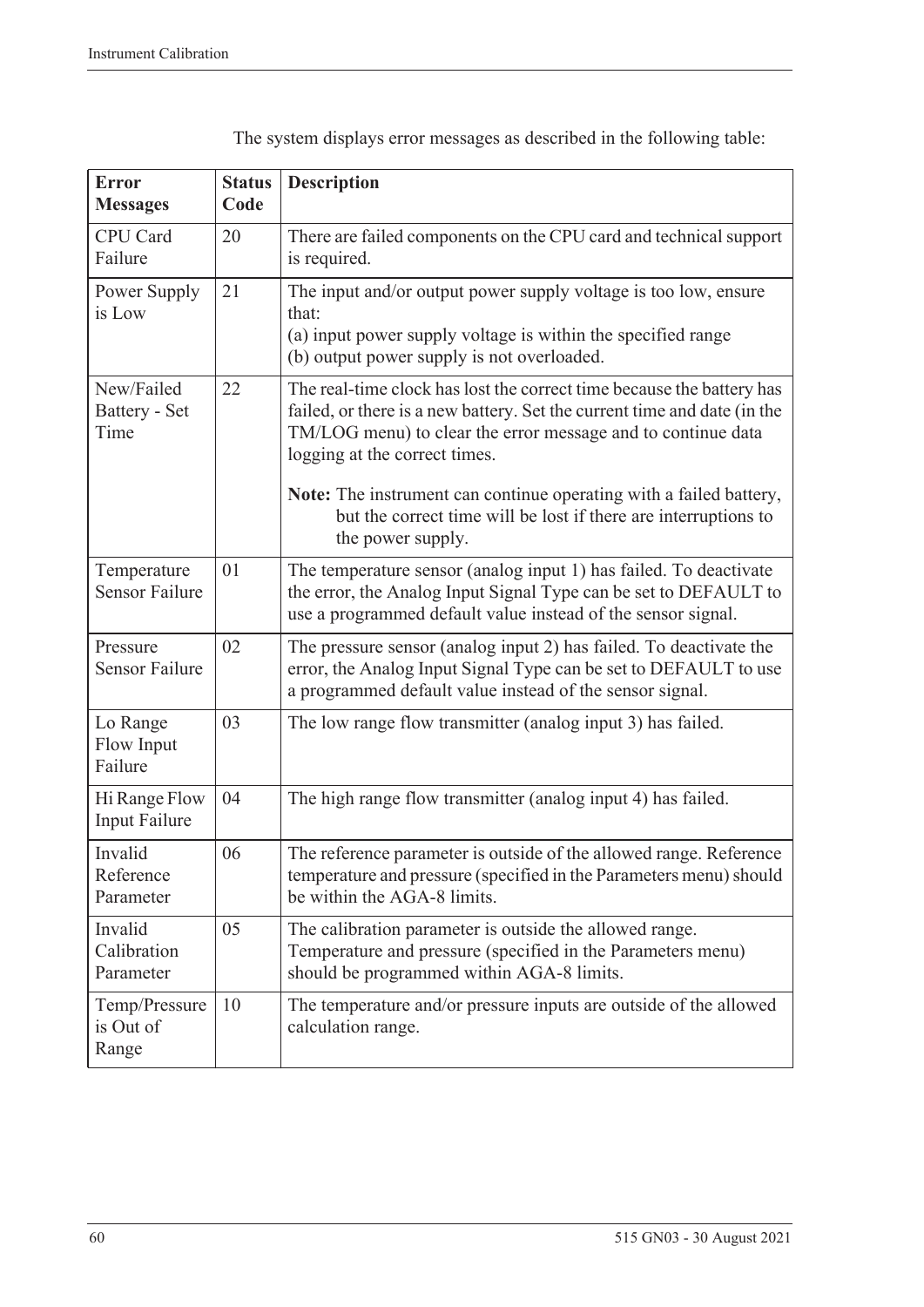# **Warning Messages**

| <b>Warning Messages</b>           | <b>Description</b>                                                                                                                                                         |
|-----------------------------------|----------------------------------------------------------------------------------------------------------------------------------------------------------------------------|
| Value Has Been Set to<br>Default  | You have entered an invalid value for a parameter. Therefore, the<br>instrument has set the default value.                                                                 |
| Over Total Limit -<br>Maximum Set | You have exceeded the maximum number of logging entries for the<br>combined time bases. The instrument has set the current log setting to<br>the remaining maximum number. |
| Already Assigned to<br>Other Port | You have tried to assign a particular protocol type to more than one<br>serial communication port. The instrument has set the protocol to<br>NONE.                         |

The system displays warning messages as described in the following table: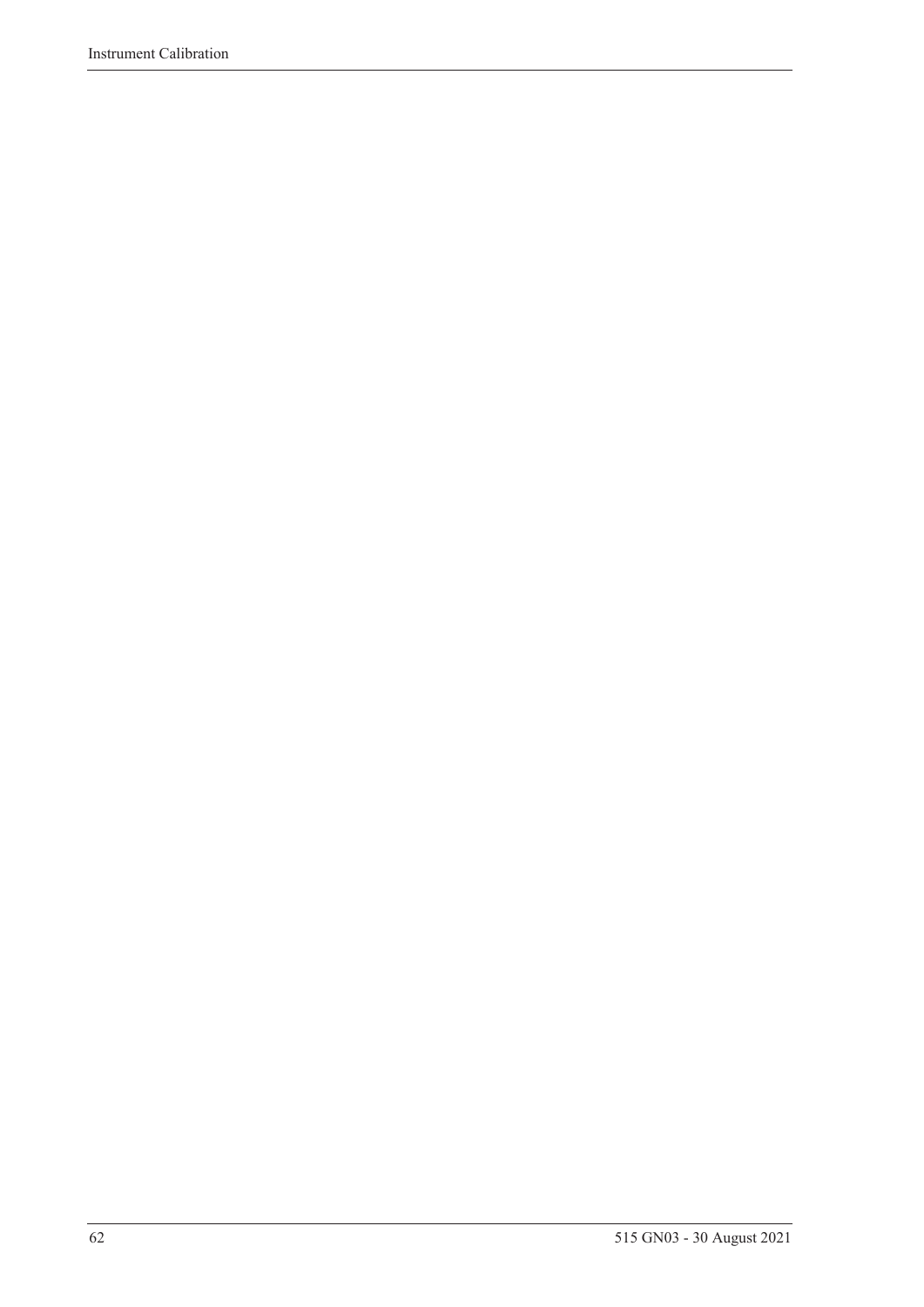# **Chapter 6 Communications**

# **Overview**

<span id="page-72-2"></span>This chapter describes the communications between the instrument and another communicating device such as a computer or a printer. You should have relevant information about the devices to which the instrument will be connected. Some connection examples are included in this manual, however, the operation and connection of other devices is outside the scope of this manual.

# **Hardware Interconnection**

<span id="page-72-3"></span>The instrument has two communication ports:

- **•** COM-1 RS-232 port on the rear panel (DB9 female connector)
- **•** COM-2 RS-485 port on the rear panel (optional) or Ethernet (optional)

The appropriate interface and protocols are selected during calibration.

#### <span id="page-72-1"></span>**COM-1 RS-232 Port**

The COM-1 RS-232 port provides communication between the instrument and one other device such as a host computer or a printer.

**Note:** A printer must have a serial port to be able to be directly connected to the flow computer. It is not possible to communicate directly with a printer via a parallel port.

Computers use either a DB9 or a DB25 connector, and the connections to each type are shown in [Figure 19.](#page-72-0)



<span id="page-72-0"></span>*Figure 19 RS-232 Cable Connections to a Computer*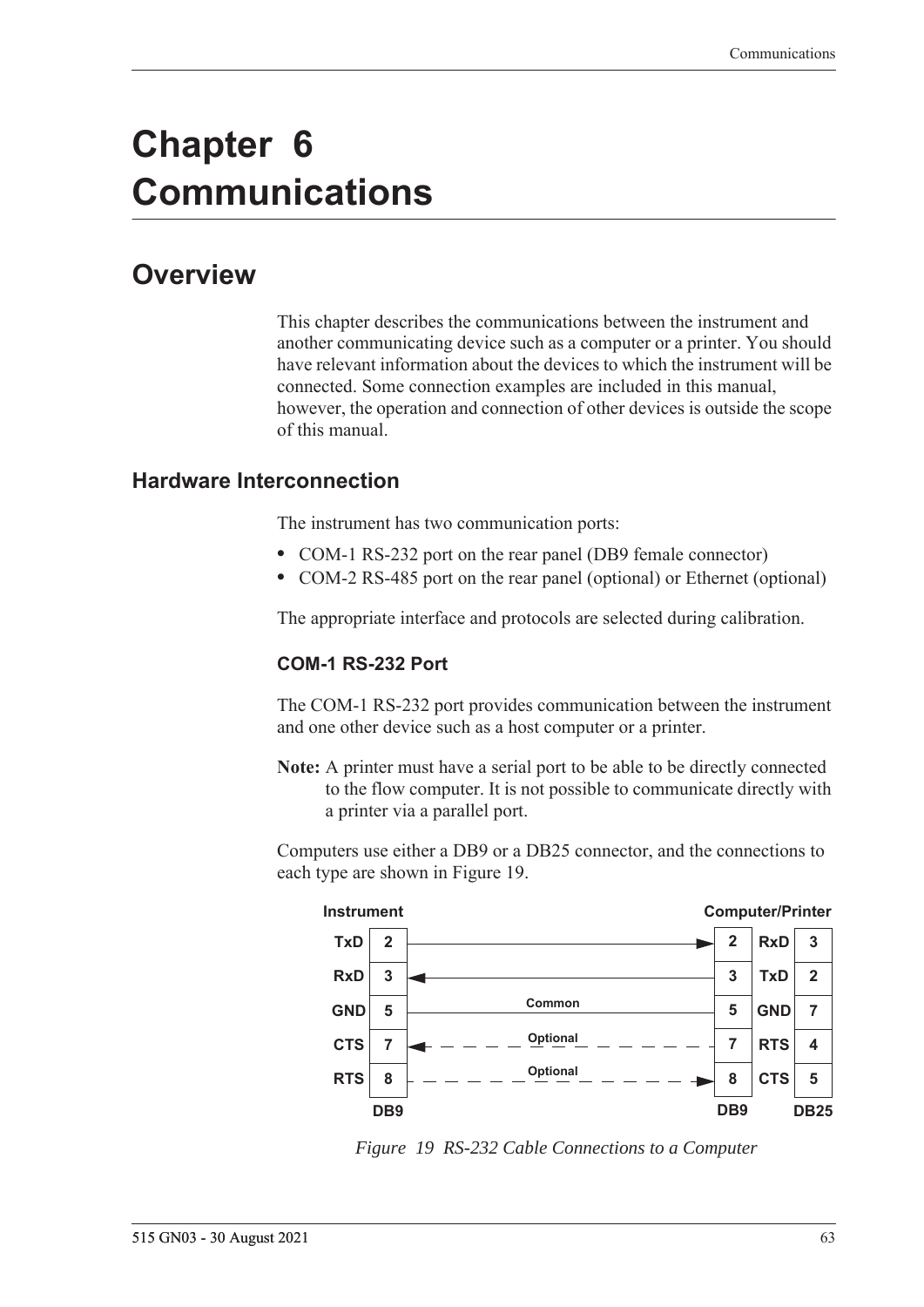**Note:** The instrument requires a cable with straight-through connections. Do not use a null modem cable for RS-232 connection to a computer.

#### <span id="page-73-1"></span>**COM-2 RS-485 Port Option**

The COM-2 RS-485 port enables communication with multiple devices. Each device has a unique address so that the "master" device can communicate with specific "slave" devices.

On RS-485 links, an external terminating resistor must be connected at the furthest end of the cable. When multiple instruments are connected, they should be "daisy chained" in a multidrop configuration as shown in Figure [20](#page-73-0). Up to 32 units can be connected to the interface at a maximum distance of 1200 metres.



<span id="page-73-2"></span>*Figure 20 RS-485 Connections*

#### <span id="page-73-0"></span>**COM-2 Ethernet Port Option**

An Ethernet module is an available option, in place of the RS-485 port, if Modbus TCP/IP connection is required. In the programming communication settings, COM-2 should be set to RTU (Modbus), 19200 Baud rate, even parity and 1 stop bit.

For further advice and example of Ethernet port usage and setup, refer to **[Ethernet Port & Setup](#page-97-0)** on page 88 in the Appendix.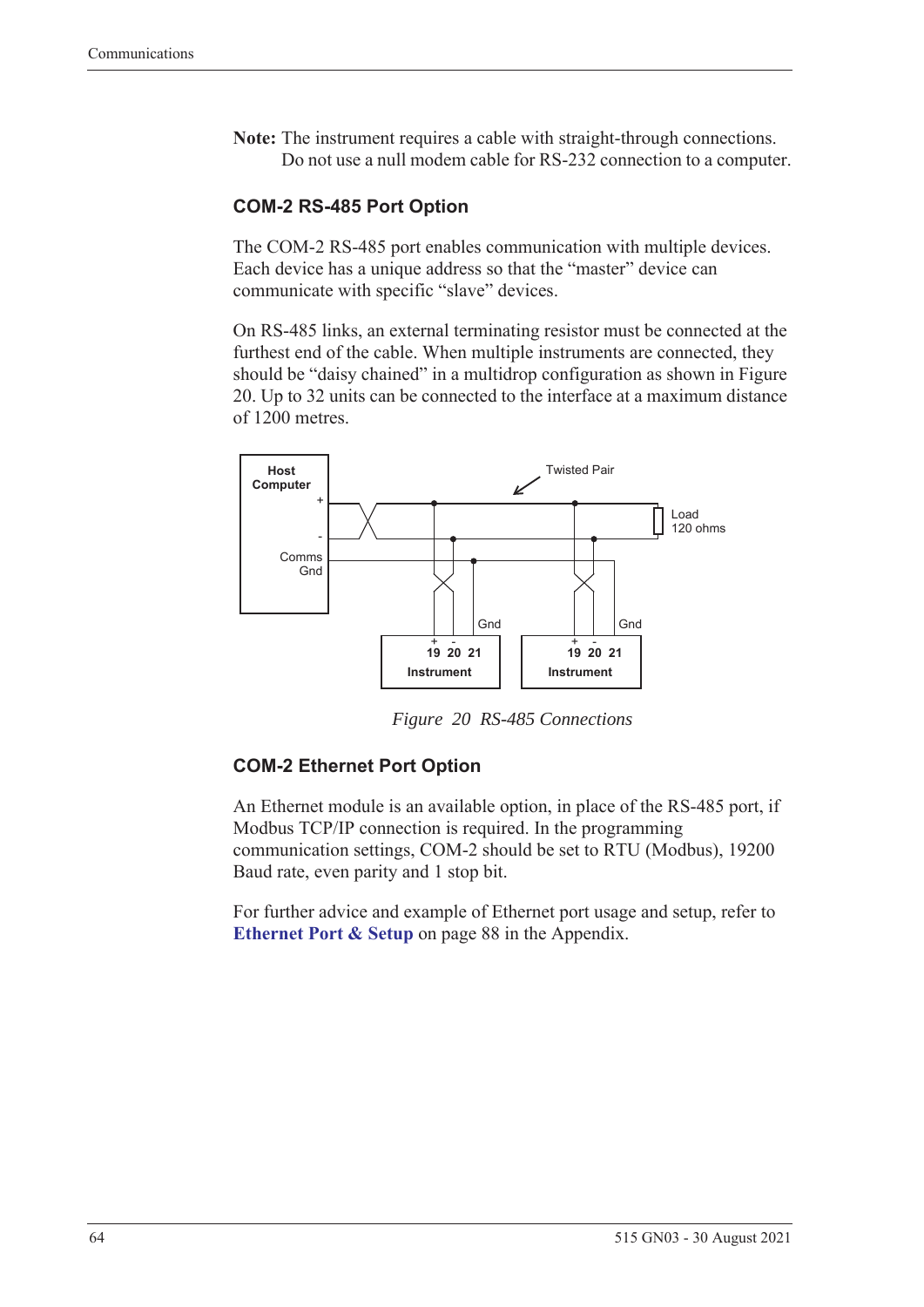# **Protocols**

<span id="page-74-1"></span>The communications protocols can be assigned to the communication ports on the instrument as follows:

- **• ASCII** Simple ASCII
- **• RTU** Modbus RTU
- **• PRN** Printer Protocol
- **• NONE** If a port is not being used, set the protocol to NONE.
- **Note:** The Printer Protocol is only available if the option with Real Time Clock is installed. Also a protocol cannot be assigned to more than one port at a time as described in **[Communications](#page-61-0)** on page 52.
- **• ASCII** In this ASCII protocol each command and response is a string of ASCII characters. This proprietary protocol is developed by Contrec to allow for simple information interchange. The main advantages of this mode are that it allows extended time intervals to occur between characters without causing a timeout error and that messages can be sent and monitored easily with a simple ASCII terminal.
- **• Modbus RTU** Modbus RTU is an industry-standard protocol which allows the instrument to be easily connected to computers running supervisory software systems. The main advantage of this mode is that its greater character density allows better data throughput than ASCII mode, however each message must be transmitted in a continuous stream.
- <span id="page-74-0"></span>**• Printer** - In the Printer protocol there is a selection of printer types. Please refer to the **[Printer Protocol](#page-87-0)** on page 78 for full details.

# **Simple ASCII Protocol**

This simple ASCII protocol requires that all requests are initiated with a colon (:) and terminated with a carriage return  $\binom{C_R}{R}$ . The message termination can include a linefeed before the carriage-return  $(\mathsf{L}_\mathsf{F}^\mathsf{C}_{\mathsf{R}})$ , but it is the carriage-return that acts as the message termination.

<span id="page-74-2"></span>All responses by the instrument are terminated with a linefeed and a carriage-return  $(L_F^C_R)$ .

# **Requests Format**

The format of a request to the instrument is as follows:

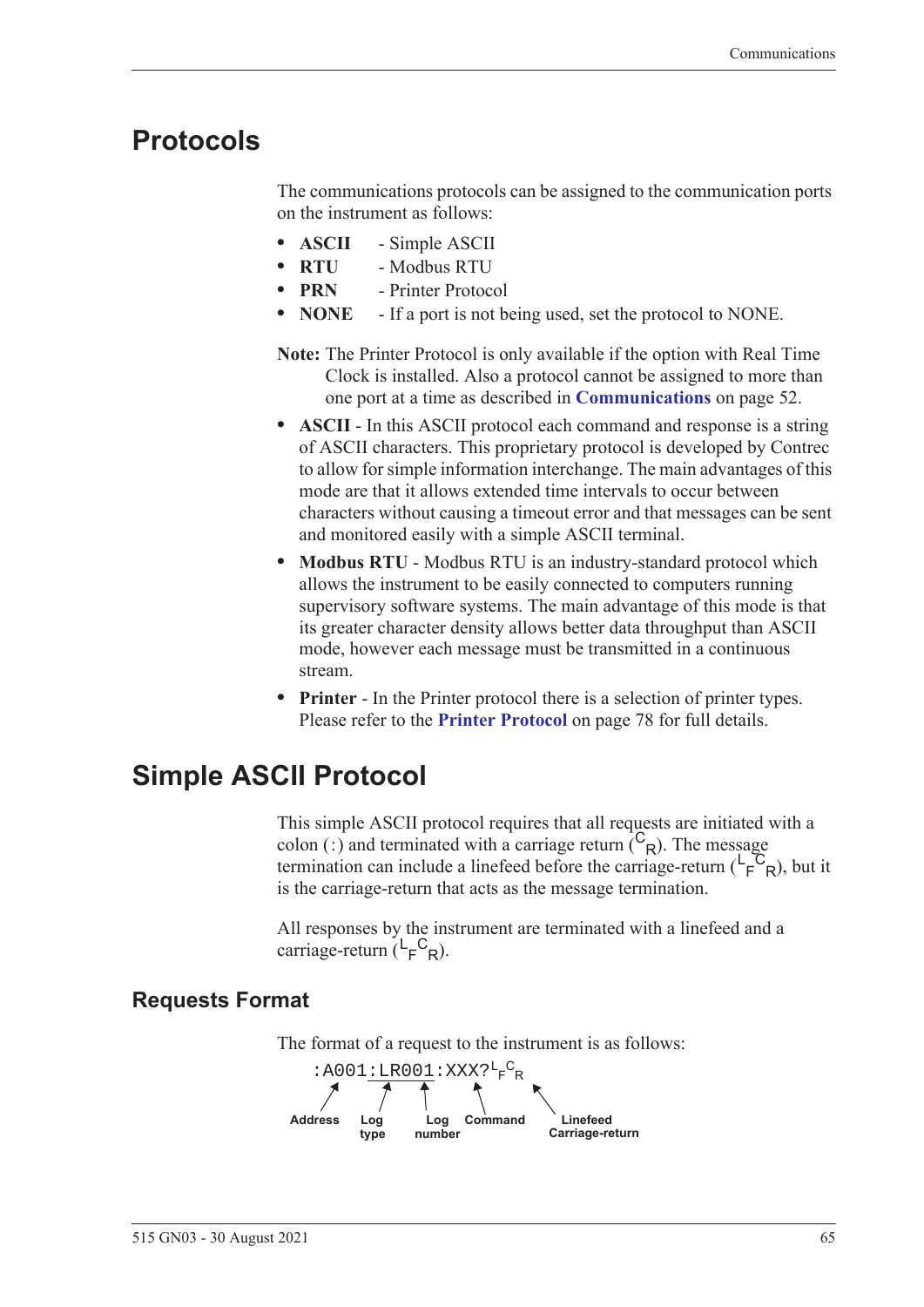Each request must include the address and command portions. The underlined section is an optional part of the request string.

#### <span id="page-75-0"></span>**Address**

In multipoint communications, each instrument must have a unique address and it is essential in the request for identifying a particular instrument. However, it may be set to 000, for special broadcast commands.

For single-instrument communications, the address can also be set to 000 in the request.

Refer to **[Communications](#page-61-0)** on page 52 for setting the instrument address.

**Note:** The instrument always responds with its address in the header regardless of the type of request.

#### **Log Type and Number**

The log type and number enables a communicating device to retrieve data from the instrument. The data can be from timebased and/or event-based logs. Data can also be from the current process variables with the either accumulated or non-accumulated (resettable) totals.

All logged records of the process variables contain the accumulated totals.

The log request is optional. If the log request is not included, or the log number is set to 000, the instrument returns the current process variables. If the log request is included, the log number defines the specific log entry by counting backwards. The most recent log entry for a timebase is 001.

The "last edit" log records the process variables at the time of the last exit from the calibration edit mode. There is only one "last edit" log, therefore, if a number is included in the request, the instrument ignores the number and returns the data at the time of the last edit. Likewise, there is only one set of current process variables with "non-accumulated totals", therefore it also ignores any log number included in the request.

The types of logs applicable to this instrument are as follows:

| Log Type                                         |
|--------------------------------------------------|
| LH - hourly log                                  |
| LD - daily log                                   |
| LW - weekly log                                  |
| LM - monthly log                                 |
| $LY$ - yearly log                                |
| LE - last edit log                               |
| LN - current totals displayed as Non-accumulated |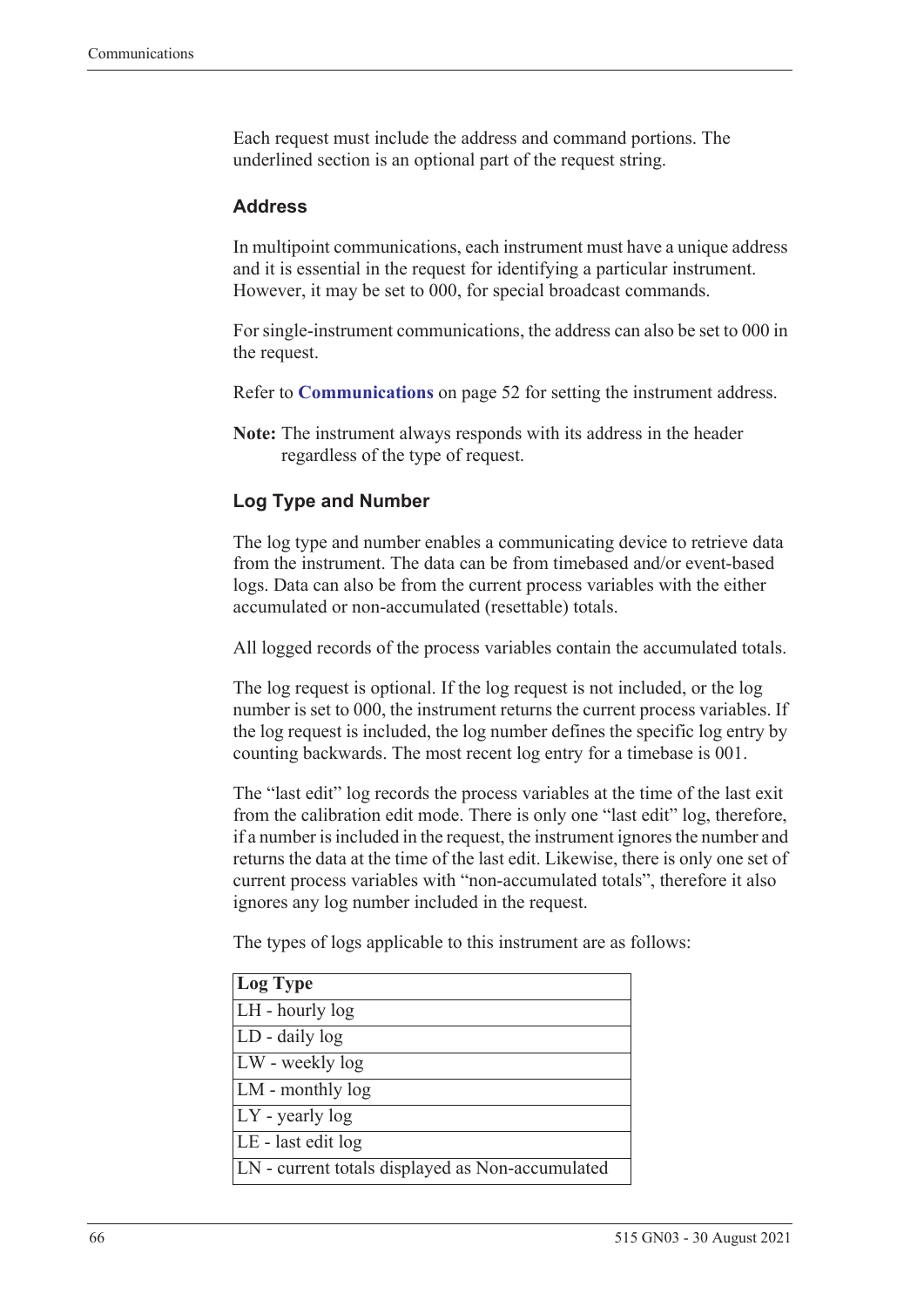The number of the log entry is the same as shown on the front panel of the instrument. For example, a request for LH003 would return the data for the log entry two hours prior to the most recent hourly log entry. If the current time is between 9:00 am and 10:00 am, the most recent hourly log LH001 was recorded at 9:00. Therefore, LH002 is for 8:00 and LH003 is for 7:00. After 10:00 am in this example, LH003 becomes the 8:00 log.

#### **Instrument Responses**

<span id="page-76-1"></span>The instrument response time to any enquiry is not more than 300 ms. The responses from the instrument are in the following format:

```
HEADER<sup>L</sup>F<sup>C</sup>R
DATA<sup>L</sup>F<sup>C</sup>R
DATA<sup>L</sup>F<sup>C</sup>R
.
.
.
DATA<sup>L</sup>F<sup>C</sup>R
L_F^CR
```
The components of the response message are as follows:

#### **Header**

The format of the response header from the instrument is as follows:



<span id="page-76-0"></span>The instrument **Exception Status** codes that the instrument returns for the ASCII protocol are the same as those described for the Modbus RTU protocol in **[Instrument Exception Status](#page-84-0)** on page 75.

#### **Data**

The format of the data variables from the instrument is as follows:

|                       |  |  |  |  | 89123.456 |  |                                                                                                                                                               |  |  | MW h |  |  |  |  | E N E R G Y |  |  |
|-----------------------|--|--|--|--|-----------|--|---------------------------------------------------------------------------------------------------------------------------------------------------------------|--|--|------|--|--|--|--|-------------|--|--|
|                       |  |  |  |  |           |  |                                                                                                                                                               |  |  |      |  |  |  |  |             |  |  |
| Value (aligned right) |  |  |  |  |           |  | $\begin{bmatrix} \frac{8}{9} \\ \frac{8}{9} \end{bmatrix}$ Unit (aligned left) $\begin{bmatrix} \frac{8}{9} \\ \frac{8}{9} \end{bmatrix}$ Item (aligned left) |  |  |      |  |  |  |  |             |  |  |

**Note:** The decimal point in the Value is always at character position 8. Therefore whole numbers are aligned right at the decimal point, with trailing zeroes.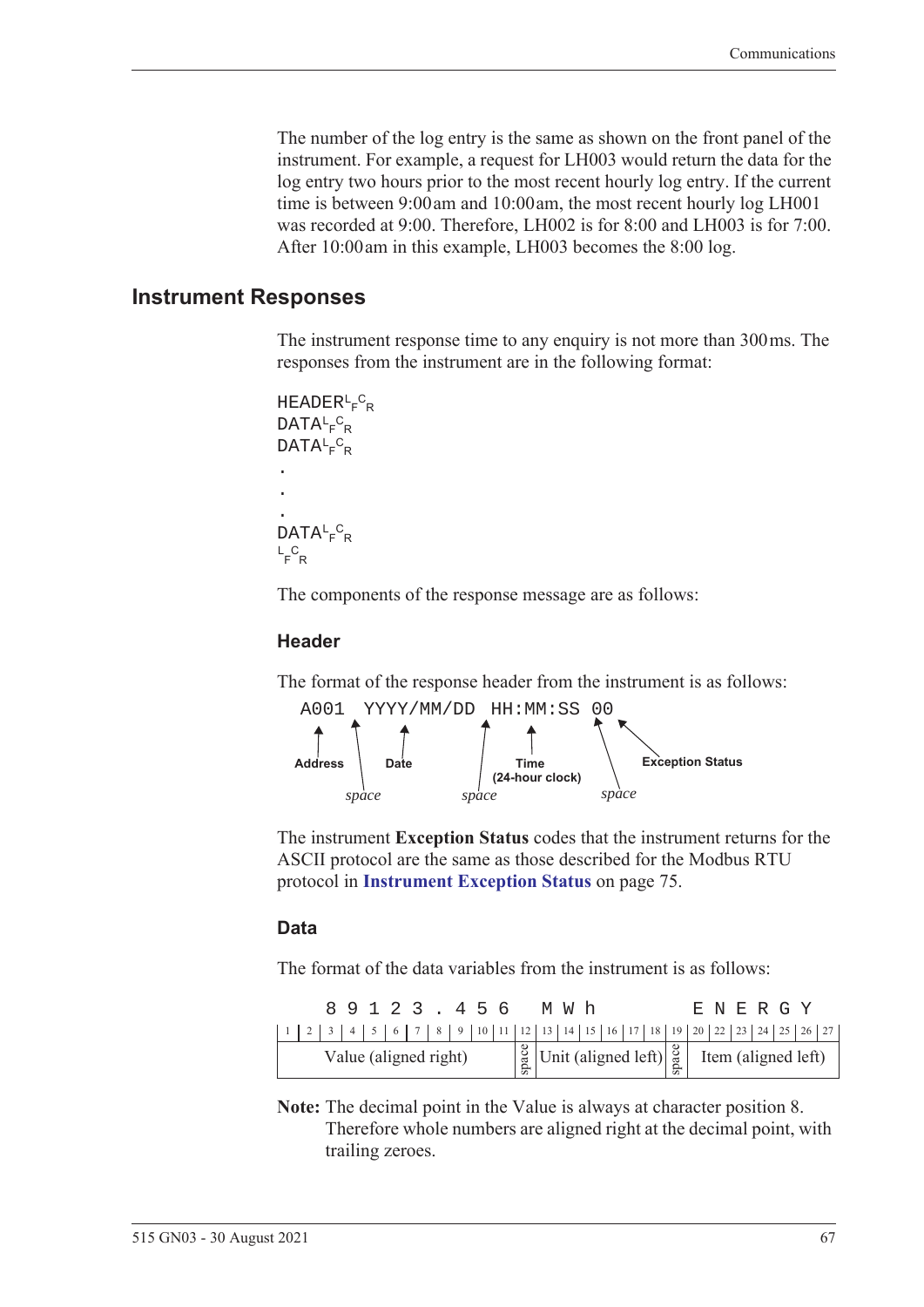#### **Variables Request**

The variables request asks the instrument to return the value of one or more requested variables. All totals are transmitted as accumulated totals.

|                  | Command Description                                                                                                                             |
|------------------|-------------------------------------------------------------------------------------------------------------------------------------------------|
| :RVA?            | Return all variables                                                                                                                            |
| :RVD?            | Return the default Total and Rate                                                                                                               |
| $:RV0?$<br>:RV9? | Return the specific variable. The numbers relate to the<br>position in the variables menu. For example, V0 is Energy,<br>V1 is Power and so on. |

#### **Variables Request and Response Example**

The following request is for the only instrument that is connected to the communication port to return the values of all main menu variables.

:  $A 0 0 1 : R V A ? \frac{c}{r} c_R$ 

The following is an example of a hypothetical instrument response. Refer to [on page 4](#page-13-0) for the list of variables that would be returned for this application.

|             |  |  |  |  |          |  |                  |  |       | $A\ 0\ 0\ 1\quad 2\ 0\ 0\ 2\ / \ 0\ 3\ / \ 1\ 4\quad 1\ 8:2\ 5:0\ 0\quad 0\ 0\ _{F}\ ^{c}{}_{R}$ |  |      |  |               |                                              |                                   |  |
|-------------|--|--|--|--|----------|--|------------------|--|-------|--------------------------------------------------------------------------------------------------|--|------|--|---------------|----------------------------------------------|-----------------------------------|--|
|             |  |  |  |  |          |  | 6.116 MWh        |  |       |                                                                                                  |  |      |  |               | ENERGY 'F <sup>c</sup> r                     |                                   |  |
|             |  |  |  |  |          |  | 16.573 MW        |  |       |                                                                                                  |  |      |  |               | POWER                                        | $L_{F}$ $C_{R}$                   |  |
|             |  |  |  |  |          |  | 1320.530 m 3     |  |       |                                                                                                  |  |      |  |               | VOLUME <sup>L<sub>E</sub>C<sub>R</sub></sup> |                                   |  |
|             |  |  |  |  |          |  |                  |  |       | 58.300 m 3/M                                                                                     |  |      |  |               | $V - F L O W \leftarrow c_R$                 |                                   |  |
|             |  |  |  |  | 7627.117 |  | КG               |  |       |                                                                                                  |  |      |  | MASS          |                                              | $L_F$ $C_R$                       |  |
|             |  |  |  |  | 344.460  |  |                  |  |       | K G / M                                                                                          |  |      |  |               | M – F L O W                                  | $L$ <sub>F</sub> $C$ <sub>R</sub> |  |
|             |  |  |  |  | 230.000  |  |                  |  | DEG C |                                                                                                  |  | TEMP |  |               |                                              | $L_F$ $C_R$                       |  |
|             |  |  |  |  | 1.260    |  | МРА              |  |       |                                                                                                  |  |      |  | PRESS         |                                              | $L_{F}$ $C_{R}$                   |  |
|             |  |  |  |  |          |  | $0.174$ m $3/KG$ |  |       |                                                                                                  |  |      |  | $S P - V O L$ |                                              | $L_{F}$ $C_{R}$                   |  |
|             |  |  |  |  |          |  |                  |  |       | 2886.760 KJ/KG SP-ENT FR                                                                         |  |      |  |               |                                              |                                   |  |
| $L_F$ $C_R$ |  |  |  |  |          |  |                  |  |       |                                                                                                  |  |      |  |               |                                              |                                   |  |

The following message to an instrument, requests the current values for the default rate and total:

: A 0 0 1 : R V D ?  $L_F$   $C_R$ 

The instrument response would be similar to the following:

A001 2002/03/14 18:25:00  $F$   $\circ$ <sub>R</sub>  $126.455 m3$ <sup>F</sup> <sup>C</sup> R  $20.437$  m  $3/M$  $F$   $\circ$ <sub>R</sub> L <sup>F</sup> <sup>C</sup> R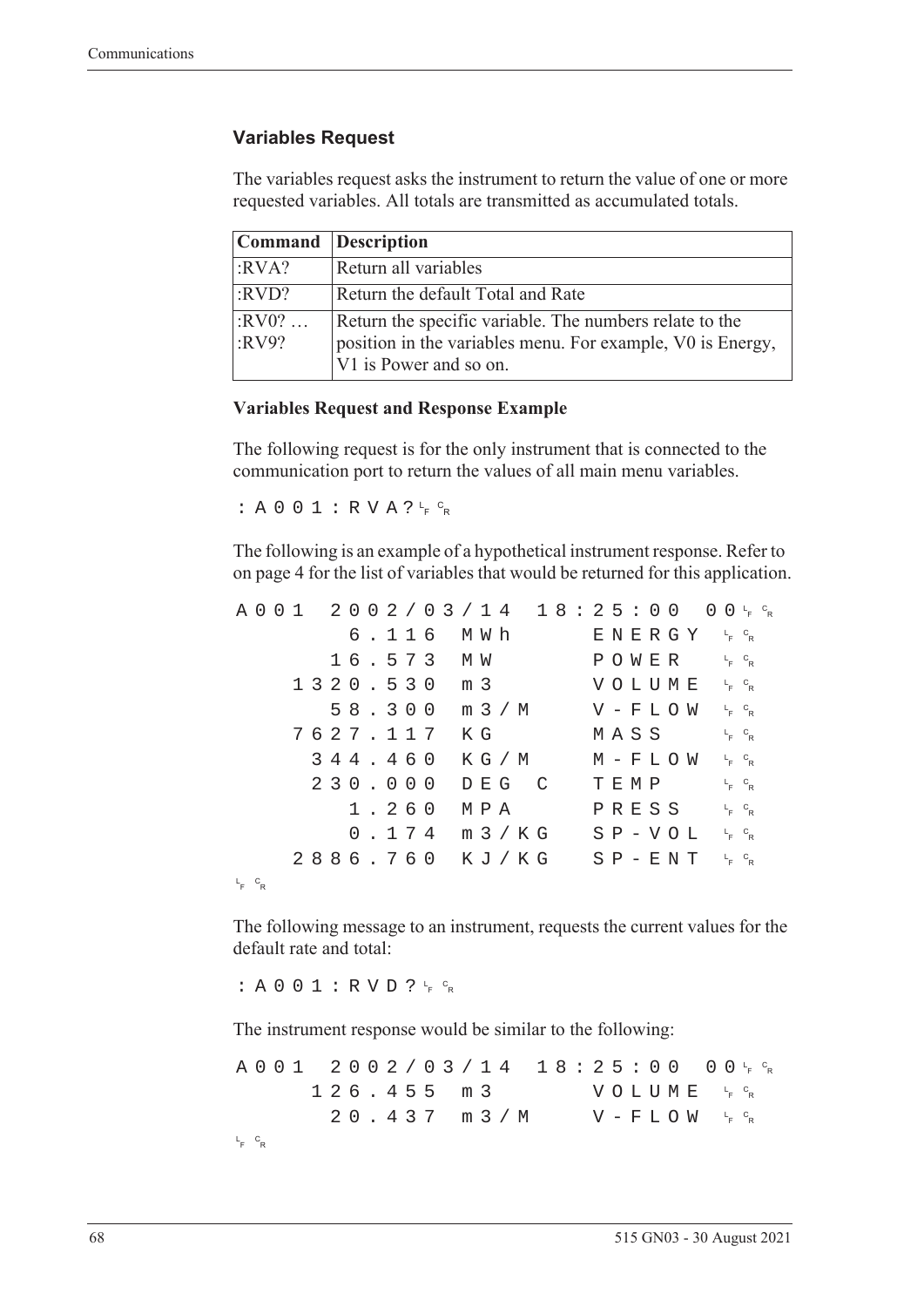#### **Log Request**

The log request asks the instrument how many logs it stores in the particular timebase. These are the values described in **[Time Settings and Data](#page-62-0)  Logging** [on page 53](#page-62-0).

|       | Command Description                                      |
|-------|----------------------------------------------------------|
| :RLH? | Return the number of hourly logs                         |
| :RLD? | Return the number of daily logs                          |
| :RLW? | Return the number of weekly logs                         |
| :RLM? | Return the number of monthly logs                        |
| :RLY? | Return the number of yearly logs                         |
| :RLR? | Return the number of log records (non-timebased logging) |

#### **Log Response Example**

The following message asks the instrument with address 001 to return the number of logs that the instrument stores:

 $: A 0 0 1 : R L R ? \nmid R$ 

The instrument response would be similar to the following:

A001 2002/03/14 18:25:00  $F$   $\circ$ R  $24r$ <sub>F</sub>  $c_R$ L <sup>F</sup> <sup>C</sup> R

#### **Clear Data Request**

The clear data request asks the instrument to clear the data in the selected registers.

| Command Description |                                                 |
|---------------------|-------------------------------------------------|
| :RCN?               | Clear the non-accumulated (resettable) totals   |
| :RCA?               | Clear the accumulated totals                    |
| :RCL?               | Clear the logs except for the "last edited" log |

#### **Clear Data Request Example**

The following message asks the instrument with address 001 to clear the logged data that the instrument stores:

: A 0 0 1 : R C L ?  $L_F$   $c_R$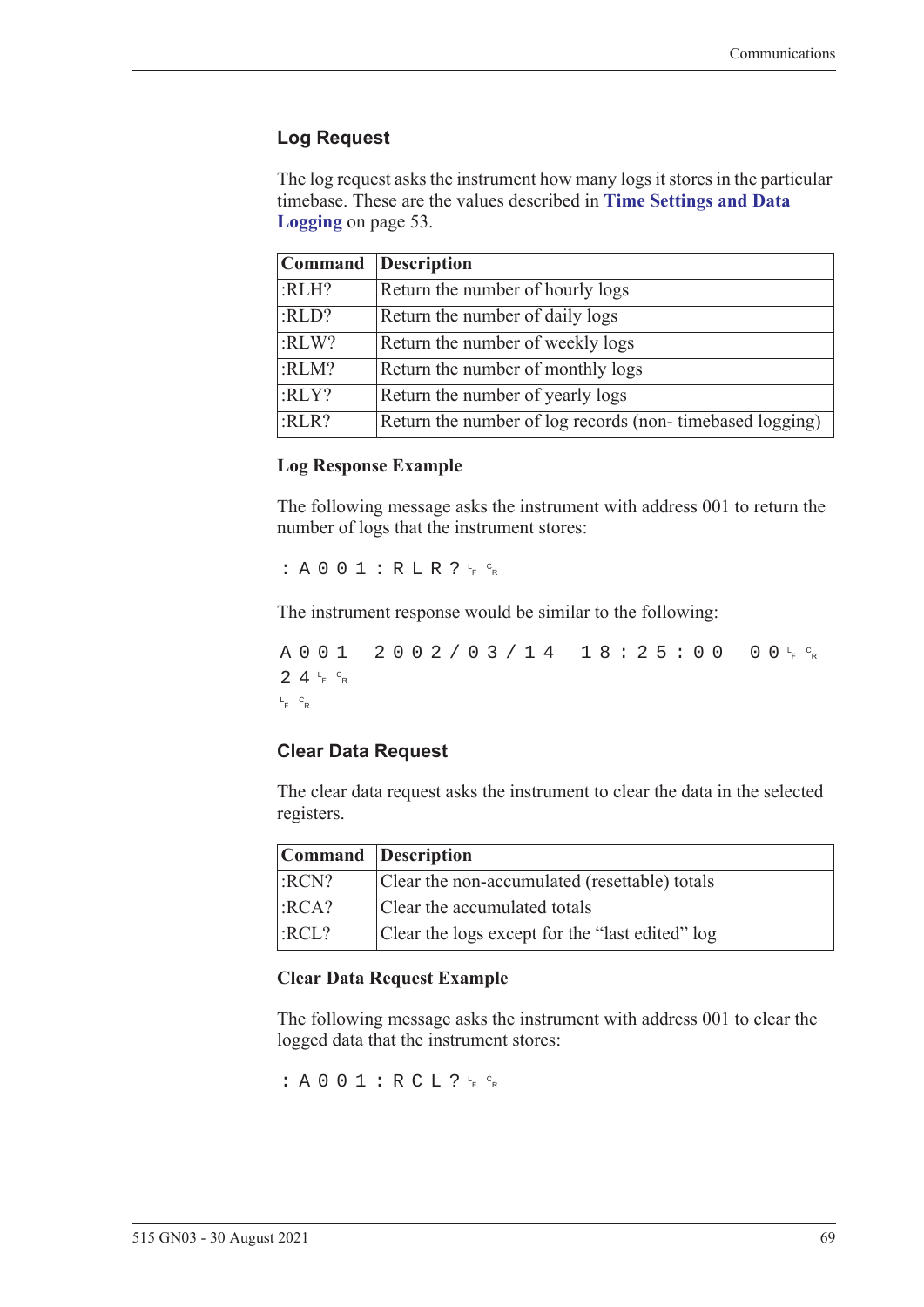The instrument response would be similar to the following:

A001 2002/03/14 18:25:00  $F$   $\circ$ <sub>R</sub> L <sup>F</sup> <sup>C</sup> R

#### **Instrument Information Request**

The Instrument Information request asks the instrument to return the general information about the model and version codes. The instrument exception status is returned as a part of the header as it is with the header for all command responses.

|      | Command Description                                                                                                      |
|------|--------------------------------------------------------------------------------------------------------------------------|
| RIG? | Return the general information about the instrument such as                                                              |
|      | Model number, Application number, Version and Serial                                                                     |
|      | numbers etc. These items are returned as a block in the same<br>format as shown on the display in the "Model Info" menu. |

#### **Instrument Information Response Example**

The following message asks the instrument with address 001 to return the general information about the instrument:

: A 0 0 1 : R I G ?  $L_F$   $C_R$ 

The following is an example of a hypothetical instrument response:

A001 2002/03/14 18:25:00 <sup>F</sup> <sup>C</sup> R  $515$   $MODEL$   $-11-F-F_{R}^{c}$  $S$  C O  $1$  I N P U T F - T P - - <sup>L</sup><sub>F</sub> <sup>C</sup>R  $S$  C O  $1$  V E R S O  $1$  O  $1$  J  $1$  , O  $0$   $1$   $1$   $1$   $6$   $8$ CUSTOM VERS 000001<sup>t</sup>F<sup>c</sup>r  $\texttt{UNIT}$  S/N 123456<sup>L</sup>F <sup>C</sup>R L <sup>F</sup> <sup>C</sup> R 1 2 3 4 5 6 7 8 9 10 11 12 13 14 15 16 17 18 19 20 21 22 23 24 25 26 27 28 29

### **Corrupted or Invalid Requests**

If the instrument receives a corrupted or incomplete request, there is no response. The instrument discards any partial request and waits for the next enquiry.

If the instrument receives a request message in the correct format, but for a non-existent option, it returns only the message header. For example, if the instrument received the following request variables message :A001:RVT? it will return only the header because there is no T option for the 'Variables Request' message.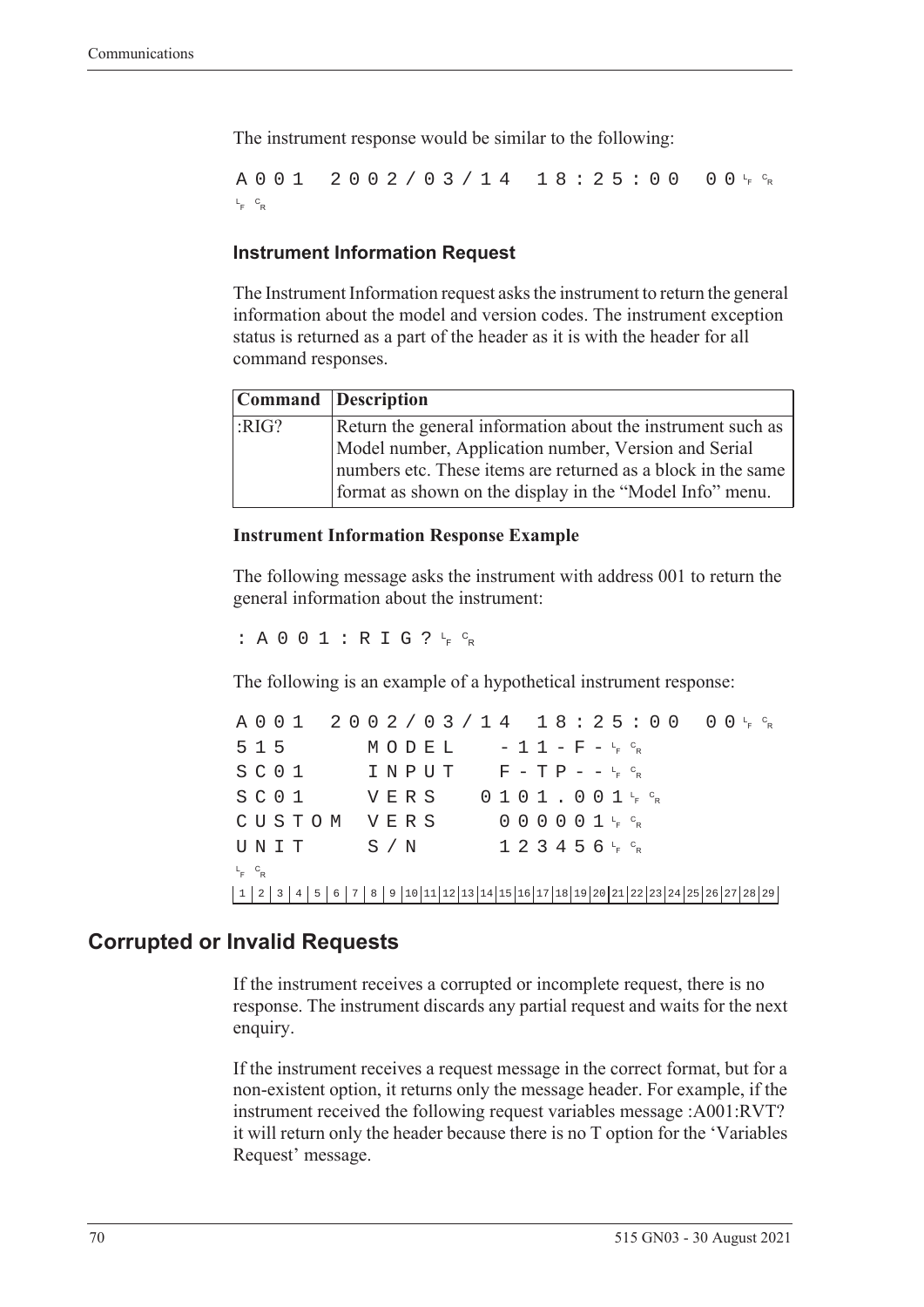# **Modbus RTU Protocol**

<span id="page-80-0"></span>Modbus RTU (remote terminal unit) is an industry standard protocol that allows the instrument to be easily interfaced to other communication devices.

The instrument implements the Modbus protocol as detailed in the *Modicon Modbus Protocol Reference Guide* PI-MBUS-300 Rev J (June 1996).

#### **Message Format**

In RTU mode, messages start with a silent interval of at least 3.5 character times. The first field transmitted is the device address. Following the last transmitted character, a similar interval of at least 3.5 character times marks the end of the message. A new message can begin after this interval. The entire message frame must be transmitted as a continuous stream. A typical message frame is shown below:

| <b>Address</b> | <b>Function</b> | Data    | <b>CRC</b> Check |  |  |  |  |
|----------------|-----------------|---------|------------------|--|--|--|--|
| $ 1$ byte      | 1 byte          | n bytes | 2 bytes          |  |  |  |  |

Except for broadcast messages, when a master device sends a query to a slave device, it expects a normal response. One of four possible events can occur from the master's query:

- **•** If the slave device receives the query without a communication error, and can handle the query normally, it returns a normal response.
- **•** If the slave does not receive the query due to a communication error, no response is returned. The master program has to process a timeout condition for the query.
- **•** If the slave receives the query, but detects a communications error (parity or CRC), no response is returned. The master program has to process a timeout condition for the query.
- **•** If the slave receives the query without a communication error, but cannot handle it (for example, if the request is to read a nonexistent register), the slave will return an exception response informing the master of the nature of the error.

#### **Instrument Address**

The address of the instrument is programmable in the range from 1 to 247. Some addresses are reserved according to PI-MBUS-300 and have a special meaning:

- 0 = Broadcast, no response required from slave devices
- **•** 248 to 255 Reserved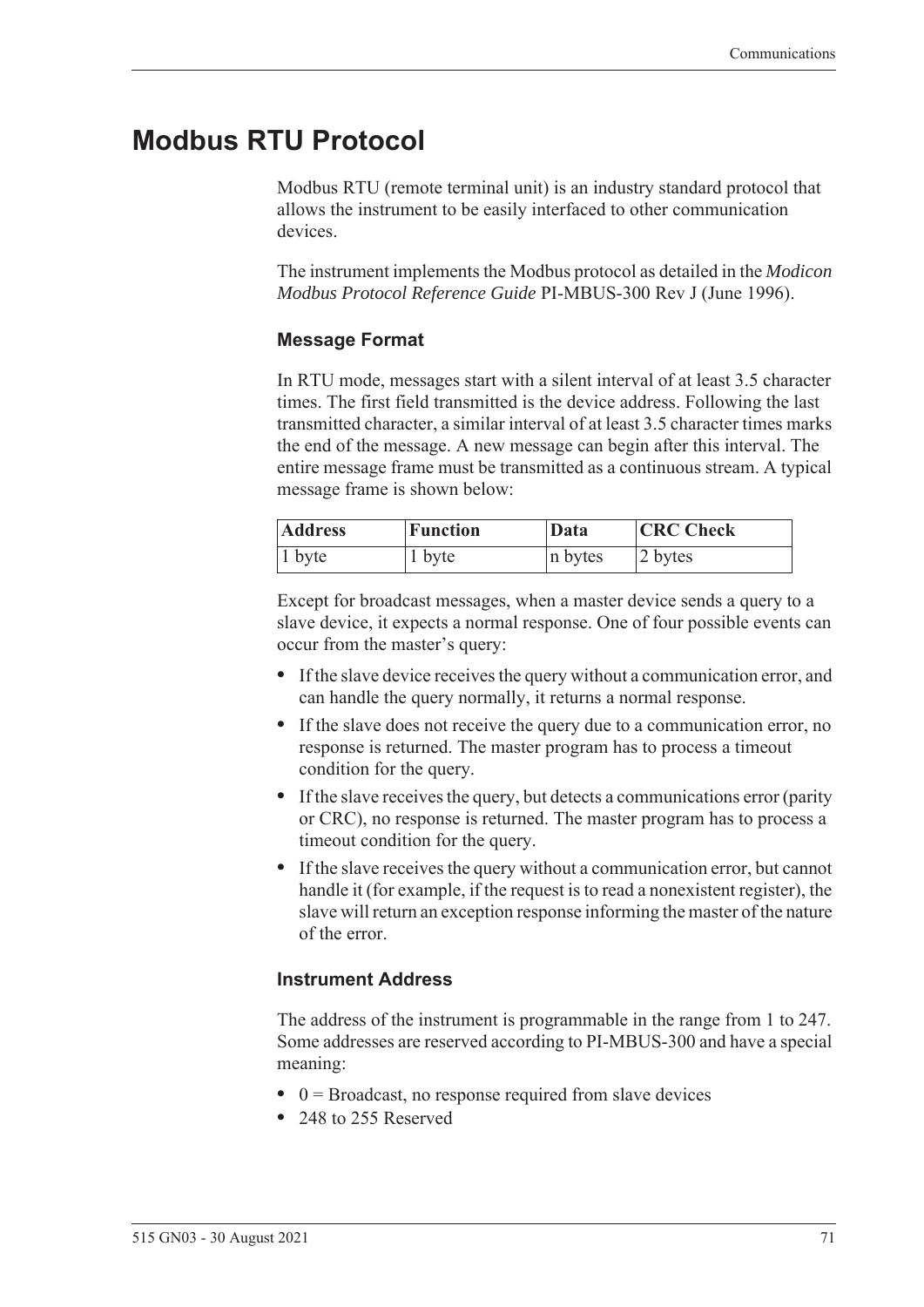## **Function Codes**

| Code            | <b>Name</b>           | <b>Description</b>                                                    |
|-----------------|-----------------------|-----------------------------------------------------------------------|
| 03              | Read data register(s) | Obtain the content of one or more 2-byte<br>data registers.           |
| 06              | Preset data register  | Preset one 2-byte data register.                                      |
| $\overline{07}$ | Read status register  | Obtain the content of 1-byte status register.                         |
| 16              |                       | $ $ Preset data register(s) Preset one or more 2-byte data registers. |

The instrument accepts the following function codes:

#### **Exception Response**

The instrument forms an exception response by adding 80H to the function code and using an exception code as the 1-byte data field in the returned frame. Implemented exception codes are as follows:

| Code | <b>Name</b>             | <b>Description</b>                                                                                                                                   |
|------|-------------------------|------------------------------------------------------------------------------------------------------------------------------------------------------|
| 01   | <b>Illegal</b> function | The function code is not a legal action for<br>the slave.                                                                                            |
| 02   | Illegal data address    | The data address is not a legal address for<br>the slave.                                                                                            |
| 03   | Illegal data value      | The data value is not a legal value for the<br>slave.                                                                                                |
| 05   | Acknowledge             | The slave has accepted the request and is<br>processing it, but a long duration of time<br>will be required to do so.                                |
| 06   | Slave device busy       | The slave is engaged in processing a long<br>duration program command. The master<br>should re-transmit the message later when<br>the slave is free. |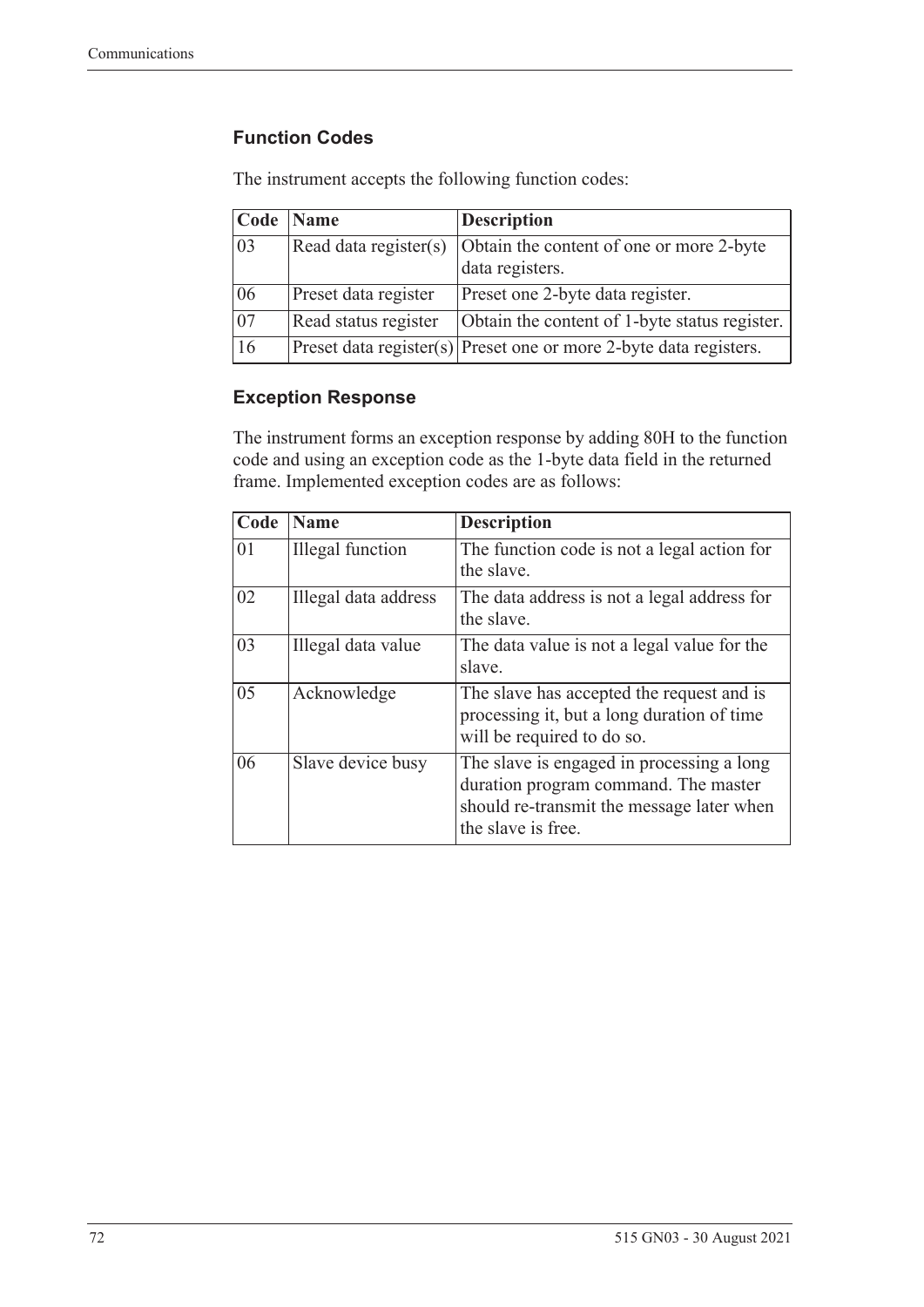# **List of Data Registers**

The following tables describe the addresses and meaning of the data registers in the instrument. The registers are grouped in blocks that relate to a particular function of the instrument. The data values are expressed in the engineering units that were selected for the variables when the instrument settings were configured.

**Note:** Conventional numbering of registers often starts from 1, therefore be aware that "register 1" in this case has "address 0" and so on.

The data registers represent different data types as specified in the tables:

- I Integer, 2 bytes (Holding Register)
- L Long Integer, 4 bytes (2 registers)
- P Programmable Format, 4 bytes (2 registers)

The "Programmable Format" data type for 4-byte (2 registers) data values can be set as either Floating Point or Long Integer via the "Data Type" program item as described in **[Communications](#page-61-0)** on page 52.

The Floating Point variable is represented in IEEE-754 Floating Point 4-byte format and requires two 2-byte data registers:

| <b>IEEE-754</b> | <b>Modicon Registers</b>    |
|-----------------|-----------------------------|
| 1st byte        | low byte (register $X$ )    |
| 2nd byte        | high byte (register X)      |
| 3rd byte        | $ low byte (register X+1) $ |
| 4th byte        | high byte (register $X+1$ ) |

This means that two data registers must be read or written to obtain, or preset, one data value.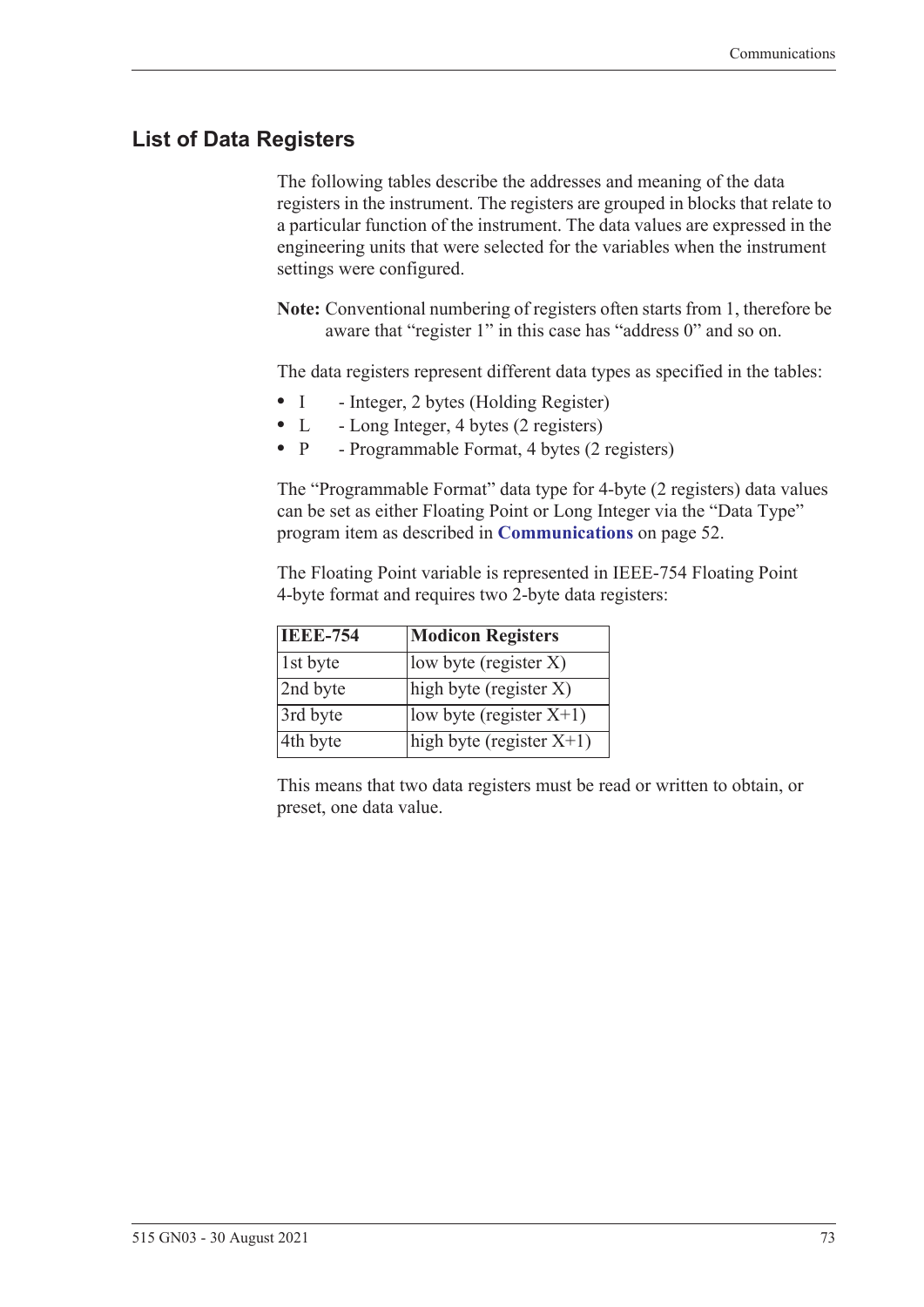## **Current and Logged Process Data**

This block of registers is available for the retrieval of current or logged process data with its matching time and date information.

Use the log type and log number to retrieve the logged information from the appropriate register. If a particular log number does not exist, or the instrument does not have the optional real-time clock, the time and date stamp and associated variables are set to zero.

| Register        | <b>Name</b>                   | <b>Comments</b>                                                                                                                                                                                         | <b>Read Only or</b><br><b>Read/Write</b> | <b>Type</b>              |
|-----------------|-------------------------------|---------------------------------------------------------------------------------------------------------------------------------------------------------------------------------------------------------|------------------------------------------|--------------------------|
| $\overline{1}$  | Volume                        |                                                                                                                                                                                                         | R                                        | $\overline{P}$           |
| $\overline{3}$  | <b>Volume Flowrate</b>        |                                                                                                                                                                                                         | R                                        | P                        |
| $\overline{5}$  | <b>Corrected Volume</b>       |                                                                                                                                                                                                         | $\mathsf{R}$                             | P                        |
| $\overline{7}$  | <b>Corrected Flowrate</b>     |                                                                                                                                                                                                         | R                                        | P                        |
| $\overline{9}$  | Heat                          |                                                                                                                                                                                                         | R                                        | P                        |
| $\overline{11}$ | <b>Heat Flowrate</b>          | <b>Process Variables</b>                                                                                                                                                                                | R                                        | $\overline{\mathsf{P}}$  |
| $\overline{13}$ | Mass                          |                                                                                                                                                                                                         | $\overline{R}$                           | P                        |
| 15              | <b>Mass Flowrate</b>          | By default totals are the Accumulated values. If<br>current Non-accumulated (resettable) totals are                                                                                                     | $\overline{R}$                           | $\overline{P}$           |
| $\overline{17}$ | Temperature                   | required, set register 37 to 06. All logged totals                                                                                                                                                      | $\overline{\mathsf{R}}$                  | $\overline{P}$           |
| $\overline{19}$ | Pressure (absolute)           | are the Accumulated values.                                                                                                                                                                             | $\mathsf R$                              | P                        |
| 21              | <b>Compressibility Factor</b> |                                                                                                                                                                                                         | R                                        | P                        |
| $\overline{23}$ |                               |                                                                                                                                                                                                         | R                                        | P                        |
| $\overline{25}$ |                               |                                                                                                                                                                                                         | R                                        | $\overline{\mathsf{P}}$  |
| $\overline{27}$ |                               |                                                                                                                                                                                                         | $\overline{R}$                           | $\overline{\mathsf{P}}$  |
| $\overline{29}$ |                               |                                                                                                                                                                                                         | R.                                       | P                        |
| $\overline{31}$ | Year                          |                                                                                                                                                                                                         | R/W                                      | $\mathsf{I}$             |
| $\overline{32}$ | Month                         | Current Date/Time or                                                                                                                                                                                    | $\overline{R/W}$                         | $\overline{\phantom{a}}$ |
| $\overline{33}$ | Date                          | Logged Date/Time Stamp                                                                                                                                                                                  | R/W                                      | I                        |
| $\overline{34}$ | Hour                          | (see register 38 Log Number).                                                                                                                                                                           | R/W                                      | $\overline{1}$           |
| 35              | Minute                        | Only current Date/Time can be edited                                                                                                                                                                    | $\overline{R/W}$                         | T                        |
| $\overline{36}$ | Second                        |                                                                                                                                                                                                         | $\overline{R}$                           | T                        |
| $\overline{37}$ | Log Type                      | 00 - hourly or log records<br>$01 -$ daily<br>02 - weekly<br>03 - monthly<br>04 - yearly<br>05 - last edit of calibration<br>06 - current totals are non-accumulated values,<br>register 38 is ignored. | R/W                                      | $\overline{1}$           |
| 38              | Log Number                    | If set to 0, current variables and Date/Time are<br>retrieved                                                                                                                                           | R/W                                      | T                        |
| 39              | Clear Data                    | 01 - clear logs<br>02 - clear accumulated totals<br>03 - clear non-accumulated totals                                                                                                                   | W                                        | T                        |
| 40              | Reserved                      |                                                                                                                                                                                                         |                                          |                          |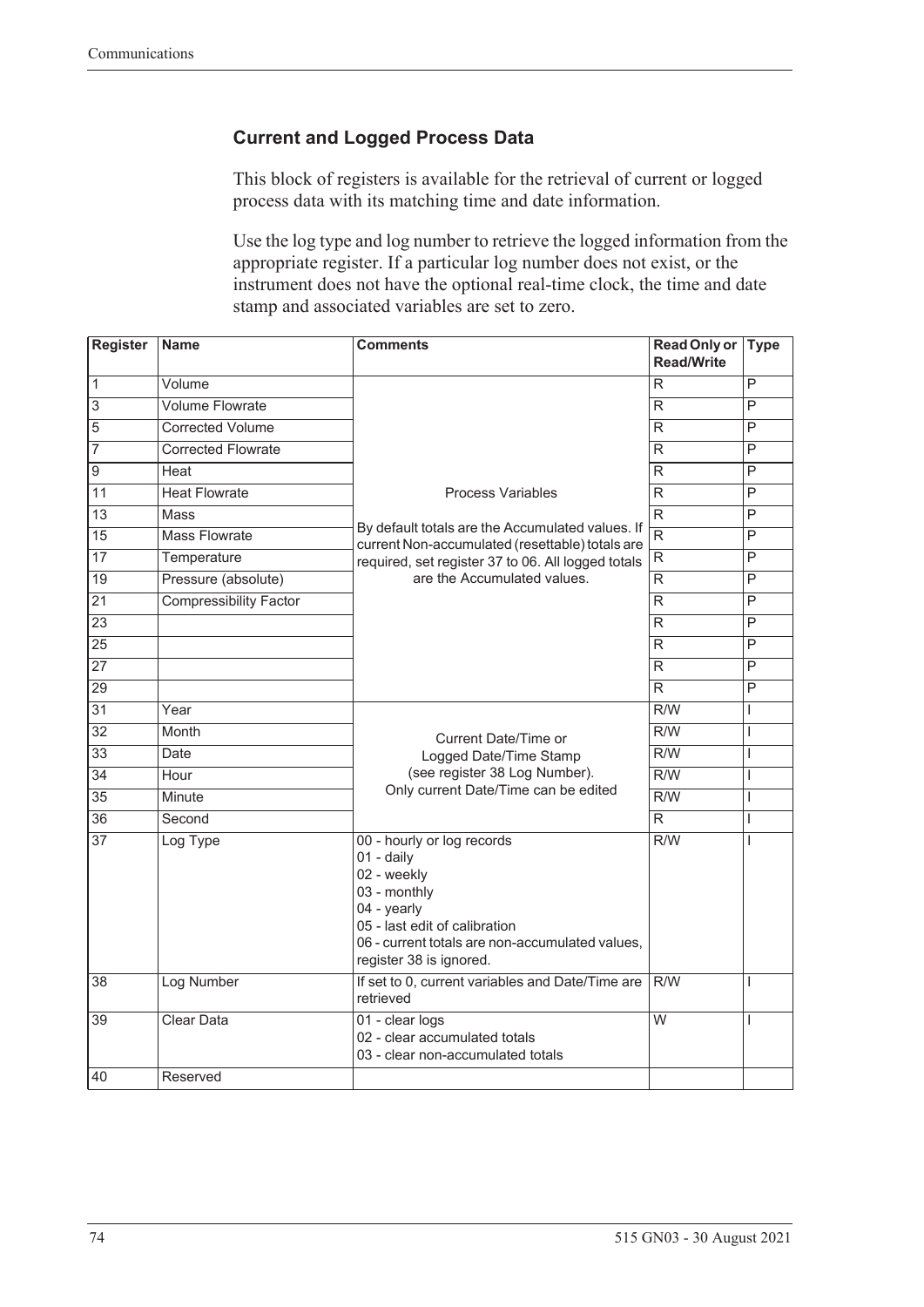## <span id="page-84-1"></span><span id="page-84-0"></span>**Instrument Exception Status**

This register is available to verify the status of the instrument.

| <b>Register</b> | <b>Name</b> | <b>Comments</b>                        | <b>Read Only or</b><br><b>Read/Write</b> | <b>Type</b> |
|-----------------|-------------|----------------------------------------|------------------------------------------|-------------|
| 41              | Exception   | $00 = no error$                        | R                                        |             |
|                 | Status      | $01$ = analog input 1 failure          |                                          |             |
|                 |             | 02 = analog input 2 failure            |                                          |             |
|                 |             | 03 = analog input 3 failure            |                                          |             |
|                 |             | $04$ = analog input 4 failure          |                                          |             |
|                 |             | 05 = invalid calibration parameter     |                                          |             |
|                 |             | 06 = invalid reference parameter       |                                          |             |
|                 |             | $07$ = invalid property                |                                          |             |
|                 |             | 08 to 09 reserved                      |                                          |             |
|                 |             | $10$ = process parameters out of range |                                          |             |
|                 |             | $11 =$ input is over limit             |                                          |             |
|                 |             | $12$ = flow error detected             |                                          |             |
|                 |             | $20 =$ system failure                  |                                          |             |
|                 |             | $21$ = power supply is low             |                                          |             |
|                 |             | $22$ = new or failed clock battery     |                                          |             |
|                 |             | 23 to 29 reserved                      |                                          |             |
|                 |             | $30 =$ alarm 1 active                  |                                          |             |
|                 |             | $31$ = alarm 2 active                  |                                          |             |
|                 |             | $32$ = alarm 3 active                  |                                          |             |
|                 |             | $33$ = alarm 4 active                  |                                          |             |

#### **Instrument Control and I/O**

This block of registers is available in some applications to give access to monitor and/or control some of the instrument.

| <b>Register</b> | <b>Name</b>        | <b>Comments</b>                                                                                                                                                                                | <b>Read Only or</b><br><b>Read/Write</b> | <b>Type</b> |
|-----------------|--------------------|------------------------------------------------------------------------------------------------------------------------------------------------------------------------------------------------|------------------------------------------|-------------|
| 42              | Reserved           |                                                                                                                                                                                                |                                          |             |
| 43              | Logic Inputs       | 0 to 15 Binary representation of logic inputs                                                                                                                                                  | R                                        |             |
|                 |                    | $B0 = 0/1$ (LSB)<br>input 1 activated/deactivated<br>$B1 = 0/1$<br>input 2 activated/deactivated<br>$B2 = 0/1$<br>input 3 activated/deactivated<br>$B3 = 0/1$<br>input 4 activated/deactivated |                                          |             |
| 44              |                    | Operation Mode   Representation of operation mode<br>$0 =$ Idle/Local<br>Idle state                                                                                                            | R                                        |             |
| 45              | <b>Relay State</b> | 0 to 15 Binary representation of relay state.<br>$0 =$ open; $1 =$ closed.<br>$B0 =$ relay 1 (LSB)<br>$B1 =$ relay 2<br>$B2 =$ relay 3<br>$B3 =$ relay 4                                       | R                                        |             |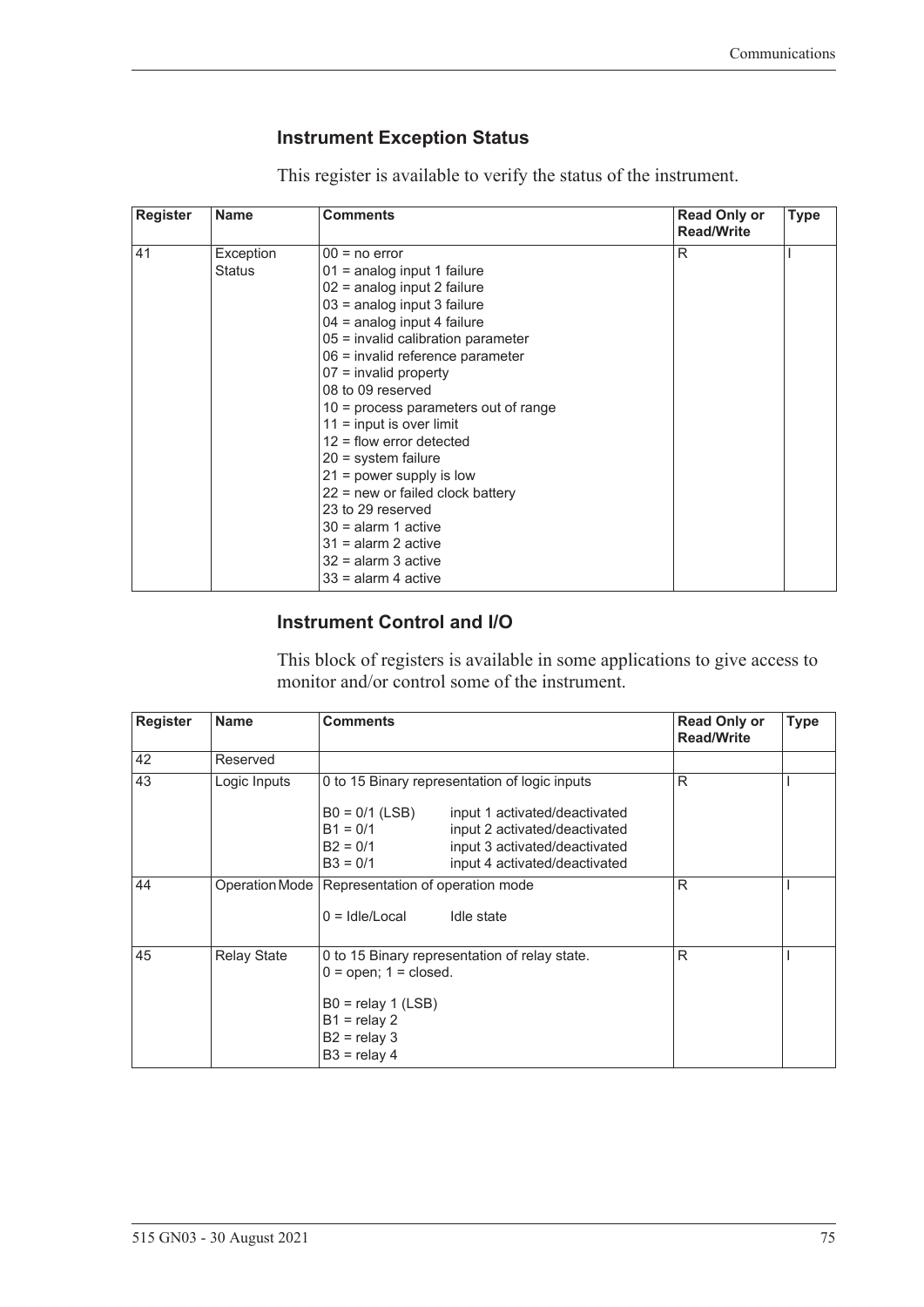| <b>Register</b> | <b>Name</b>              | <b>Comments</b>                                                                                                                                                                                                                           | <b>Read Only or</b><br><b>Read/Write</b> | <b>Type</b> |
|-----------------|--------------------------|-------------------------------------------------------------------------------------------------------------------------------------------------------------------------------------------------------------------------------------------|------------------------------------------|-------------|
| 46              | Relay Control            | 0 to 15 Binary representation of relay control.<br>$0 =$ open; $1 =$ close.<br>$B0 =$ relay 1 (LSB)<br>$B1 =$ relay 2<br>$B2 =$ relay 3<br>$B3 =$ relay 4                                                                                 | R/W                                      |             |
| 47              | Relay Control<br>Source  | 0 to 15 Binary representation of relay control source.<br>$0 =$ Local (controlled by instrument operation) $1 = RTU$<br>(controlled by Modbus register 46).<br>$B0 =$ relay 1 (LSB)<br>$B1$ = relay 2<br>$B2 =$ relay 3<br>$B3 =$ relay 4 | R/W                                      |             |
| 48              | Reserved                 |                                                                                                                                                                                                                                           | R                                        | L           |
| 51 to 99        | Instrument<br>Parameters | See next table for details.                                                                                                                                                                                                               | R/W                                      | P           |
| 101             | Analog Inp.1             | Raw analog input data.                                                                                                                                                                                                                    | R                                        | P           |
| 103             | Analog Inp.2             | 4-20mA inputs are read in Amperes.                                                                                                                                                                                                        | $\mathsf{R}$                             | P           |
| 105             | Analog Inp.3             | 0-5V or 1-5V inputs are read in Volts<br>RTD inputs are read in degrees Kelvin.                                                                                                                                                           | R                                        | P           |
| 107             | Analog Inp.4             | Unused inputs are configured as 4-20mA.                                                                                                                                                                                                   | R                                        | P           |

## **Instrument Configuration Parameters**

This block of registers is available in applications to give access to some important instrument parameters (i.e. fluid properties etc).

The usage of these parameters can be dependent on other instrument settings. For full description, please refer to the "Modbus Accessible Parameters" in **[Parameters](#page-49-0)** on page 40.

| <b>Register</b> | <b>Name</b>              | <b>Comments</b> | Read Only or Type<br><b>Read/Write</b> |   |
|-----------------|--------------------------|-----------------|----------------------------------------|---|
| 51              | Methane Mole %           |                 | R/W                                    | P |
| 53              | Nitrogen Mole %          |                 | R/W                                    | P |
| 55              | Carbon Dioxide Mole %    |                 | R/W                                    | P |
| 57              | Ethane Mole %            |                 | R/W                                    | P |
| 59              | Propane Mole %           |                 | R/W                                    | P |
| 61              | Water Mole %             |                 | R/W                                    | P |
| 63              | Hydrogen Sulphide Mole % |                 | R/W                                    | P |
| 65              | Hydrogen Mole %          |                 | R/W                                    | P |
| 67              | Carbon Monoxide Mole %   |                 | R/W                                    | P |
| 69              | Oxygen Mole %            |                 | R/W                                    | P |
| $\overline{71}$ | i-Butane Mole %          |                 | R/W                                    | P |
| 73              | n-Butane Mole %          |                 | R/W                                    | P |
| 75              | i-Pentane Mole %         |                 | R/W                                    | P |
| 77              | n-Pentane Mole %         |                 | R/W                                    | P |
| 79              | n-Hexane Mole %          |                 | R/W                                    | P |
| 81              | n-Heptane Mole %         |                 | R/W                                    | P |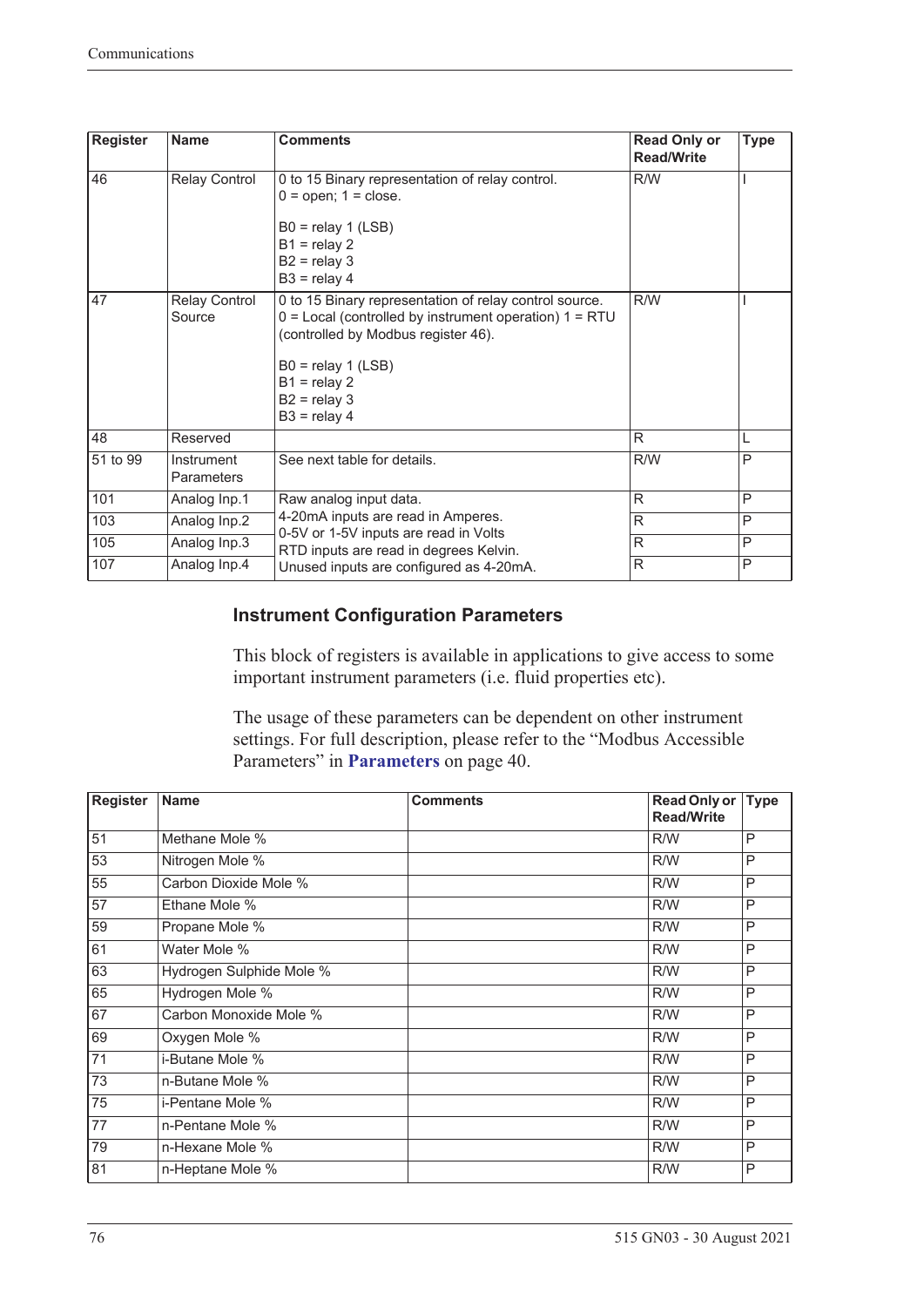| <b>Register</b> | <b>Name</b>     | <b>Comments</b> | Read Only or Type<br><b>Read/Write</b> |   |
|-----------------|-----------------|-----------------|----------------------------------------|---|
| 83              | n-Octane Mole % |                 | R/W                                    | P |
| 85              | n-Nonane Mole % |                 | R/W                                    | P |
| $\overline{8}$  | n-Decane Mole % |                 | R/W                                    | P |
| 89              | Helium Mole %   |                 | R/W                                    | P |
| 91              | Argon Mole %    |                 | R/W                                    | P |
| 93to 99         | Reserved        |                 | R/W                                    | P |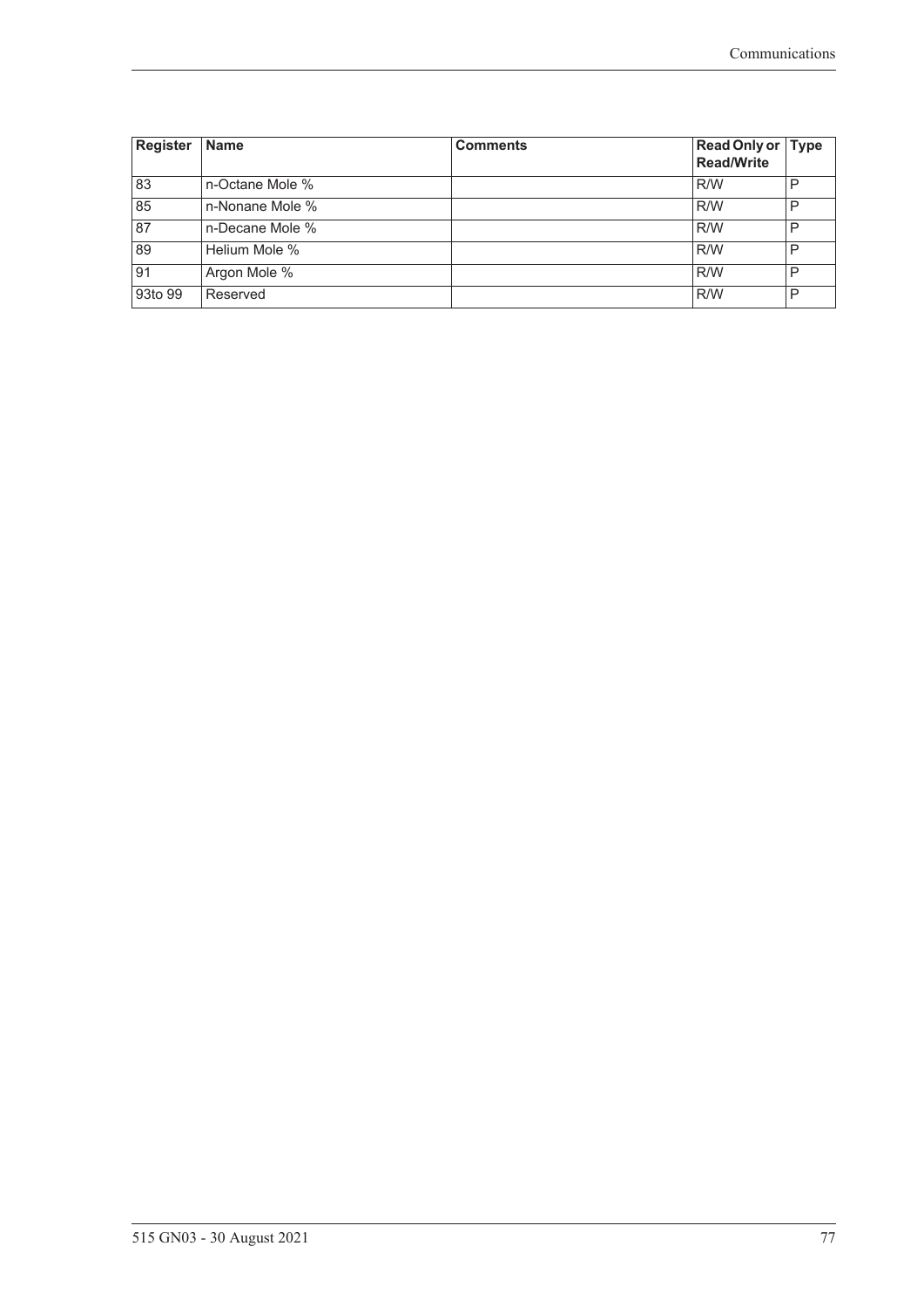# <span id="page-87-0"></span>**Printer Protocol**

<span id="page-87-2"></span>A printer protocol is available in the 500 Series. It provides the ability to print out live data, individual logged data and to do some report-style printing of logged data. The method of printing these and the format of the printouts is described below.

**Note:** Printer output is only available if the Real Time Clock option is fitted.

The selection of Printer Protocol can be made for the Communications Protocol options for the COM-1 RS232 or COM-2 RS485 port. A list of log report types and printer types available at the end of the TM-LOG calibration menu.

### <span id="page-87-3"></span>**Report Types**

The list of report types is as follows:

- REP-01 Hourly Logs Report
- **•** REP-02 Daily Logs Report
- **•** REP-03 Weekly Logs Report
- **•** REP-04 Monthly Logs Report
- **•** REP-05 Yearly Logs Report
- REP-06 Previous Day Hourly Logs (0Hr 23Hr, minimum 48 hourly logs required)

The number of logs printed in each report is determined by the values programmed in the TM-LOG menu.

#### <span id="page-87-4"></span>**Printer Types**

The list of available printers is as follows:

- PRN-01 Generic computer printer
- PRN-02 Generic roll printer (printing first line first)
- **•** PRN-03 Slip Printer TM295
- **•** PRN-04 Label (roll) printer Citizen CMP30L

#### <span id="page-87-1"></span>**Customizing a Printout**

A customized printout can be provided which can have up to 6 header lines and 6 footer lines. It is also possible to include or exclude each main menu item on the printout. If any customizing of the printout is required discuss this with the distributor.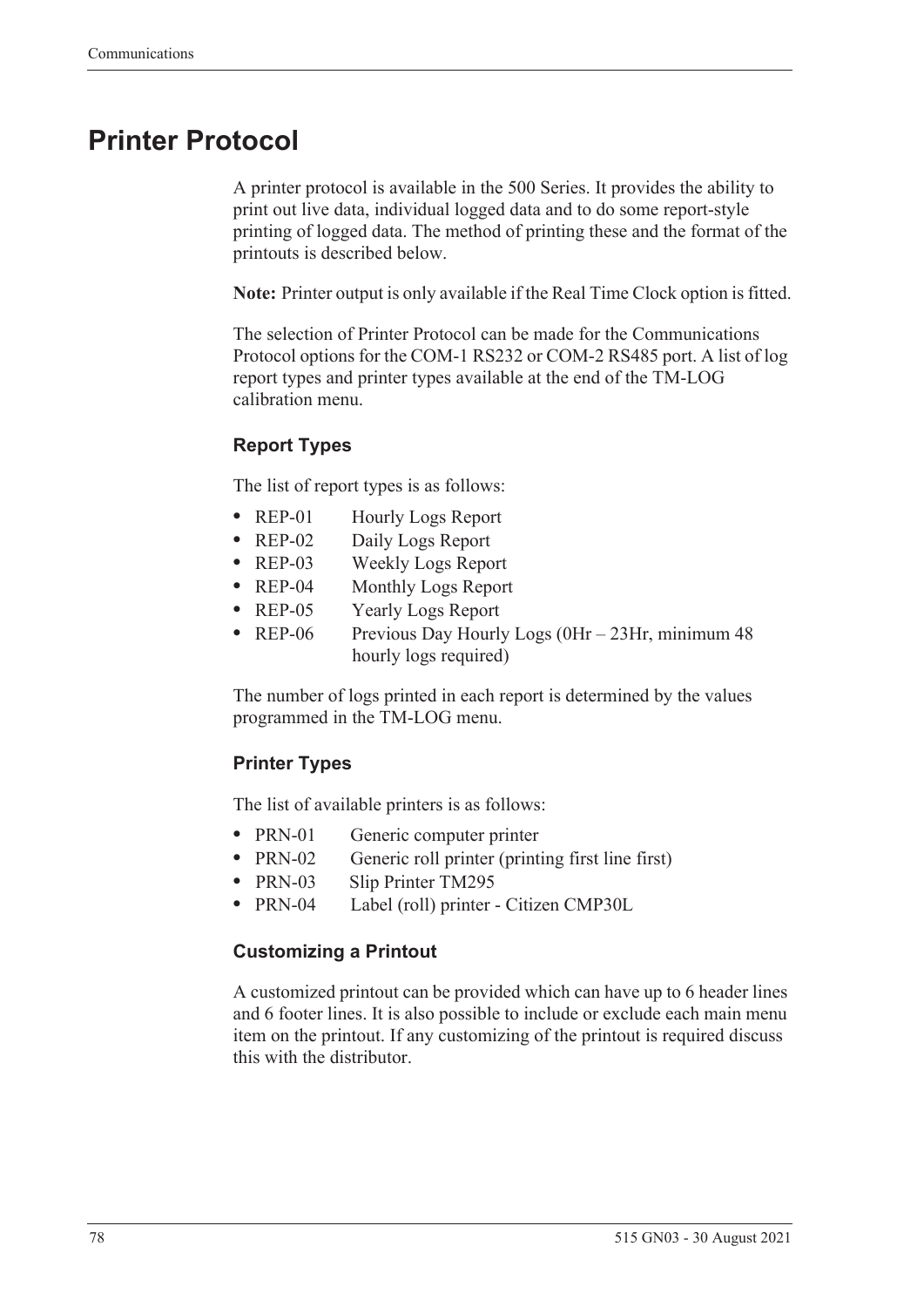# <span id="page-88-1"></span>**Types of Printouts**

#### <span id="page-88-0"></span>**Live Data**

The RESET key, when in main menu, is shared as the PRINT key if the printer protocol has been selected. A printout will be initiated whenever this key is pressed. If printing is not required, do not select printer protocol.

The format of this printout will be:

*Custom Header Lines*

*Current Docket No.* 

*Instrument Serial No. & Tag*

| unit | value | $\langle$ Resettable total first $\rangle$        |
|------|-------|---------------------------------------------------|
|      |       | $\leq$ Accumulated total second $>$               |
| unit | value |                                                   |
| unit | value |                                                   |
|      |       |                                                   |
|      |       | Current Date & Time & Status<br>unit value $(ac)$ |

*Custom Footer Lines ------------------------------------------- <separation line>*

(Note that blank header and footer lines are not printed).

#### **Docket Number**

The docket number that appears on the live data printout indicates the print number. This number is cleared when the Accumulated totals are reset. If the Reset Mode is set for Delayed, where a print can be generated without resetting the non-accumulated totals, an additional number in brackets will be shown that indicates the number of prints since the last reset. i.e.

*DOCKET No. 000256 (000036)*

#### **Instrument Serial Number and Unit Tag**

The instrument serial number and unit tag is the same as the information shown in the Model Info menu. For more details refer to **[Model](#page-40-0)  [Information](#page-40-0)** on page 31.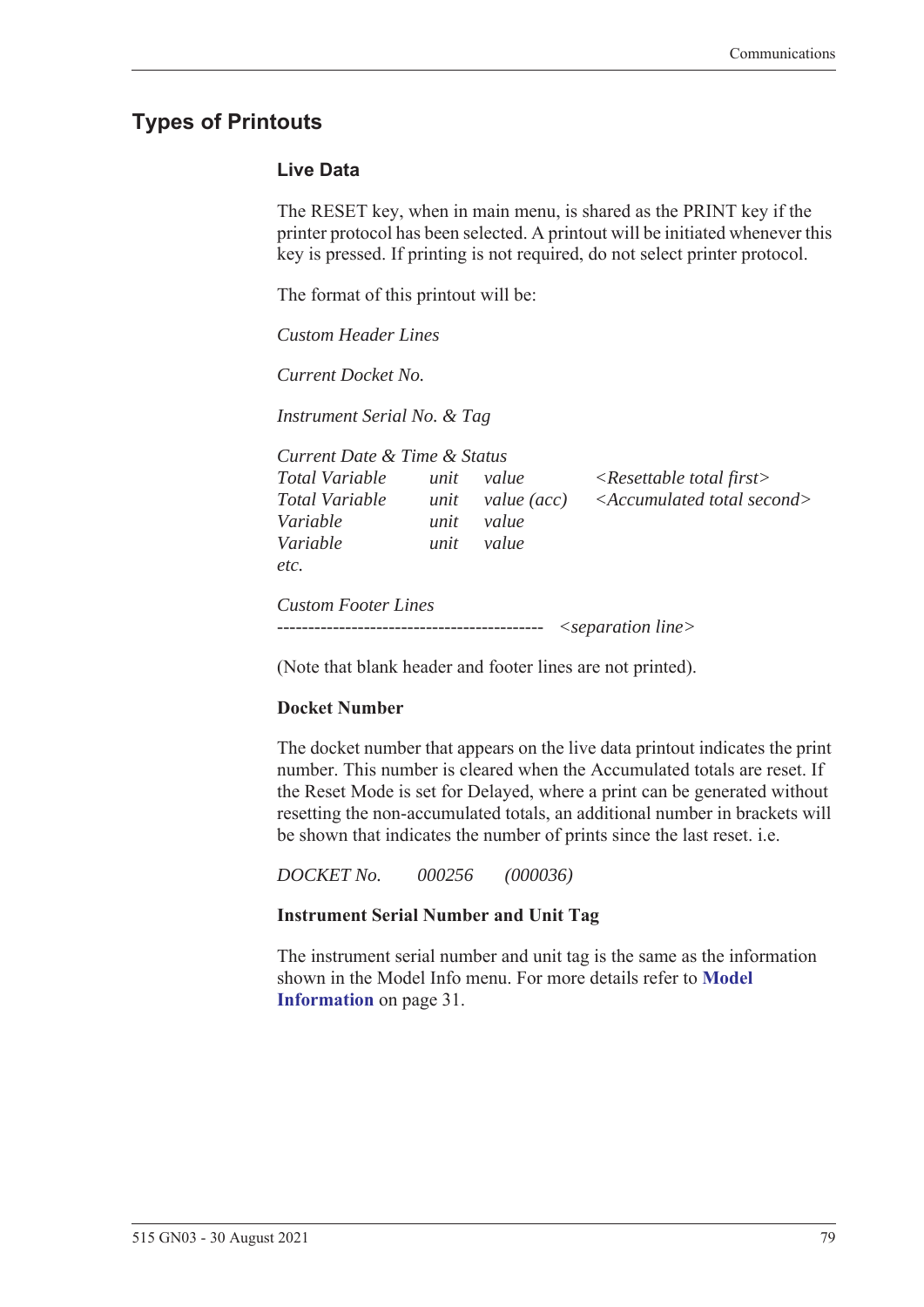#### <span id="page-89-0"></span>**Individual Log Data**

When in the Log Menu and while holding the DISPLAY key to view the data of the log of interest the RESET key can be pressed to initiate a printout of that log entry. The printout will have the time and date stamp corresponding to when the log was taken. After the print has been initiated there will be the opportunity to scroll to view another log entry and print again.

Since in each log entry all totals are stored as the Accumulated value, the printout will not have any resettable totals. The format of the printout with this exception is the same as the LIVE DATA printout:

*Custom Header Lines*

*Instrument Serial No. & Tag*

| Log Date & Time & Status   |      |       |                                     |
|----------------------------|------|-------|-------------------------------------|
| Variable                   | unit | value | $\leq$ example: total as Accum only |
| Variable                   | unit | value |                                     |
| etc.                       |      |       |                                     |
| <b>Custom Footer Lines</b> |      |       |                                     |

*-------------------------------------------- <separation line>*

### <span id="page-89-1"></span>**Log Report Printing**

As there is the likelihood that the reports can be of a considerable length it is strongly recommended that only the 80 Column printer with Z fold (tractor feed) paper be used. This is just as much for the memory storage of printer as it is for the reliable paper supply.

There is a HOLD.SET REPORT PRINT prompt under the main menu with the ability to print the pre-selected type of report. Pressing and holding the SET key for two seconds will initiate the printout. Any of the Log Reports will have the following format:

*Custom Header Lines*

*Title of Report*  $\langle$  *internally set, indicates report type Current Date & Time Instrument Serial No. & Tag -------------------------------------------- <separation line> Log No. Date & Time & Status Variable unit value <example: total as Accum only> Variable unit value etc.*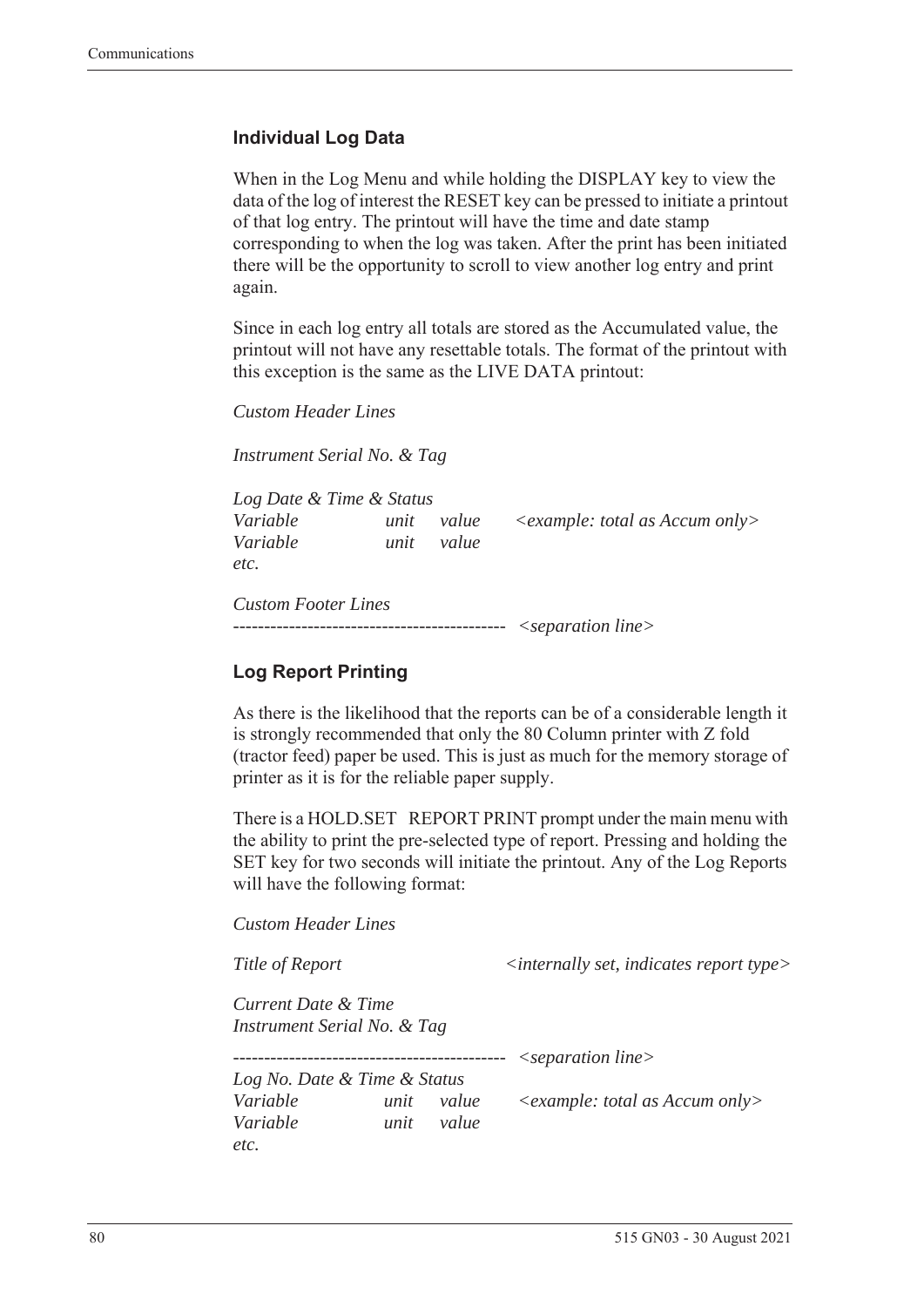|                              |      |       | $\leq$ separation line $>$              |
|------------------------------|------|-------|-----------------------------------------|
| Log No. Date & Time & Status |      |       |                                         |
| Variable                     | unit | value | $\leq$ example: total as Accum only $>$ |
| Variable                     | unit | value |                                         |
| etc.                         |      |       |                                         |
|                              |      |       | $\leq$ separation line $>$              |
| Log No. Date & Time & Status |      |       |                                         |
| Variable                     | unit | value | $\leq$ example: total as Accum only>    |
| Variable                     | unit | value |                                         |
| etc.                         |      |       |                                         |
| <b>Custom Footer Lines</b>   |      |       |                                         |

*-------------------------------------------- <separation line>*

Reports will print in the historical order, and for those logs that have no data (e.g. unit was powered off at the time) the print will show "Data not available", i.e.

| Log No. Date & Time & Status        |      |            |                                      |
|-------------------------------------|------|------------|--------------------------------------|
| Variable                            | unit | value      | $\leq$ example: total as Accum only> |
| Variable                            | unit | value      |                                      |
| etc.                                |      |            |                                      |
|                                     |      |            | $\leq$ separation line $>$           |
| Log No. Data Not Available          |      |            |                                      |
| ----------------------------------- |      | ---------- | $\leq$ separation line $>$           |
| Log No. Date & Time & Status        |      |            |                                      |
| Variable                            | unit | value      | $\leq$ example: total as Accum only> |
| Variable                            | unit | value      |                                      |
| etc.                                |      |            |                                      |

If the unit is programmed for 0 logs for a particular time base then the report for that time base will only consist of the header and ID information and a "Data Not Available" message. Likewise for the 0Hr to 23Hr report to print the complete report there must be a minimum of 48 hourly logs programmed otherwise "Data Not Available" will be printed for the missing logs.

*Custom Header Lines*

*Title of Report*

*Current Date & Time Instrument Serial No. & Tag*

*Data Not Available*

*Custom Footer Lines* 

*-------------------------------------------- <separation line>*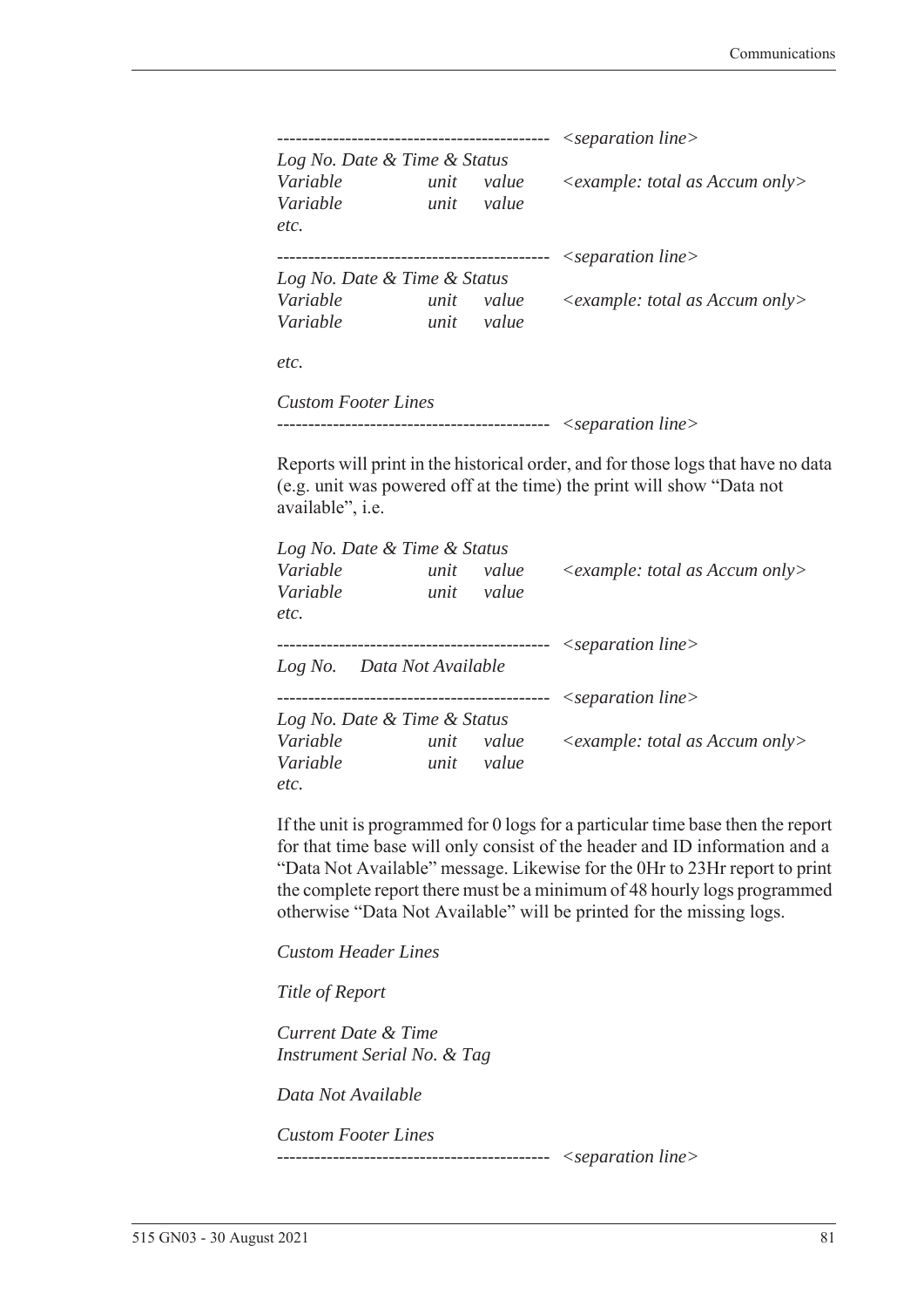# <span id="page-91-0"></span>**Printer Data Control**

Some printers have limited data buffers and are therefore unable to collect all the print data being transmitted. The 500 Series has the capability of software handshaking. The Xon/Xoff characters can be used by any of the printer types to control the flow of data to ensure that data is not lost.

Some printers will also transmit an Xoff character in response to other events such as printer being off-line, print head not engaged or power being removed. The specific behaviour of the printer being used should be noted.

#### <span id="page-91-1"></span>**Error Messages**

There are two printer error messages that can be displayed.

#### **PAPER OUT**

This message is related to the Printer Type PRN-03 TM295 Slip printer. It is standard procedure with this printer to check for paper status before printing. If a print is attempted but there is no paper the PAPER OUT message will be scrolled. The instrument will continue to poll the printer for paper and if paper is detected before a communications timeout expires the print will commence.

#### **COMMS TIMEOUT**

This message is relevant for all printer types and will be activated for the following conditions.

1. If the flow of data is stopped due to software or hardware handshaking and is not allowed to resume before the communications timeout.

2. If Printer Type is PRN-03 Slip printer and a paper status is requested but no response is received within the timeout period.

3. Paper Out has been detected for Printer Type PRN-03 but no paper is inserted within the timeout period.

When a communications timeout error has been activated the message COMMS TIMEOUT will be scrolled once, the request to print will be cleared and the instrument will return to its normal mode.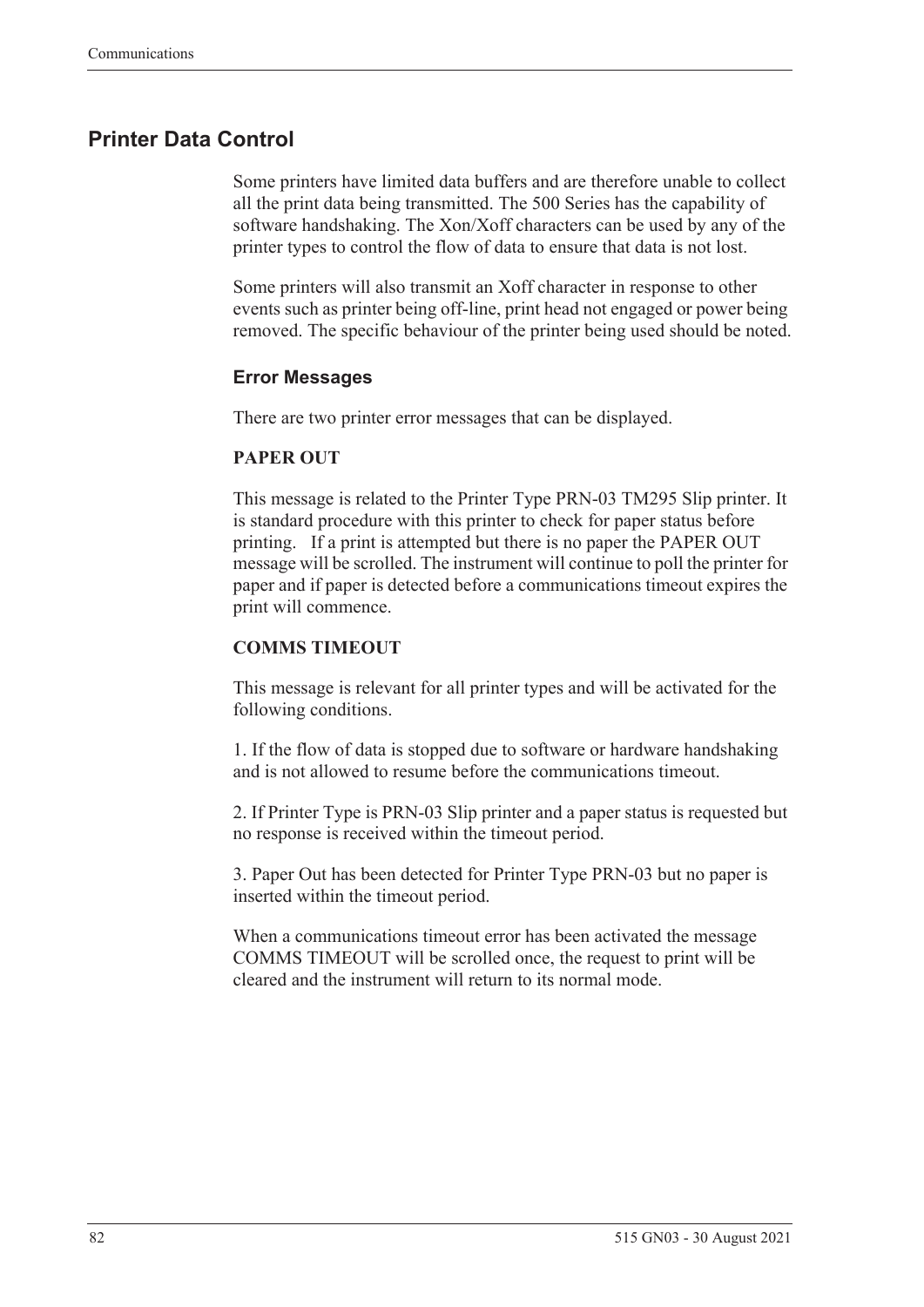# <span id="page-92-1"></span>**Appendix A Glossary**

<span id="page-92-0"></span>

| 500-PM<br><b>Software</b>                 | The 500 Series Program Manager (500-PM software) is a Windows based<br>program that is freely available from the download section of the Contrec<br>website. The program is a comprehensive configuration tool and resource<br>centre that can be used to tailor an instrument to suit specific application<br>needs including program settings, units of measurement, custom tags/text,<br>access levels and more. Custom versions can be saved and configuration<br>reports generated as a PDF. |  |  |  |  |  |  |  |
|-------------------------------------------|---------------------------------------------------------------------------------------------------------------------------------------------------------------------------------------------------------------------------------------------------------------------------------------------------------------------------------------------------------------------------------------------------------------------------------------------------------------------------------------------------|--|--|--|--|--|--|--|
| $AGA-8$                                   | American Gas Association AGA-8 is the equation to predict the<br>compressibility of natural gas mixtures with higher inert contents (up to<br>50% $N_2$ and /or CO <sub>2</sub> ) and higher pressure and temperature than the NX-19<br>equation is used for.                                                                                                                                                                                                                                     |  |  |  |  |  |  |  |
| <b>ASCII</b>                              | American Standard Code for Information Interchange. For the ASCII<br>protocol, the instrument receives and transmits messages in ASCII, with all<br>command strings to the instrument terminated by a carriage return. Replies<br>from the instrument are terminated with a line-feed and a carriage-return.                                                                                                                                                                                      |  |  |  |  |  |  |  |
| <b>Absolute</b>                           | Absolute Pressure = Atmospheric Pressure + Gauge Pressure.                                                                                                                                                                                                                                                                                                                                                                                                                                        |  |  |  |  |  |  |  |
| <b>Pressure</b>                           | It is the combined local atmospheric pressure and the gauge pressure. All<br>calculations are based on absolute values for pressure. Some sensors can<br>directly measure the absolute pressure value while others measure gauge<br>pressure. Pressure can be displayed as absolute or gauge and is indicated<br>with an 'A' or 'G' appended to the pressure units of measure.                                                                                                                    |  |  |  |  |  |  |  |
| Atmospheric<br>& Gauge<br><b>Pressure</b> | Some sensors only measure gauge pressure, in this case the atmospheric<br>pressure must be programmed to determine the absolute value. The<br>atmospheric value is affected by the altitude of the installation. The<br>atmospheric pressure default is 101.325 kPa (14.696 psia) which is the<br>standard value at sea level.                                                                                                                                                                    |  |  |  |  |  |  |  |
| <b>Modbus RTU</b>                         | The Modbus protocol is a message structure for communications between<br>controllers and devices regardless of the type of network. In RTU (remote<br>terminal unit) mode, each 8-bit byte in a message contains two 4-bit<br>hexadecimal characters. This mode has greater character density than<br>ASCII and allows better data throughput than ASCII for the same baud rate.                                                                                                                  |  |  |  |  |  |  |  |
| <b>Normal</b>                             | Normal conditions are defined as:                                                                                                                                                                                                                                                                                                                                                                                                                                                                 |  |  |  |  |  |  |  |
| <b>Conditions</b>                         | $0^{\circ}$ C (273.15K) and 101.325 kPa<br>32°F (491.67°R) and 14.696 psia.                                                                                                                                                                                                                                                                                                                                                                                                                       |  |  |  |  |  |  |  |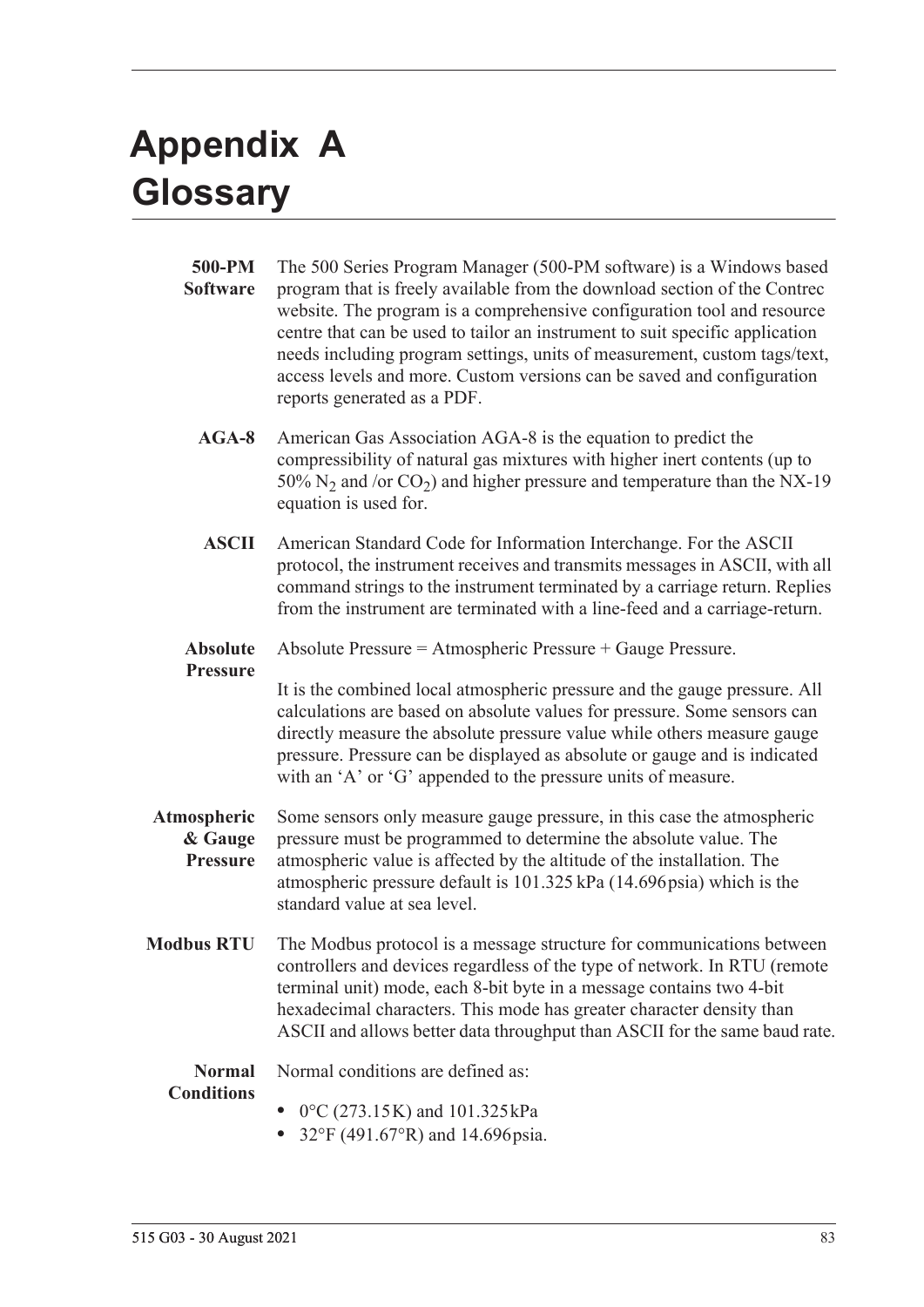|                                                                              | A flow rate at normal conditions is indicated with an 'N' in the front of the<br>corrected volume units of measure. Compare with Standard conditions.                                                                                 |  |  |  |
|------------------------------------------------------------------------------|---------------------------------------------------------------------------------------------------------------------------------------------------------------------------------------------------------------------------------------|--|--|--|
| <b>Normalised</b><br>Input                                                   | A normalised input ranges from 0 to 1.000. For 4-20 mA input, the signal is<br>set to 0 at 4mA and the signal is set to 1.000 at 20mA.                                                                                                |  |  |  |
| <b>NX-19</b>                                                                 | A set of equations for calculating compressibility of natural gas as a<br>function of temperature, pressure and gas composition.                                                                                                      |  |  |  |
| <b>Passive Output</b><br>Requires an external power supply.<br><b>Signal</b> |                                                                                                                                                                                                                                       |  |  |  |
| <b>RTD</b>                                                                   | <b>Resistance Temperature Device</b>                                                                                                                                                                                                  |  |  |  |
| <b>Square Root</b><br>Correction                                             | This allows the unit to correct for non-linearities when connected to<br>differential pressure flow devices due to the square-root relationship of the<br>flow rate, density and differential pressure of the fluid or gas in motion. |  |  |  |
| <b>Standard</b>                                                              | Standard conditions are defined as:                                                                                                                                                                                                   |  |  |  |
| <b>Conditions</b>                                                            | • 15°C (288.15K) and 101.325kPa, or<br>• 59°F (518.67°R) and 14.696 psia.                                                                                                                                                             |  |  |  |
|                                                                              | A flow rate at standard conditions is indicated with an 'S' in the front of the<br>corrected volume units of measure. Compare with Normal conditions.                                                                                 |  |  |  |
| Watchdog<br>Timer (WTD)                                                      | The WDT is used to monitor the activity of the micro processor and will<br>force a reboot if the micro processor stops, while power is applied, due to<br>any internal or external influences.                                        |  |  |  |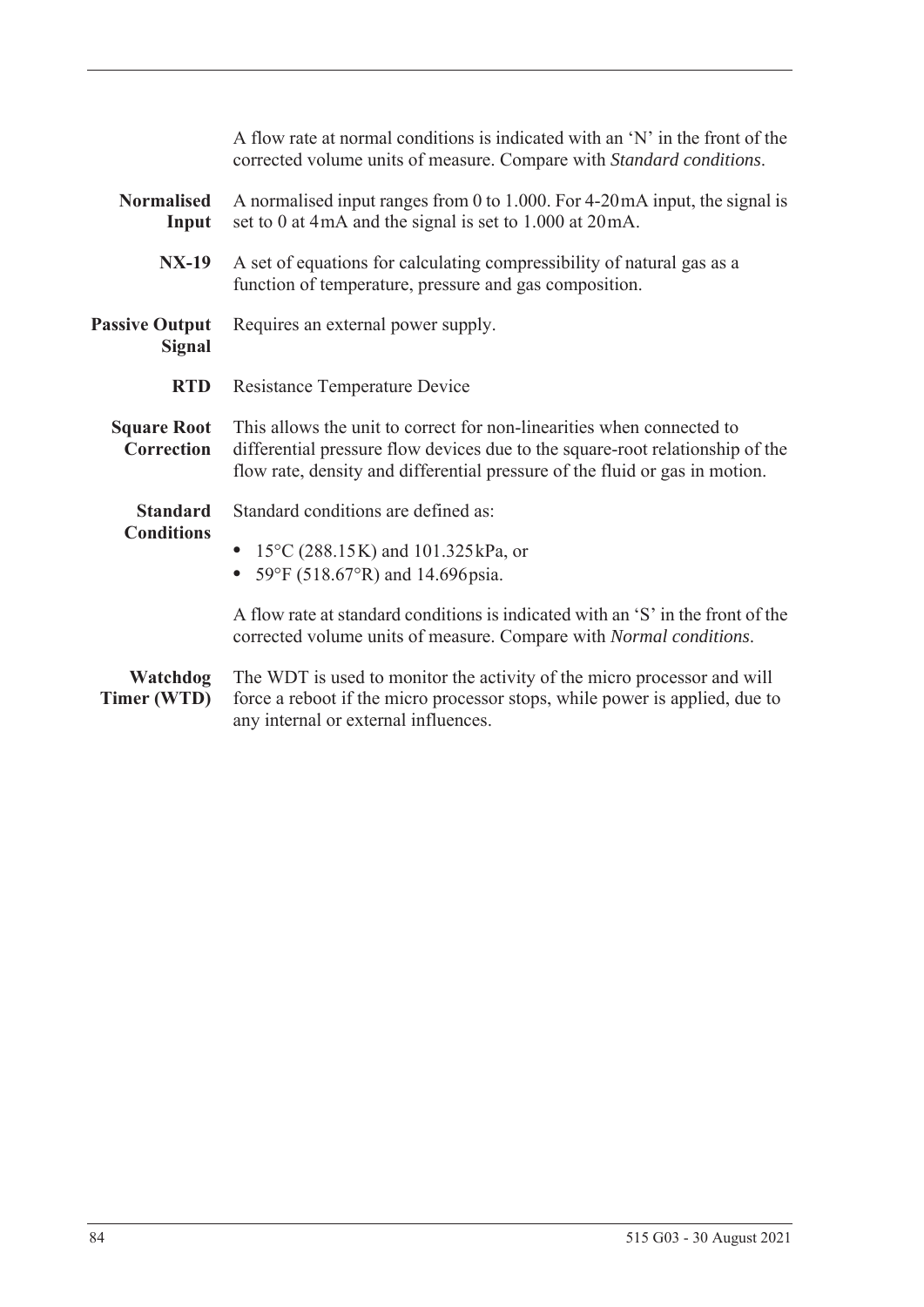# <span id="page-94-1"></span>**Appendix B Model Numbers**

# <span id="page-94-0"></span>**Product Codes**

| <b>Model</b>                                                                                                                                                                          | <b>Supplementary Code</b> |              |                |   |                                                                                                                                        | <b>Description</b>                           |        |                                                                                                                             |  |
|---------------------------------------------------------------------------------------------------------------------------------------------------------------------------------------|---------------------------|--------------|----------------|---|----------------------------------------------------------------------------------------------------------------------------------------|----------------------------------------------|--------|-----------------------------------------------------------------------------------------------------------------------------|--|
| 515                                                                                                                                                                                   |                           |              |                |   |                                                                                                                                        |                                              | - GN03 |                                                                                                                             |  |
|                                                                                                                                                                                       | $\mathbf{1}$              |              |                |   |                                                                                                                                        |                                              |        | Panel mount enclosure                                                                                                       |  |
|                                                                                                                                                                                       | $\overline{2}$            |              |                |   |                                                                                                                                        |                                              |        | Field mount enclosure (NEMA 4X / IP66)                                                                                      |  |
| <b>Enclosure</b>                                                                                                                                                                      | 3/5                       |              |                |   |                                                                                                                                        |                                              |        | Explosion proof Ex d (IECEx/ATEX), metric glands<br>(5 specifies heater)                                                    |  |
|                                                                                                                                                                                       | 4/6                       |              |                |   |                                                                                                                                        |                                              |        | Explosion proof Ex d (CSA), NPT glands<br>(6 specifies heater)                                                              |  |
|                                                                                                                                                                                       |                           | 0            |                |   |                                                                                                                                        |                                              |        | 4 logic inputs, 1 isolated output, 2 relays (only relay type 1 is<br>available), RS232 (DB9) communication port             |  |
| <b>Output Options</b>                                                                                                                                                                 |                           | $\mathbf{1}$ |                |   |                                                                                                                                        |                                              |        | 4 logic inputs, 2 isolated outputs, 4 relays, real-time clock data<br>logging, RS232 (DB9) and RS485 communication ports    |  |
|                                                                                                                                                                                       |                           | 2/3          |                |   |                                                                                                                                        |                                              |        | 4 logic inputs, 2 isolated outputs, 4 relays, real-time clock data<br>logging, RS232 (DB9) and Ethernet communication ports |  |
|                                                                                                                                                                                       |                           |              | 1              |   |                                                                                                                                        |                                              |        | Electromechanical relays only                                                                                               |  |
| <b>Relay Type</b>                                                                                                                                                                     | $\overline{2}$            |              |                |   |                                                                                                                                        | 2 electromechanical and 2 solid state relays |        |                                                                                                                             |  |
|                                                                                                                                                                                       |                           |              | $\overline{3}$ |   |                                                                                                                                        |                                              |        | Solid state relays only                                                                                                     |  |
| <b>Power Supply</b>                                                                                                                                                                   |                           |              |                | U |                                                                                                                                        |                                              |        | Inputs for 12-28VDC and 100-240 VAC, 50-60Hz<br>(Previous Models: $A = 110/120$ VAC, $E = 220/240$ VAC)                     |  |
|                                                                                                                                                                                       |                           |              |                | D |                                                                                                                                        |                                              |        | Input for 12-28VDC power only                                                                                               |  |
| <b>Display Panel Options</b>                                                                                                                                                          |                           |              |                |   | S                                                                                                                                      |                                              |        | Standard option (now with backlight & LCD backup)<br>(original Full option: F, with Infra-Red comms, no longer available)   |  |
| C<br><b>PCB Protection</b>                                                                                                                                                            |                           |              |                |   | Conformal coating - required for maximum environmental<br>operating range. Recommended to avoid damage from<br>moisture and corrosion. |                                              |        |                                                                                                                             |  |
| N                                                                                                                                                                                     |                           |              |                |   | None - suitable for IEC standard 654-1 Climatic Conditions up<br>to Class B2 (Heated and/or cooled enclosed locations)                 |                                              |        |                                                                                                                             |  |
| <b>GN03</b><br><b>Application Pack Number</b>                                                                                                                                         |                           |              |                |   |                                                                                                                                        |                                              |        | Defines the application software to be loaded into the<br>instrument                                                        |  |
| For example: Model No. 515.111USC<br>Displayed on the 500 Series as:<br>Note: The first character represents the CPU installed<br>(factory use only). The remaining 6 characters only |                           |              |                |   |                                                                                                                                        |                                              |        | $2 - 1 - 5 -$                                                                                                               |  |
| represent hardware that affects the operation.                                                                                                                                        |                           |              |                |   |                                                                                                                                        |                                              |        | MODEL<br>515                                                                                                                |  |

**Note:** Example full product part number is 515.111USC-GN03 (This is the number used for placing orders).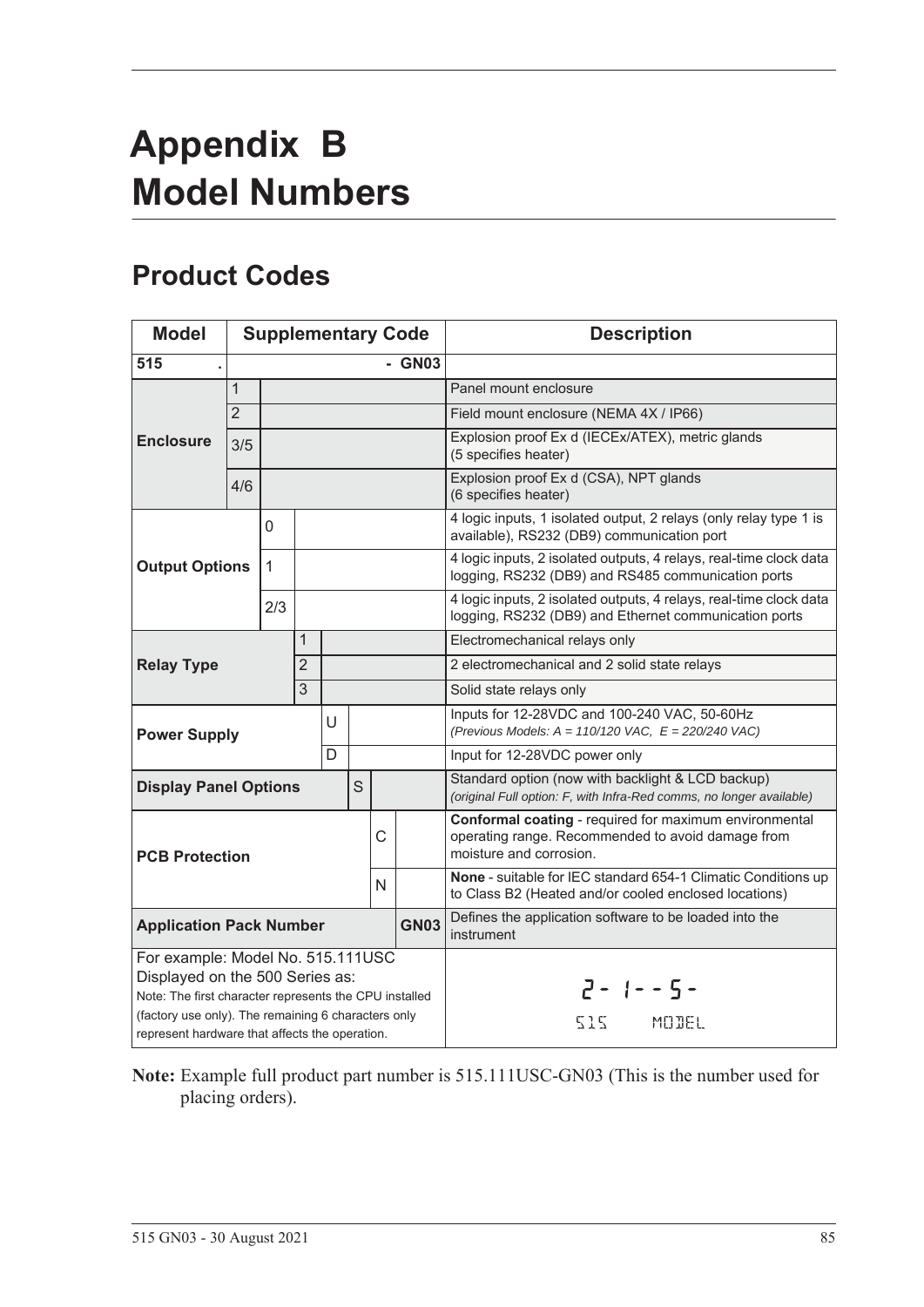# <span id="page-95-1"></span>**Custom Version Codes**

|                                            |             | Code           |                   | <b>Description</b>                                                                             |  |  |
|--------------------------------------------|-------------|----------------|-------------------|------------------------------------------------------------------------------------------------|--|--|
|                                            | 00          |                |                   | <b>Factory Default Application</b>                                                             |  |  |
|                                            | 01          |                |                   | Contrec Systems Pty. Ltd. Melbourne Australia                                                  |  |  |
|                                            | 02          |                |                   | Contrec Limited. West Yorkshire UK                                                             |  |  |
| <b>Origin Code</b>                         | 03          |                |                   |                                                                                                |  |  |
| <b>Identifies</b><br><b>Distributor</b>    | 04          |                |                   | Contrec - USA, LLC. Pelham AL 35124 USA                                                        |  |  |
|                                            | 05          |                |                   | Flowquip Ltd. Halifax UK                                                                       |  |  |
|                                            | 06          |                |                   |                                                                                                |  |  |
|                                            | etc.        |                |                   |                                                                                                |  |  |
| $\Omega$<br>$\mathbf{1}$<br>$\overline{2}$ |             |                | English (Default) |                                                                                                |  |  |
|                                            |             |                | German            |                                                                                                |  |  |
|                                            |             |                | <b>Dutch</b>      |                                                                                                |  |  |
| 3<br><b>User Language</b>                  |             |                |                   | French                                                                                         |  |  |
|                                            |             | $\overline{4}$ |                   | Spanish                                                                                        |  |  |
|                                            |             | 5              |                   |                                                                                                |  |  |
|                                            |             | etc.           |                   |                                                                                                |  |  |
| 000                                        |             |                |                   |                                                                                                |  |  |
| <b>Distributor's Code</b>                  |             |                | $\cdots$          | Distributor's own choice. Possibly a code that identifies the<br>customer and the application. |  |  |
|                                            | 999         |                |                   |                                                                                                |  |  |
| For example: 02 3 157                      |             |                | 023157            |                                                                                                |  |  |
| Displayed on the 500 Series as:            | CUSTOM VERS |                |                   |                                                                                                |  |  |

# **Application Information Code**

The Application Information code is an aid for users and service personnel to determine the type of inputs that are used in a particular application. The Application Information code is displayed on the instrument as shown below.

<span id="page-95-0"></span>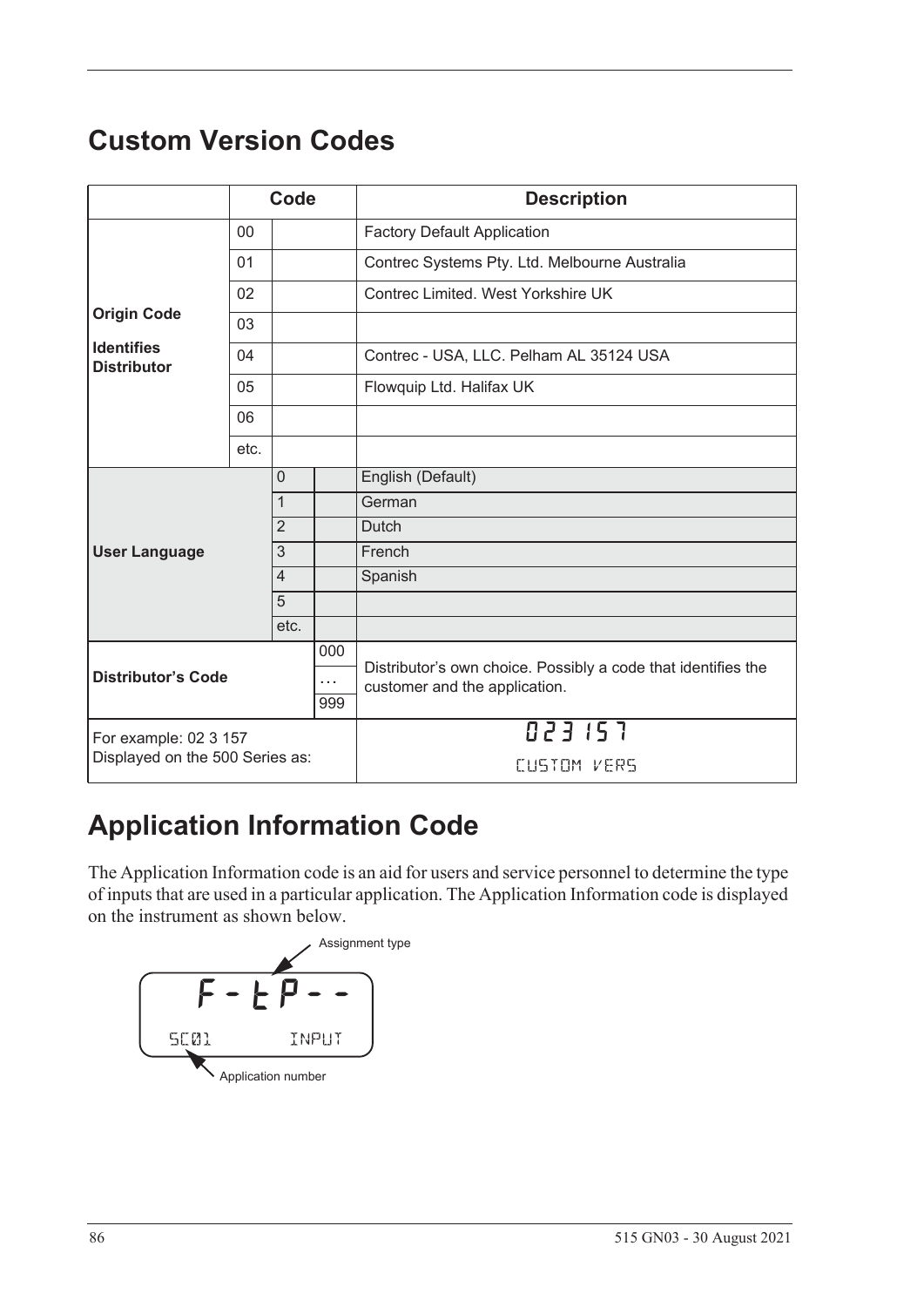The Application number identifies the application as in the following examples:

- **•** SC01 steam flow computer for frequency flow meter
- **•** GN02 natural gas flow computer for analog flow meter

The Input Assignment type indicates the physical input that is assigned to each input on the instrument. The code is made up from six characters as follows:

| FINP1   FINP2   AINP1   AINP2   AINP3   AINP4 |  |  |  |
|-----------------------------------------------|--|--|--|
|                                               |  |  |  |

The codes are as follows:

- - not used in this application
- **A** indicates a generic analog input such as for density or level etc.
- **•** C indicates a user code input
- d indicates a density input
- **•** F indicates a generic flow input such as for volume or mass etc.
- H indicates a high flow input for stacked inputs
- **•** L indicates a low flow input for stacked inputs
- **•** P indicates a pressure input
- **q** indicates a quadrature input
- *k* indicates a temperature input.

For example,  $F - F - i$  is an instrument with FINP1 (frequency input 1) assigned to a flow input, AINP1 assigned to a temperature input and AINP2 assigned as a pressure input. The other inputs are not used.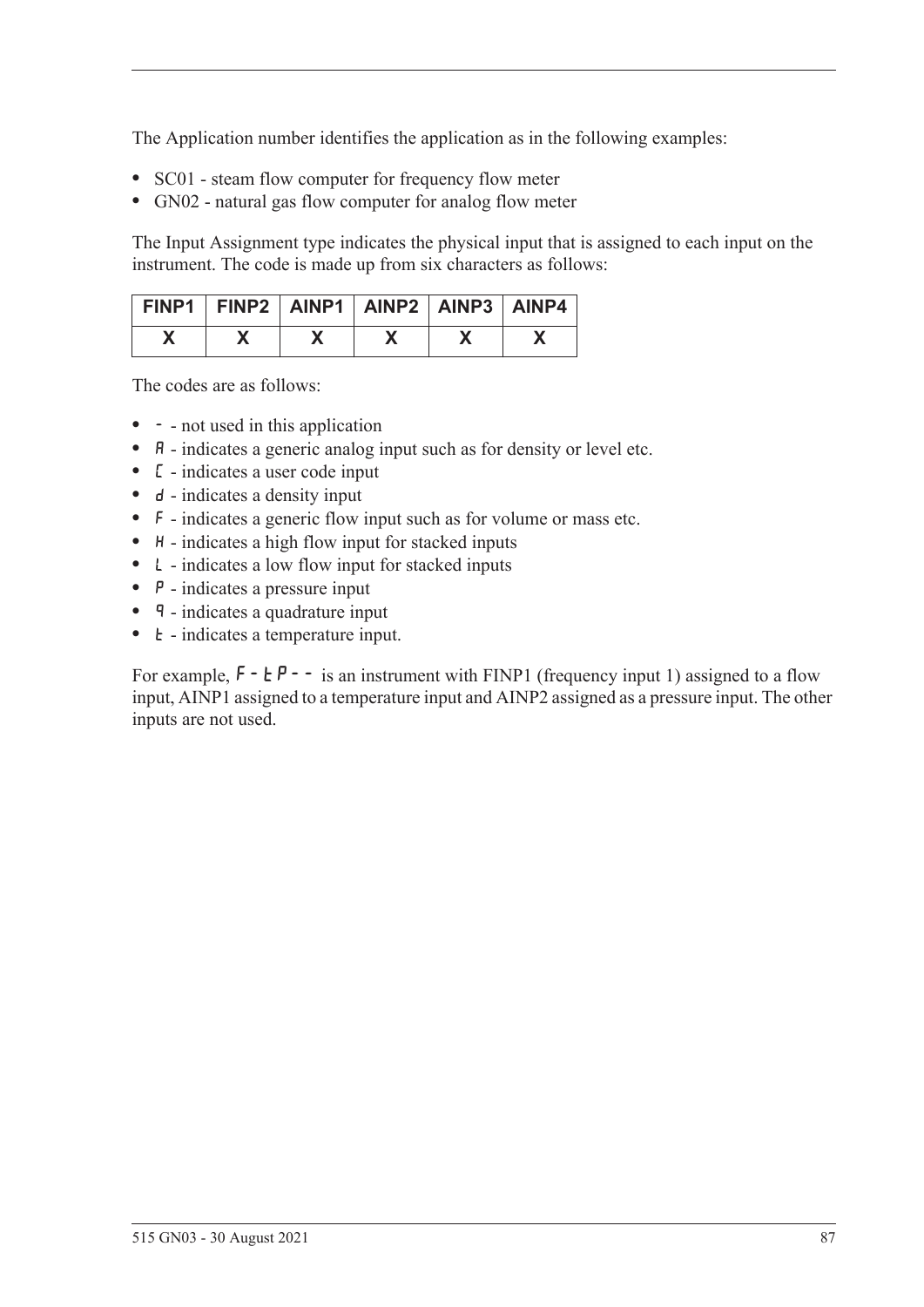# <span id="page-97-0"></span>**Appendix C Ethernet Port & Setup**

# **Ethernet Port**

The optional Ethernet port simplifies the communication network and avoids the need for an external 3rd party Serial to Ethernet converter. It allows communications via an existing Ethernet network. In some installations you will need to speak with your network (IT) administrator in order to correctly set up your network. Applications, such as DataMod (available via Contrec), can communicate over the Ethernet network to perform remote monitoring and Data Logging operations.

Within the instrument's calibration menus the Ethernet port uses the settings for the RS-485 port that need to match a supplied Ethernet unit as follows:

- **•** Protocol: RTU
- **•** Baud Rate: 19200
- **•** Data Bits: 8
- **•** Parity: Even
- **•** Stop Bits: 1

Data mapping follows the same convention applied to Modbus registers.

# **Connecting 515 Ethernet to Networks/Routers**

Ethernet 515s are set as default to DHCP (Dynamic Host Configuration Protocol), which should allow your network/router to automatically find and assign an IP address to the instrument (providing there are addresses available). If your network cannot locate the instrument you may need to run the 'Digi Discovery' tool (Contrec guide available on request) or enter the Ethernet module's MAC address within your router settings. If required, the instrument can also be set to a static IP address, however it is strongly advised that only IT competent persons access and edit site network and 515 Ethernet settings. All Ethernet instruments are supplied with the Ethernet module MAC address printed on the outside of the enclosure and also printed directly onto the Ethernet Module itself (the Option card would need to be removed to view the physical Digi Ethernet module).

Contrec Limited will not be held responsible for any changes made to customer router and network settings. Further guides on how to access the module settings and discovering IP address' can be supplied upon request.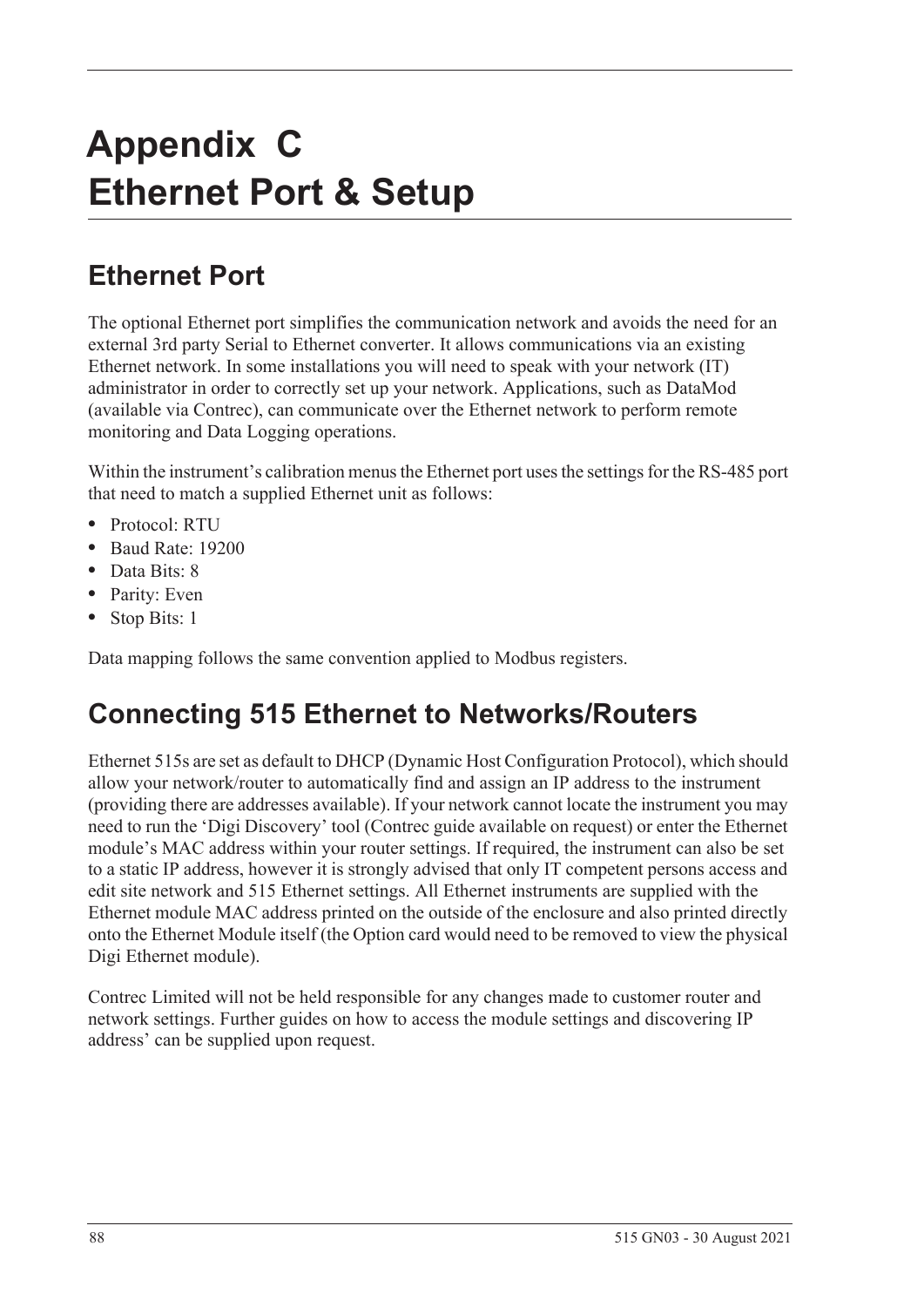# **Connecting DataMod via Ethernet**

Using the IP address that you or the network/router has assigned to the 515 instrument, enter this into the **Host Name / IPv4 Address** tab within DataMod's Modbus Connection Settings as per [Figure 21.](#page-98-0)

Ensure all other settings are correct as per the **Datamod User Guide** and the **515 Ethernet Guide - Establishing a Connection to Datamod**. Both of these documents are available from Contrec on request.

| Transmission Mode-        |                      |                     |                      |
|---------------------------|----------------------|---------------------|----------------------|
| C RTU Serial              | <b>C</b> TCP/IP      | C RTU over TCP/IP   |                      |
| -RTU Serial Settings-     |                      |                     |                      |
| Serial Port:              |                      | Baud Rate (bps):    |                      |
| COM1                      |                      | 19200               | $\blacktriangledown$ |
| -Data Bits-               |                      | -Parity-            |                      |
| C 7 bits C 8 bits         |                      | C None              |                      |
|                           |                      | $C$ Odd             |                      |
| -Stop Bits-               |                      |                     |                      |
| $C$ 1 bit $C$ 2 bits      |                      | $G$ Even            |                      |
|                           |                      |                     |                      |
| TCP/IP Settings           |                      |                     |                      |
| Host Name / IPv4 Address: |                      |                     | Port:                |
| 192.168.0.7               |                      |                     | 502                  |
|                           |                      |                     |                      |
|                           |                      |                     | 11                   |
| Receive Timeout (sec): 2  |                      | Slave Unit Address: |                      |
| Maximum Retries:          | $\vert$ <sub>2</sub> |                     |                      |
|                           |                      |                     |                      |
|                           |                      | <br>$\frac{QK}{2}$  | Cancel               |

<span id="page-98-0"></span>*Figure 21 DataMod - Modbus Connection Settings*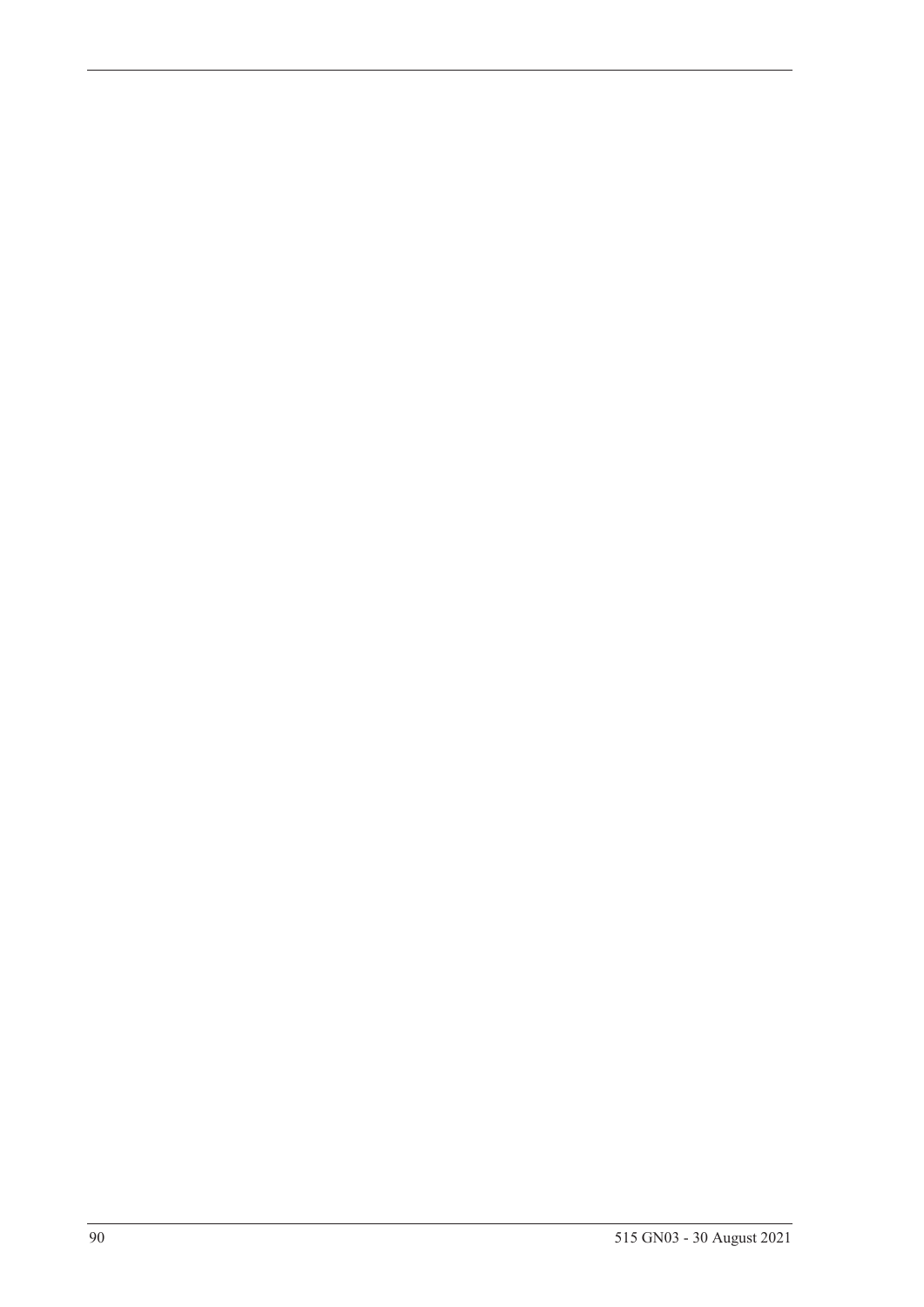# **Index**

**Numerics** 0-5V inpu[t 15](#page-24-0) 4-20mA input [16](#page-25-0) output [18](#page-27-0) 500 Series Program Manage[r 5](#page-14-0) 500-PM software [5,](#page-14-0) [83](#page-92-0)

#### **A**

ACCUM ke[y 26](#page-35-0) address, instrumen[t 66](#page-75-0) AGA-[8 1](#page-10-0) alarm connection [20](#page-29-0) equipment failur[e 49](#page-58-0) hysteresi[s 51](#page-60-0) relays [49](#page-58-1) setpoin[t 50](#page-59-0) alarms menu [49](#page-58-2) analog input connection[s 15](#page-24-1) failur[e 59](#page-68-0) scalin[g 3](#page-12-0) application cod[e 86](#page-95-0) approvals [7](#page-16-0) FCC Declaration [7](#page-16-1) ASCII protoco[l 65](#page-74-0)

### **B**

back panel [12](#page-21-0) backup program [37](#page-46-0) Program Manage[r 37](#page-46-1) basic men[u 28](#page-37-0) battery faile[d 60](#page-69-0) lif[e 53](#page-62-1) ne[w 60](#page-69-0) battery replacemen[t 24](#page-33-0) battery typ[e 24](#page-33-1) baud rat[e 52](#page-61-1)

# **C**

CAL switch-protected parameter [33](#page-42-0) calibration backup, reports [37](#page-46-0) menu [38](#page-47-0) set mode [34](#page-43-0) view mode [34](#page-43-1) cleaning [11](#page-20-0) clock batter[y 53](#page-62-1) date format [54](#page-63-0) real-tim[e 53](#page-62-2) codes application information [86](#page-95-0) customer versio[n 86](#page-95-1) exception [75](#page-84-1) product numbe[r 85](#page-94-0) comm port COM-1 RS-232 [63](#page-72-1) COM-2 RS-485 [64](#page-73-1) communication connection[s 22](#page-31-0) protocols [65](#page-74-1) communication[s 4,](#page-13-1) [63](#page-72-2) menu [52](#page-61-2) connections alar[m 20](#page-29-0) communication [63](#page-72-3) communication[s 22](#page-31-0) electrical [12](#page-21-1) input [15](#page-24-2) mains [23](#page-32-0) output [18](#page-27-1) customer version codes [86](#page-95-1) customizing a printout [78](#page-87-1)

# **D**

daily logging [55](#page-64-0) data log viewing [28,](#page-37-1) [29](#page-38-0)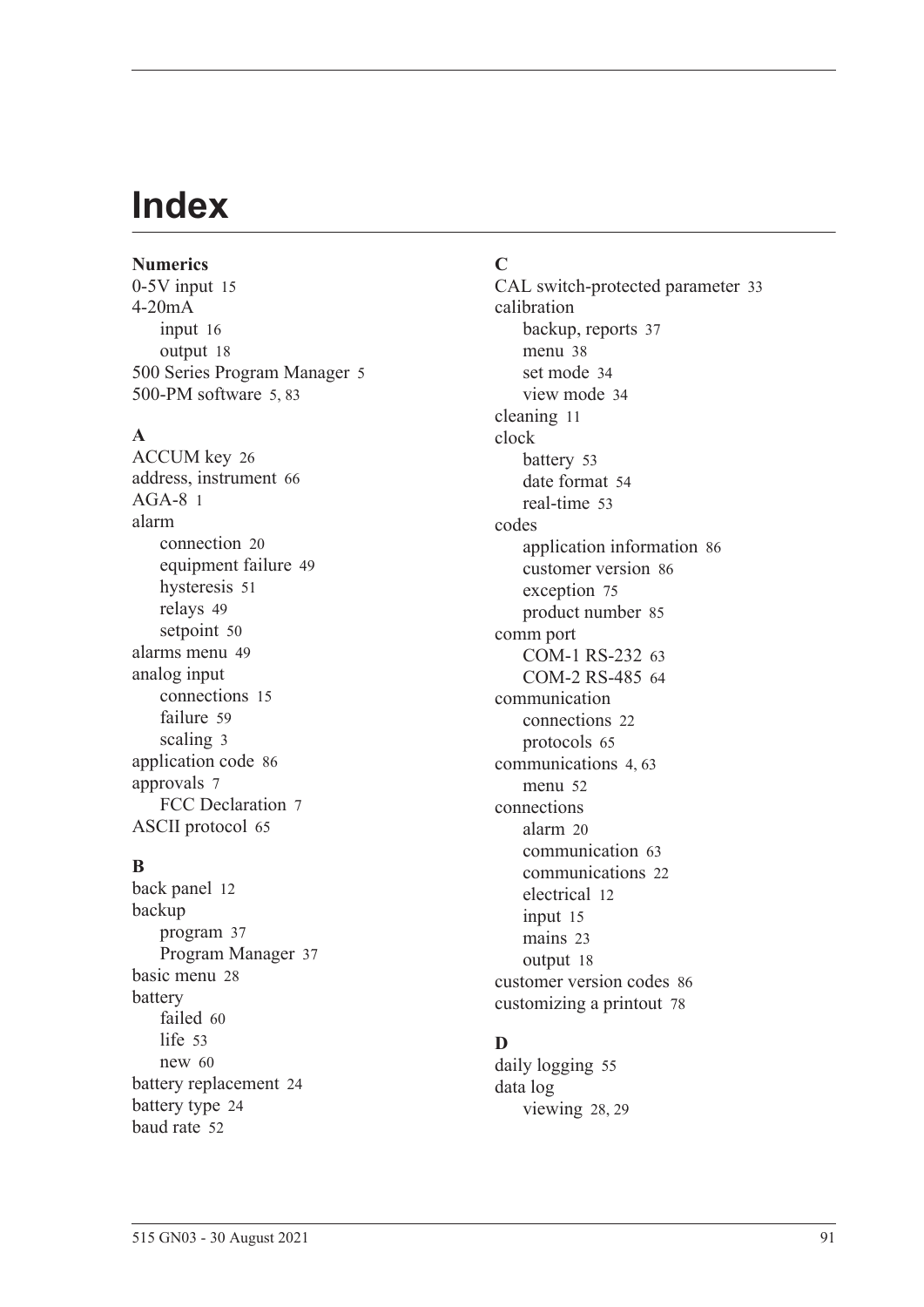data logging daily [55](#page-64-0) hourl[y 54](#page-63-1) monthly [55](#page-64-1) weekl[y 55](#page-64-2) yearly [55](#page-64-3) date format [54](#page-63-0) declaration FCC [7](#page-16-1) decontamination [11](#page-20-0) default on exception [59](#page-68-1) default tota[l 25](#page-34-0) detail men[u 28](#page-37-0) disconnection device [23](#page-32-1) display specifications [9](#page-18-0) timeout mod[e 56](#page-65-0) timeout time [57](#page-66-0) DISPLAY key [26](#page-35-1) display-only parameter [33](#page-42-1)

# **E**

earthin[g 23](#page-32-2) electrical connections [12](#page-21-1) equipment failure alarm [49](#page-58-0) error condition, overrid[e 59](#page-68-2) error message[s 59](#page-68-3) Ethernet COM-2 por[t 23,](#page-32-3) [64](#page-73-2) exception codes [75](#page-84-1) Exception Status [67](#page-76-0) exception, default [59](#page-68-1)

### **F**

failure of input [59](#page-68-0) features [1](#page-10-1) flash driver port assignmen[t 53](#page-62-3) format, date [54](#page-63-0) front panel keys [26](#page-35-2) LEDs [25](#page-34-1)

### **G**

glossary [83](#page-92-1) GPA 2172-96 [6](#page-15-0)

### **H**

hardware connections [63](#page-72-3) hourly logging [54](#page-63-1) hysteresis, alar[m 51](#page-60-0)

# **I**

input 0-5[V 15](#page-24-0) 4-20mA [16](#page-25-0) connections [15](#page-24-2) analog [15](#page-24-1) failure [59](#page-68-0) RTD [16](#page-25-1) sensor failure [59](#page-68-0) types [5](#page-14-1) inputs menu [42](#page-51-0) installation [11](#page-20-1) instrument address [66](#page-75-0) request forma[t 65](#page-74-2) response[s 67](#page-76-1) setting[s 40](#page-49-1) interconnections, communication [63](#page-72-3) interference suppression [21](#page-30-0) ISO 6976-1995 [6](#page-15-1) isolated output[s 4](#page-13-2)

# **K**

key ACCUM [26](#page-35-0) DISPLA[Y 26](#page-35-1) RATE [26](#page-35-3) RESE[T 26](#page-35-4) TOTAL [26](#page-35-5) keys, front panel [26](#page-35-2)

# **L**

LEDs, status [25](#page-34-1) logged dat[a 28](#page-37-1) viewin[g 29](#page-38-0) logging daily [55](#page-64-0) hourly [54](#page-63-1) monthly [55](#page-64-1) weekl[y 55](#page-64-2) yearly [55](#page-64-3) logic input connection [17](#page-26-0)

# **M**

main menu basic and detailed [28](#page-37-0) main menu item[s 27](#page-36-0) mains connections [23](#page-32-0) maintenanc[e 11,](#page-20-1) [23](#page-32-4)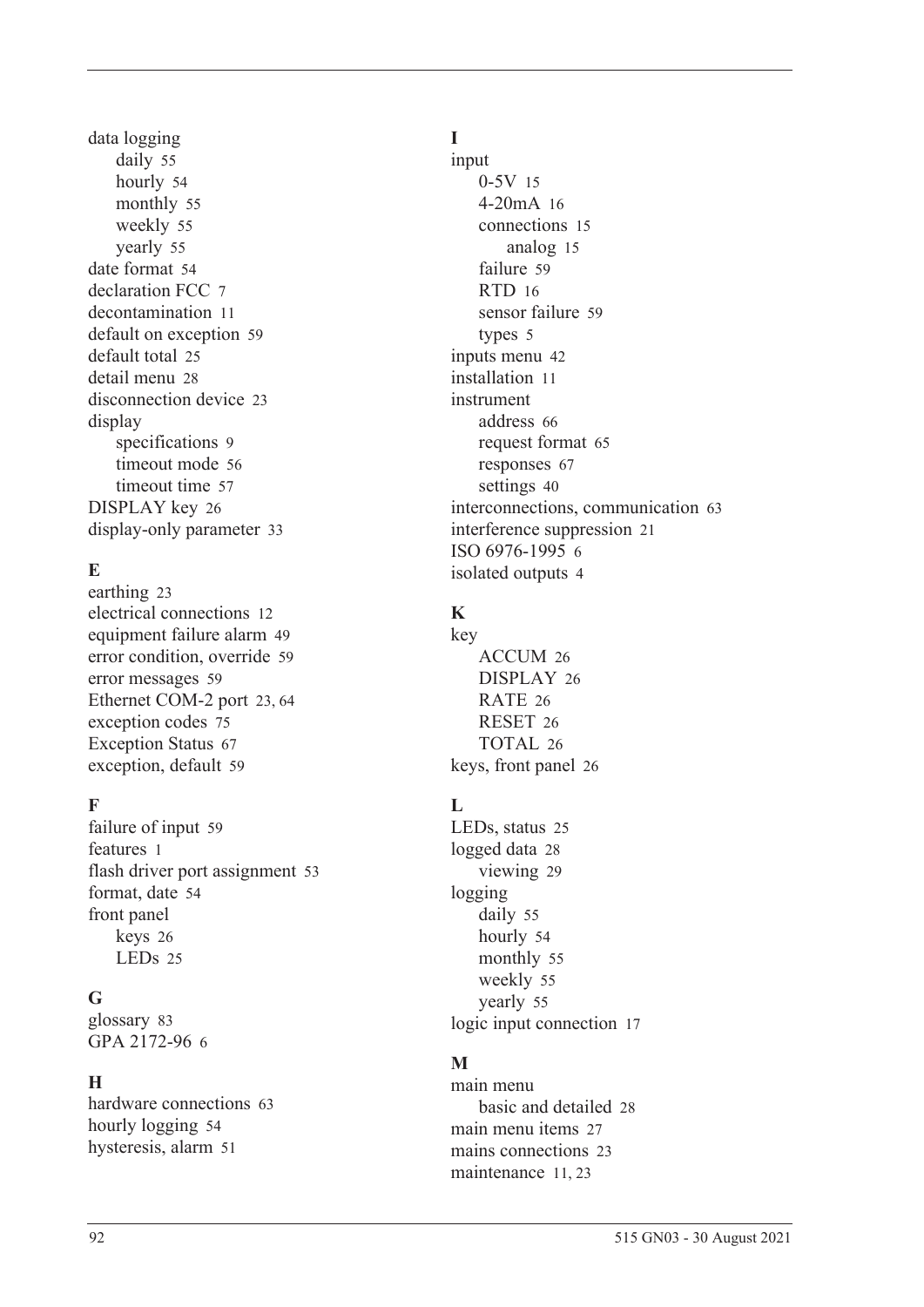menu alarm[s 49](#page-58-2) calibratio[n 38](#page-47-0) comms [52](#page-61-2) input[s 42](#page-51-0) output[s 47](#page-56-0) params [40](#page-49-2) setu[p 56](#page-65-1) test [58](#page-67-0) tm/lo[g 53](#page-62-4) unit[s 40](#page-49-3) messages erro[r 59](#page-68-3) syste[m 59](#page-68-4) warnin[g 61](#page-70-0) Modbus accessible parameters [41](#page-50-0) Modbus data forma[t 53](#page-62-5) Modbus RTU protoco[l 71](#page-80-0) mode display timeou[t 56](#page-65-0) normal operatio[n 25](#page-34-2) set calibration [34](#page-43-0) view calibration [34](#page-43-1) model number[s 85](#page-94-1) monthly logging [55](#page-64-1) mountin[g 11](#page-20-2)

### **N**

normal operatio[n 25](#page-34-2) number mode[l 85](#page-94-1) seria[l 31](#page-40-1)

# **O**

operation, norma[l 25](#page-34-2) output connection[s 18](#page-27-1) 4-20m[A 18](#page-27-0) puls[e 19](#page-28-0) pulse facto[r 49](#page-58-3) outputs men[u 47](#page-56-0) override error condition [59](#page-68-2)

# **P**

panel LED[s 25](#page-34-1) mountin[g 11](#page-20-2) rear [12](#page-21-0)

parameter CAL switch-protected [33](#page-42-0) display-only [33](#page-42-1) not visibl[e 33](#page-42-2) password-protected [33](#page-42-3) programmable [33](#page-42-4) parameters men[u 40](#page-49-2) parity bit [52](#page-61-3) password-protected parameter [33](#page-42-3) peak flowrate[s 28](#page-37-2) port assignment, flash driver [53](#page-62-3) COM-1 RS-232 [22,](#page-31-1) [52](#page-61-4) COM-2 Ethernet [23,](#page-32-3) [64](#page-73-2) COM-2 RS-485 [22,](#page-31-2) [52](#page-61-5) COM-[3 52](#page-61-6) flash driver assignment [53](#page-62-3) power supply interruption [53](#page-62-1) printer data control [82](#page-91-0) error messages [82](#page-91-1) protocol [78](#page-87-2) report types [78](#page-87-3) printer type[s 78](#page-87-4) printout configuration repor[t 37](#page-46-2) printouts individual logs [80](#page-89-0) live data [79](#page-88-0) log report [80](#page-89-1) type[s 79](#page-88-1) product number codes [85](#page-94-0) Program Manager [37](#page-46-1) programmable parameter [33](#page-42-4) protocol ASCI[I 65](#page-74-0) communication [65](#page-74-1) Modbus RT[U 71](#page-80-0) printer [78](#page-87-2) pulse factor, output [49](#page-58-3) pulse output [19](#page-28-0)

# **R**

RATE key [26](#page-35-3) real-time cloc[k 53](#page-62-2) rear panel [12](#page-21-0) relay output[s 4](#page-13-3) relays, alarm [49](#page-58-1)